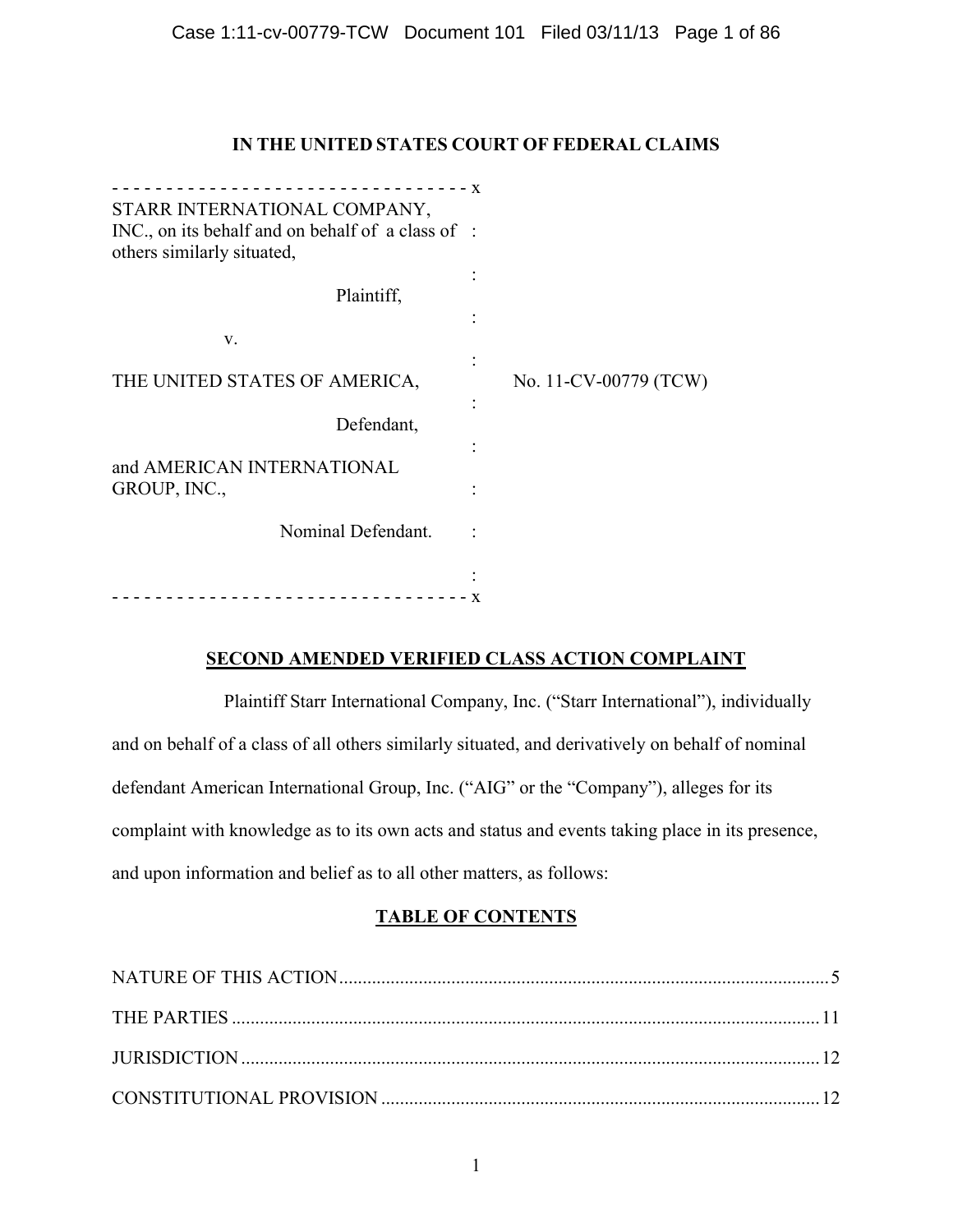| I. |     |           |    |                                                                                                                                                                                                                                                                                                                                                                                          |  |
|----|-----|-----------|----|------------------------------------------------------------------------------------------------------------------------------------------------------------------------------------------------------------------------------------------------------------------------------------------------------------------------------------------------------------------------------------------|--|
|    | II. |           |    |                                                                                                                                                                                                                                                                                                                                                                                          |  |
|    | Ш.  |           |    |                                                                                                                                                                                                                                                                                                                                                                                          |  |
|    | IV. |           |    | The United States Government Refused to Provide AIG Loans,<br>Guarantees, or Access to the Discount Window on the Same Basis                                                                                                                                                                                                                                                             |  |
|    |     | A.        |    | The Government Opened the Section 13(3) Discount Window to<br>Various Institutions Without Requiring Any Appropriation of an                                                                                                                                                                                                                                                             |  |
|    |     | <b>B.</b> |    | The Government Also Provided Loans and Guarantees to<br>Numerous Foreign and Domestic Institutions on Terms Denied                                                                                                                                                                                                                                                                       |  |
|    |     | $C$ .     |    | As AIG's Situation Worsened, the Government Continued to<br>Refuse AIG Discount Window Access on Equivalent Terms to                                                                                                                                                                                                                                                                     |  |
|    |     | D.        |    | On September 16, the Government Offered, Pursuant to Section<br>13(3) of the Federal Reserve Act, to Provide Discount Window<br>Access To AIG; However in a Wholly Unprecedented Manner and<br>Without Valid Basis, Just Compensation, or Required Shareholder<br>Approval, the Government Took Control of the Company and<br>Required AIG to Agree to Provide the Government with 79.9% |  |
|    |     |           | 1. | The Government Did Not Undertake Any Independent<br>Analysis To Support the Appropriation of 79.9% Equity                                                                                                                                                                                                                                                                                |  |
|    |     |           | 2. | The Government Took and/or Illegally Exacted 79.9%                                                                                                                                                                                                                                                                                                                                       |  |
|    |     |           | 3. |                                                                                                                                                                                                                                                                                                                                                                                          |  |
|    |     |           | 4. | The Trust Was Established to Hold the Government's                                                                                                                                                                                                                                                                                                                                       |  |
|    |     |           | 5. | Plaintiff and the Class Had a Reasonable, Investment-<br>Backed Expectation That the Government Could Not and<br>Would Not Appropriate 79.9% Equity Interest in AIG33                                                                                                                                                                                                                    |  |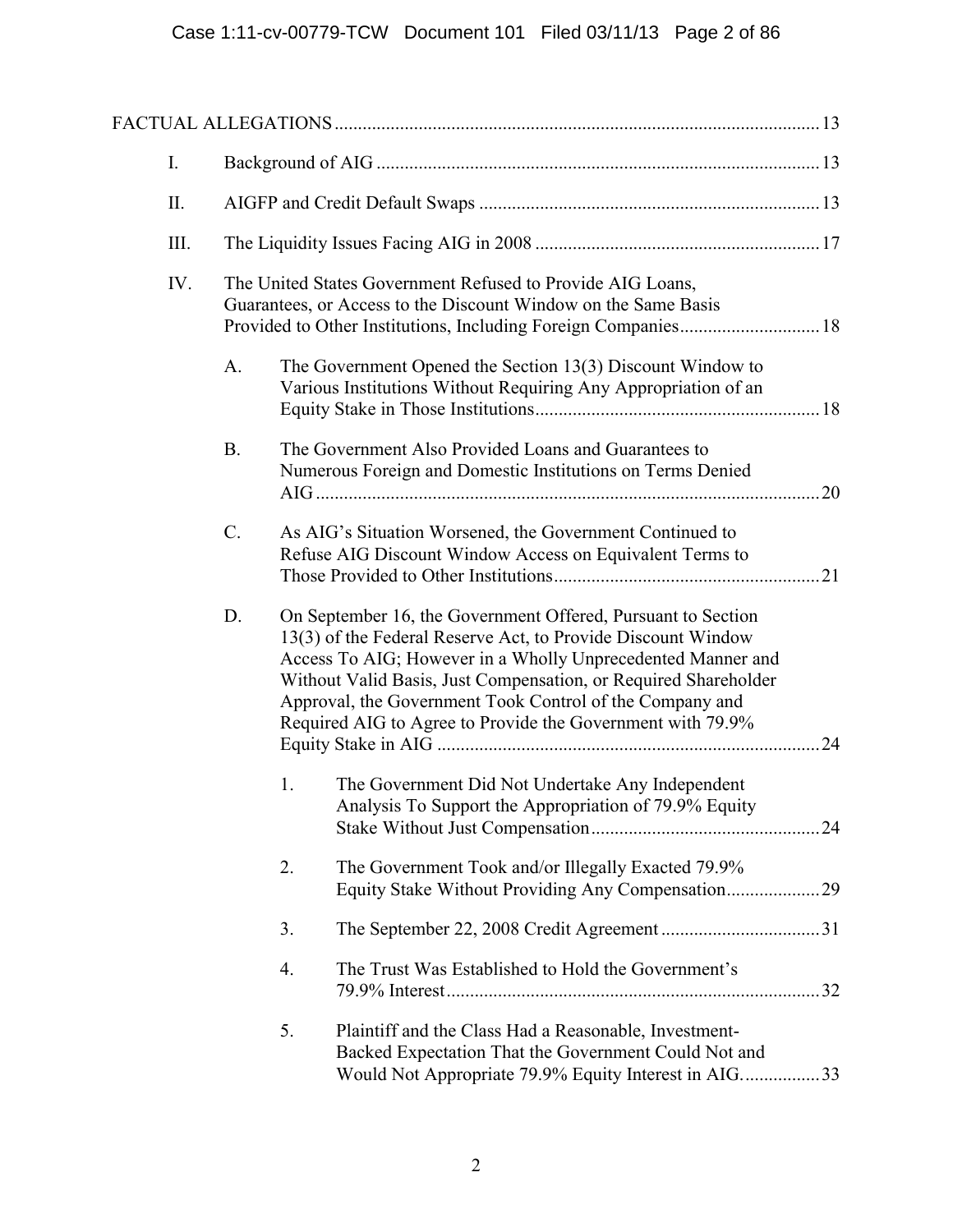| V.   | The Government Fully Understood That a Shareholder Vote By Those<br>Holding the Common Stock of AIG Would Be Required to Implement the |                                                                                                                                                                                                                                                                                                          |  |  |  |
|------|----------------------------------------------------------------------------------------------------------------------------------------|----------------------------------------------------------------------------------------------------------------------------------------------------------------------------------------------------------------------------------------------------------------------------------------------------------|--|--|--|
|      | A.                                                                                                                                     | The Delaware Consent Order Protects the Rights of AIG                                                                                                                                                                                                                                                    |  |  |  |
|      | <b>B.</b>                                                                                                                              | The Representations of AIG and the Government in Securities                                                                                                                                                                                                                                              |  |  |  |
|      | $\mathcal{C}$ .                                                                                                                        |                                                                                                                                                                                                                                                                                                          |  |  |  |
| VI.  |                                                                                                                                        | The Government's Exchange of Series C Preferred Shares for 562,868,096<br>Shares of the Common Stock of AIG Is Contrary to (i) Delaware Law, (ii)<br>the Express Representation Made to the Delaware Chancery Court, (iii)<br>Repeated Representations in Securities Filings, (iv) the Credit Agreement, |  |  |  |
| VII. |                                                                                                                                        | The Government Used AIG as a Vehicle to Provide Covert, Inequitable<br>"Backdoor Bailouts" to Other Institutions, Including Foreign Corporations 44                                                                                                                                                      |  |  |  |
|      | A.                                                                                                                                     | The Creation of Maiden Lane III Was A Precursor To Another                                                                                                                                                                                                                                               |  |  |  |
|      | <b>B.</b>                                                                                                                              | FRBNY Permitted the AIGFP Counterparties to Retain the Entire<br>\$32.5 Billion in Cash Collateral AIG Posted Prior to ML III,<br>Which Together with What Was Paid by ML III Resulted in the<br>AIGFP Counterparties Receiving Par Value, Which Was Far                                                 |  |  |  |
|      | $C$ .                                                                                                                                  | FRBNY's Self-Dealing Appropriated Two-Thirds of the Value of                                                                                                                                                                                                                                             |  |  |  |
|      | D                                                                                                                                      | FRBNY Paid the ML III Counterparties Par Value Despite the<br>Expectation-by Even Some of the Counterparties-that FRBNY<br>Would Obtain Discounts from Those Counterparties  48                                                                                                                          |  |  |  |
|      | Ε.                                                                                                                                     | Not Only Did FRBNY Require that the Counterparties Receive Par<br>Value, It Also Required that They Receive a Release of All Claims<br>that AIG Could Have Asserted Against Them Relating to the                                                                                                         |  |  |  |
|      | F.                                                                                                                                     | Paying the ML III Counterparties Par Value on Assets Worth Far<br>Less Effectuated a "Backdoor Bailout" of AIG's Counterparties at                                                                                                                                                                       |  |  |  |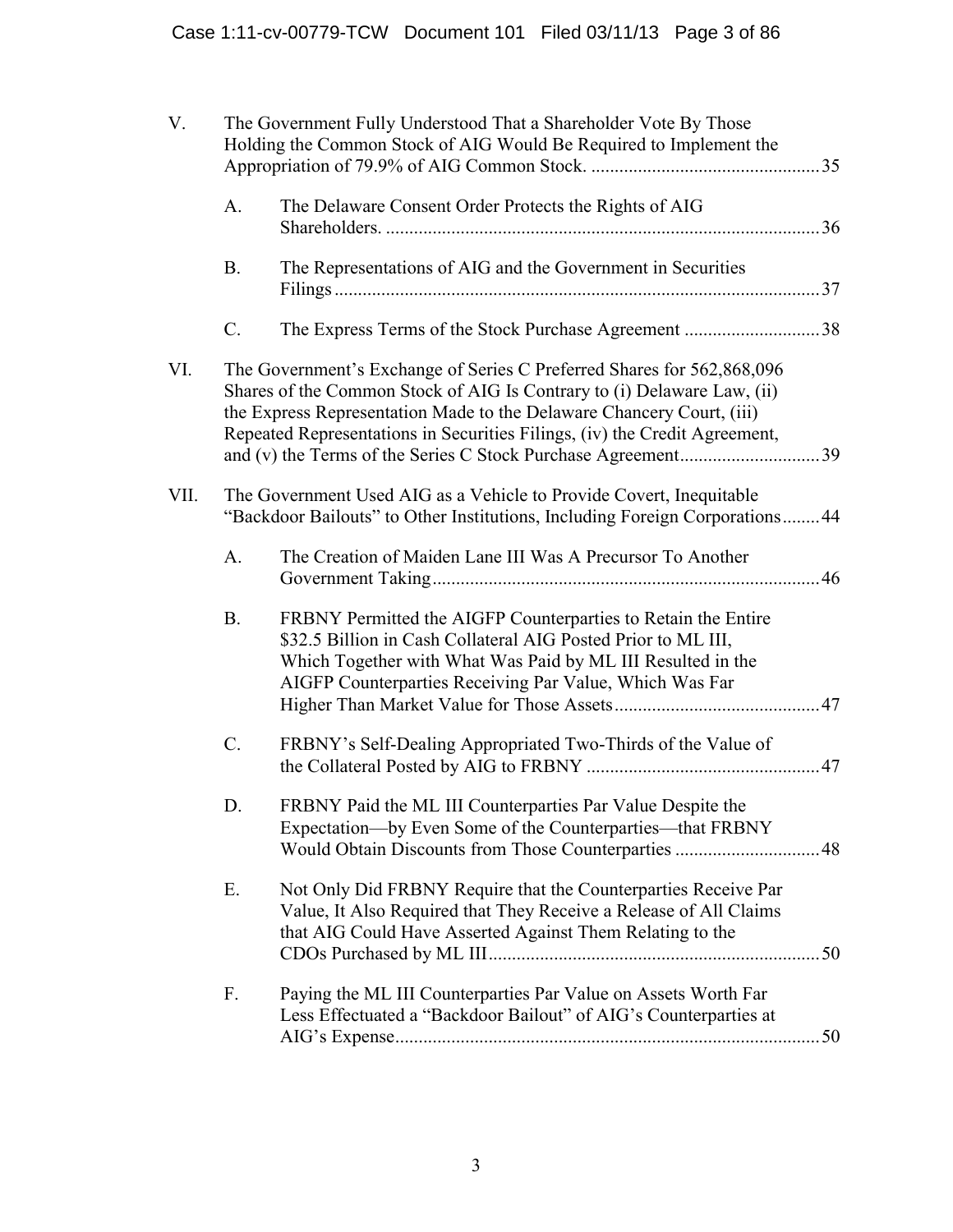|       | G.        | The Failure to Disclose and the Misrepresentations Concerning the<br>"Backdoor Bailouts" Undertaken at the Expense, and to the                                                                    |  |
|-------|-----------|---------------------------------------------------------------------------------------------------------------------------------------------------------------------------------------------------|--|
|       | Н.        | The Government's Conduct, Including By and Through FRBNY,<br>Constituted An Illegal Exaction and Taking Without Just<br>Compensation in Violation of the ConstitutionError! Bookmark not defined. |  |
| VIII. |           |                                                                                                                                                                                                   |  |
|       | A.        |                                                                                                                                                                                                   |  |
|       | <b>B.</b> |                                                                                                                                                                                                   |  |
| IX.   |           |                                                                                                                                                                                                   |  |
|       | A.        |                                                                                                                                                                                                   |  |
|       | <b>B.</b> |                                                                                                                                                                                                   |  |
|       | C         |                                                                                                                                                                                                   |  |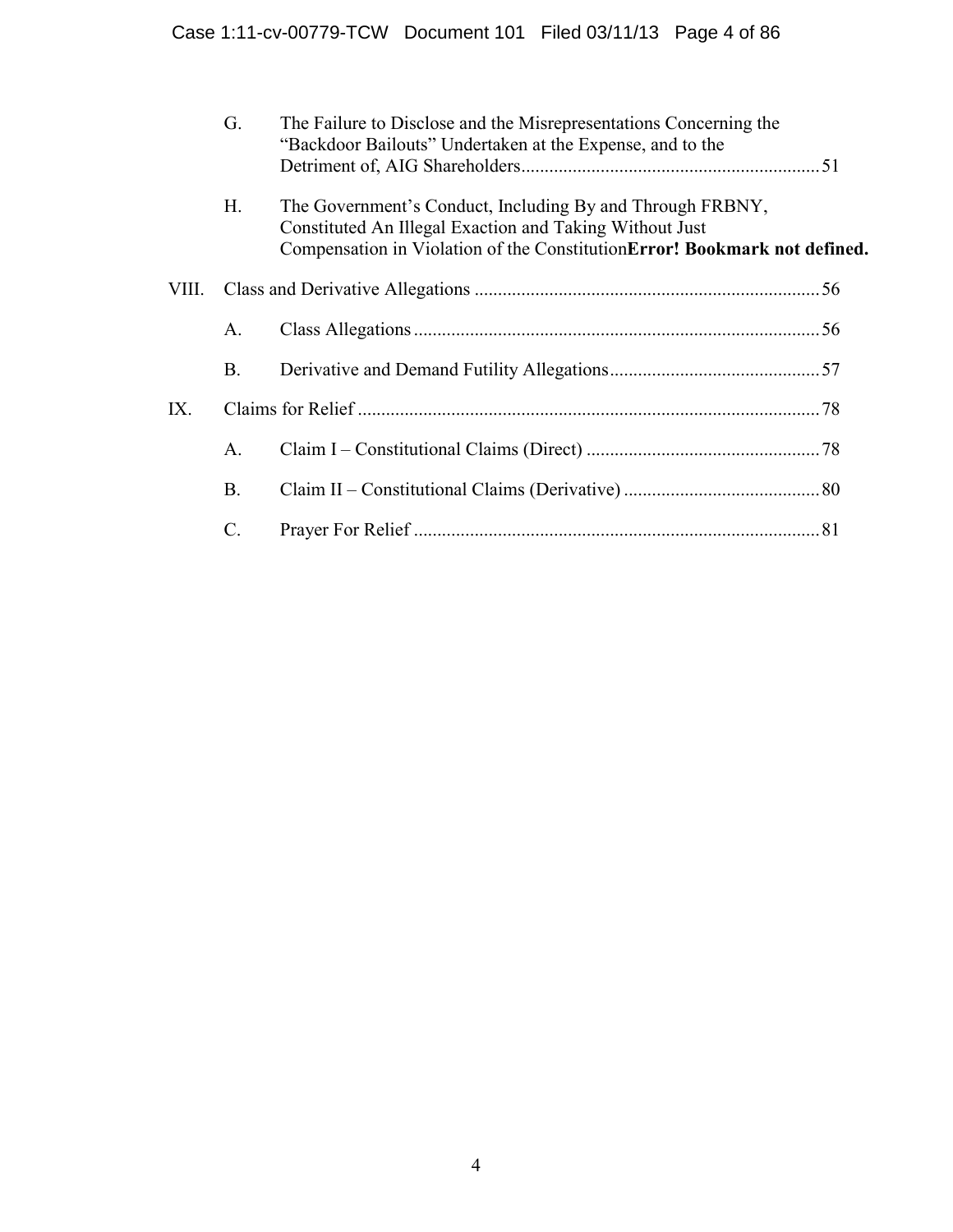## **NATURE OF THIS ACTION**

1. In September of 2008, in the midst of the worst financial crisis in more than half a century, many large financial institutions were imperiled by a severe lack of required liquidity. One of those institutions was American International Group, Inc.

2. In the chaos that resulted from the bankruptcy of Lehman Brothers, Defendant United States of America, including the Department of the Treasury and its agents acting at its direction (the "Government"), concluded that survival of the United States economy and financial system required avoiding further bankruptcy filings by major financial institutions. At the same time, the Government recognized that the bailout of large companies, particularly companies associated with creating the financial crisis, was politically unpopular.

3. In a number of cases, the Government provided guarantees and access to federal funds. AIG was a particularly good candidate for such liquidity support because its assets substantially exceeded its liabilities; its problem was not one of solvency but of temporary lack of liquidity. In addition, a bankruptcy filing by AIG would have severely worsened the finances of many other financial institutions.

4. However, rather than providing AIG with the liquidity support offered to comparable firms, the Government in September 2008 took control of AIG away from its shareholders by becoming a controlling lender and a controlling shareholder.

5. Senior FRBNY officials acknowledged that FRBNY controlled and owned AIG, internally noting that "The Federal Reserve is now the largest shareholder in the company" and that "We own AIG, essentially".

6. As one banker hired to represent FRBNY's interests during these events remarked, the basic terms of these transactions amounted to an attempt to "steal the business."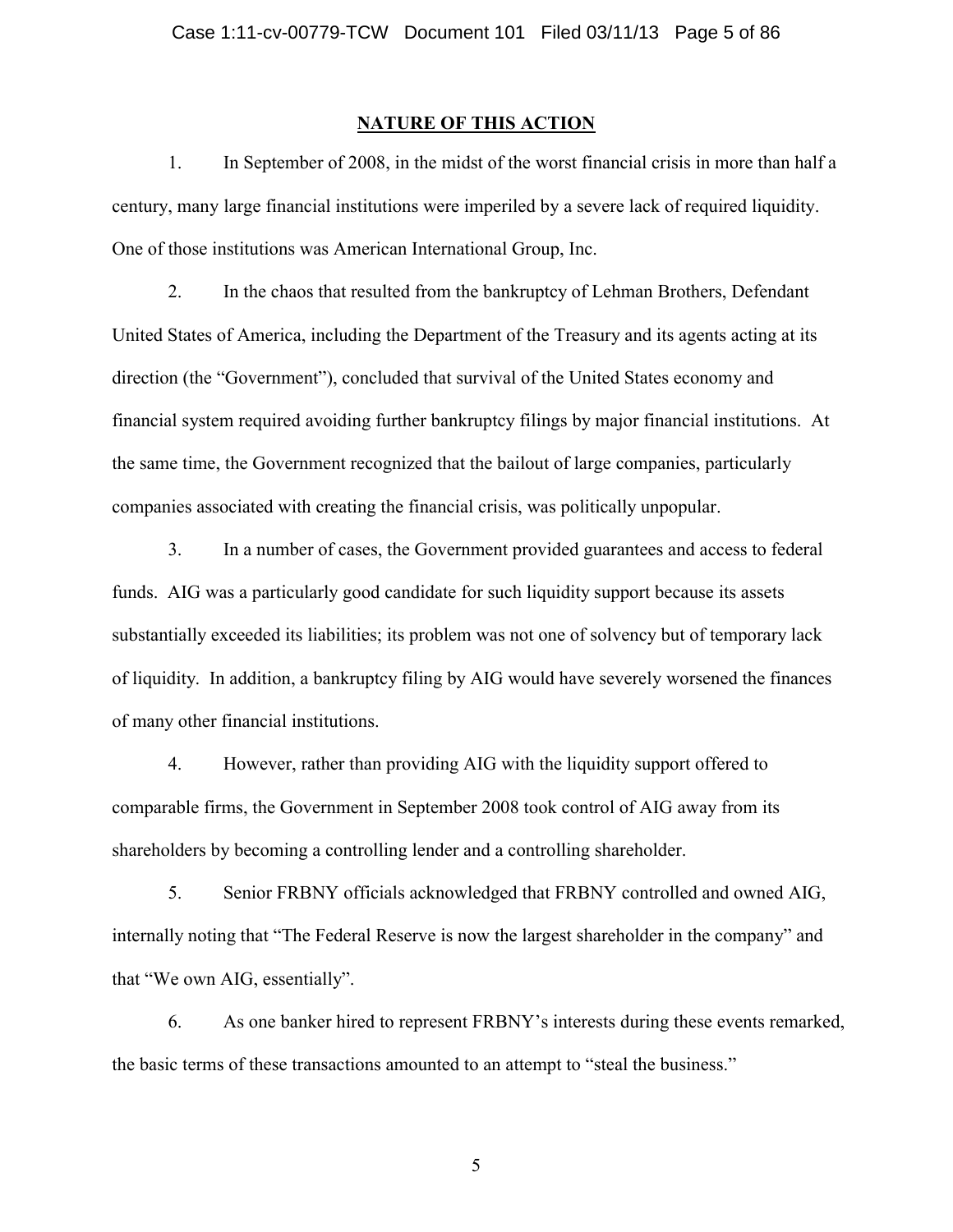### Case 1:11-cv-00779-TCW Document 101 Filed 03/11/13 Page 6 of 86

7. This was the first in a series of steps that, after taking into account subsequent Government acquisitions, eventually resulted in the Government acquiring over 90% of such shareholders' equity, of which 562,868,096 shares of AIG Common Stock were taken without just compensation.

8. The discriminatory treatment of AIG and its shareholders by the Government is emphasized by the Government's contemporaneous treatment of comparable financial institutions. The Government loaned billions of dollars to numerous other financial institutions without taking any ownership in those institutions; when the Government did take an equity interest, its interest was limited; it loaned billions of dollars to domestic and foreign institutions at interest rates that were a fraction of those charged to AIG; and it guaranteed hundreds of billions of dollars worth of assets to various institutions, including Citigroup, Inc. AIG and its Common Stock shareholders, by contrast, were singled out for differential –and far more punitive – treatment.

9. This is the only time in history when a borrower from the Government, let alone a fully-secured borrower, was charged such an extortionate interest rate. This is the only time in history when the Government has taken without just compensation and/or illegally exacted the assets and equity of a company and its shareholders in connection with a loan, let alone a fullysecured loan bearing an extortionate interest rate.

10. The Government took and/or illegally exacted 79.9% equity in AIG from AIG and its shareholders then valued by AIG at \$23 billion to the Government for the inadequate, unjust, and illegal sum of \$500,000 in loan forgiveness.

11. The Government's taking of 562,868,096 shares of AIG common stock, and ultimately the receipt of over 90% of AIG common stock and the complete control over AIG as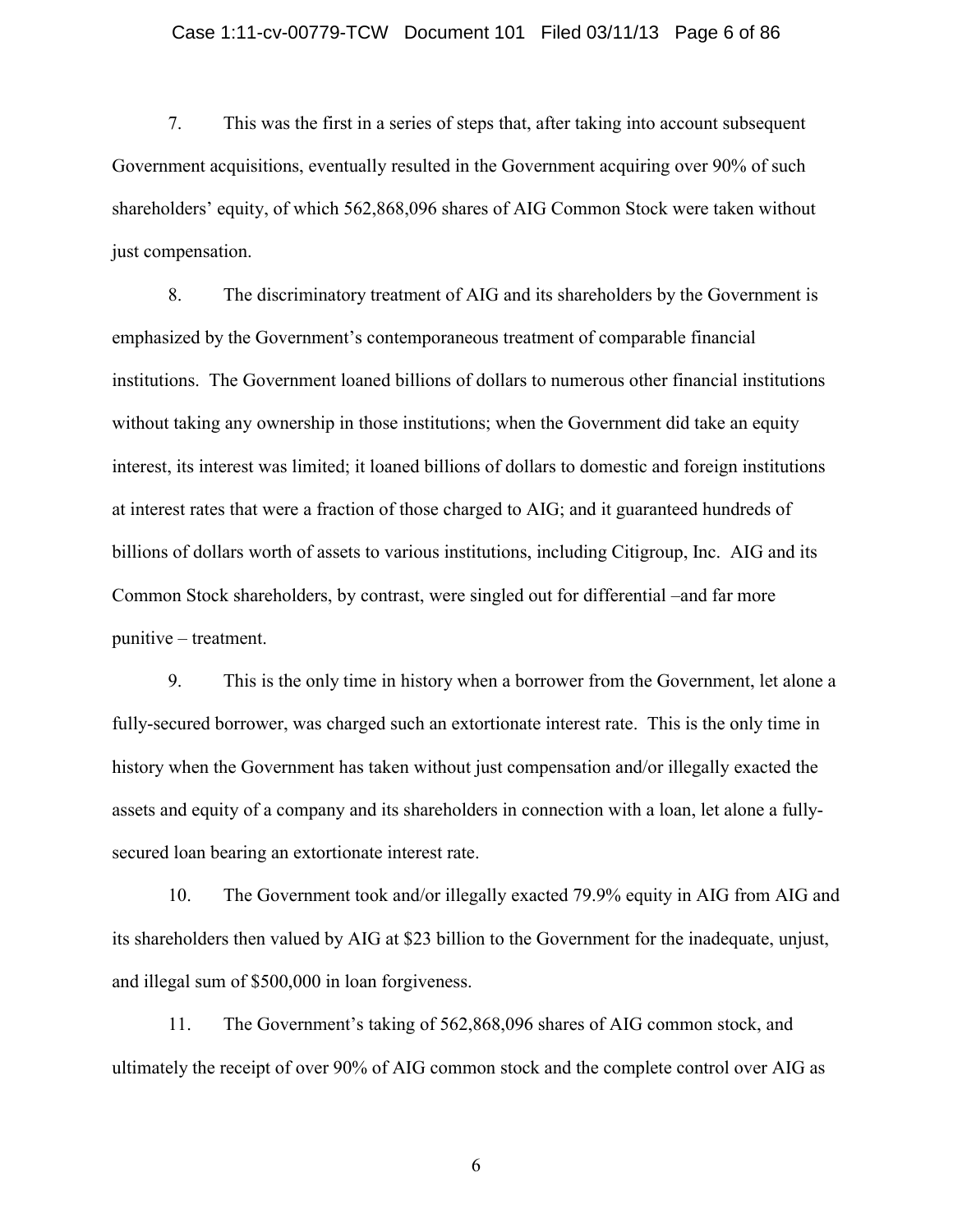### Case 1:11-cv-00779-TCW Document 101 Filed 03/11/13 Page 7 of 86

controlling shareholder that the Government sought, depended on the authorization of additional shares of AIG's common stock. This is so because there was not sufficient common stock authorized under AIG's Charter to transfer the approximately 80% equity stake that the Government initially intended to take, let alone the over 90% equity stake the Government ultimately received.

12. The Government fully understood that in order to implement its proposed takeover of AIG as controlling shareholder, the clear legal rights of existing Common Stock shareholders required that they be entitled to an independent vote to decide whether their Company should increase the number of authorized common shares sufficiently to enable the Government to obtain the over 90% interest in the issued and outstanding common stock that the Government sought. Indeed, in a Delaware Court of Chancery proceeding considering the Government's actions, AIG expressly represented that this vote would take place. Consistent with AIG's express representations to the Delaware Court, all subsequent securities filings by AIG and the applicable Stock Purchase Agreement explicitly stated the holders of the Common Stock of AIG, by a separate class vote, would vote on whether or not to amend the AIG Certificate of Incorporation to increase the authorized shares of the Company in order to permit the Government to obtain an over 90% interest in the Common Stock of AIG.

13. As set forth in more detail below, not only did the Common Stock shareholders of AIG not agree to the proposed taking of their property and rights through an amendment of the Charter of their Company, but when the Common Stock shareholders voted to reject the increase in authorized shares, the Government deliberately ignored and evaded that vote.

14. Providing guarantees, as the Government did with other comparable financial institutions, would have been less costly and more efficient (and more fair) than the course the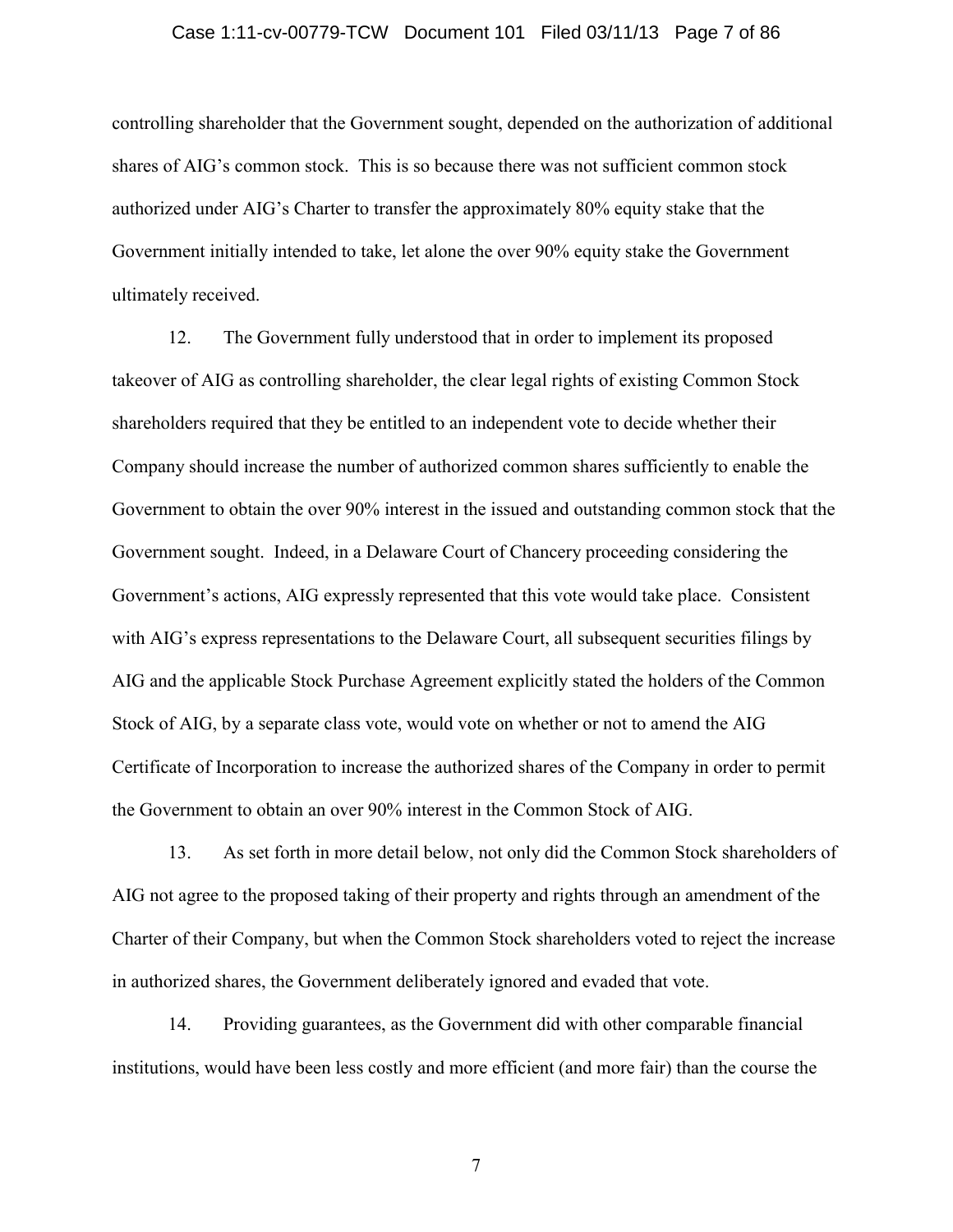#### Case 1:11-cv-00779-TCW Document 101 Filed 03/11/13 Page 8 of 86

Government took with AIG. However, the unprecedented approach the Government took with AIG enabled the Government to use AIG as a vehicle to covertly funnel billions of dollars to other preferred financial institutions, including billions of dollars to foreign entities, in a now well-documented "backdoor bailout" of these financial institutions. In so doing, the Government discriminatorily took AIG's property without due process or just compensation.

15. The Government is not empowered to trample shareholder and property rights even in the midst of a financial emergency. The Fifth Amendment of the United States Constitution directs that the Federal Government shall not deprive any person of "property without due process of law" and forbids the Government from appropriating private property "for public use, without just compensation." U.S. Const. amend. V. Financial emergencies do not eviscerate this Constitutional protection.

16. To the contrary, although public policy goals may justify the taking of private property to serve public ends, when the Government does so it is required by the Constitution to ensure that the property is acquired in accordance with law, that the burdens associated with the taking are not imposed in a disparate and unfair manner, and that just compensation is paid. "The Fifth Amendment's guarantee that private property shall not be taken for a public use without just compensation was designed to bar Government from forcing some people alone to bear public burdens which, in all fairness and justice, should be borne by the public as a whole." *Armstrong v. United States*, 364 U.S. 40, 49 (1960). As Justice Holmes long ago admonished, "a strong public desire to improve the public condition is not enough to warrant achieving the result by a shorter cut than the constitutional way of paying for the change." *Pa. Coal Co. v. Mahon*, 260 U.S. 393, 416 (1922).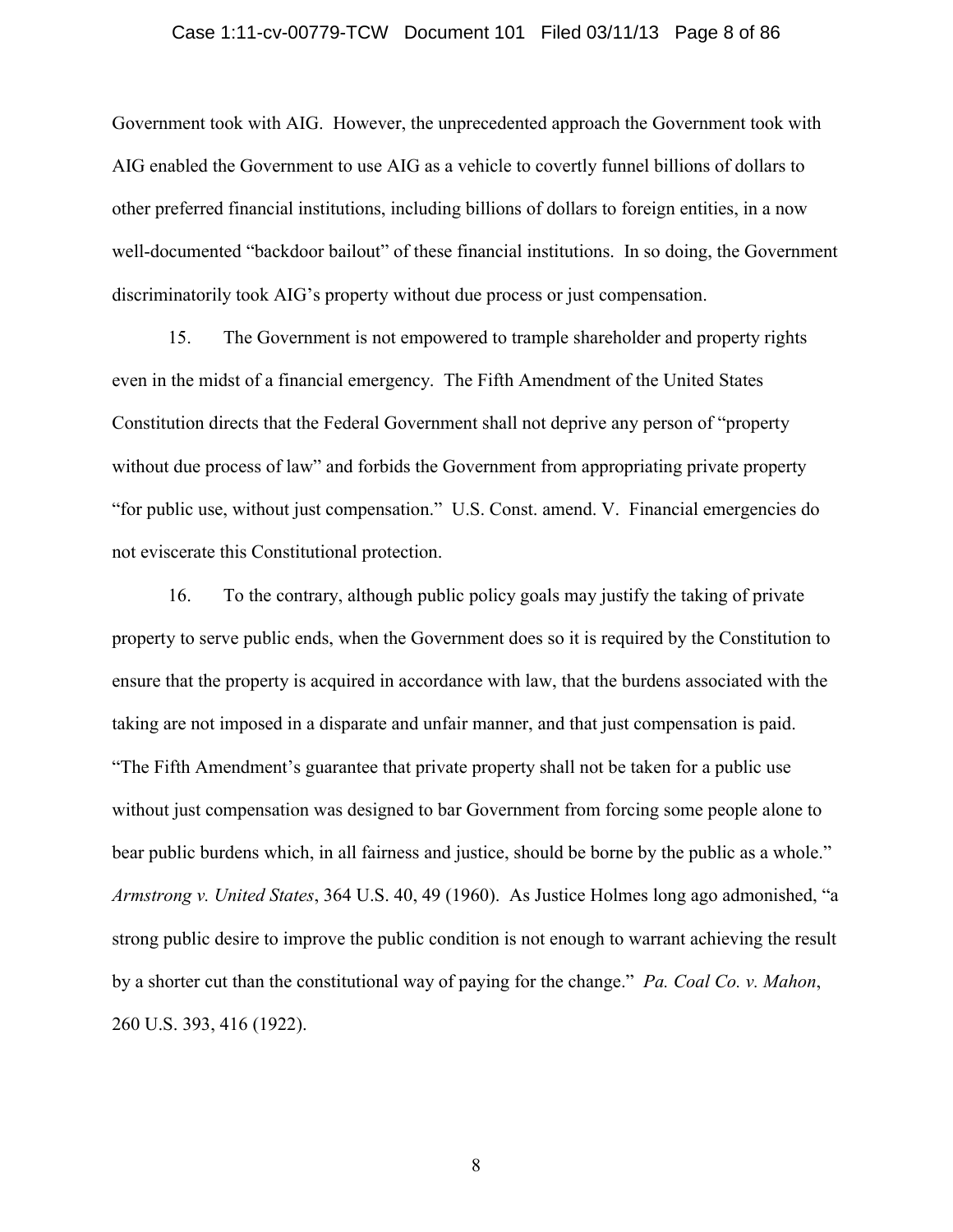### Case 1:11-cv-00779-TCW Document 101 Filed 03/11/13 Page 9 of 86

17. In violation of these fundamental principles, and without valid legal authority, the Government took and/or illegally exacted the property and rights of AIG's common shareholders without just compensation, in a discriminatory manner, and by means of an intentional and knowing violation of the established requirements of law designed to protect the rights of those shareholders.

18. The Government's actions were ostensibly designed to protect the United States economy and rescue the country's financial system. Although this might be a laudable goal, as a matter of basic law, the ends could not and did not justify the unlawful means employed by the Government to achieve that goal. Even in exigent times, and perhaps most especially then, the Government may not ignore basic protections afforded under the United States Constitution or disregard established legal rights. Yet beginning in 2008 and continuing through at least January 2011, the Government ignored the Constitution and singled out AIG Common Stock shareholders for discriminatory and unlawful treatment in clear violation of the Takings, Due Process, and Equal Protection Clauses of the United States Constitution.

19. In connection with the transactions commencing in September 2008 described above, the Federal Reserve Bank of New York ("FRBNY") assumed control of AIG as a controlling shareholder and controlling lender. As described in more detail in litigation filed in the United States District Court for the Southern District of New York after this action commenced, *Starr International Co. v. FRBNY*, No. 11-cv-8422 (PAE) (S.D.N.Y. Nov. 21, 2011), FRBNY exercised its control over AIG to further harm AIG and its shareholders and further deprive them of their property and property rights. FRBNY has asserted that in exercising its control over AIG after September 17, 2008, FRBNY was not acting in a governmental capacity or at the direction of the Department of Treasury. However, if the proof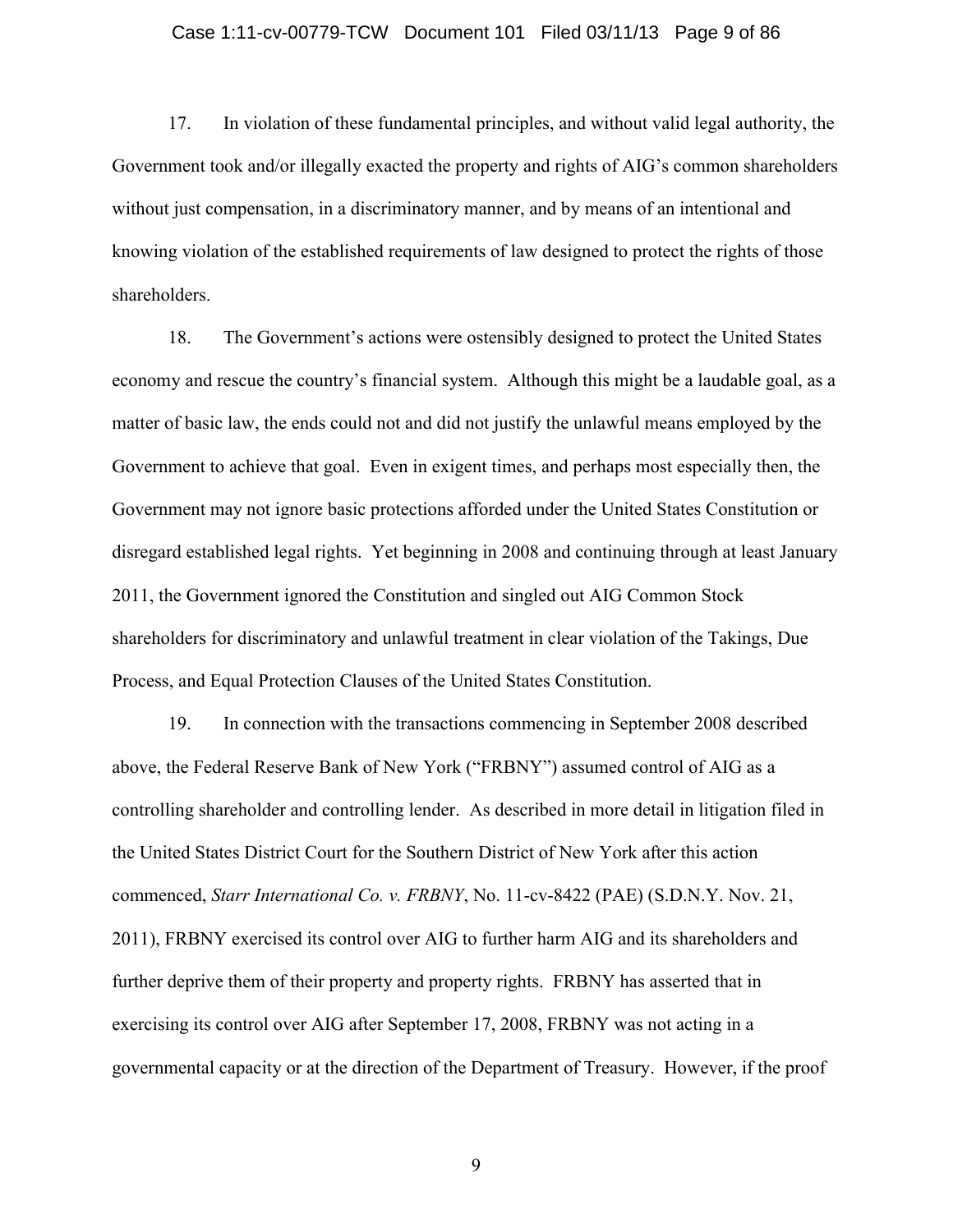#### Case 1:11-cv-00779-TCW Document 101 Filed 03/11/13 Page 10 of 86

at or prior to trial establishes that FRBNY was in fact acting in a governmental capacity or at the direction of the Department of Treasury, then the conduct by which FRBNY deprived AIG and its shareholders of property and property rights would represent a further discriminatory taking and/or illegal exaction by Defendant without due process or just compensation for which Plaintiff and AIG are entitled to relief pursuant to the Equal Protection, Due Process, and Takings Clauses of the United States Constitution.

20. Moreover, as discussed in more detail below (*see infra* paragraphs 204(a)-(f)), the Government has now admitted that it charged AIG an unprecedentedly high interest rate and took 79.9% of the AIG shareholders equity for the express purpose of punishing AIG's shareholders for permitting AIG to become illiquid and require Government assistance.

21. The Government has asserted that unless "punitive" actions were taken against AIG's shareholders, another company's shareholders in the future would be inclined to permit their company to become illiquid.

22. The Government's assertion ignores the fact that AIG's condition was in large measure the result of a worldwide liquidity crisis, caused in significant part by the actions of the Government itself; ignores the fact that to the extent that AIG is to blame for its problems, the blame rests not on its shareholders (who neither participated in nor knew about the transactions that most exposed AIG to risk) but on the AIG Board members and management who controlled AIG from March 2005 to September 2008, none of whom (with the possible exception of Mr. Willumstad) did the Government seek to punish in any way; and ignores the fact that many other companies suffered solvency and liquidity problems greater than AIG, with the Government providing generous financial assistance without any attempt to punish.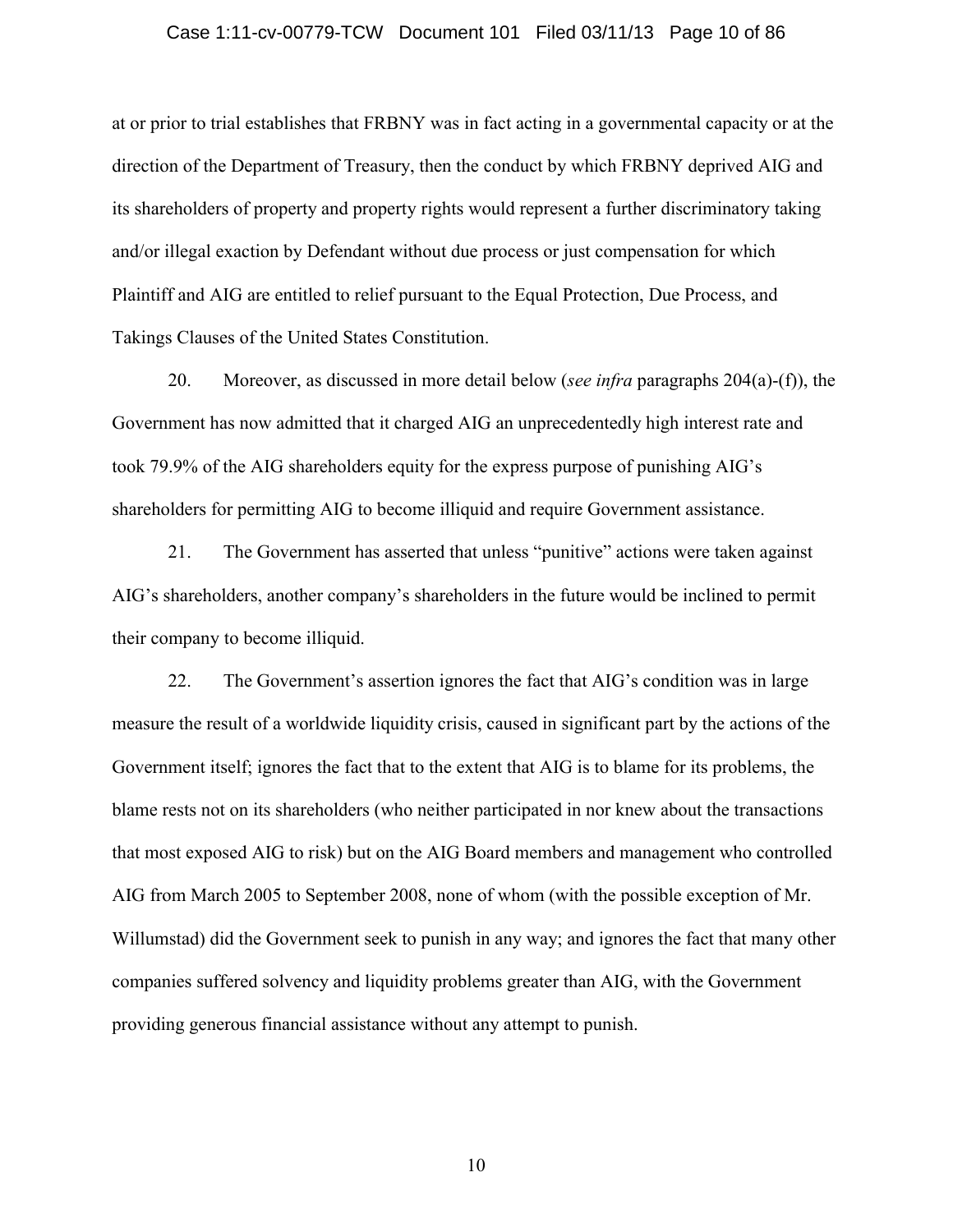### Case 1:11-cv-00779-TCW Document 101 Filed 03/11/13 Page 11 of 86

23. Even more important, the Government lacked any authority to punish alleged shareholder inattention—and if there had been such authority it would be required to be exercised in a manner consistent with the Due Process and Equal Protection clauses.

24. As discussed in more detail below, Congress never authorized the Department of the Treasury or FRBNY to use its powers to punish companies or their shareholders. On the contrary, Congress expressly provided what the purposes of Section 13(3) loans were to be (purposes that did not include punishment) and what considerations the Government could demand (consideration that did not include taking equity ownership).

25. Nothing in any statute or precedent gave FRBNY or the Department of the Treasury a roving commission to seek out shareholder conduct of which they disapproved and mete out unspecified punishment as they saw fit.

26. Moreover, when the Government acts to punish its citizens it must do so pursuant to clear standards, giving the accused an opportunity to defend against the charges made, subject to neutral review, and imposing only such penalties as Congress has in advance prescribed. None of these basic protections, guaranteed by the Constitution and essential to the rule of law, were afforded AIG or its shareholders.

27. Even if the Government had acted entirely benignly, its taking and/or illegal exaction would require compensation. However, the punitive purpose and effect of the Government's unauthorized conduct both provides an additional reason why AIG and its shareholders must be compensated and emphasizes the illegality of the exaction the Government required.

## **THE PARTIES**

28. Plaintiff Starr International Company, Inc. ("Starr International") is a privately held Panama Corporation with its principal place of business in Switzerland. The sole common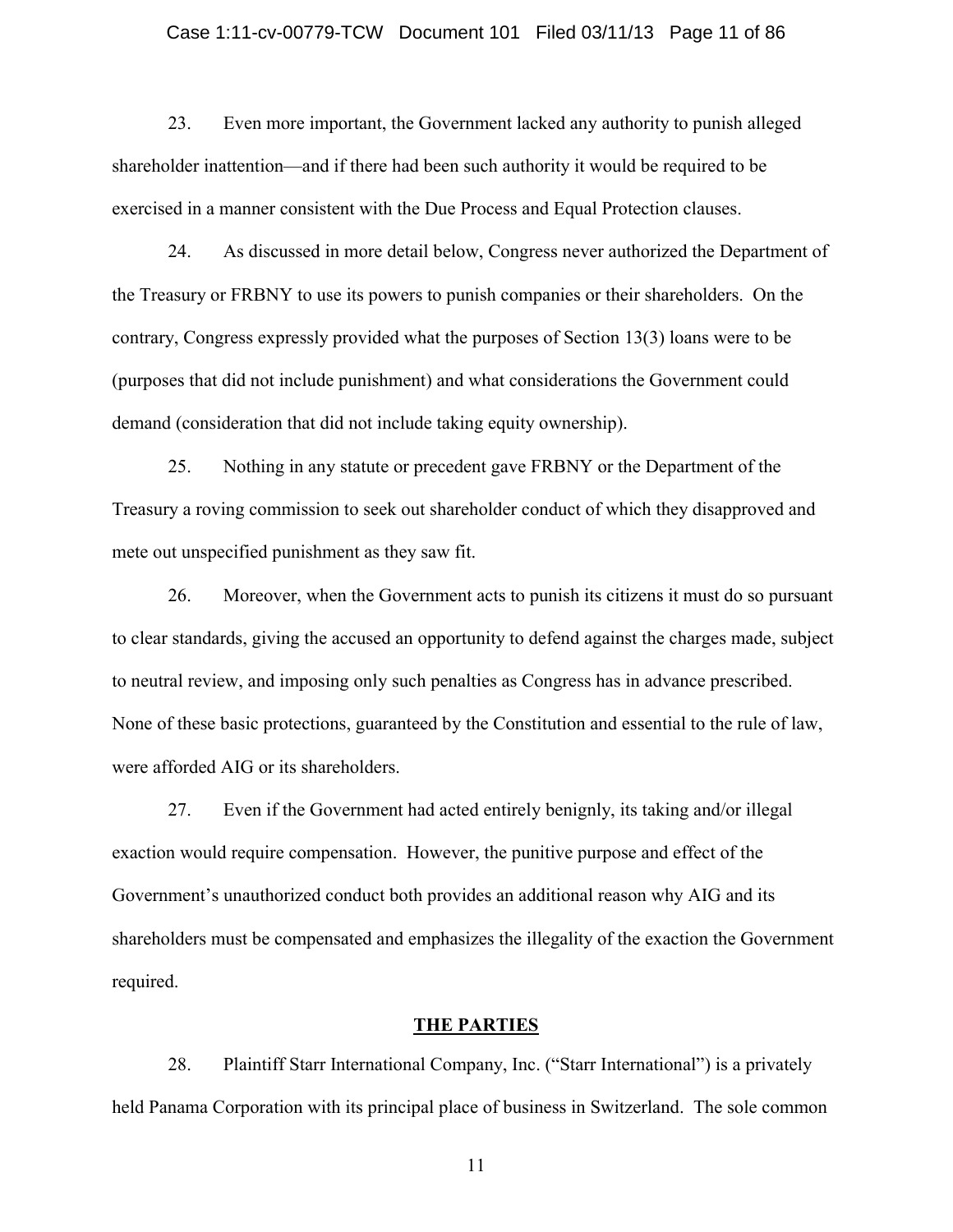### Case 1:11-cv-00779-TCW Document 101 Filed 03/11/13 Page 12 of 86

stockholder of Starr International is a charity that provides millions of dollars of support to humanitarian, educational, and medical causes. It is currently, and was at all relevant times, a shareholder of Common Stock in American International Group, Inc. At the time of the conduct at issue in this action, Starr International was one of the largest shareholders of AIG Common Stock.

29. Defendant United States of America includes the Department of the Treasury and its agents acting at its direction (collectively, "the Government").

30. Nominal Party AIG is a Delaware corporation with its principal executive offices located at 180 Maiden Lane, New York, New York. AIG was founded in 1967. Under the leadership of Maurice R. "Hank" Greenberg, who took over as CEO in 1968, AIG became a publicly held company in 1969 and grew into the world's largest group of insurance and financial services companies. When Mr. Greenberg retired as CEO in March 2005, AIG's market capitalization was more than \$130 billion. In early 2008, AIG's market capitalization was also more than \$130 billion.

31. This is a direct and shareholder derivative action brought by Starr International on behalf of itself and on behalf of a class of all others similarly situated and on behalf of nominal party AIG against the United States of America.

### **JURISDICTION**

32. This Court has jurisdiction pursuant to 28 U.S.C. § 1491(a).

## **CONSTITUTIONAL PROVISION**

33. Plaintiff's claim is governed by the Fifth Amendment to the United States Constitution, which provides in pertinent part that no person shall "be deprived of life, liberty, or property, without due process of law; nor shall private property be taken for public use, without just compensation" and which incorporates the protections of the Equal Protection Clause.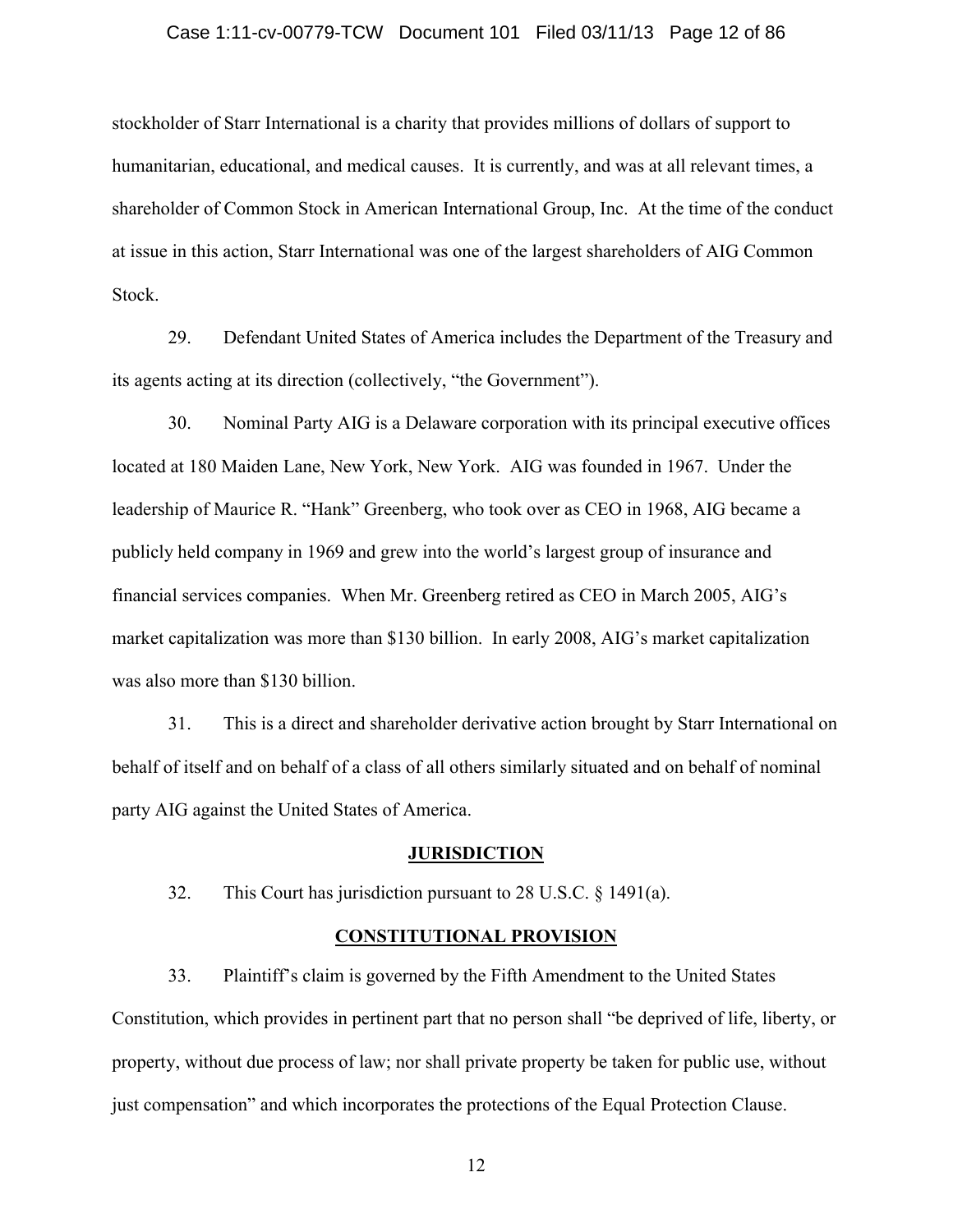### **FACTUAL ALLEGATIONS**

### **I. Background of AIG**

34. By the turn of the millennium, AIG was the leading international insurance organization, comprised of a holding company with subsidiaries that served commercial, institutional, and individual customers through the most extensive worldwide property-casualty and life insurance networks of any insurer, as well as subsidiaries that were leading providers of retirement services, financial services, and asset management around the world. By the end of 2005, AIG and its subsidiaries employed more than 97,000 people worldwide, wrote more than \$41.87 billion in net premiums, and had more than 65 million customers worldwide.

### **II. AIGFP and Credit Default Swaps**

35. One of AIG's businesses, beginning in the 1980s, was entering into contracts called "derivatives," in which one party in effect paid the other party a fee to take on the risk of a business transaction. This business was conducted by AIG Financial Products ("AIGFP"), a wholly owned subsidiary of AIG.

36. In 1998, at the request of J.P. Morgan Chase & Co. ("JPM"), AIGFP expanded the business of taking on risk in financial transactions entered into by AIG's clients (called "counterparties") in exchange for periodic payments to include writing a type of financial insurance on a structured debt offering JPM was assembling. The insurance provided that if the underlying debt securities JPM was offering failed to perform as expected and did not generate sufficient cash to allow the securities to meet their interest payment obligations, AIGFP would, in effect, buy the securities from the holders at the initial offering price, thereby taking on the risk that the securities would not perform. This was an early form of what came to be known as a "credit default swap" (or "CDS").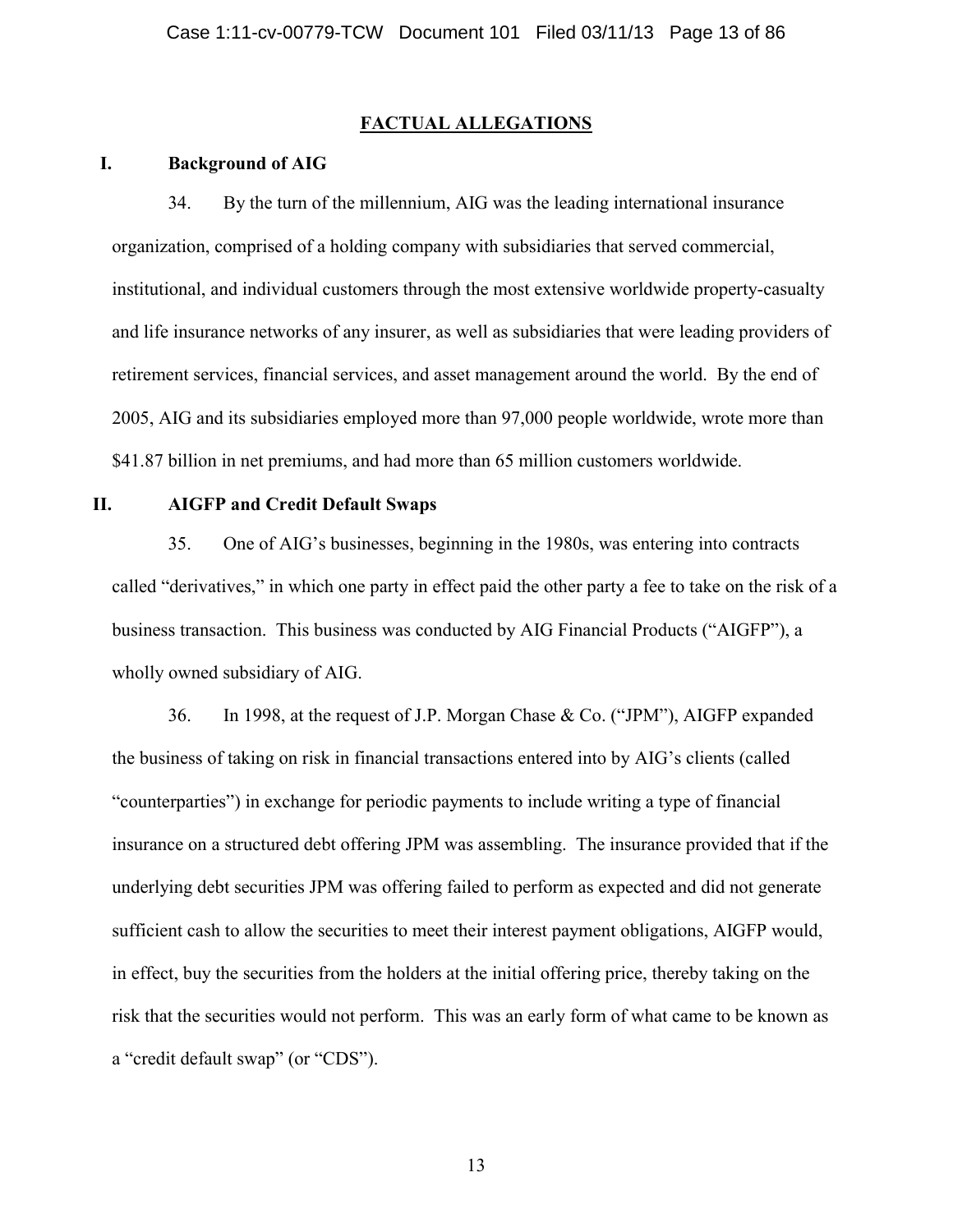#### Case 1:11-cv-00779-TCW Document 101 Filed 03/11/13 Page 14 of 86

37. CDSs are contracts that function much like insurance policies for debt securities instruments. In exchange for payments made over a period of time by a counterparty, the party writing the CDS is obligated to pay the counterparty the par value of the referenced debt instrument in the event that instrument defaults. The party writing the CDS then succeeds to the counterparty's interest in the referenced debt instrument.

38. Between the time AIGFP began writing CDSs in 1998 and the time Mr. Greenberg retired as AIG's CEO in March 2005, AIGFP had written a total of about 200 CDSs totaling approximately \$200 billion in notional amount. Most of these CDSs were based on underlying corporate debt.

39. Until Mr. Greenberg retired as CEO in March 2005, AIG carefully scrutinized each CDS transaction entered into by AIGFP to limit and manage the risks assumed. From 1987 through 2004, AIGFP earned approximately \$5 billion in profits.

40. After Mr. Greenberg retired, AIGFP increasingly began to enter into credit default swaps on securities that included subprime residential mortgages.

41. Between March 2005 and December 2005, for example, AIGFP wrote approximately another 220 CDSs – more than in the entire period before Mr. Greenberg left AIG. Moreover, most of these new CDSs referenced, not corporate debt, but subprime mortgage debt.

42. The securities that were referenced by the CDSs written by AIGFP included "collateralized debt obligations" ("CDOs"). A CDO is a complex type of structured investment product that is typically backed by a pool of fixed-income assets. The collateral backing of a CDO can consist of various types of assets, including asset-backed securities ("ABSs"). The CDO then essentially repackages the income stream of those assets into separate securities that are tiered by "tranche," that is, arranged in a hierarchy of subordinated payment priority from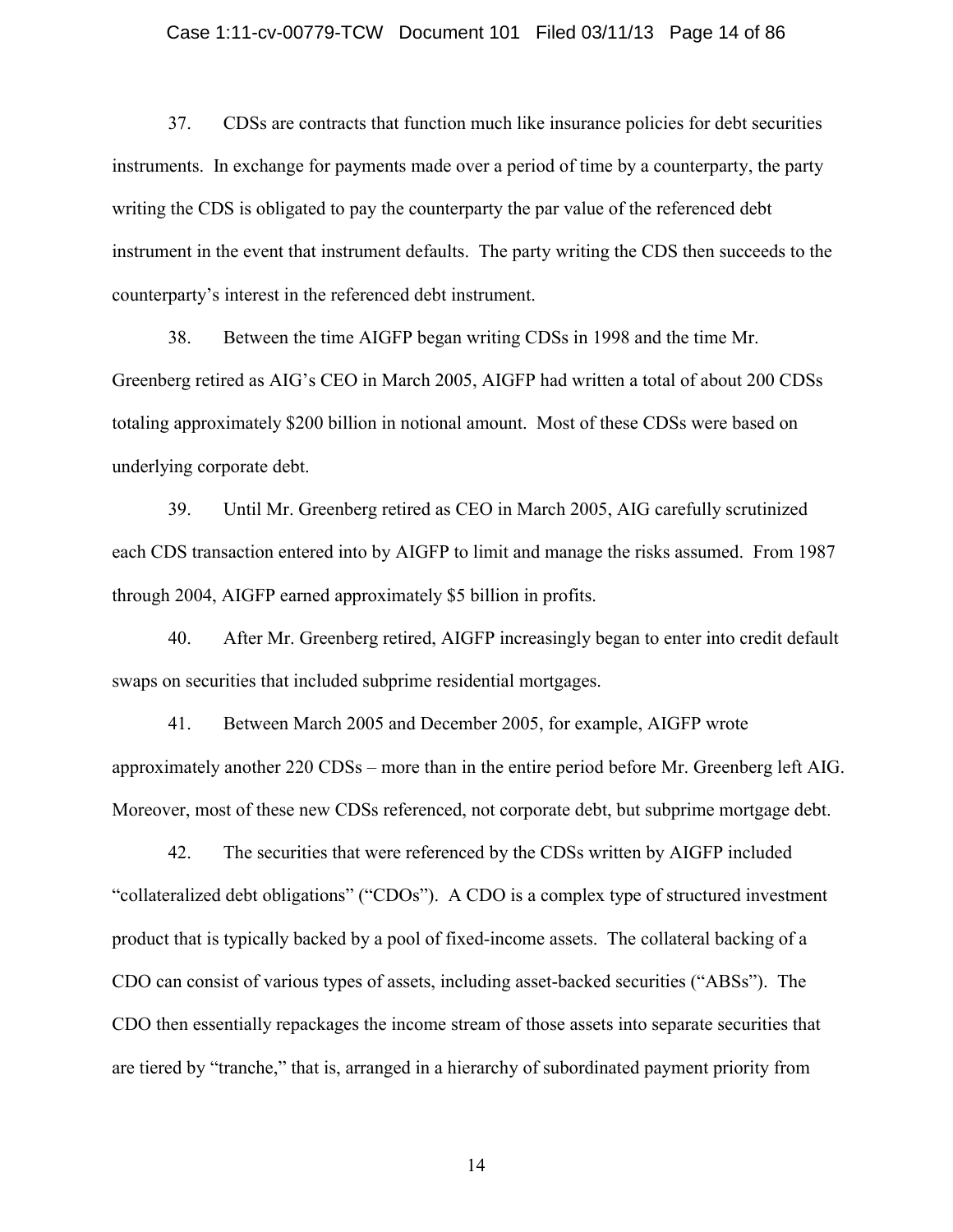### Case 1:11-cv-00779-TCW Document 101 Filed 03/11/13 Page 15 of 86

senior to junior. Each tranche has its own risk profile, with each more senior tranche being less risky than those subordinated to it. Each tranche is purportedly designed to pay an interest rate commensurate with the level of risk assigned to it, which permits each tranche to be rated independently from the other tranches. Thus, an investor in a CDO may choose from among differently rated securities relating to the CDO, each paying an interest rate purportedly commensurate with the level of risk that the investor will be taking on. CDOs are derivatives, meaning their value is derived from events related to a defined set of reference securities that may or may not be owned by the parties involved.

43. One common type of ABS used to form CDOs was mortgage-backed securities ("MBSs"), usually residential mortgage-backed securities ("RMBSs"), which are securities backed by pools of residential mortgages, often from diverse geographic areas. CDOs can be backed by other types of securities also, and when the flow of new subprime mortgages was insufficient to generate new RMBSs to package together into new CDOs, CDO collateral managers sometimes used securities underlying other CDOs as the asset pool for new CDOs. This type of CDO is sometimes called a "CDO squared" or "synthetic" CDO.

44. In technical terms, a synthetic CDO is a form of collateralized debt obligation in which the underlying credit exposures are taken on using a credit default swap rather than by having a vehicle buy assets such as bonds. A synthetic CDO is a complex financial security used to speculate or manage the risk that an obligation will not be paid (*i.e.*, credit risk). A synthetic CDO is typically negotiated between two or more counterparties that have different viewpoints about what will ultimately happen with respect to the underlying reference securities. Various financial intermediaries, such as investment banks and hedge funds, may be involved in selecting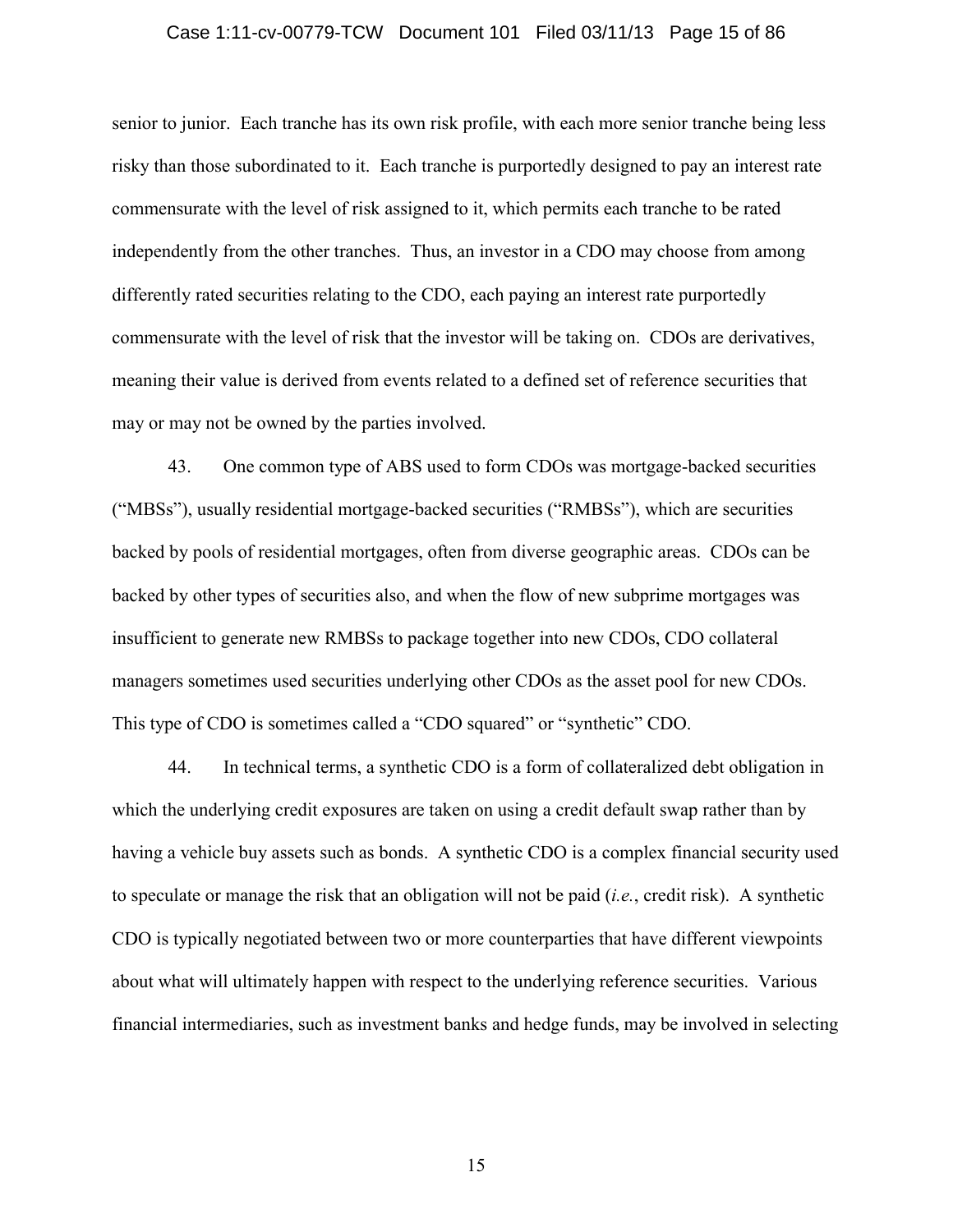### Case 1:11-cv-00779-TCW Document 101 Filed 03/11/13 Page 16 of 86

the reference securities and finding the counterparties. Synthetic CDO securities are not typically traded on stock exchanges.

45. In late 2005, senior executives at AIGFP concluded that writing CDSs on CDOs dependent on subprime mortgage debt was unacceptably risky, and in December 2005, AIGFP decided to stop writing new CDSs for CDOs backed by subprime mortgage debt. However, the CDS contracts AIGFP had already written remained on its books. As written by AIG in the period after Mr. Greenberg left AIG, these CDSs presented at least two types of risk: credit risk and collateral risk.

46. The par value, or "notional" amount, of the CDOs underlying the CDSs written by AIGFP was important because if any of those CDOs defaulted –meaning the CDO could no longer meet its obligations to pay interest to holders of the securities –under the CDS's terms AIG was responsible for paying whatever portion of the obligations to the holders of the securities was not met by the defaulted CDO. In the worst case, AIG would be required in effect to purchase the CDO at full value. If the CDO had no value, this could result in a 100% loss to AIG. This was the "credit risk."

47. "Collateral risk" is the risk that AIG would have to post collateral in connection with a CDS. Because a CDS contract is a form of guarantee, which under certain conditions can require the swap issuer to pay the counterparty up to the notional amount of the CDO, the swap contracts sometimes contain provisions requiring the swap issuer to post cash collateral as an assurance that the issuer of the swap will be able to perform its obligation in the event of a default. Many of AIGFP's CDS contracts written after Mr. Greenberg left AIG contained a provision requiring AIGFP to post cash collateral if AIGFP's credit rating fell or if the valuation or rating of the underlying CDOs fell below a certain threshold.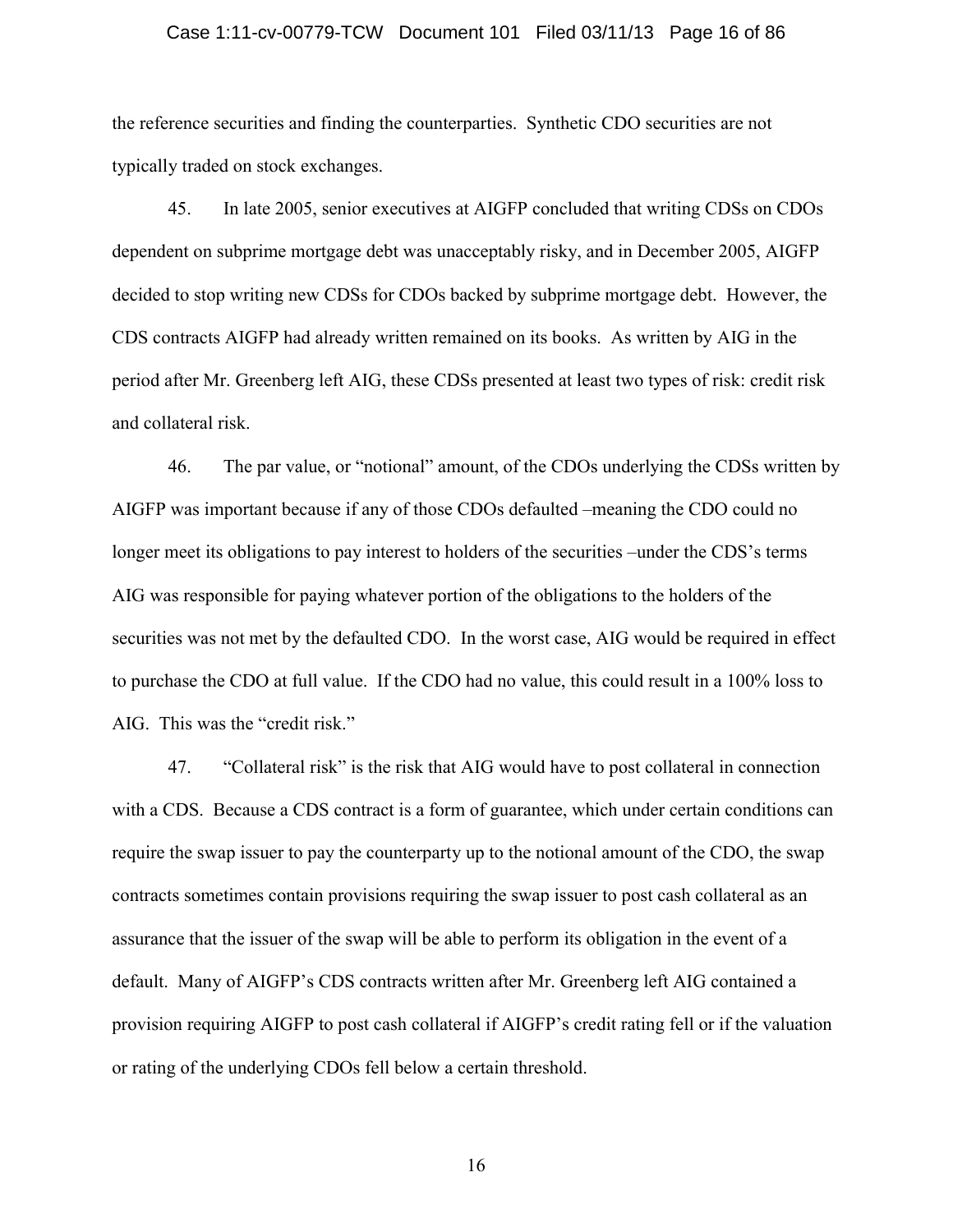## **III. The Liquidity Issues Facing AIG in 2008**

48. As has been widely documented, in or about 2007, the previously high-flying housing market began to falter, leading to a cascade of economic problems that precipitated a global financial crisis that reached a flash point in September 2008. These severe problems included rising mortgage default rates, falling home values, failures of hedge funds that had long positions in the mortgage market, and bankruptcies of many subprime mortgage lenders and servicers. These events, which continued throughout 2007 and 2008, increasingly exposed AIG to heightened risk, particularly collateral risk, on its CDS portfolio, and ultimately contributed to AIG's liquidity crisis in 2008.

49. Beginning in 2007, growing global financial problems –and in particular subprime mortgage issues –caused AIGFP's CDS counterparties to claim that the value of the underlying CDOs was falling precipitously and to make increasingly large collateral calls on AIGFP. Those claims by AIGFP's counterparties increased in the spring and summer of 2008. It was the collateral risk, not the credit risk, that primarily fueled AIG's liquidity problems. Significantly, as discussed in more detail below, even the troubled CDOs transferred to Maiden Lane III (*see infra* paragraphs 127-30) have proved ultimately to have substantial value.

50. Despite AIG's diverse holdings, with assets more than sufficient to meet AIGFP's obligations to its counterparties, many of AIG's assets were by nature (and for reasons unrelated to the housing market) relatively illiquid and would have been difficult to sell quickly, or to sell quickly at prices reflecting their value.

51. In addition, beginning around the same time, the securities lending program operated by AIG insurance subsidiaries also began to exert liquidity pressure on AIG. Under that program, those subsidiaries lent securities to counterparties in exchange for collateral, which, after Mr. Greenberg's retirement, the AIG subsidiaries then used to purchase RMBS and other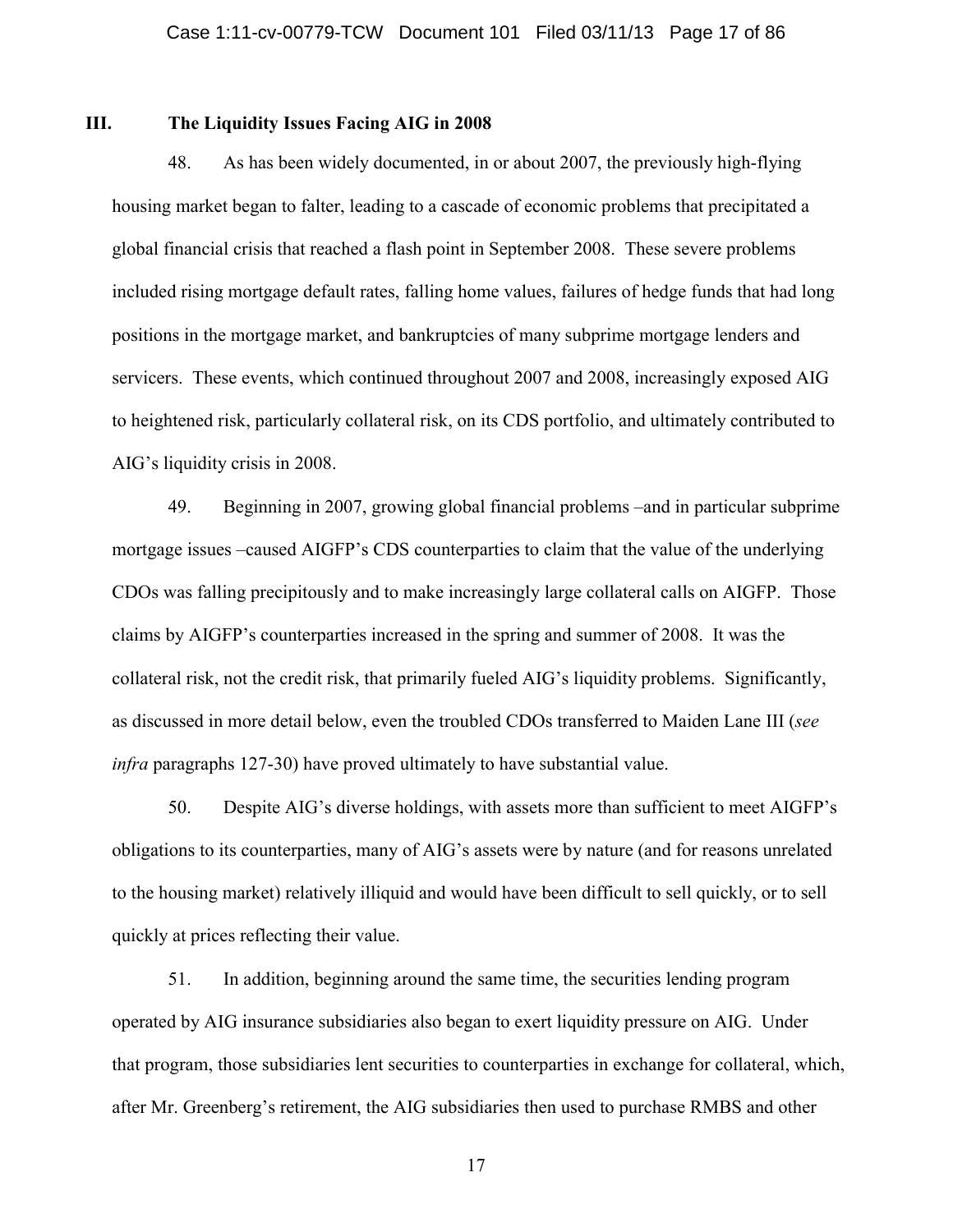### Case 1:11-cv-00779-TCW Document 101 Filed 03/11/13 Page 18 of 86

assets. In 2007, AIG began to experience a growing differential between its liability to return that collateral to the counterparties and the fair value of the RMBS and other assets the subsidiaries purchased with that collateral.

52. Although AIG posted substantial amounts of cash collateral in or around the summer of 2008 – approximately \$14.8 billion in total – AIG would eventually not have liquid assets sufficient to cover future collateral calls and liquidity shortfalls generated by the securities lending program. As a result, AIG faced a liquidity squeeze in or around July 2008 and continuing into September 2008.

53. In or around July 2008, AIG's then-Chief Executive Officer, Robert B.

Willumstad, expressed concern to AIG's Board of Directors regarding a potential liquidity crisis, telling them the only source from which the Company would be able to secure enough liquidity if such a crisis were to occur would be the government.

# **IV. The United States Government Refused to Provide AIG Loans, Guarantees, or Access to the Discount Window on the Same Basis Provided to Other Institutions, Including Foreign Companies**

# **A. The Government Opened the Section 13(3) Discount Window to Various Institutions Without Requiring Any Appropriation of the Common Shares of Those Institutions**

54. To allow AIG to address its liquidity situation, and consistent with the manner in which the Government was addressing related liquidity issues of other institutions, it would have been appropriate for the Government to provide AIG access to the Federal Reserve's discount window on terms corresponding to those being provided to various other institutions. AIG repeatedly sought such access, but the Government withheld it.

55. Throughout the global financial crisis, the Government allowed many domestic and foreign institutions access to the discount window. Indeed, the biggest borrowers from the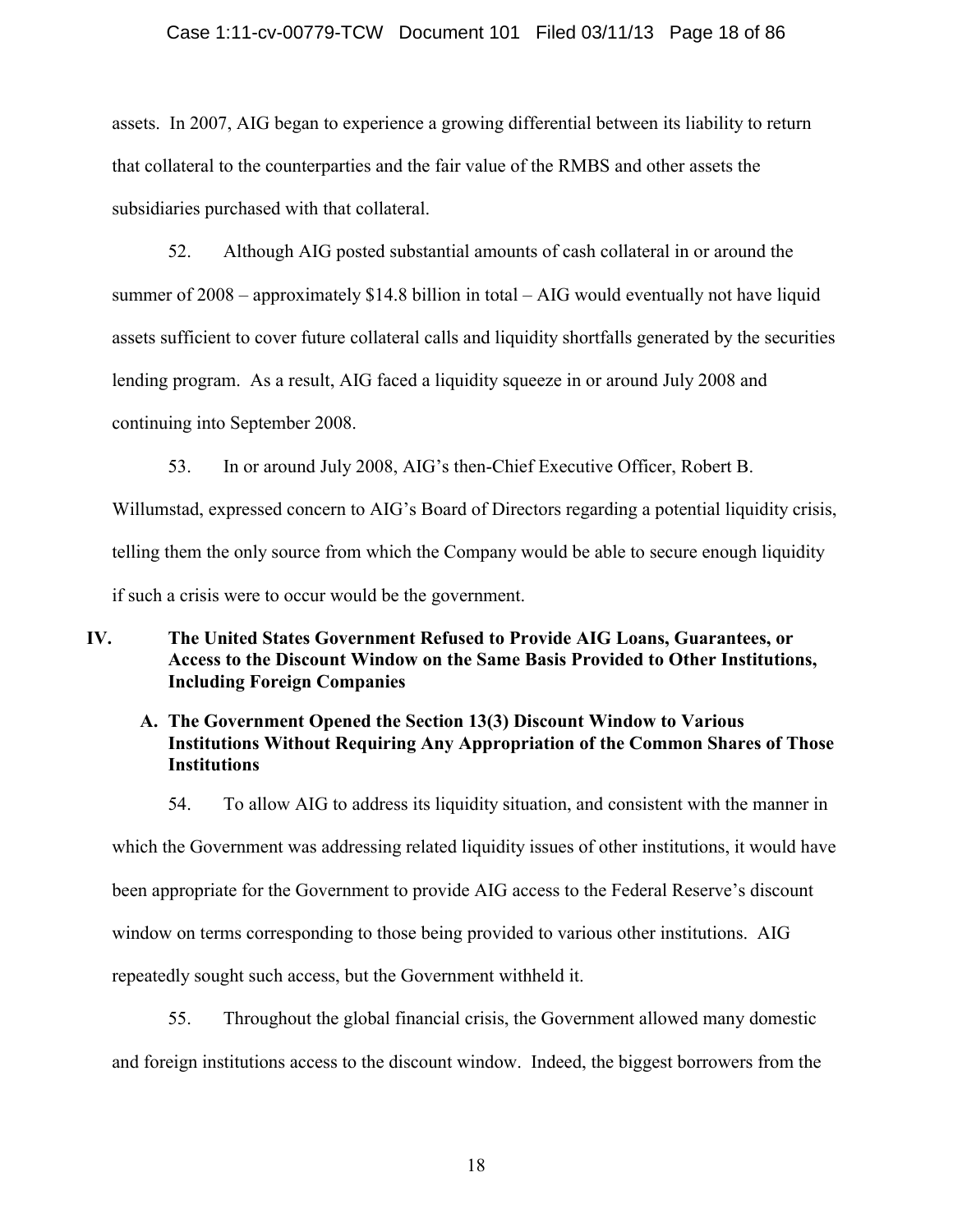### Case 1:11-cv-00779-TCW Document 101 Filed 03/11/13 Page 19 of 86

Federal Reserve's discount window during the crisis were foreign banks, which routinely received loans exceeding \$30 billion.

56. Notably, on March 31, 2011, after losing an appeal of a Freedom of Information Act request, the Federal Reserve Board was required to release records revealing the nature and extent of its discount window loans during the crisis. Those records show that the discount window loans peaked at about \$110 billion at the end of October 2008. At no time did the Federal Reserve Board require that it be given control of, or an equity stake in, these institutions.

(a) Foreign banks borrowed approximately 70% of that amount; for example Dexia SA of Belgium borrowed about \$33 billion; Dublin-based Depfa Bank, Plc, subsequently taken over by the German government, received approximately \$25 billion; Bank of Scotland borrowed \$11 billion; and Arab Banking Corp., 29% owned by the Libyan Central Bank at the time, received 73 different loans.

(b) Wachovia also borrowed \$29 billion, and numerous investment banks were also granted access to government financing, again without the Government demanding an equity stake in these institutions.

(c) The Federal Reserve created the Primary Dealer Credit Facility ("PDCF") in March 2008 for the precise purpose of providing crucial liquidity support that before the financial crisis had been available through the private sector. The creation of the PDCF helped create a feedback effect that calmed the market and protected the investment banks from a run that they might not have been able to absorb. By contrast, and notwithstanding the fact that AIG's problem, like the banks' problem, was one of liquidity, not solvency, and notwithstanding the absence of any legal obstacle to providing similar support to AIG whether through the PDCF or otherwise, the Government consistently declined to grant PDCF or similar access to AIG and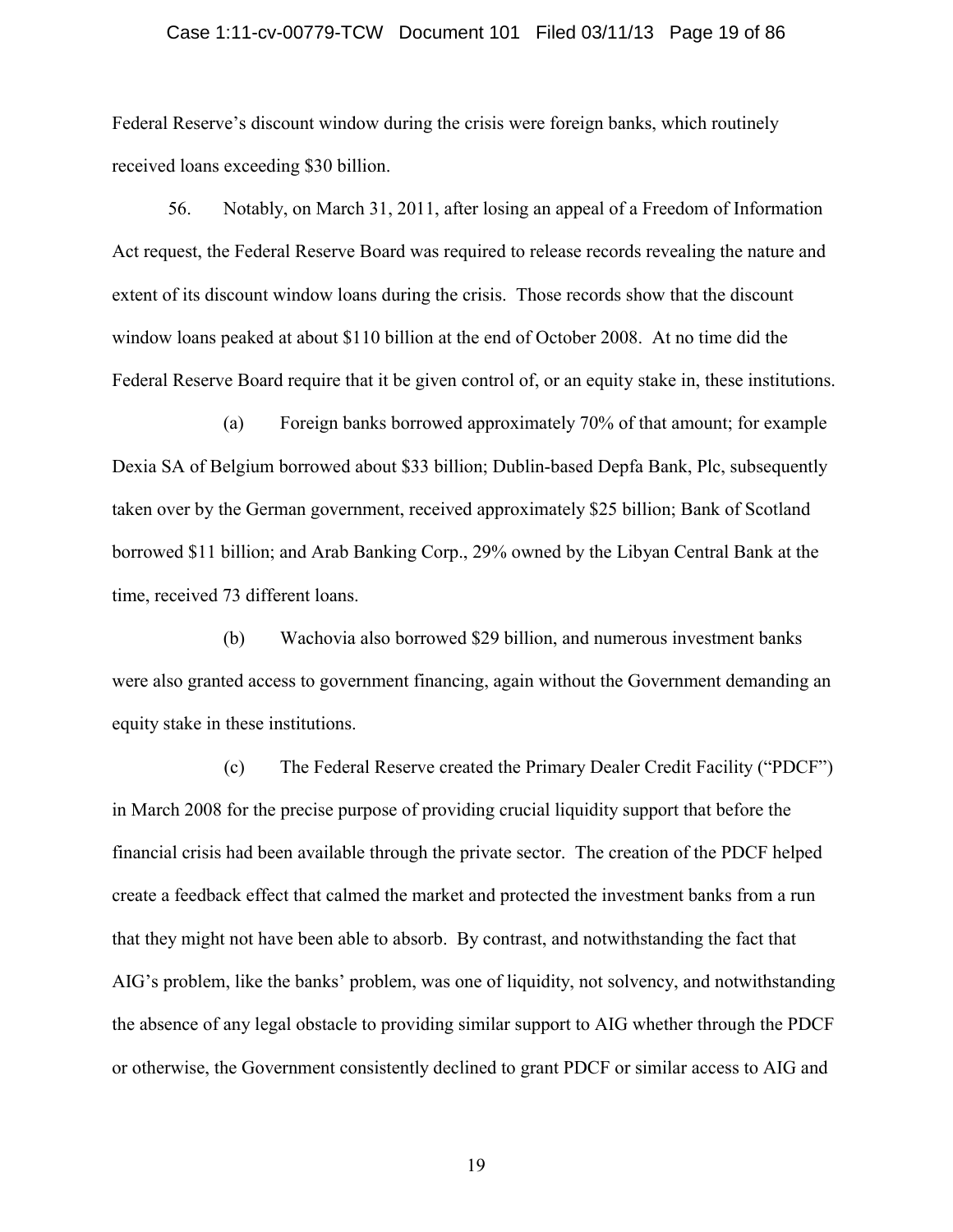inaccurately told potential private investors that there was no possibility of any Government financing to AIG.

57. If AIG had been given similar access to the Federal Reserve's discount window or other sources of liquidity like these other institutions, AIG would easily have met its liquidity needs.

## **B. The Government Also Provided Loans and Guarantees to Numerous Foreign and Domestic Institutions on Terms Denied AIG**

58. The Government could also have granted AIG access to the Term Auction Facility ("TAF"). In fact, at the height of the crisis, TAF loaned about \$493 billion to numerous foreign and domestic counterparties. These loans were made at reasonable interest rates without the Government appropriating control of the institutions at issue. For example, the combined effect of various Federal Reserve lending programs to Citigroup is reported to have risen as high as \$99.5 billion in January of 2009 at a time when FRBNY's prior assessment of Citigroup's financial strength was that it was "superficial," bolstered by \$45 billion in separate funds provided under the Troubled Asset Relief Program, and a separate internal Fed assessment described Citigroup as "marginal." If such loans had been made available to AIG, AIG would have easily met its liquidity needs.

59. The Government also permitted other insurance companies to gain access to funds without punitive terms in other ways (*e.g.*, The Hartford Financial Services Group, Inc. was permitted to acquire a small local bank (for approximately \$10 million) in order to gain access to approximately \$3.4 billion in Troubled Asset Relief Program ("TARP") funds). Similarly, on September 29, 2008, one week after the Fed granted Morgan Stanley bank holding-company status, Fed lending to Morgan Stanley rose as high as \$107 billion.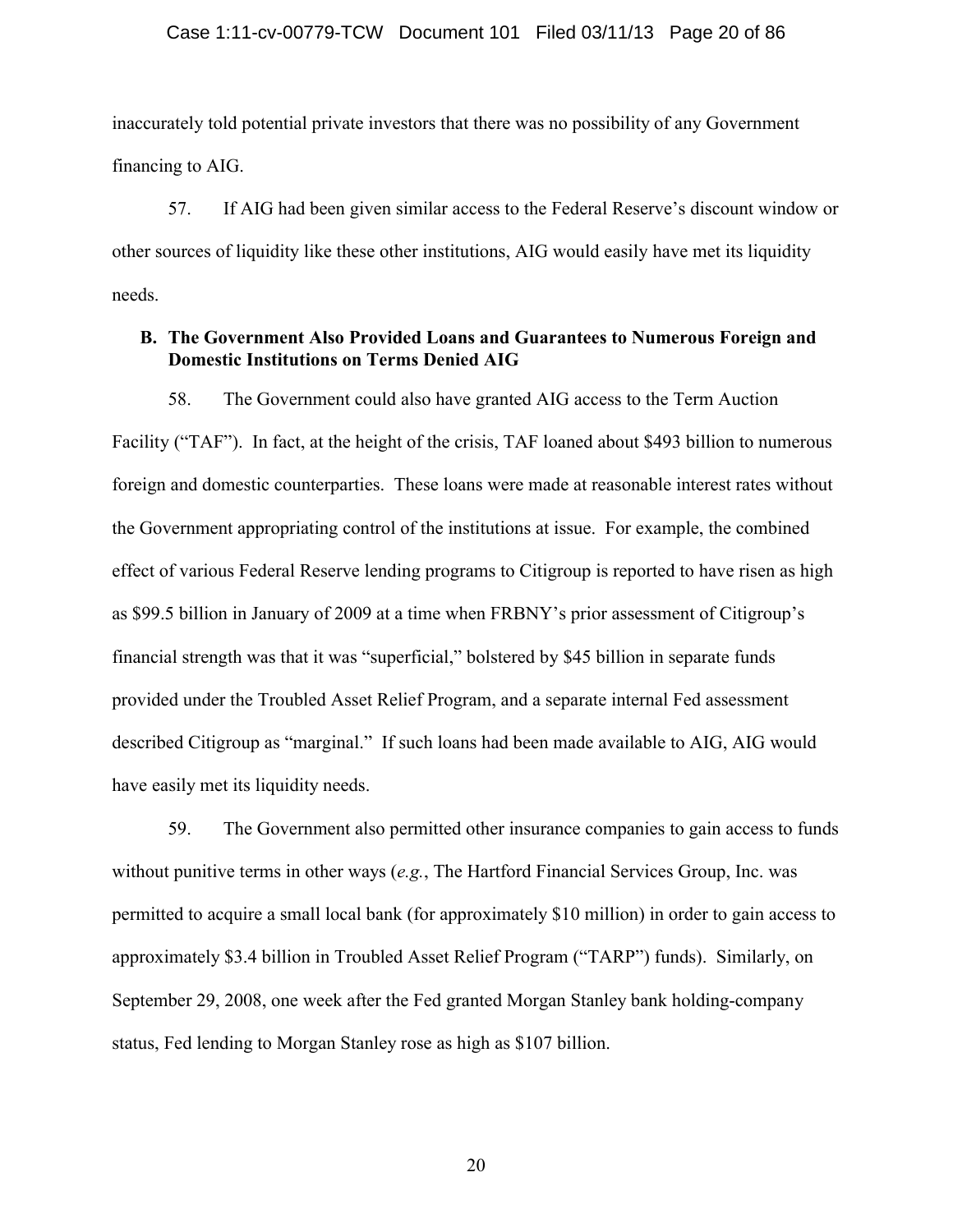### Case 1:11-cv-00779-TCW Document 101 Filed 03/11/13 Page 21 of 86

60. Alternatively, or in combination with the other options available (*e.g.*, purchasing CDOs directly), the Government could have guaranteed AIG's obligations in a manner similar to the over \$225 billion in guarantees given to Citigroup, Inc. in addition to the aid described in paragraph 58. If such a guaranty had been given, there would have been no further collateral calls on AIG, its liquidity needs would have been satisfied and, in fact, \$32.5 billion in collateral previously posted by AIG could have been released to AIG for other uses.

## **C. As AIG's Situation Worsened, the Government Continued to Refuse AIG Discount Window Access on Equivalent Terms to Those Provided to Other Institutions**

61. Over the weekend of September 13-14, 2008, while AIG was still attempting to obtain discount window access, it was also making efforts to identify a private-sector solution, which attempts included assembling private equity investors, strategic buyers, and sovereign wealth funds to discuss funding and investment options, as well as considering the potential consequences of a bankruptcy filing. The Government discouraged sovereign wealth funds and other foreign investors from participating in a private-sector solution to AIG's liquidity needs.

(a) On September 14, 2008, just two days before it would coerce AIG into a government takeover of the Company in the wake of the Lehman Brothers collapse, the Government announced that it was expanding the types of collateral that it would accept to secure loans made to investment banks through the PDCF. The expanded set of collateral included a wide range of additional riskier securities, including the very types of mortgagebacked securities that had led to the financial crisis. Relying in significant part on such collateral, investment banks began to borrow tens of billions of dollars on a nightly basis at interest rates primarily in the 0.5-2.25% range, and never at more than 3.25%. By contrast, the collateral that AIG was capable of providing was "high-quality," *see* paragraph 68(e), *infra*, including when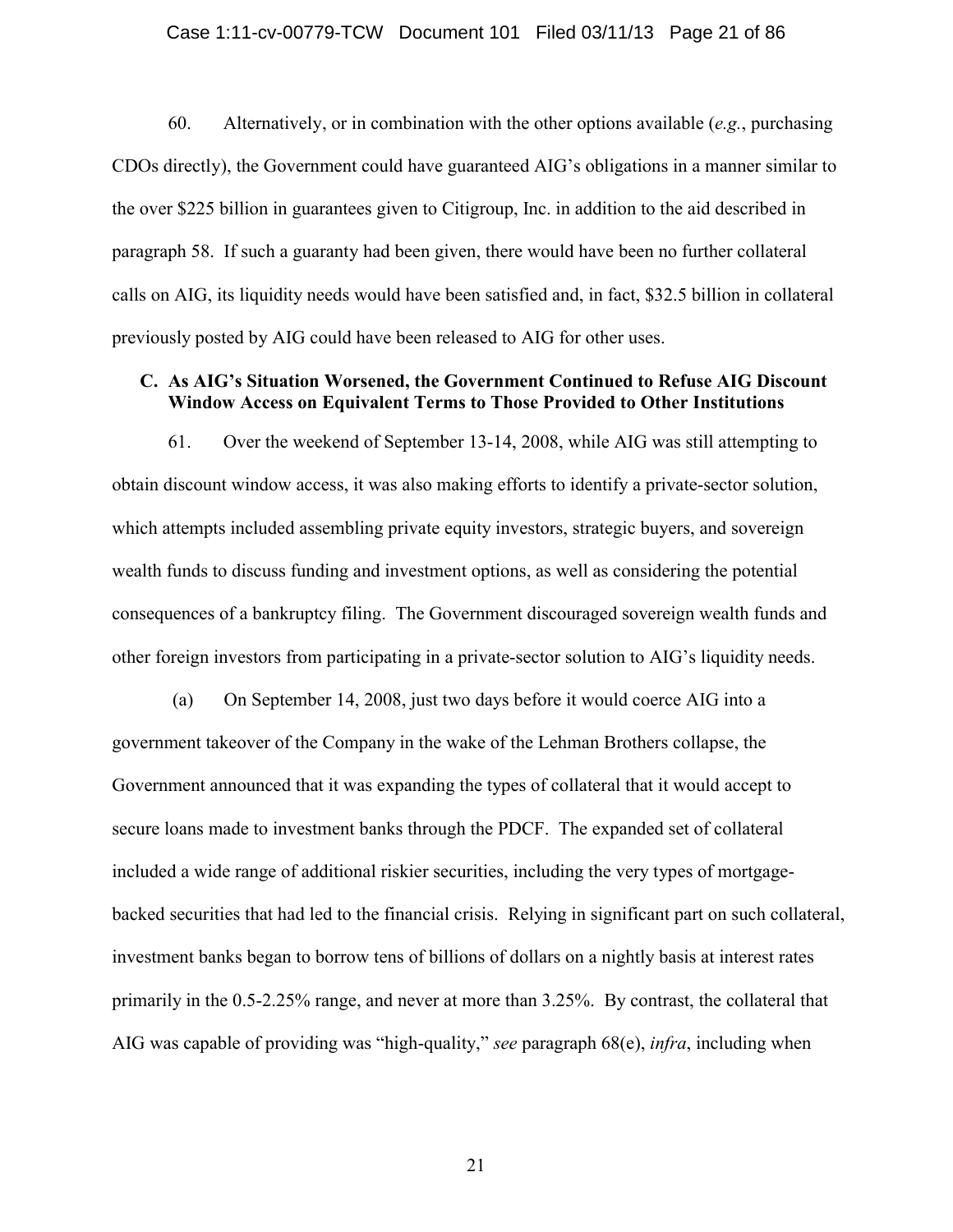### Case 1:11-cv-00779-TCW Document 101 Filed 03/11/13 Page 22 of 86

compared with the collateral that the Government was accepting before September 14th. Yet the Government continued to deny access to AIG to such funding.

62. The morning of Monday, September 15, 2008, Lehman Brothers Holdings Inc. filed for bankruptcy protection, materially worsening the global financial crisis.

63. On September 15, 2008, the Government also brokered talks among a consortium of banks led by J.P. Morgan and Goldman Sachs aimed at arranging private financing for a loan to address AIG's liquidity situation. Officers from Plaintiff, AIG's largest shareholder at the time, requested to attend these meetings. Plaintiff's requests were denied.

64. Later in the afternoon of September 15, 2008, the three largest rating agencies, Moody's, S&P, and Fitch Ratings Services, sharply downgraded the long-term credit rating of AIG.

65. These ratings downgrades, combined with a steep drop in AIG's common stock price, prevented AIG from accessing money in the short-term lending markets. At this point, although the Company was solvent, it faced possible bankruptcy as it would eventually no longer have liquidity sufficient to meet the cash collateral demands of AIGFP's counterparties.

66. By denying access to liquidity that it was providing to similarly situated institutions, denying access to guarantees that would be made available to numerous other institutions and that would have been far more advantageous to taxpayers than the terms that ultimately were imposed on AIG, *see supra* paragraphs 54-60, and insisting inaccurately that the Government would not consider making any aid available to AIG, the Government interfered with AIG's ability to raise capital and contributed to the decision to downgrade AIG's credit rating, which itself triggered collateral calls that imposed pressure on AIG to declare bankruptcy within 24 hours. These actions and omissions also maximized the leverage of the private-sector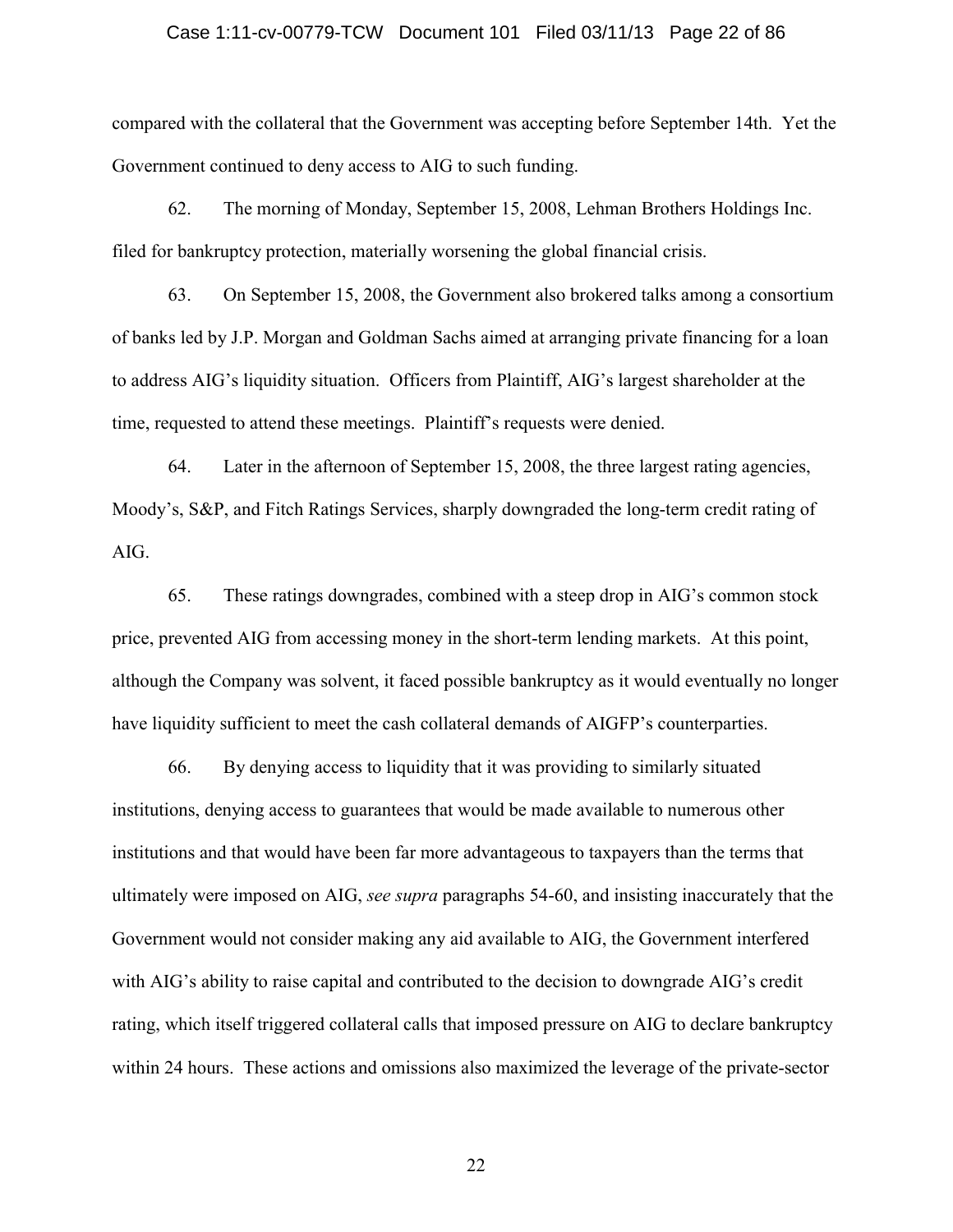### Case 1:11-cv-00779-TCW Document 101 Filed 03/11/13 Page 23 of 86

consortium that the Government sponsored, thereby putting the banks in a position to demand terms that amounted to an effort to "steal the company" and then allowing the Government to use the consortium's oppressive terms to justify the terms that the Government itself would subsequently demand from AIG with no room for negotiation. Further compounding the problem, the two banks that the Government placed in charge of the belated private-sector effort had severe conflicts of interest resulting from the fact that they would be among the largest beneficiaries of a government bailout of AIG in the event that they were not able to "steal the company."

67. Rather than granting AIG the same access to liquidity assistance that it granted to numerous other institutions, including various foreign companies, the Government instead chose to use the difficulties faced by AIG to coerce it to agree to a takeover of the Company without just compensation and to thereafter use AIG as a vehicle to provide covert, "backdoor bailouts" to numerous institutions on terms vastly more favorable than those imposed on AIG and its Common Stock shareholders. The Government's takeover of AIG commenced with the acquisition of control in mid-September 2008 when it became a controlling lender and shareholder, continued with the formation and execution of the Maiden Lane III transaction in November 2008, the deprivation of shareholders' rights in June 2009, and culminated in the completion of the acquisition of 1,655,037,962 shares of AIG's Common Stock on January 14, 2011, of which 562,868,096 shares were taken and/or illegally exacted without just compensation.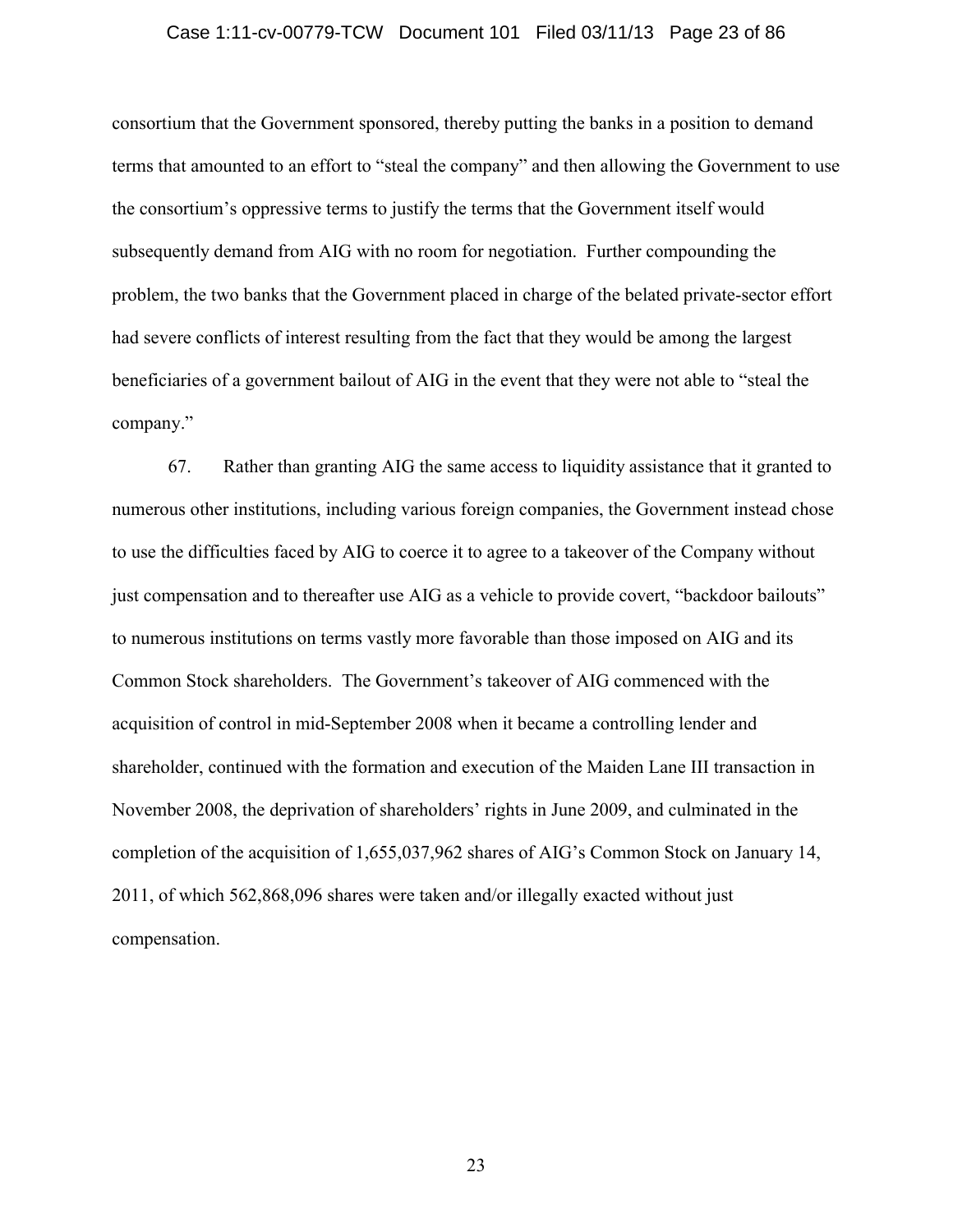- **D. On September 16, the Government Offered, Pursuant to Section 13(3) of the Federal Reserve Act, to Provide Discount Window Access To AIG; However in a Wholly Unprecedented Manner and Without Valid Basis, Just Compensation, or Required Shareholder Approval, the Government Took Control of the Company and Required AIG to Agree to Provide the Government with Approximately 80% Equity Stake in AIG**
	- **1. The Government Did Not Undertake Any Independent Analysis To Support the Appropriation of an Approximately 80% Equity Stake Without Just Compensation**

68. On the morning of September 16, 2008, in light of AIG's financial situation and the Government's repeated refusal to provide AIG with the same access to the discount window that it had provided on numerous occasions to other similarly situated parties, AIG's CEO Robert Willumstad informed the Government that AIG needed to consider bankruptcy as a possible course of action. In response, the Government told him that AIG should not do so and instead instructed him to "undo whatever you've done" because of the potential that the Government would make an offer to AIG. The Government, however, did not inform him of the terms of the prospective offer.

(a) Only that afternoon, and seven weeks after AIG first approached the Government to request discount window access, the Government finally took action in the form of an unprecedented and rushed demand that AIG grant the Government control of the Company as controlling shareholder and controlling lender and a nearly 80% interest in AIG's Common Stock. That afternoon, the Government provided AIG with a three-page term sheet. The Government's terms included: (i) a FRBNY credit facility to AIG of \$85 billion secured by all of AIG's assets at an above-market interest rate of 8.5% over LIBOR, which with fees resulted in an initial annual cost to AIG of approximately 14.5% per annum, (ii) a requirement that the Government be given control of AIG as controlling lender and controlling shareholder, and (iii) a promise that the Government would receive a nearly 80% equity stake in AIG.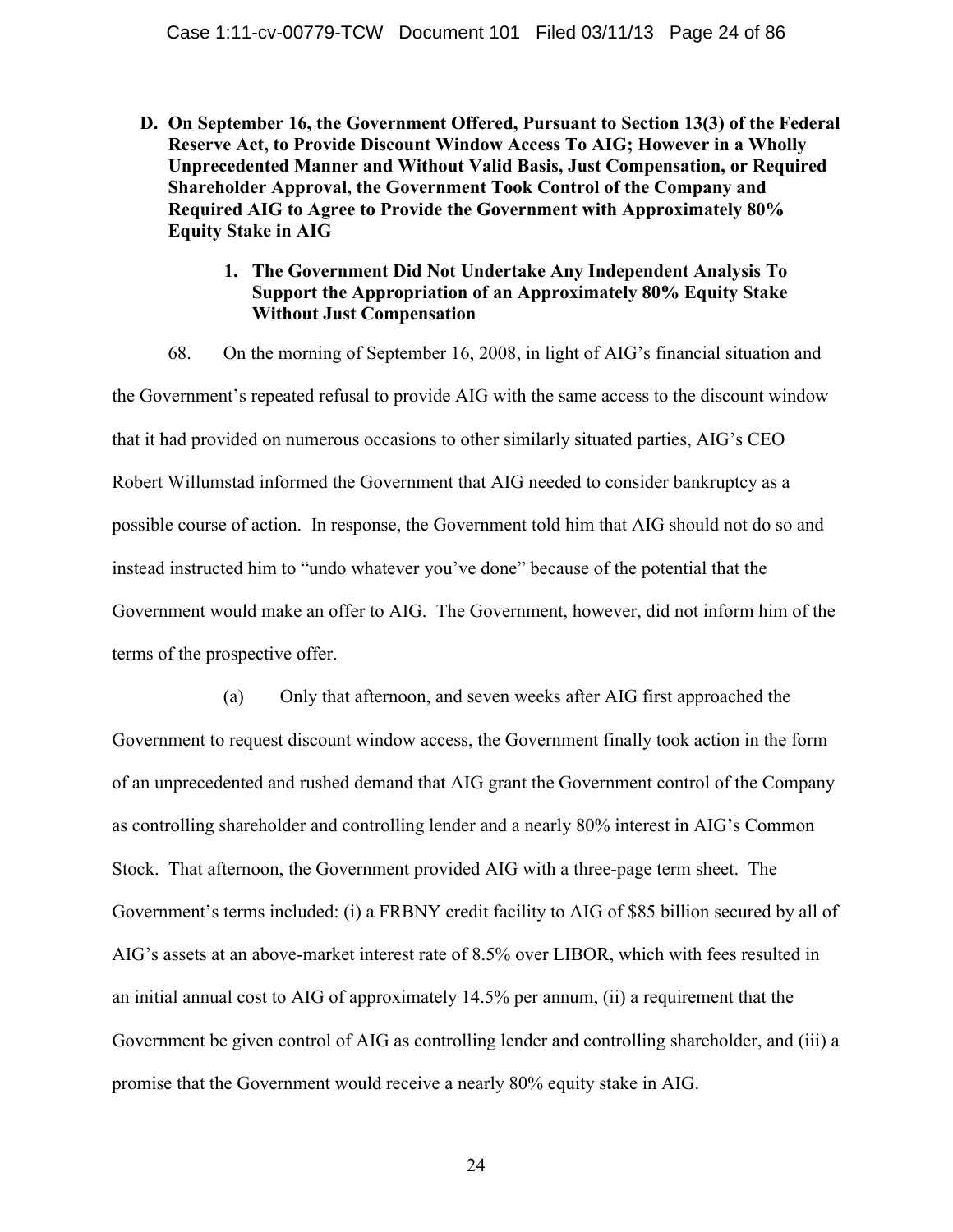### Case 1:11-cv-00779-TCW Document 101 Filed 03/11/13 Page 25 of 86

(b) The terms of the deal were based not on an individualized determination of what was necessary to protect the Government's interests, but rather on a private-sector term sheet that a banker hired to represent FRBNY's interests acknowledged to be unfair. Specifically, the Government's non-negotiable offer was based on a term sheet formulated by a private-sector consortium that the Government had assembled. The group was led by one of AIG's largest counterparties, which would later receive \$14 billion (including \$8.4 billion of AIG cash collateral) as part of the Maiden Lane III deal (*see infra* paragraph 164). Unrestrained by the constitutional requirements of proportionality and just compensation that apply to the Government, and with the knowledge that FRBNY would deny AIG the assistance it gave to other institutions in need of help, the bankers had planned to use AIG's liquidity problems to try to appropriate most of the Company's equity and extract maximum profit from the deal for their own companies.

(c) A banker hired to represent FRBNY's interests who was present for the discussions and who knew the terms being considered (including the 79.9 percent equity interest) expressed her worry to an AIG representative that "these guys are going to try to steal the business."

(d) After the attempt to find a private-sector solution failed, the Government did not conduct any independent analysis to determine what terms were reasonably necessary to protect the Government's legitimate interests. Nor did the Government provide assistance on the more favorable terms that it had provided and would continue to provide similarly situated entities with inferior collateral. Instead, it simply adopted the key terms of the private-sector term sheet, modified such that the Government Accountability Office found the Government loan to be "considerably more onerous than the contemplated private deal." As a result, the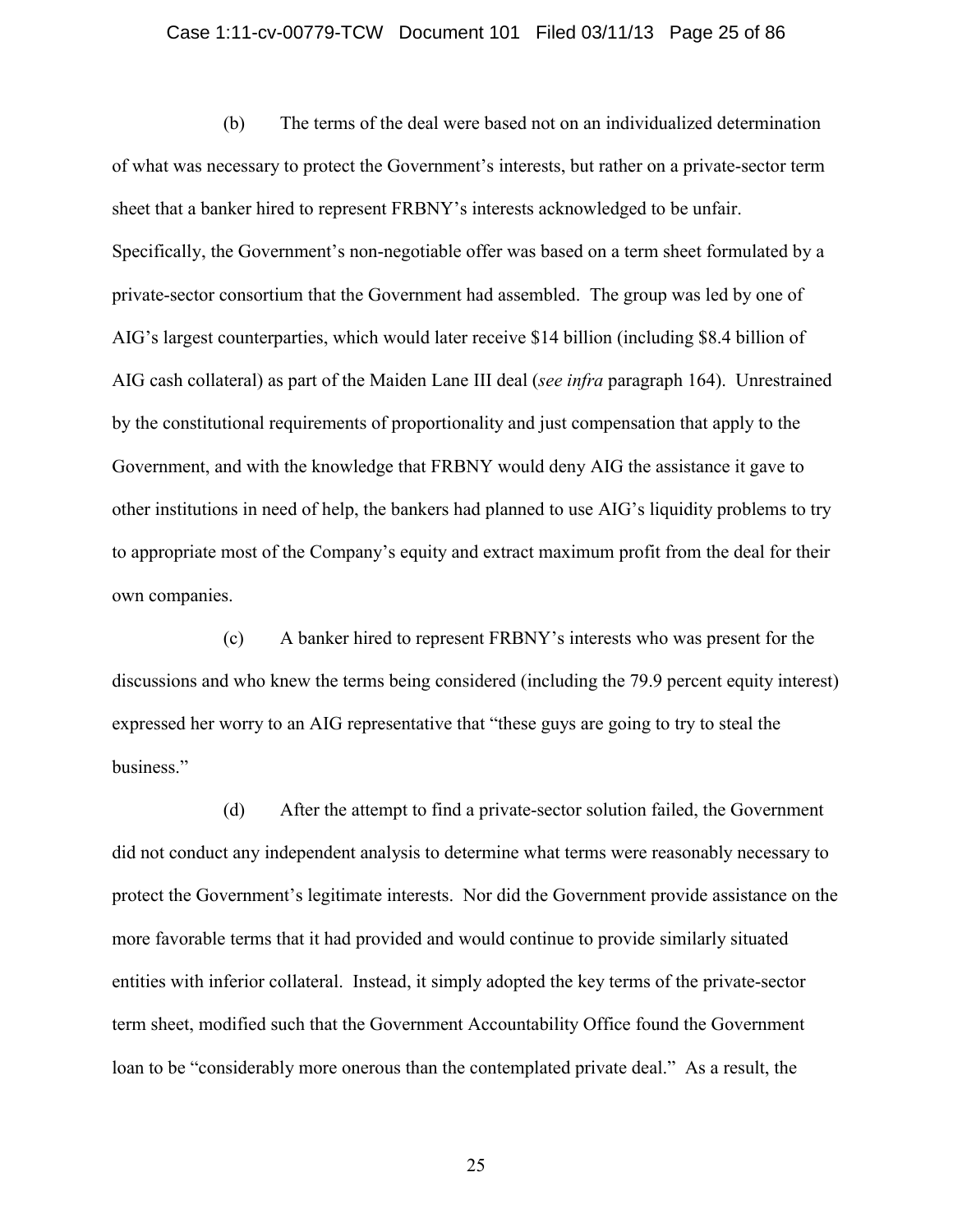### Case 1:11-cv-00779-TCW Document 101 Filed 03/11/13 Page 26 of 86

terms demanded by the Government were grossly disproportionate to the Government's interest in protecting the interests of taxpayers in what, without any equity interest, was a fully secured loan with an exorbitant interest rate. When the terms had been finalized, the President of FRBNY himself was concerned that the terms were excessively harsh, but chose to allow fear of unwarranted public criticism to keep him from moderating the terms of the deal in any way.

(e) Under the terms of the deal, loans made pursuant to the Credit Agreement (as defined below) would be secured by assets of AIG that, according to a September 2011 Government Accountability Office Report, in the words of FRBNY officials, "fully secured the Federal Reserve System." As two FRBNY officials stated in Congressional testimony, "AIG had enough high-quality collateral to permit the Federal Reserve to extend a secured loan to provide liquidity to the firm. On September  $16<sup>th</sup>$ , our focus was on providing liquidity so that AIG could meet its obligations and avoid default. To be clear, we were not making an investment in AIG; we were making a fully secured loan."

69. Conditioning access to the discount window on a Government takeover and the taking of a controlling interest in the common stock of a company was unprecedented. In accordance with the express terms of Section 13(3) of the Federal Reserve Act then in effect, and in accordance with the standard means by which access to the discount window is provided, such loans are to be predicated upon (1) "rates established in accordance with the provisions" of the Act, and (2) "secured to the satisfaction of the Federal Reserve Bank." The extraordinarily high interest rate being charged to AIG, which was more than 11 percent higher than the rate charged through the Primary Dealer Credit Facility, and the securing of the loan with the assets of the Company, were more than sufficient consideration for access to the discount window under these traditional and authorized measures. The term sheet did not set forth any independent purpose,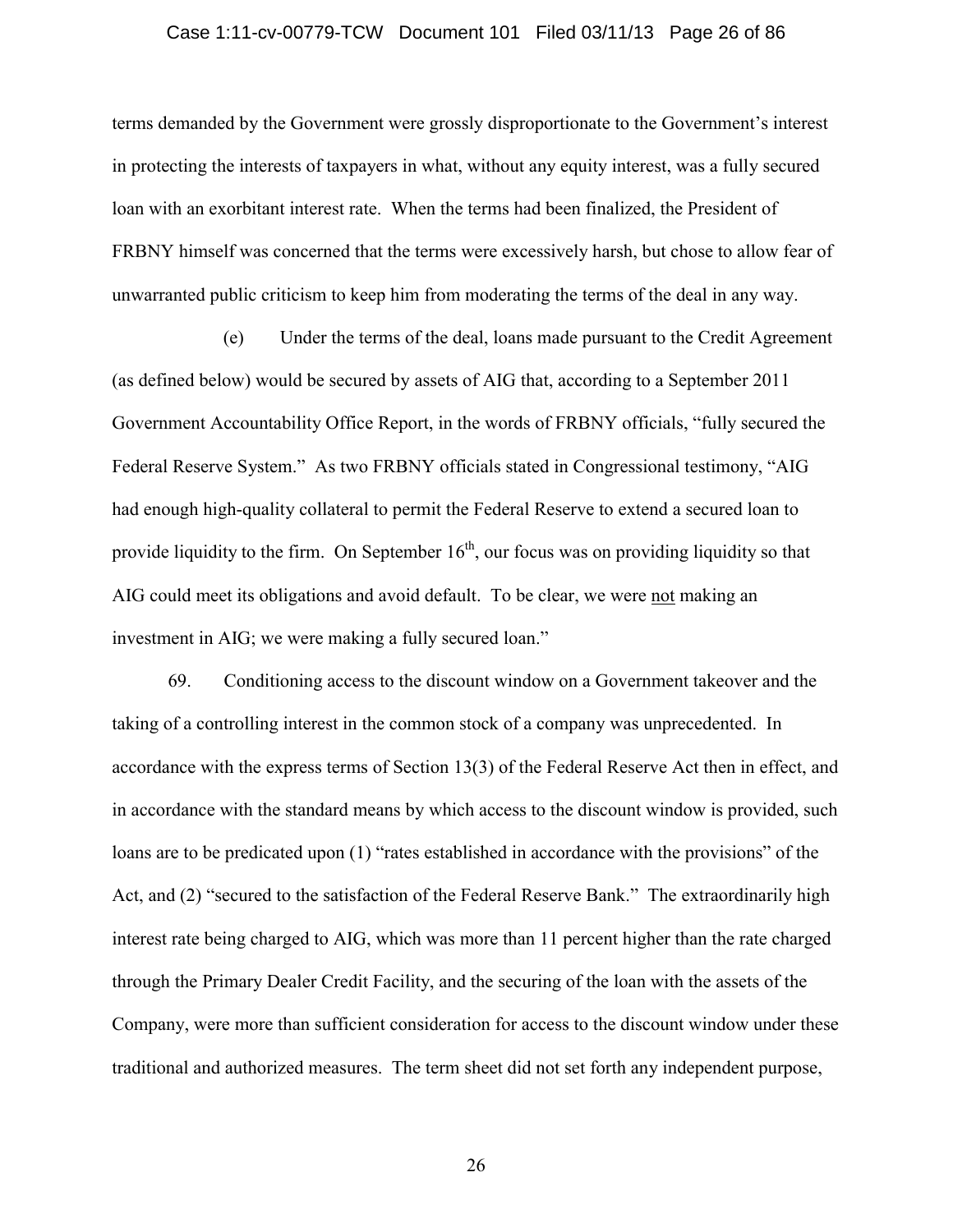### Case 1:11-cv-00779-TCW Document 101 Filed 03/11/13 Page 27 of 86

justification, or basis for the proposed takeover of the Company and the taking of nearly 80% of the Common Stock of the Company.

(a) The Government's approach also lacked any legitimate purpose. The need for the loan potentially would have been eliminated or, at a minimum, the size of the loan would have been significantly reduced had the Government chosen to guarantee AIG's credit default swap portfolio rather than loan AIG money up front to meet continuing collateral demands on that same portfolio. Implementing a guarantee using the same authority (Section 13(3) of the Federal Reserve Act) that the Federal Reserve would soon use to provide the bulk of an over \$225 billion guarantee of Citigroup assets would have required no up-front expense for the Government while eliminating the collateral calls that had been plaguing AIG. The Government then compounded the irrationality of the initial failure to guarantee and refusal to reconsider that failure by spending over \$60 billion of taxpayer and AIG funds to purchase the CDOs underlying the CDS obligations at full value in the Maiden Lane III deal (*see infra* paragraphs 131-32). The Government thus chose to spend \$60 billion to funnel AIG money to counterparties instead of pursuing a strategy that would have accomplished the same result for AIG and taxpayers while potentially costing nothing at all.

(b) The Government also has been criticized for refusing to consider a joint publicprivate solution for AIG that would have required some form of shared sacrifice on the part of AIG creditors and counterparties whose risky behavior led to the financial crisis.

(c) The Government's rejection of these options, as well as its refusal to reconsider them after coercing the AIG Board into approving the original agreement, reflect the Government's conscious adoption of policies designed to protect investment banks and other financial institutions from the consequences of their liquidity problems or risky behavior, not to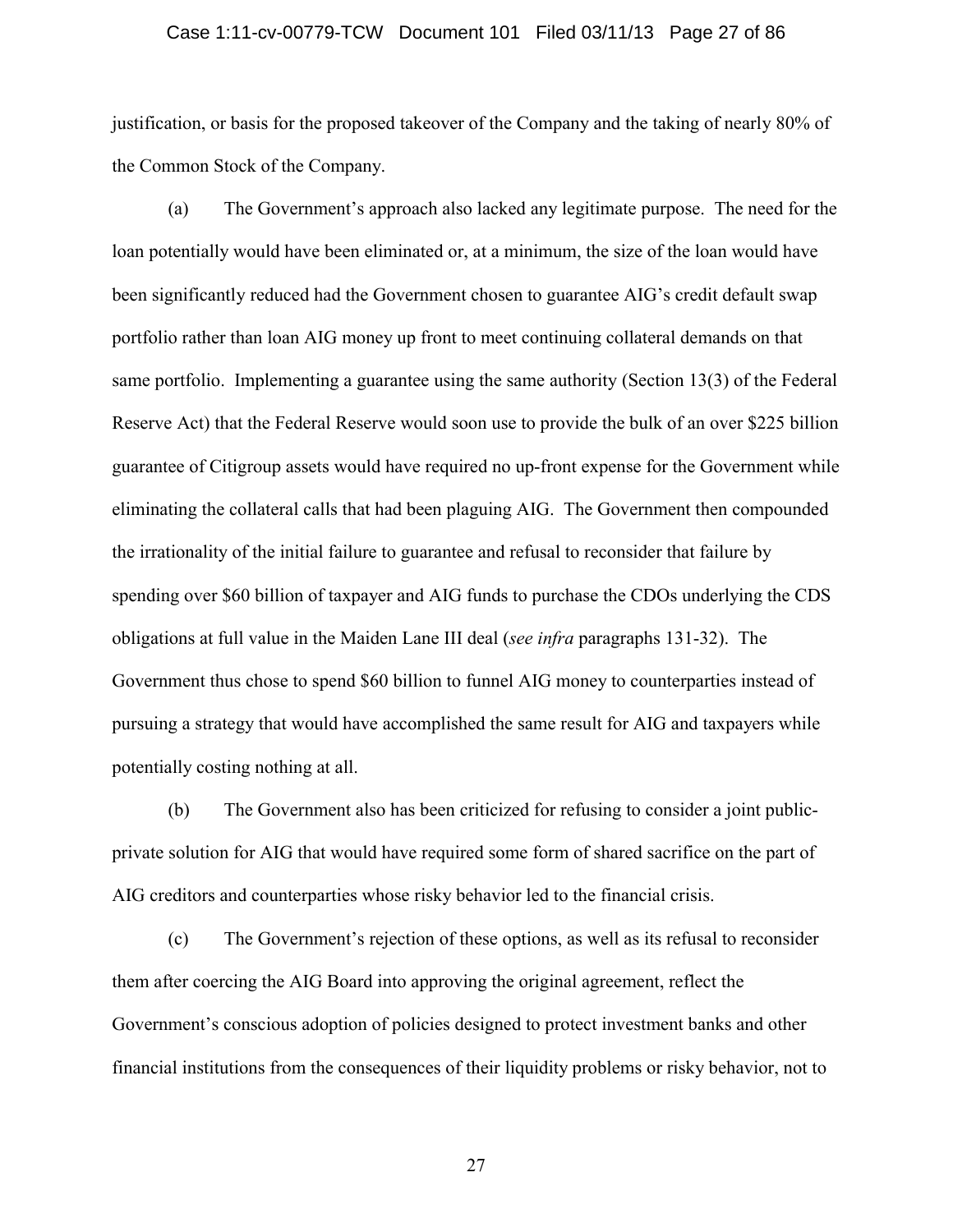### Case 1:11-cv-00779-TCW Document 101 Filed 03/11/13 Page 28 of 86

punish them for past behavior or to deter future such conduct. Other financial institutions received low-interest loans through the discount window; AIG counterparties received tens of billions of dollars through Maiden Lane III (*see infra* paragraphs 163-64); and banks such as Citigroup received over \$225 billion in guarantees for low-quality assets that they had made the decision to self-insure. In contrast, the Government irrationally declined to provide guarantees to AIG and instead forced AIG to purchase at par value tens of billions of dollars of counterparty CDOs through Maiden Lane III. Moreover, whereas the Government proposed terms that ensured it would acquire a controlling voting interest in AIG, under TARP, it could not vote the other institutions' stock and never acquired an equity stake of that size in any other company despite the fact that these companies were culpable in the events leading up to the crisis. The Government singled out AIG for purely opportunistic, and (as discussed in paragraphs 204(a)-(f) below) punitive reasons. During the brief period in between the commencement of the financial crisis and the enactment of TARP, the Government put itself in a position to coerce AIG into allowing the Government to take over the Company and subsequently utilize AIG's assets to provide counterparties with tens of billions of dollars in liquidity support that they could not otherwise have obtained.

70. The Government did not conduct any independent analysis justifying the taking of approximately 80% of the equity of AIG in connection with providing access to the discount window, nor did the Government undertake any analysis of the "just compensation" required for such a taking. Moreover, Section 13(3) of the Federal Reserve Act had never been interpreted or invoked in any prior circumstance to provide a basis for the takeover of a corporation or as a basis for the taking of a controlling interest in the common shares of a corporation.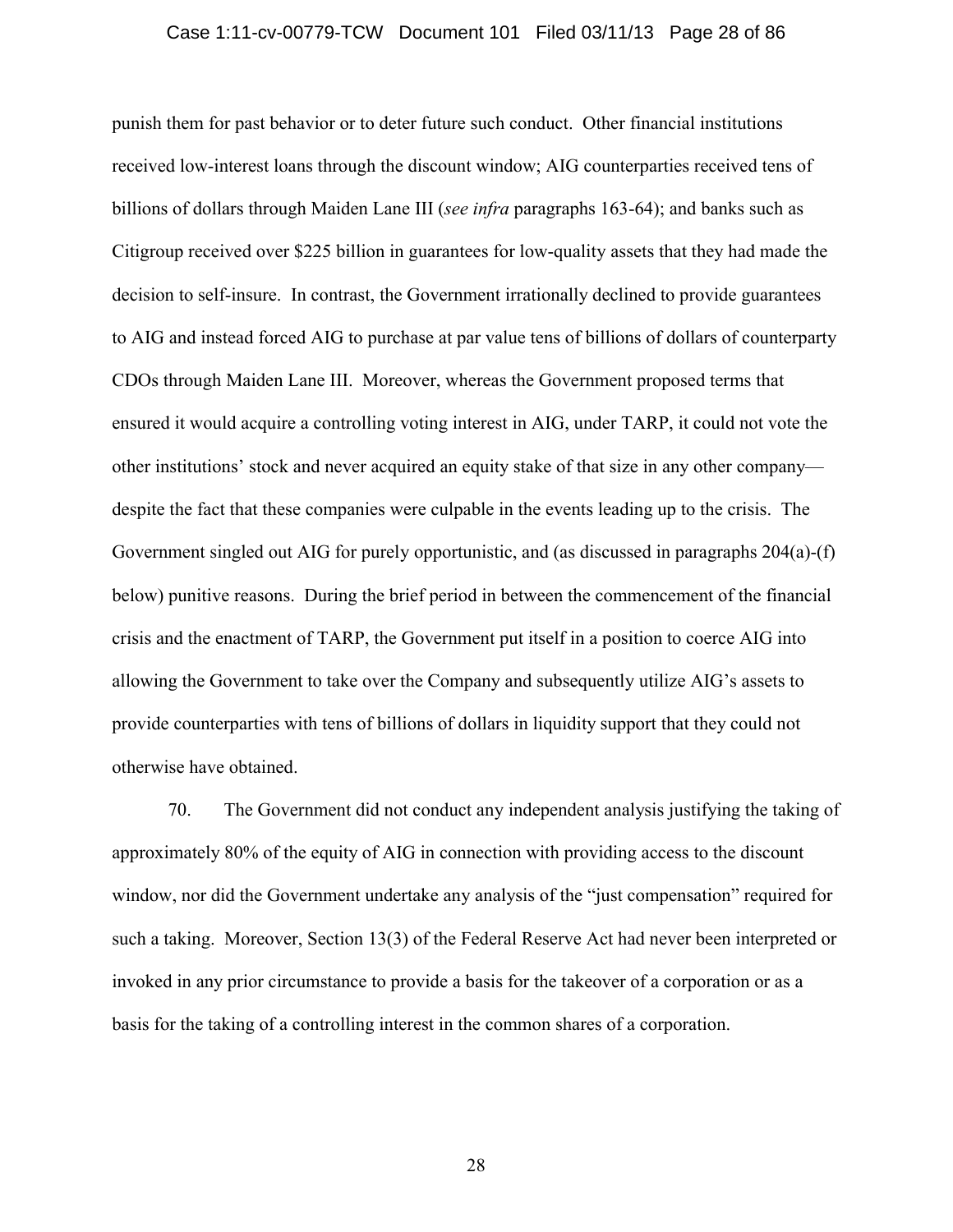# **2. The Government Required AIG to Agree to Convey an Approximately 80% Equity Stake Without Providing Any Compensation to the Common Stock Shareholders.**

71. After delivering the September 16 term sheet, the Government pressured AIG to make a decision before the opening of the Asian markets. The Government had privately concluded that it could not allow AIG to fail because an AIG bankruptcy, in the words of FRBNY officials, "would have had disastrous consequences." Former Treasury Secretary Paulson testified before Congress in January 2010 that the rationale for the AIG takeover was that "If AIG collapsed, it would have buckled our financial system and wrought economic havoc on the lives of millions of our citizens." Federal Reserve Chairman Ben Bernanke stated that it could have "triggered a 1930's-style global financial and economic meltdown, with catastrophic implications for production, incomes, and jobs. The Federal Reserve and the Treasury agreed that in the environment then prevailing, AIG's failure would have posed unacceptable risks for the global financial system and for our economy." Treasury Secretary Geithner similarly testified before Congress in January 2010: "We acted because the consequences of AIG failing at that time, in those circumstances, would have been catastrophic for our economy and for American families and businesses."

72. Nonetheless, after delivering the September 16 term sheet, the Government falsely advised Mr. Willumstad that this was "the only proposal you're going to get" and reiterated this assertion when Mr. Willumstad asked at the request of the AIG Board of Directors if the terms were negotiable. These Government assertions were not true. However, in the face of these misrepresentations, and while believing the demand for 80 percent of the Company was outrageous, AIG's Board of Directors was left with no choice. The members of the Board knew that if they refused the Government's demands, the blame for a historic global collapse, and the attendant public opprobrium and risk of legal liability, likely would fall on their own shoulders.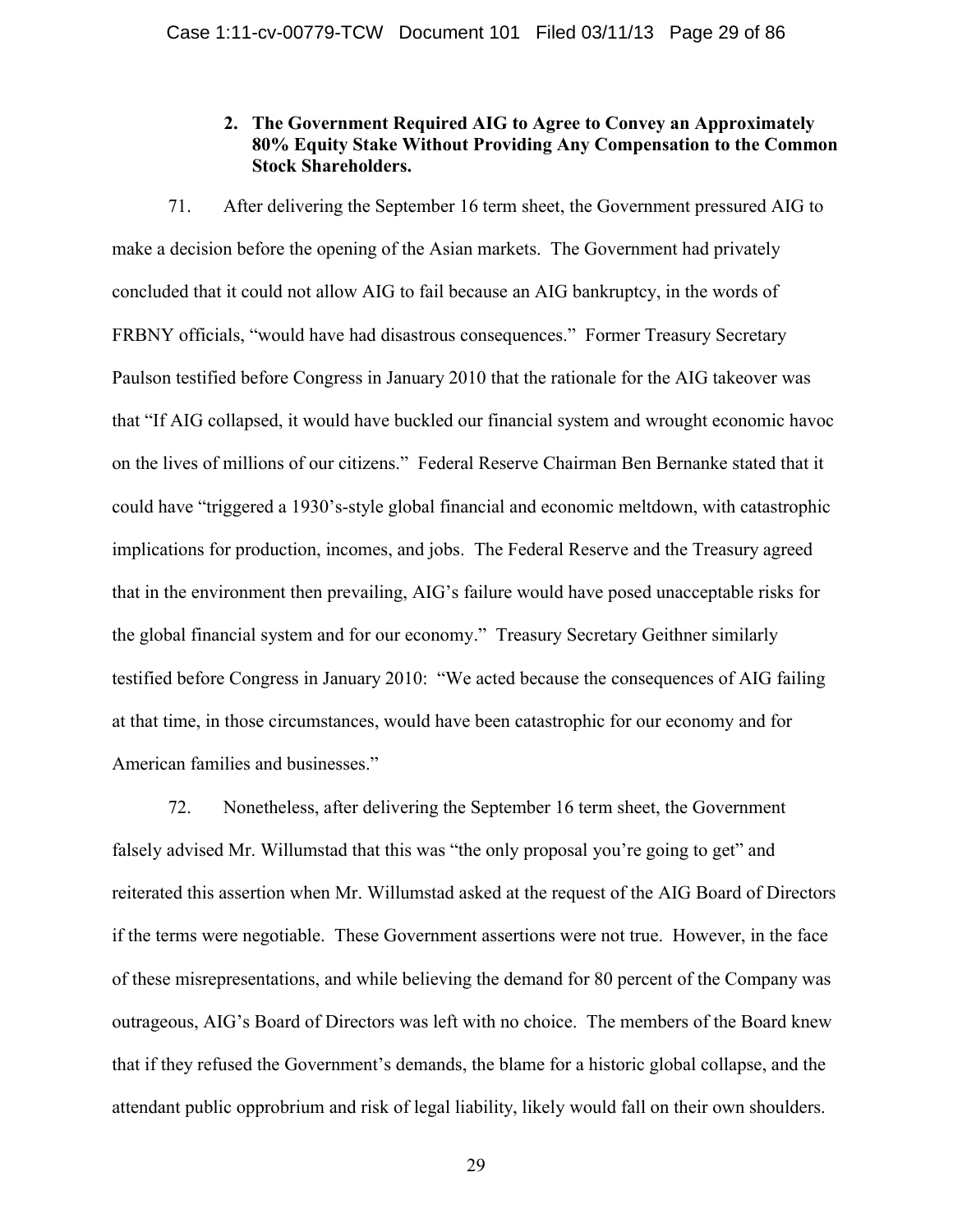### Case 1:11-cv-00779-TCW Document 101 Filed 03/11/13 Page 30 of 86

By irrationally relying on loans in lieu of guarantees, consistently declining to grant AIG liquidity access on the same terms as other similarly situated entities with lower quality collateral, contributing to a credit downgrade and interfering with AIG's ability to raise capital and the general ability to secure private sector support by repeatedly and inaccurately representing that there would be no Government assistance to AIG, organizing a private-sector effort at a critical time led by two banks with severe conflicts of interest that the Government did not believe had a significant chance of success, chance of success, demanding consideration it was not legally authorized (by statute or otherwise) to demand, ensuring through its actions and representations that the Board would have only hours to make the decision to avoid a global economic meltdown, instructing AIG to undo its plans for bankruptcy without first informing AIG of its intentions, and falsely and irresponsibly representing that it was willing to risk destroying the global economy if the AIG Board did not accept its extortionate demands, and threatening AIG Board members with the loss of reputation and indemnification protections if they rejected the Government's demands, the Government coerced the Board into accepting the Government's demands.

73. The AIG directors' acceptance of the Government's terms was announced publicly before the opening of the next trading day, September 17, 2008. As a result of the provisions of the Credit Agreement making the Government a controlling shareholder and controlling lender of AIG, AIG's shareholders and those directors selected independently of the Government had lost the ability to control AIG, protect its interests, or remedy acts that damaged it.

74. That same day, the Government unilaterally fired AIG's CEO and replaced him with a new CEO (Edward M. Liddy) who would be under FRBNY's control.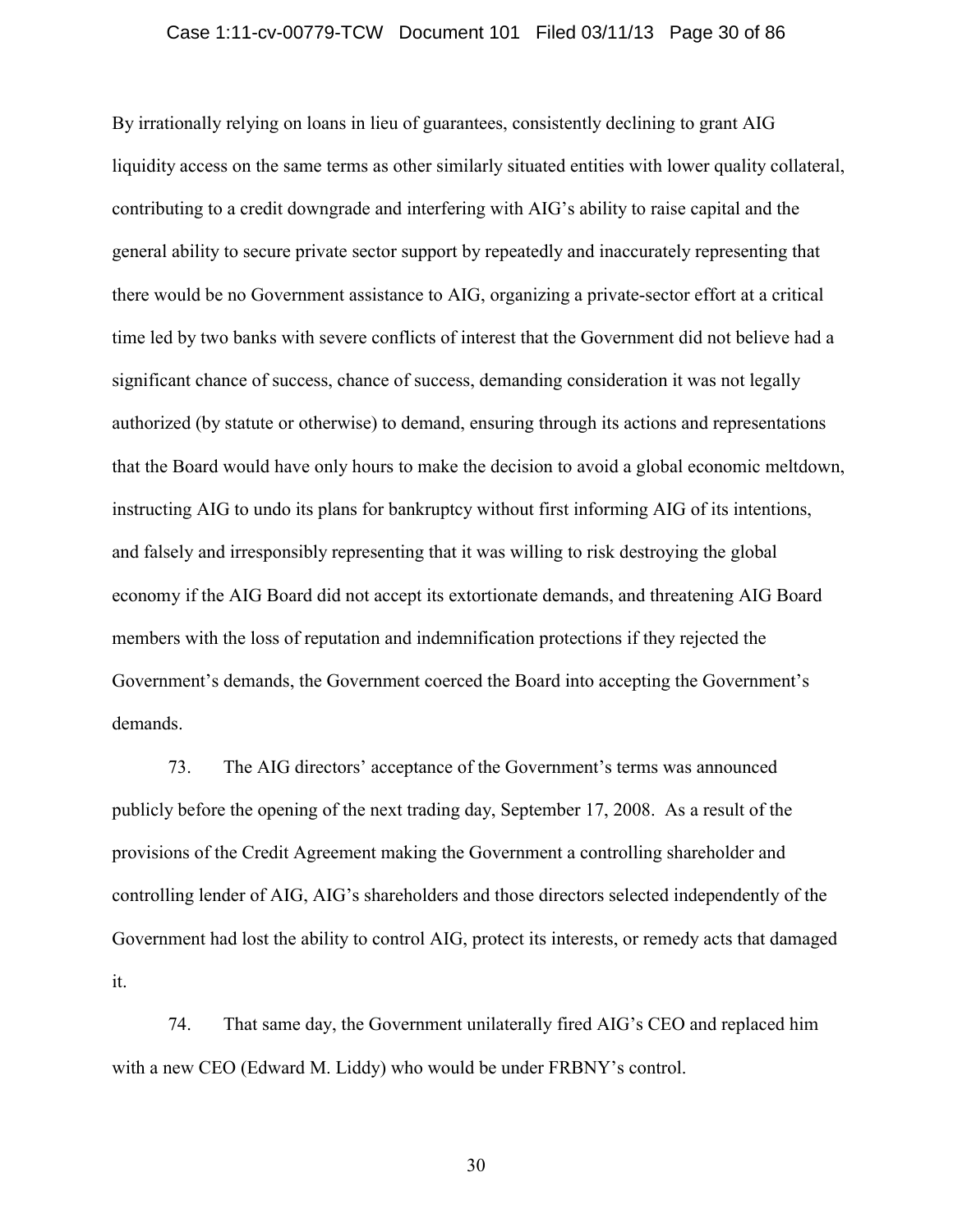### Case 1:11-cv-00779-TCW Document 101 Filed 03/11/13 Page 31 of 86

75. Neither AIG nor its shareholders had any say in the selection of Mr. Liddy as CEO. At all relevant times, Mr. Liddy acted as if he were under the control of and the agent of FRBNY and the Government.

76. Rather than acting in the best interests of AIG and its stockholders, Mr. Liddy was required to focus exclusively on the interests of the Government. For example, shortly after September 18, 2008, Treasury Secretary Henry M. Paulson announced on the television program "Meet the Press" that AIG was to be liquidated.

77. Mr. Liddy promptly began to sell off valuable AIG assets (*e.g.*, HSB Group, Inc. and 21st Century Insurance), often at fire-sale prices. The prematurely announced liquidation of AIG resulted both in the rushed sale at fire-sale prices of valuable assets and in the severe damage to AIG's on-going businesses, costing AIG customers, creditors, and employees.

### **3. The September 22, 2008 Credit Agreement**

78. On September 22, 2008, after being authorized by the Federal Reserve Board pursuant to Section 13(3) of the Federal Reserve Act, FRBNY entered into a Credit Agreement with AIG ("Credit Agreement") in which it agreed to extend up to \$85 billion in credit to AIG on a revolving basis to be used by AIG for "general corporate purposes", including "as a source of liquidity to pay principal, interest and other amounts under Indebtedness and other obligations as and when they become due and payable."

79. The Credit Agreement was signed on behalf of AIG by Mr. Liddy. Despite government arguments to the contrary, the Credit Agreement was imposed upon, and not voluntarily agreed to by, the AIG board.

80. In addition to requiring AIG to "fully secure" the loan with AIG's assets, and in addition to the excessive interest rate imposed, the Credit Agreement also required AIG ultimately to issue to a trust created "for the sole benefit of the United States Treasury" (the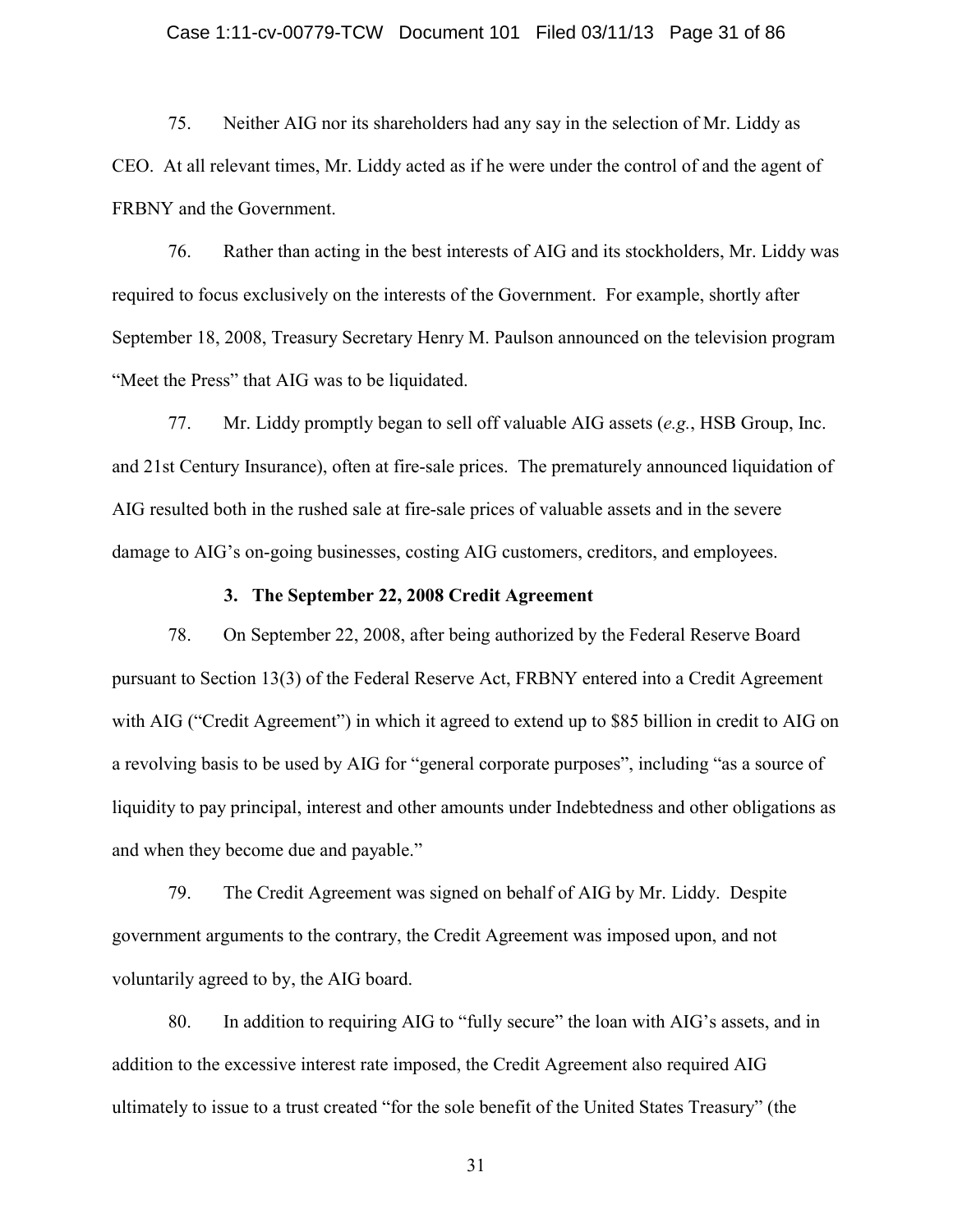### Case 1:11-cv-00779-TCW Document 101 Filed 03/11/13 Page 32 of 86

"Trust") Series C Preferred Stock convertible to 79.9% of AIG's equity, all at the expense of AIG's existing shareholders.

81. The Credit Agreement provided that the Series C Preferred Stock "will vote with the common stock on all matters submitted to AIG's stockholders" and "will be entitled to an aggregate number of votes equal to the Initial Number of Shares," which equaled approximately 80% of all voting power.

82. According to AIG's 2008 third quarter Form 10-Q filings made while FRBNY was in control of AIG, an ownership interest in 79.9% of AIG's Common Stock was then valued at \$23 billion. Yet, the Trust was required to pay nothing more than \$500,000 for the Series C Preferred Stock with the purported "understanding that additional and independently sufficient consideration was also furnished to AIG by the Federal Reserve Bank of New York (FRBNY) in the form of its lending commitment (the FRBNY Facility) under the Credit Agreement." Contrary to that self-serving statement, however, no "additional and independently sufficient consideration" was provided for the taking of approximately 80% of the Common Stock of AIG. To the contrary, the loan provided under the Credit Agreement was fully and adequately secured by AIG assets, and the Government was more than compensated for any risk associated with that loan by imposing an initial annual cost of 14.5% to AIG, which was significantly higher than market rates and significantly higher than the discount rates the Government extended to other institutions.

## **4. The Trust Agreement Established to Control the Government's Approximately 80% Interest**

83. The Trust established to hold the Government's Series C Preferred Stock and intended to hold and dispose of the Government's approximately 80% interest in the Common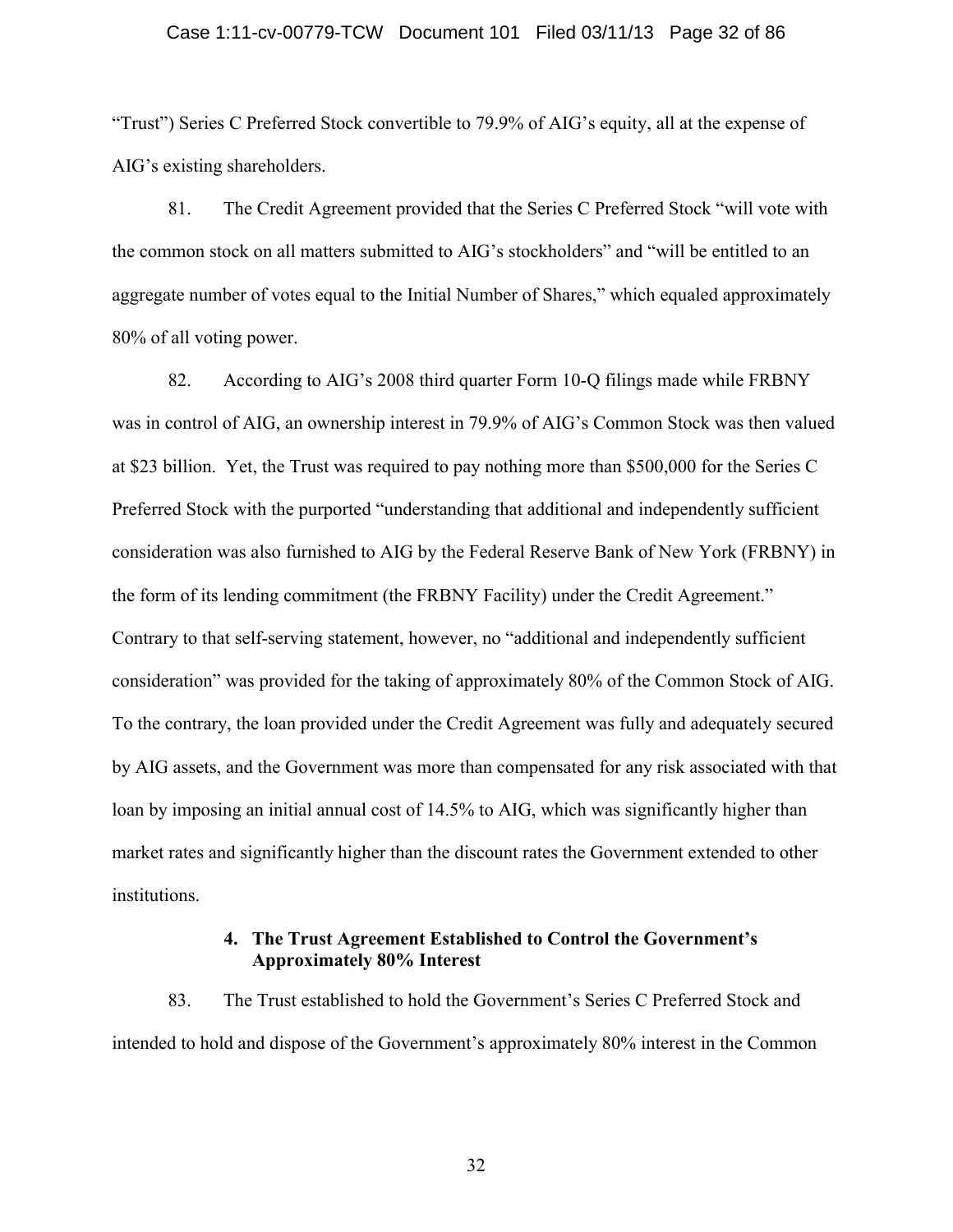### Case 1:11-cv-00779-TCW Document 101 Filed 03/11/13 Page 33 of 86

Stock of AIG was governed by the AIG Credit Facility Trust Agreement dated as of January 16, 2009 ("Trust Agreement").

84. According to the Trust Agreement, the Trust, which was dissolved on January 14, 2011, was created "for the sole benefit of the United States Treasury."

85. The corpus of the Trust consisted entirely of the Series C Preferred Stock.

86. The Trust Agreement itself directed that "in exercising their discretion" the Trustees "are advised that it is the FRBNY's view that (x) maximizing the Company's ability to honor its commitments to, and repay all amounts owed to, the FRBNY or the Treasury Department and (y) the Company being managed in a manner that will not disrupt financial conditions, are both consistent with maximizing the value of the Trust Stock."

87. In addition, under the "Standard of Care" articulated in the Trust Agreement, the Trustees were indemnified from liability only if each Trustee "(i) acted in good faith in a manner the Trustee reasonably believed to be in accordance with the provisions of this Trust Agreement and in or not opposed to the best interests of the Treasury and (ii) had no reasonable cause to believe his or her conduct was unlawful."

88. The Series C Preferred Stock held by the Trust as its sole asset provide the Trust with the voting power equivalent to an approximately 80% interest in AIG, which it exercised for the benefit and to further the interests of the Treasury.

## **5. Plaintiff and the Class Had a Reasonable, Investment-Backed Expectation That the Government Could Not and Would Not Appropriate Approximately 80% of the Equity of AIG.**

89. The Common Stock shareholders had a reasonable, investment-backed expectation that the Government would act lawfully, fairly, and constitutionally with respect to their private property rights. By destroying the value of their Common Stock through actions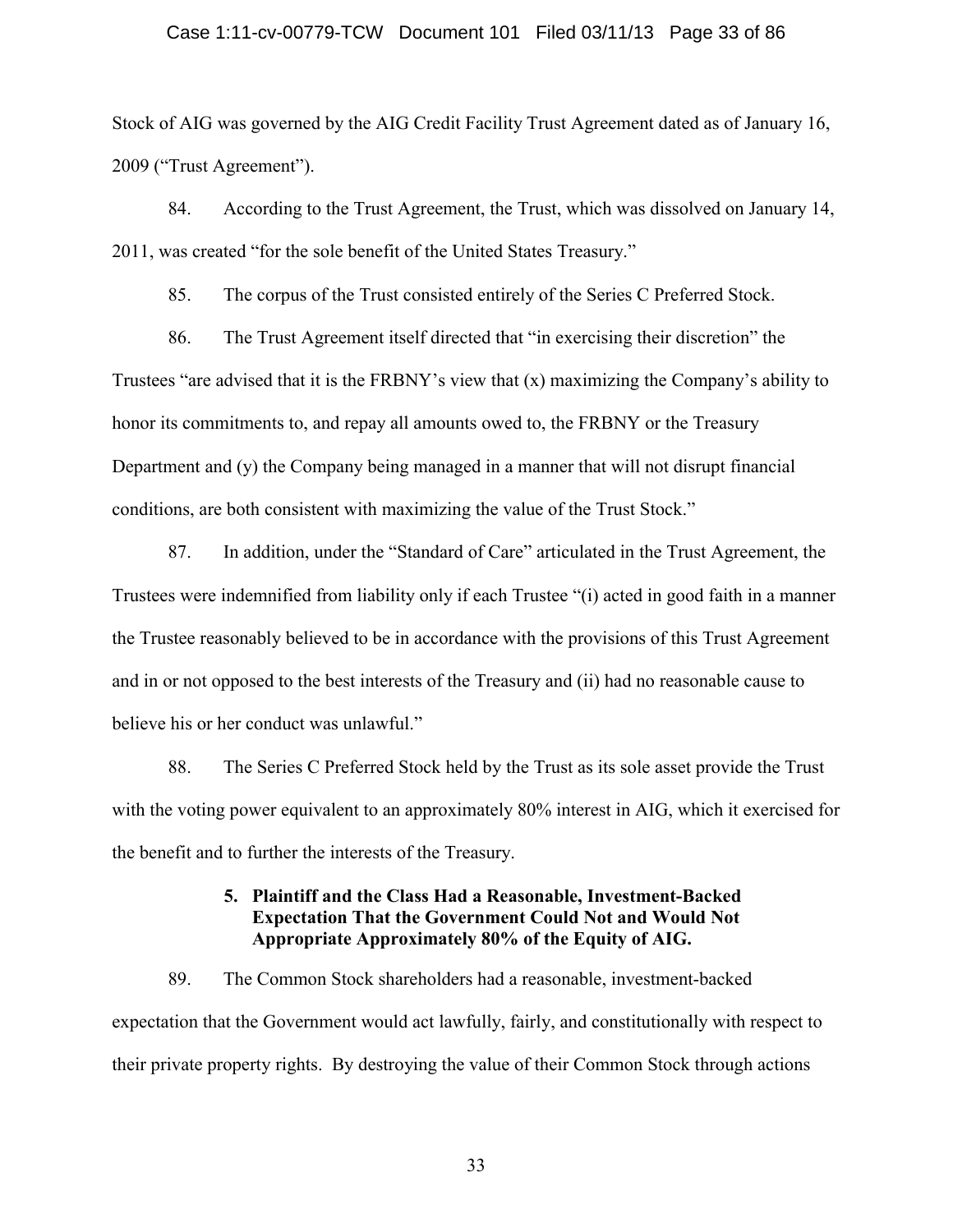### Case 1:11-cv-00779-TCW Document 101 Filed 03/11/13 Page 34 of 86

that were unlawful, discriminatory, and irrational, the Government violated the reasonable, investment-backed expectations of Plaintiff and the Class.

90. As justification for its authorization of the Credit Agreement, the Federal Reserve Board invoked Section 13(3) of the Federal Reserve Act.

91. However, Section 13(3) provides no authorization for the Federal Reserve Board to condition access to the Federal Reserve discount window upon a Government takeover of a corporation or the appropriation of a controlling interest in the Common Stock of a publicly traded corporation.

92. The Federal Reserve Board did not assemble any meaningful analysis of its legal authority under Section 13(3) to take the unprecedented measures it imposed with respect to AIG, nor did it maintain appropriate documentation of its decision to condition its actions under Section 13(3) upon a takeover of AIG as controlling shareholder and controlling lender and an appropriation of the property and interests of AIG Common Stock shareholders. No Congressional authority vested the Federal Reserve Board with the authority or power to take over an American corporation pursuant to Section 13(3) or to appropriate the property and interests of Common Stock shareholders of a publicly traded United States issuer under that provision.

93. Moreover, no independent analysis was undertaken to evaluate and support the decision to require a "79.9 percent" interest in the Common Stock of AIG in order to "satisfy" the requirements and standards of Section 13(3). The "79.9 percent" figure bears no relation to Section 13(3) or any ascertainable security requirements. The Credit Agreement was fully secured by more than sufficient assets of AIG, and the excessive interest rate imposed provided sufficient consideration for the credit offered by the Federal Reserve. Indeed, the GAO Report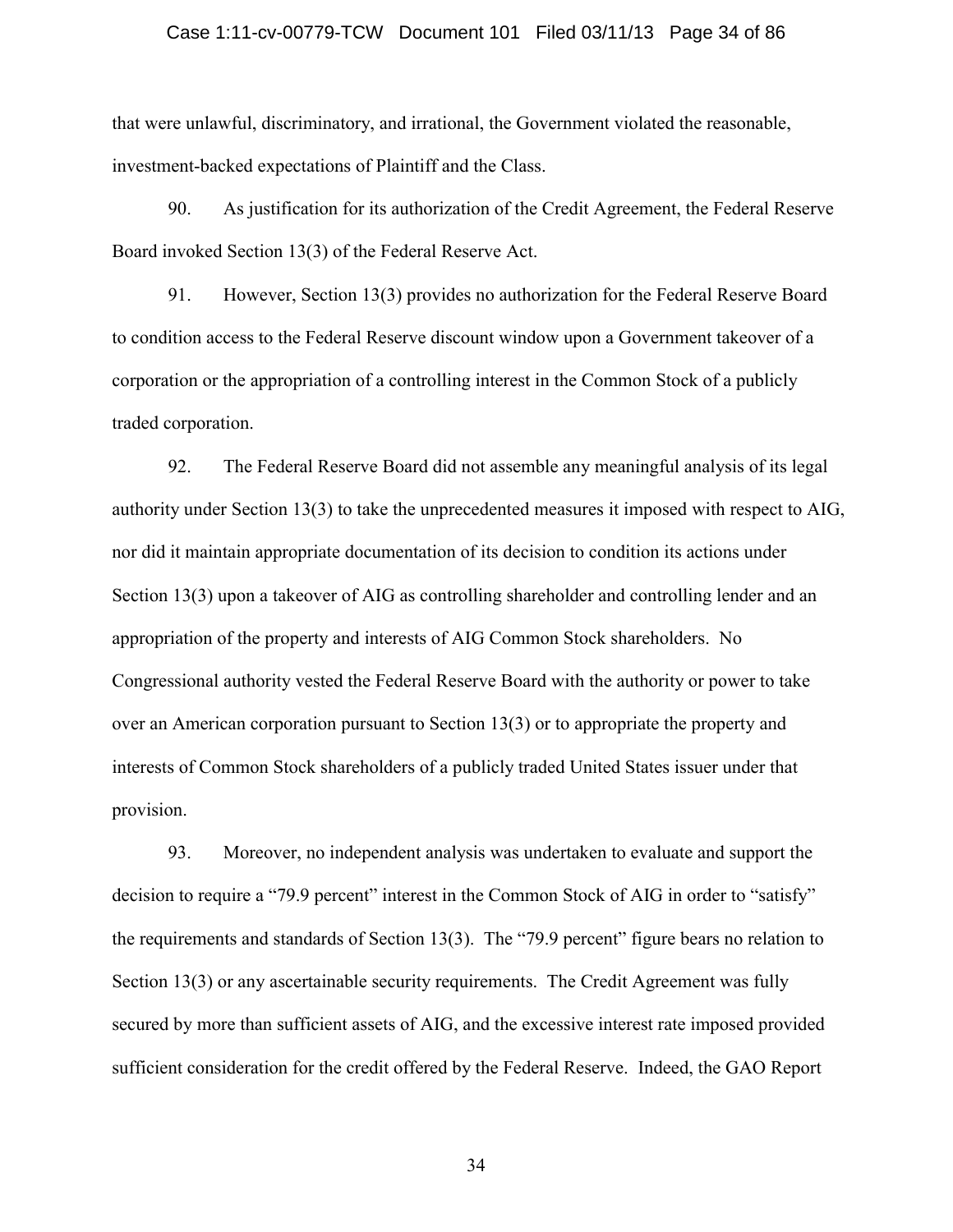quoted FRBNY officials as saying that the AIG assets securing the loans made pursuant to the Security Agreement "fully secured the Federal Reserve System to its satisfaction, a condition of section 13(3) emergency lending." Under these terms, even if the loan was repaid in full without default, the Government would nonetheless independently retain, with no consideration, an approximately 80% interest in the Company.

# **V. The Government Fully Understood That a Shareholder Vote By Those Holding the Common Stock of AIG Would Be Required to Implement the Appropriation of an Approximately 80% Interest in AIG Common Stock.**

94. The Government fully understood and was aware that the approval of AIG's Common Stock shareholders would be required before the Series C Preferred Stock appropriated pursuant to the Government proposed takeover of AIG could be converted or exchanged into approximately 80% of AIG's Common Stock.

95. AIG's then-governing Restated Certificate of Incorporation (the "Charter") did not authorize a sufficient number of shares of Common Stock to permit AIG to simply hand over to the Government an approximately 80% interest in the Common Stock of the Company. Specifically, the Charter provided that the number of authorized shares of Common Stock was 5 billion shares, of which more than 3 billion shares had previously been issued or reserved. Accordingly, in order for the Government to convert or exchange its Series C Preferred Stock into approximately 80% of the Common Stock of AIG, it was necessary to amend the Charter to dramatically increase the number of authorized shares of Common Stock.

96. Section 242 of the Delaware General Corporation Law, which governs the Charter, is unequivocal that an amendment of a certificate of incorporation to increase the number of authorized shares in a class of stock can be accomplished only through a majority vote of the then-existing outstanding shares in that class. The very purpose of this requirement of corporate law is to protect the property rights and interests of the corporation's shareholders.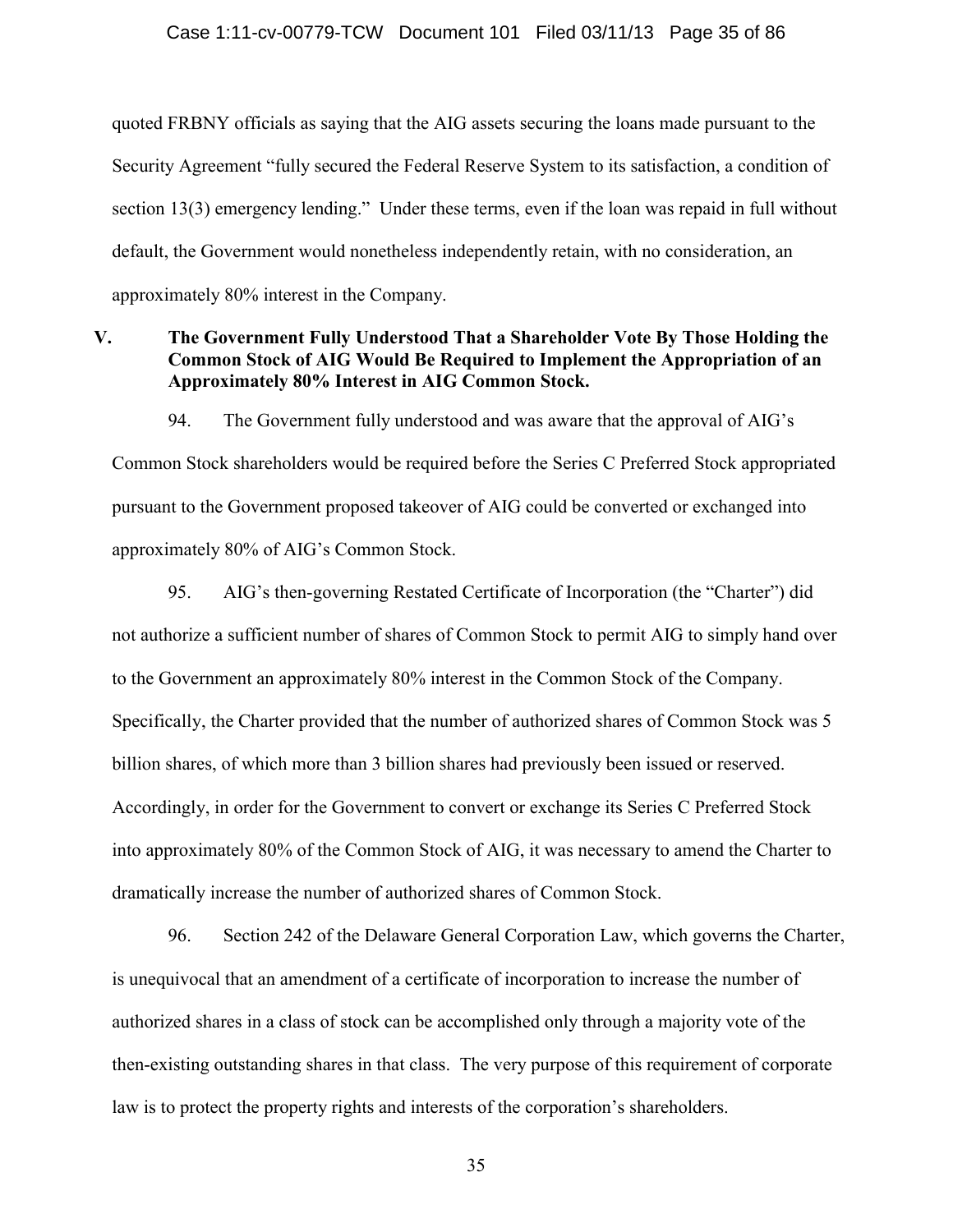### Case 1:11-cv-00779-TCW Document 101 Filed 03/11/13 Page 36 of 86

97. The Government fully understood that its planned appropriation of approximately 80% of the Common Stock of AIG could only properly be accomplished with an increase in the number of authorized shares of Common Stock approved by an independent vote of the existing shareholders of Common Stock in AIG.

98. Thus, AIG was required to agree in the Credit Agreement to call a shareholder meeting "as soon as practicable" after the issuance of Series C Preferred Stock to the Government where shareholders would vote on, among other things, "(i) amendments to AIG's certificate of incorporation to (a) reduce the par value of AIG's common stock . . ., (b) increase the number of authorized shares of common stock to 19 billion and (ii) any other measures deemed by the NY Fed to be necessary for the conversion of" the Government's Preferred Shares.

99. Similarly, the January 16, 2009 Trust Agreement states that the Trustees agree to take any and all reasonable actions to, among other things, amend the Charter to increase the number of authorized shares.

### **A. The Delaware Consent Order Protects the Rights of AIG Shareholders.**

100. On November 4, 2008, a lawsuit was filed in the Delaware Court of Chancery on this very issue to ensure that the rights of the Common Stock shareholders of AIG were respected with regard to the Government's acquisition of a controlling interest in the Company. *Walker, et al. v. AIG, et al.*, CA No. 4142-CC. That lawsuit, which included breach of fiduciary duty claims against Mr. Liddy and the Company's then Directors and Officers (the "AIG defendants"), sought, among other things, compliance with Delaware law and "an order declaring that the Super Voting Preferred [the Series C Preferred Stock] is not convertible into common stock absent a class vote by the common stock to increase the number of authorized common shares, as well as all relief appropriate in light of the Board of Directors' failure to call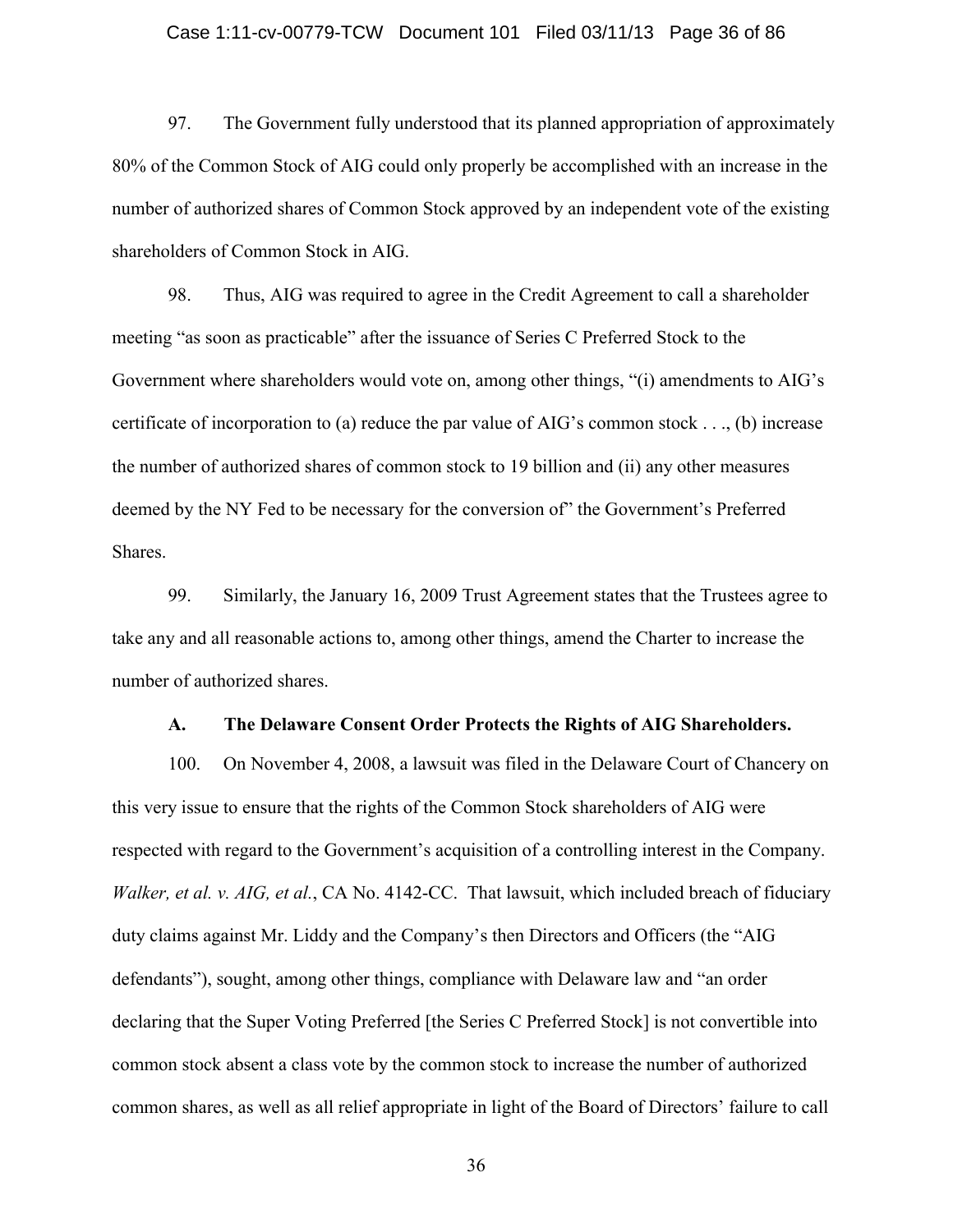# Case 1:11-cv-00779-TCW Document 101 Filed 03/11/13 Page 37 of 86

a class vote and failure to act in the interests of the common stockholders who are entitled to reject the dilution of their shares."

101. On February 5, 2009, the Delaware Court of Chancery entered a Stipulation and Order of Dismissal (the "Consent Order") finding the request for this relief to be moot in light of the representation and agreements of AIG that there would be a shareholder vote in which "holders of the common stock will be entitled to vote as a class separate from the holders of the Series C Preferred Stock on any amendment to AIG's Restated Certificate of Incorporation that increases the number of authorized common shares and decreases the par value of the common shares."

# **B. The Representations of AIG and the Government in Securities Filings**

102. All representations and disclosures made by AIG and the Government in required securities filings were consistent with the Delaware Consent Order and the representations upon which that Order was based. These representations and disclosures made clear that the conversion or exchange of the Government's Series C Preferred Stock to an approximately 80% interest in the Common Stock of AIG, as well as the exchange of other preferred stock (Series E and F) for AIG common shares, would require a proper class vote of the existing Common Stock shareholders to permit an increase in the authorized number of shares of AIG Common Stock.

103. For instance, in its Form 10-Q for the third quarter of 2008 (filed with the SEC on November 10, 2008), AIG stated: "Under the terms of Fed Credit Agreement . . . After the Series C Preferred Stock is issued, AIG will be required to hold a special shareholders' meeting to amend its restated certificate of incorporation to increase the number of authorized shares of common stock to 19 billion and to reduce the par value per share. The holders of the common stock will be entitled to vote as a class separate from the holders of the Series C Preferred Stock on these changes to AIG's Restated Certificate of Incorporation. If the increase in the number of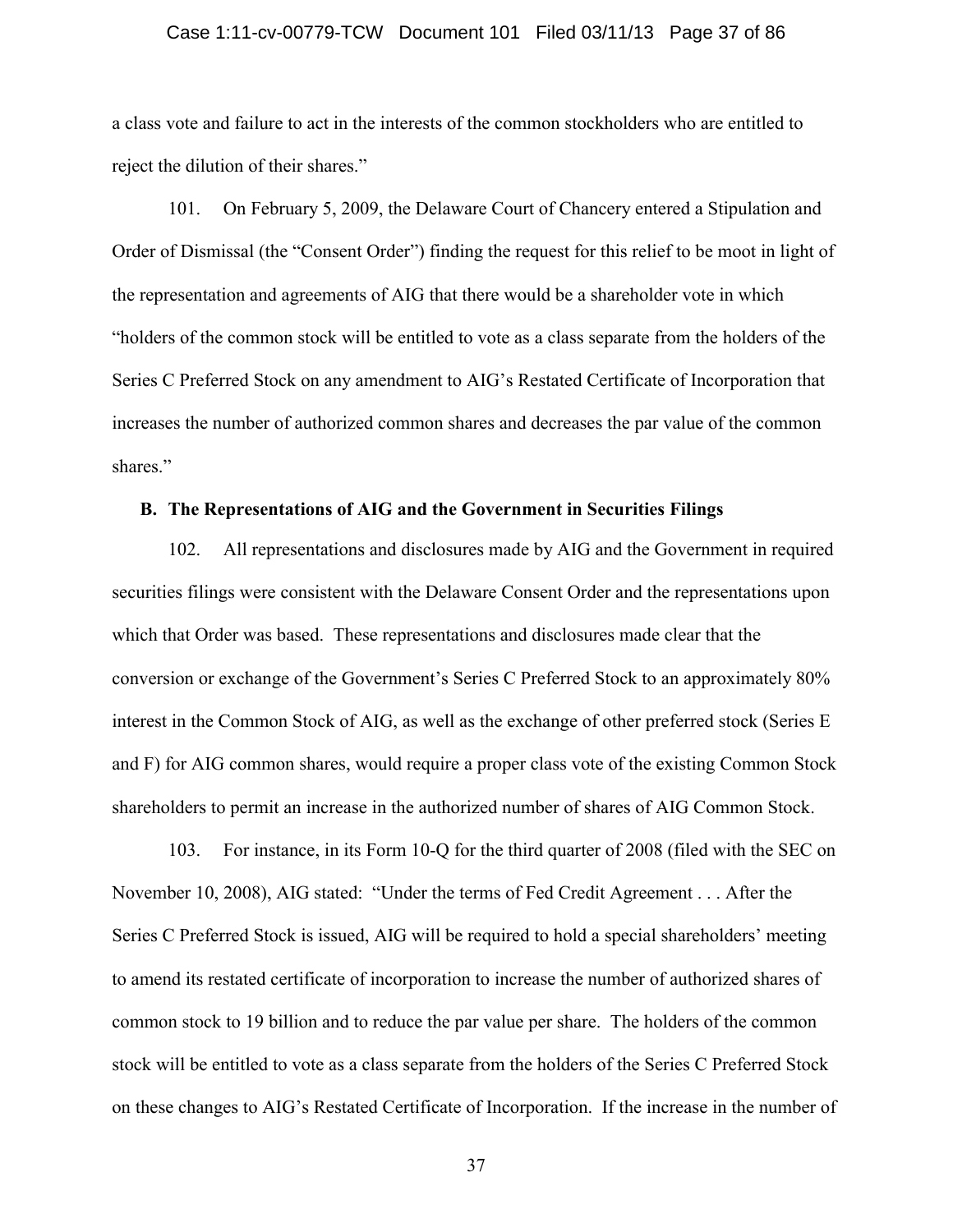# Case 1:11-cv-00779-TCW Document 101 Filed 03/11/13 Page 38 of 86

authorized shares and change in par value is approved, the Series C Preferred Stock will become convertible into common stock."

104. In its 2009 Form 10-K (filed with the SEC on February 26, 2010), AIG again confirmed that the "Series C Preferred Stock will become convertible into common stock upon the subsequent amendment of AIG's Amended and Restated Certificate of Incorporation, which amendment will need to be approved by a separate class vote of the holders of AIG Common Stock. Upon such amendment, the AIG Series C Preferred Stock will be convertible into a number of shares of AIG Common Stock representing its voting power at that time."

105. All filings and disclosures by AIG and the Government to the Common Stock shareholders of AIG were consistent with the representation that the Government would not complete its proposed appropriation of nearly 80% of the Common Stock of AIG unless the existing Common Stock shareholders, voting as a separate class, approved an increase in the authorized shares of AIG Common Stock to "19 billion."

# **C. The Express Terms of the Stock Purchase Agreement**

106. Consistent with Delaware law, the Delaware Consent Order and AIG's representation upon which the Consent Order was based, and the representations made in various securities filings, the Stock Purchase Agreement entered between the Trust and AIG on March 1, 2009 ("Series C SPA"), *expressly* and unequivocally provides that Defendant and its agents would be permitted to convert the Series C Preferred Stock to a nearly 80% interest in the Common Stock of AIG only upon a valid vote by the existing Common Stock shareholders to "approve the Charter Amendment" that would "reduce the par value of the Common Stock to \$0.000001 per share and increase the number of authorized shares of Common Stock to 19 billion."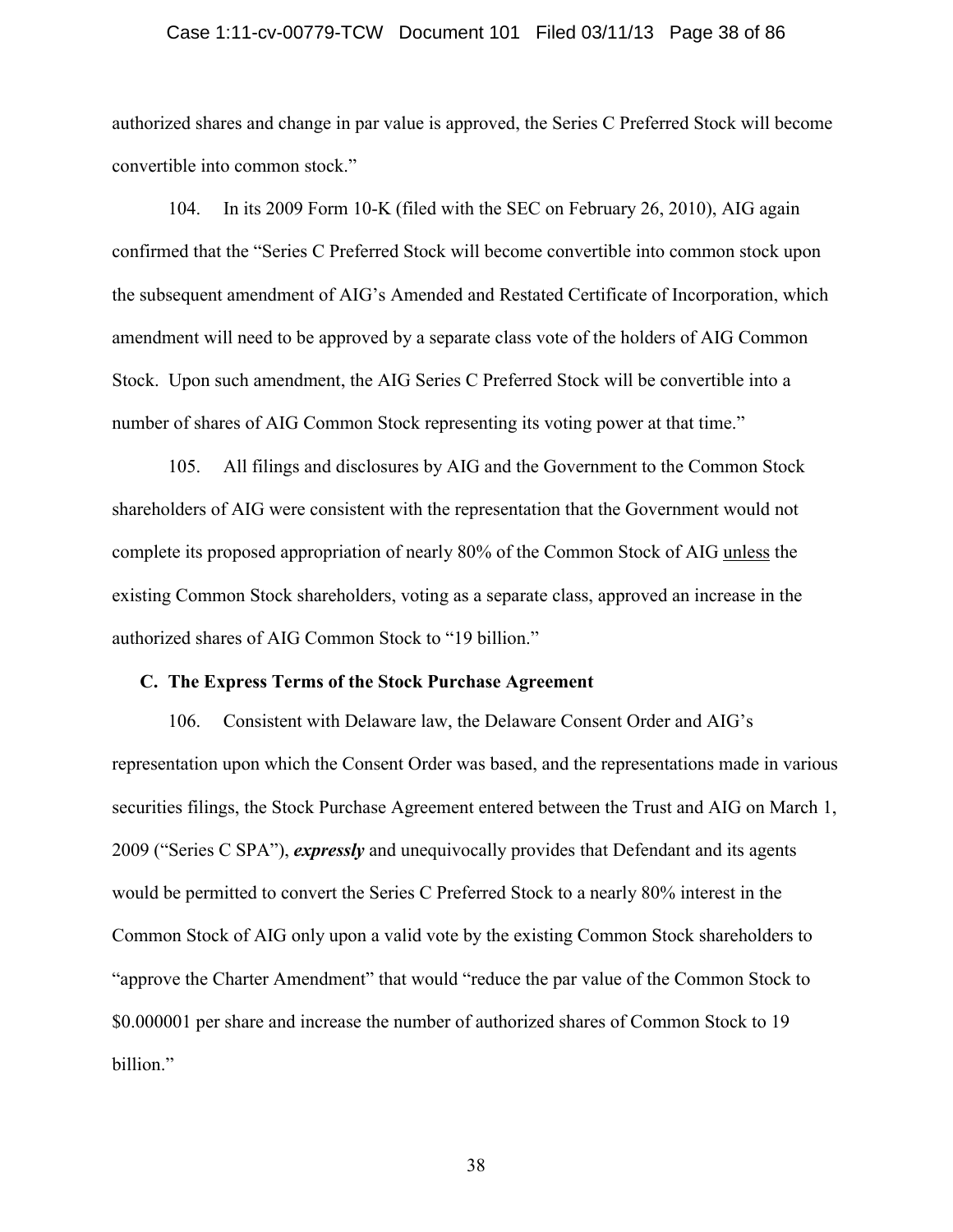#### Case 1:11-cv-00779-TCW Document 101 Filed 03/11/13 Page 39 of 86

107. AIG also covenanted in the Series C SPA to adopt several Board resolutions pursuant to Delaware law, including an amendment to the Charter increasing the number of authorized shares, as to which the Series C SPA specifically stated would require "the holders of the Common Stock voting as a separate class in the case of the Common Stock Amendment Proposal" and that if not obtained, "the Company shall include a proposal to approve such proposals at each subsequent annual meeting of its shareholders."

108. In connection with the shareholder meeting at which such vote was to take place, AIG further covenanted in the Series C SPA to file with the SEC "a preliminary proxy statement *reasonably acceptable to the Trust*." Moreover, under that Agreement, none "of the information . . . in any proxy statement . . . will . . . contain any untrue statement of a material fact or omit to state any material fact necessary in order to make the statements therein, in light of the circumstances under which they are made, not misleading."

**VI. The Government's Taking of 562,868,096 Shares of the Common Stock of AIG Is Contrary to (i) Delaware Law, (ii) the Express Representation Made to the Delaware Chancery Court, (iii) Repeated Representations In Securities Filings,** and **(iv) the Credit Agreement, and (v) the Terms of the Series C Stock Purchase Agreement**

109. On or around June 5, 2009, AIG submitted its 2009 proxy statement and materials, which were the subject of review and approval by the Government, in advance of the June 30, 2009 annual shareholder meeting. The statement and materials included a proposal ("Proposal 3") to amend the Charter to increase the number of authorized shares of Common Stock.

110. According to the proxy statement, Proposal 3 required a "for" vote of a majority of the voting power of the then-outstanding shares of Common Stock and Series C Preferred Stock "plus a 'for' vote of a majority of the outstanding shares of AIG Common Stock, voting as a separate class."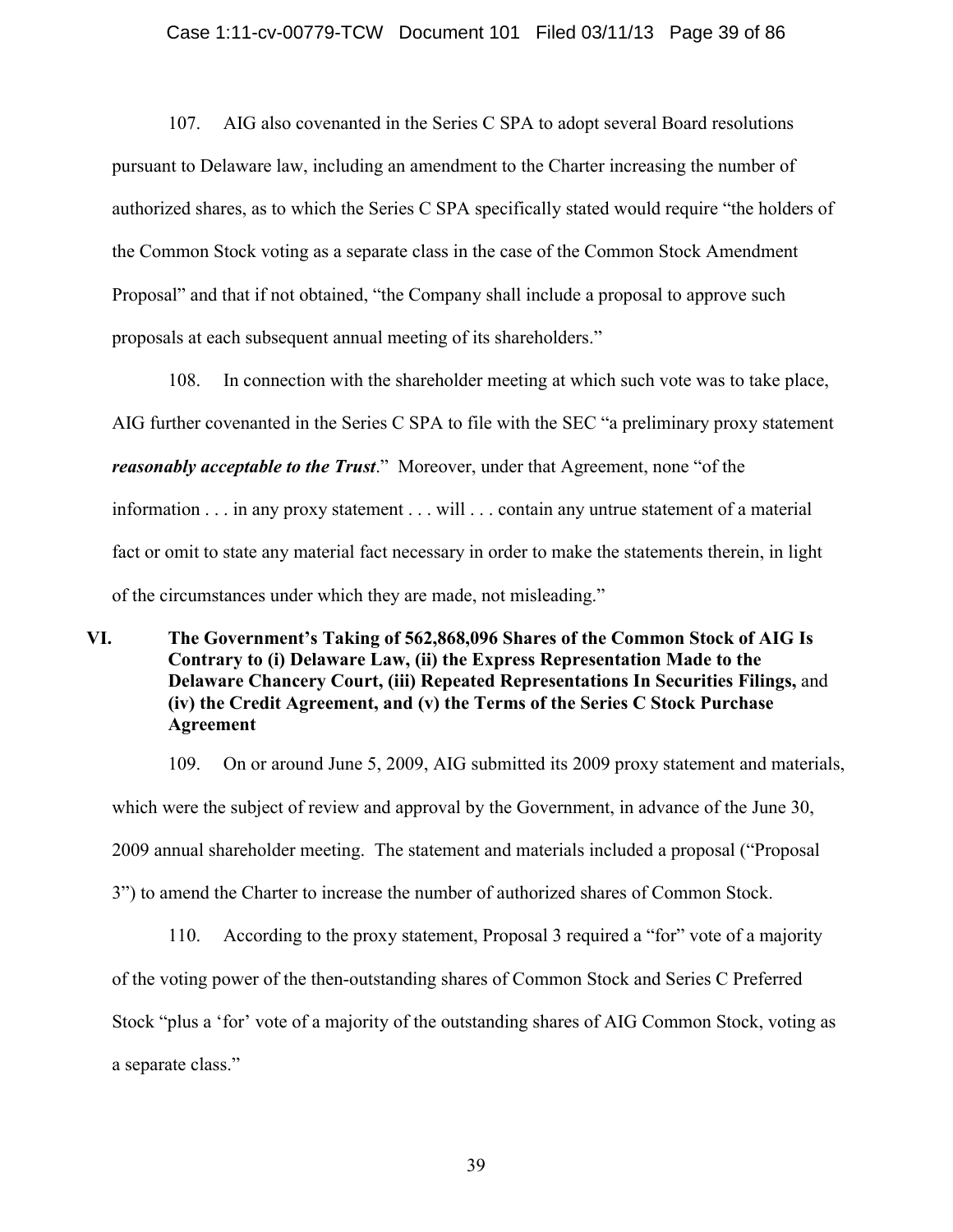### Case 1:11-cv-00779-TCW Document 101 Filed 03/11/13 Page 40 of 86

111. At AIG's annual shareholder meeting on June 30, 2009, this Proposal 3 to increase the authorized shares of AIG Common Stock, which was the *only* proposal for approval in which the then-existing Common Stock shareholders of AIG were entitled to vote as a class separate from the Government's controlling vote exercised by the Trust, "*Failed*." That is, the vote contemplated under (i) Delaware law, (ii) the Delaware Consent Order and AIG's representation upon which the Consent Order was based, (iii) all securities filings by AIG and Defendant, (iv) the Credit Agreement, and (v) the Series C SPA itself, and the only vote in which AIG Common Stock shareholders were entitled to a separate vote to protect their property and interests with respect to the Government takeover, *failed*.

112. However, anticipating the possibility that the class vote on Proposal 3 would fail, the proxy materials also included a mechanism that would enable the conversion or exchange of the Series C Preferred Stock into approximately 80% of the Common Stock of the Company despite the failure of the required *independent* vote of existing Common Stock shareholders. Thus, AIG's 2009 proxy materials also included a proposal ("Proposal 4") to amend the Charter to effectuate a reverse 20:1 stock split. This reverse stock split, with respect to which the Government's controlling vote was permitted to participate (and, hence, effectively nullify the vote of AIG's existing common shareholders), was deliberately engineered to *guarantee* that sufficient authorized shares of AIG Common Stock were available to allow the Government to convert or exchange its Series C Preferred Stock for 562,868,096 shares of the Common Stock of AIG, *regardless* of the outcome of the independent vote of the Common Stock shareholders regarding the proposed increase in the number of authorized shares. Indeed, the reverse stock split vote was engineered to decrease proportionately the authorized Common Stock shares of AIG *only if* the increase in the number of authorized shares was independently approved by the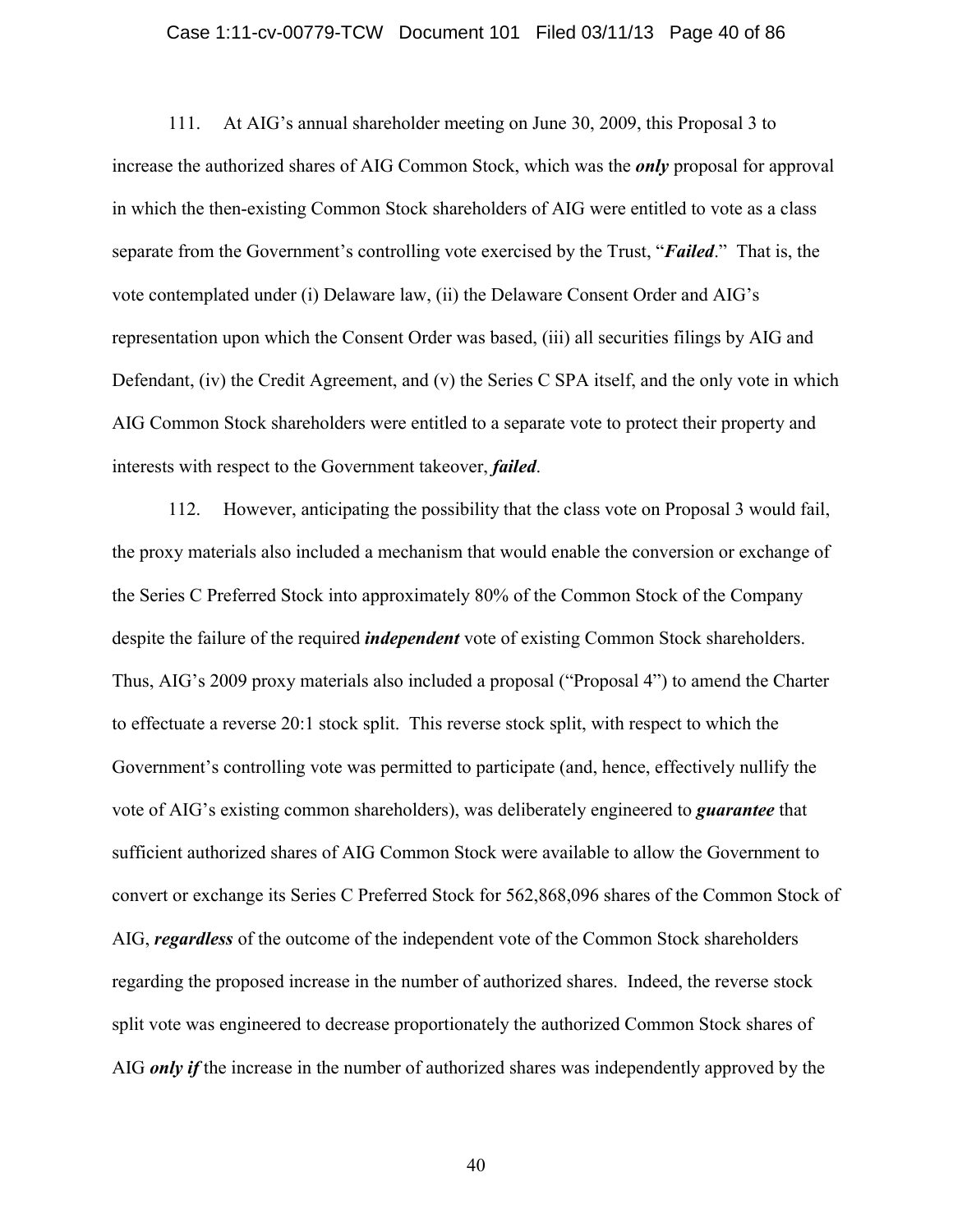#### Case 1:11-cv-00779-TCW Document 101 Filed 03/11/13 Page 41 of 86

Common Stock shareholders. Specifically, if the Common Stock shareholders rejected an increase in the authorized shares of AIG common stock (as they did), then the 20:1 reverse stock split would *only* apply to issued, but not authorized shares. As a result, if Proposal 3 failed, Proposal 4 would reduce the approximately 3 billion of issued and outstanding Common Stock shares to approximately 150 million shares; but the number of authorized shares would remain at 5 billion. Through these machinations, the number of authorized, but unissued, shares of AIG Common Stock available for conversion or exchange of the Trust's Preferred Stock would increase from less than 40% of the outstanding Common Stock to more than 90% of the outstanding Common Stock.

113. The section of the proxy materials explaining Proposal 4 did not mention the Series C SPA or relate the stock split in any manner to the Government takeover and intended taking of approximately 80% of the Common Stock of the Company. Indeed, the proxy statement misleadingly stated that "AIG currently has no plans for these authorized but unissued shares of AIG Common Stock" other than for certain purposes which were unrelated to the scheme for which they were actually used. As part of the scheme, *no* proposal was presented that would have allowed the existing Common Stock shareholders of AIG to vote as a separate class for a reverse stock split that would apply to *both* issued and authorized (but unissued) Common Stock.

114. At AIG's annual shareholder meeting on June 30, 2009, Proposal 3 (voted upon by the separate class of AIG Common Stock shareholders) *failed*, and Proposal 4, in which the Trust's controlling voting interest was permitted to participate, *passed*.

115. Pursuant to this "backdoor" scheme to effectively increase the number of shares of authorized Common Stock without a class vote, the Government was later able to exchange its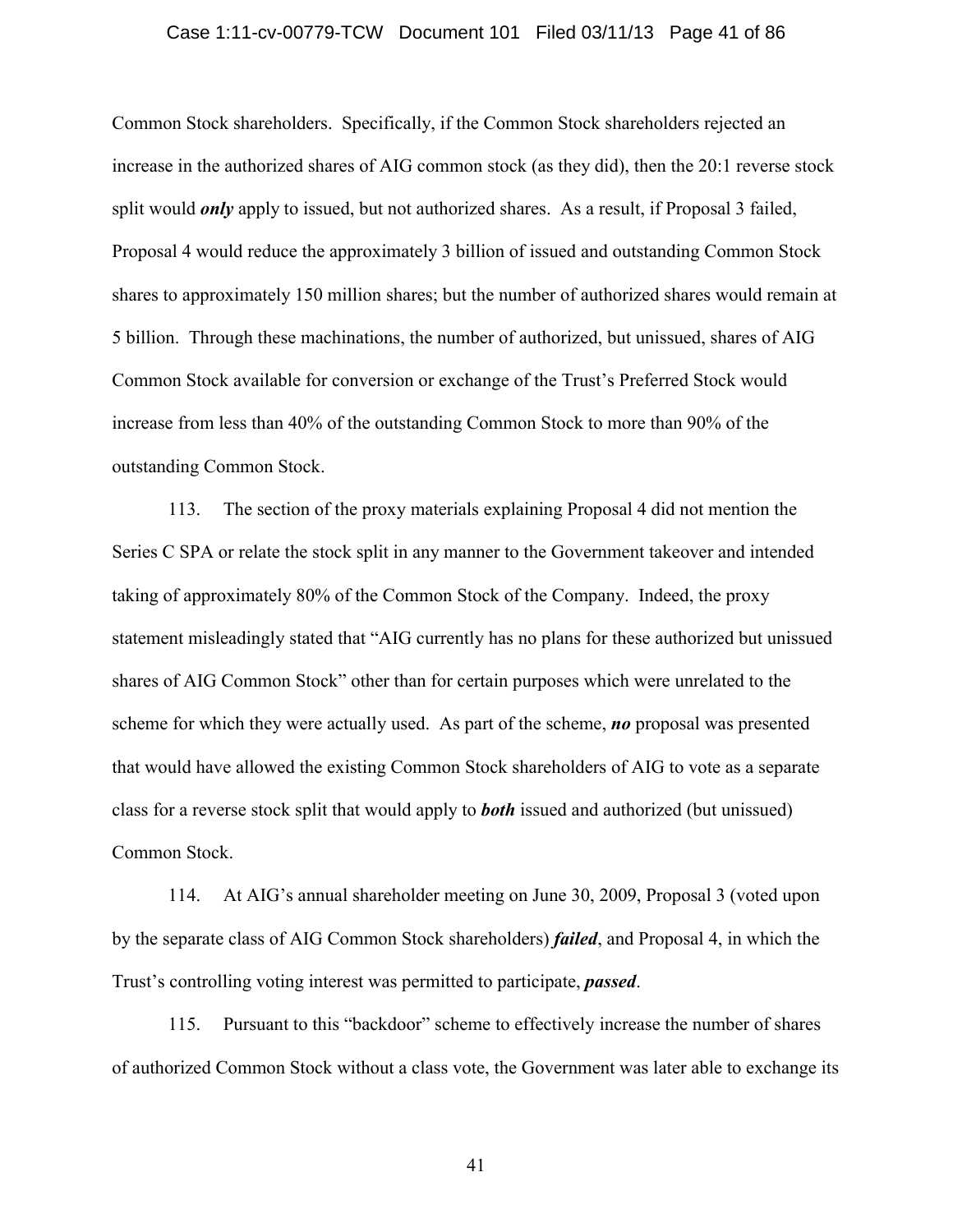#### Case 1:11-cv-00779-TCW Document 101 Filed 03/11/13 Page 42 of 86

Series C Preferred Stock for 562,868,096 shares of Common Stock of AIG which, together with the preferred shares obtained pursuant to TARP (*i.e.*, the Series E and F Preferred Stock) resulted in a total of 92.1% of AIG's Common Stock (or 1,655,037,962 shares) being held by the Treasury, even though the vote necessary to permit the issuance of those shares of Common Stock had failed. On September 30, 2010, AIG and the Government announced an "exit plan" that was designed to repay all of AIG's obligations to the Government and required AIG, among other things, to sell two of its valuable operating units –namely, American Life Insurance Company (ALICO) and American International Assurance Company Ltd. (AIA).

116. On January 14, 2011, upon the closing of the Recapitalization Plan (the "Closing"), the Government exchanged its Series C Preferred Stock for 562,868,096 shares of the Common Stock of AIG—more than four times the number of shares of AIG Common Stock outstanding immediately preceding that transaction. Neither the Government nor AIG has offered any explanation for why the Government received 562,868,096 shares of AIG Common Stock when, according to AIG's securities filings, the shares of the Series C Preferred Stock were to be exchanged for the same number of shares into which they could have converted (*i.e.*, approximately 551 million shares of AIG Common Stock)—a difference of approximately 11 million shares—or of what consideration it can even claim was given for these additional shares, which the market valued at approximately \$500 million.

(a) After the Government received 924,546,133 shares of AIG Common Stock in exchange for a portion of the Series E Preferred Stock and 167,623,733 shares of AIG Common Stock in exchange for the Series F Preferred Stock as part of the Recapitalization Plan, the 562,868,096 shares of AIG Common Stock received in exchange for the Series C Preferred Stock amount to approximately 31.2% of issued and outstanding AIG Common Stock. This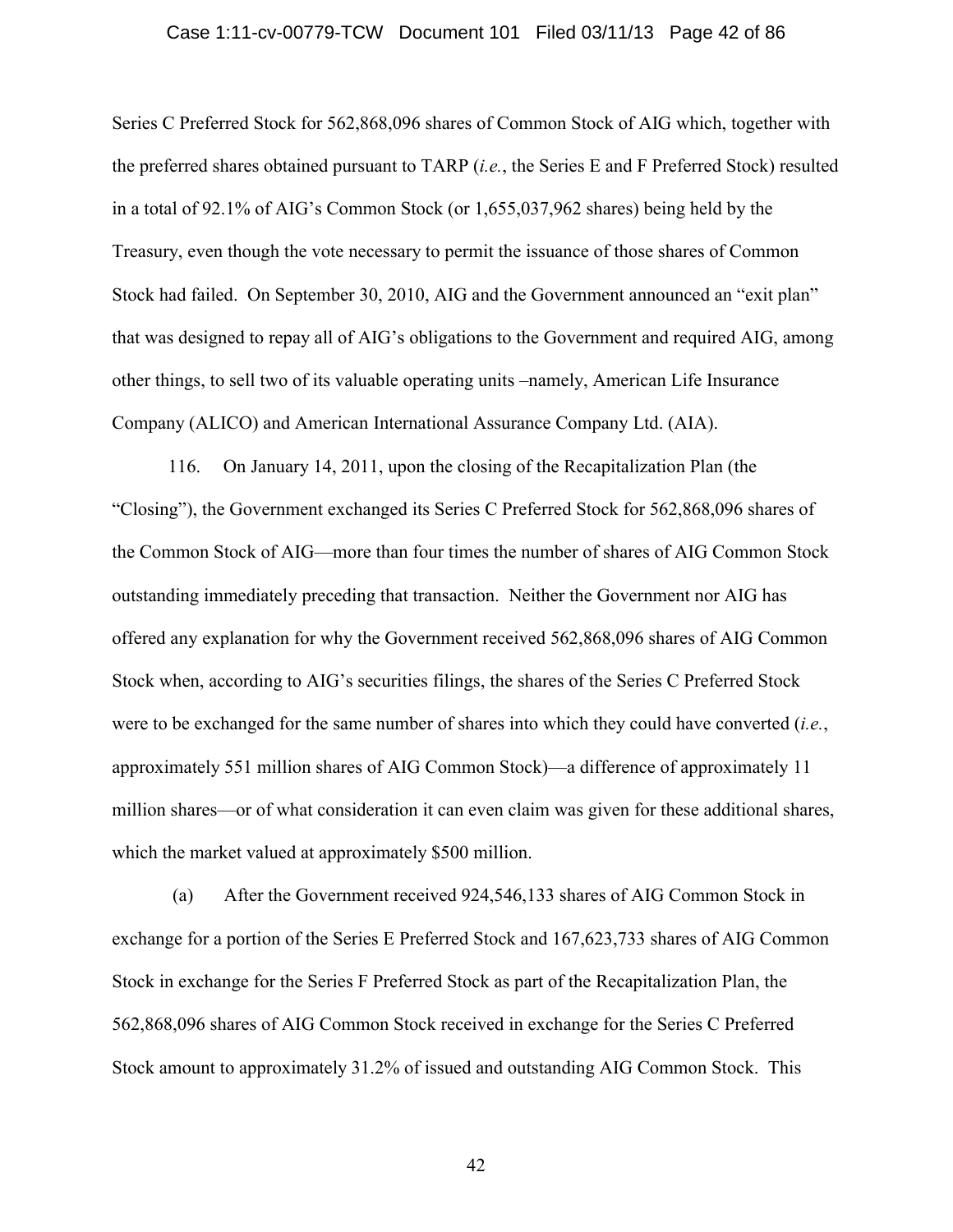# Case 1:11-cv-00779-TCW Document 101 Filed 03/11/13 Page 43 of 86

completed the taking of AIG shareholders' interests by the Government, and resulted in the Treasury owning an aggregate 92.1% equity interest in AIG.

(b) In connection with the Recapitalization Plan, Bank of America and Citigroup (ironically, two firms that received highly favorable bailouts from the Government) gave fairness opinions for the exchange of the Series E and F Preferred Stock. Unsurprisingly, no fairness opinion was given for the exchange of the Series C Preferred Stock**—**an exchange that could hardly be deemed "fair" given that the Government was obtaining 562,868,096 shares of AIG Common Stock for virtually nothing. Forty-five dollars was the strike price for the warrants issued at the Closing **–** *i.e.*, the amount of per share consideration paid for the shares of AIG Common Stock received in exchange for the Series E Preferred Stock (for which \$41.6 billion in value had been received by AIG) and Series F Preferred Stock. It also was approximately the market price of common shares of AIG Common Stock on the day of the Closing.

(c) The share price at which the Government exchanged the common stock received for the Series E and F Preferred Stock established that the amount of stock taken from AIG (562,868,096 shares) had market value in excess of \$25 billion on the day the taking was completed. Including accrued dividends, the Government paid an approximate net amount of \$49.15 billion in respect of the Series E Preferred Stock and Series F Preferred Stock, and received AIG Common Stock worth the same amount at the Closing. The Government had paid \$500,000 for the Series C Preferred Stock and received AIG Common Stock worth \$25.3 billion for it in the same exchange transaction.

117. Neither the Government nor AIG has offered any explanation as to why this scheme was engineered to intentionally evade the requirement of a Charter Amendment vote by the class of existing Common Stock shareholders to increase the authorized shares of AIG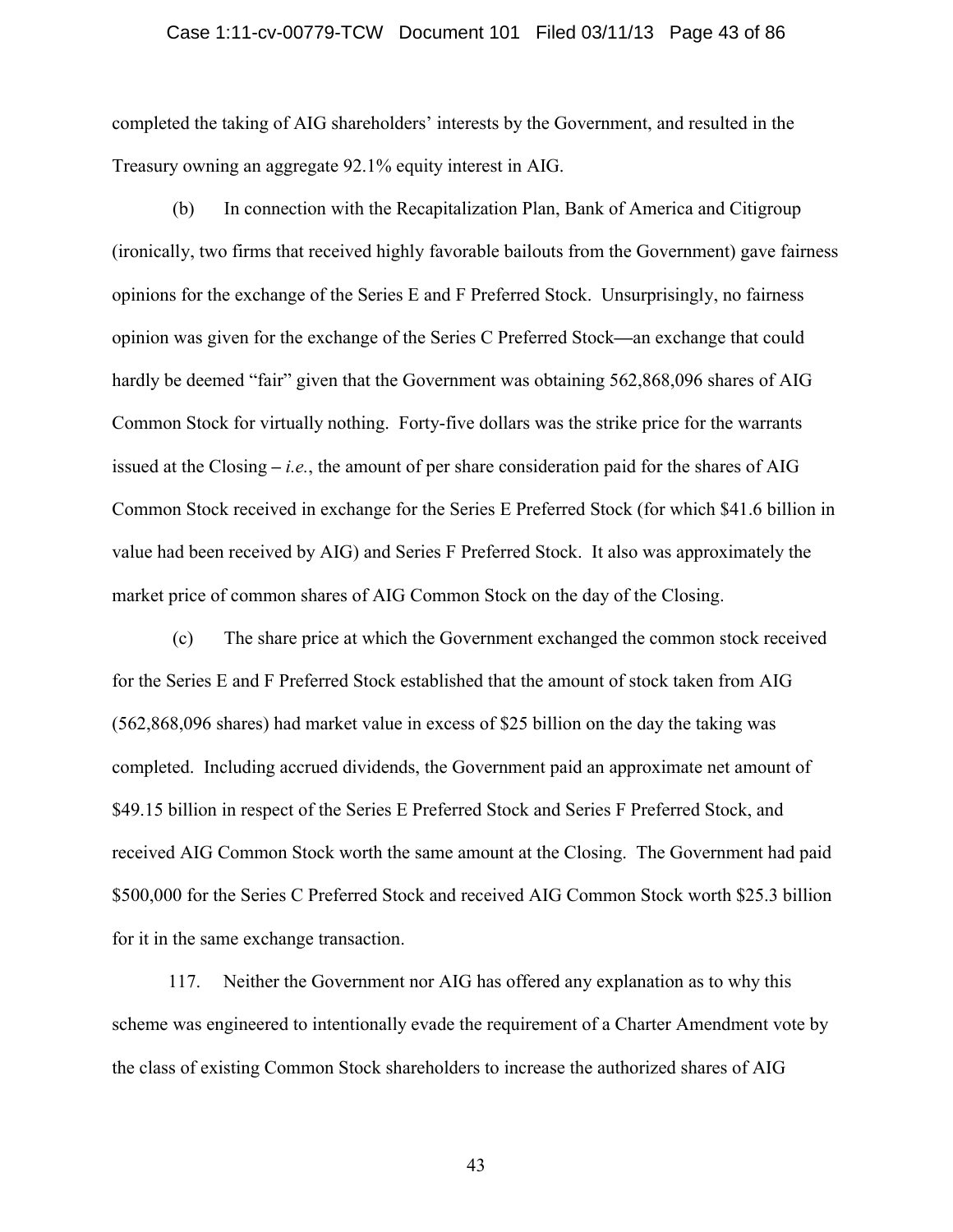Common Stock to 19 billion as specified by (i) Delaware law, (ii) the Delaware Court representations, (iii) all securities filings by AIG and Defendants, (iv) the Credit Agreement, and (v) the Series C SPA itself. The deliberate and knowing scheme to circumvent the vote of existing Common Stock shareholders to not allow an increase in the authorized shares of AIG Common Stock was contrary to law and a flagrant disregard for the rights and interests of AIG Common Stock shareholders.

# **VII. The Government Used AIG as a Vehicle to Provide Covert, Inequitable "Backdoor Bailouts" to Other Institutions, Including Foreign Corporations**

118. The purpose of the Government plan to take control of AIG as a controlling shareholder and controlling lender, and of nearly 80% of the equity of AIG, was to enable the use of AIG as a vehicle to provide discriminatory, non-public "backdoor bailouts" to other institutions, including foreign institutions.

119. Former Treasury Secretary Paulson testified before Congress in January 2010 that the rationale for the AIG takeover was that "If AIG collapsed, it would have buckled our financial system and wrought economic havoc on the lives of millions of our citizens."

120. Testifying before Congress in March 2009, Federal Reserve Chairman Ben Bernanke explained the AIG takeover was "a difficult but necessary step to protect our economy and stabilize our financial system" and that "Federal Reserve and the Treasury agreed that AIG's failure under the conditions then prevailing would have posed unacceptable risks for the global financial system and for our economy."

121. Treasury Secretary Geithner similarly testified before Congress in January 2010: "The steps the government took to rescue AIG were motivated solely by what we believed to be in the best interests of the American people. We did not act because AIG asked for assistance. We did not act to protect the financial interests of individual institutions. We did not act to help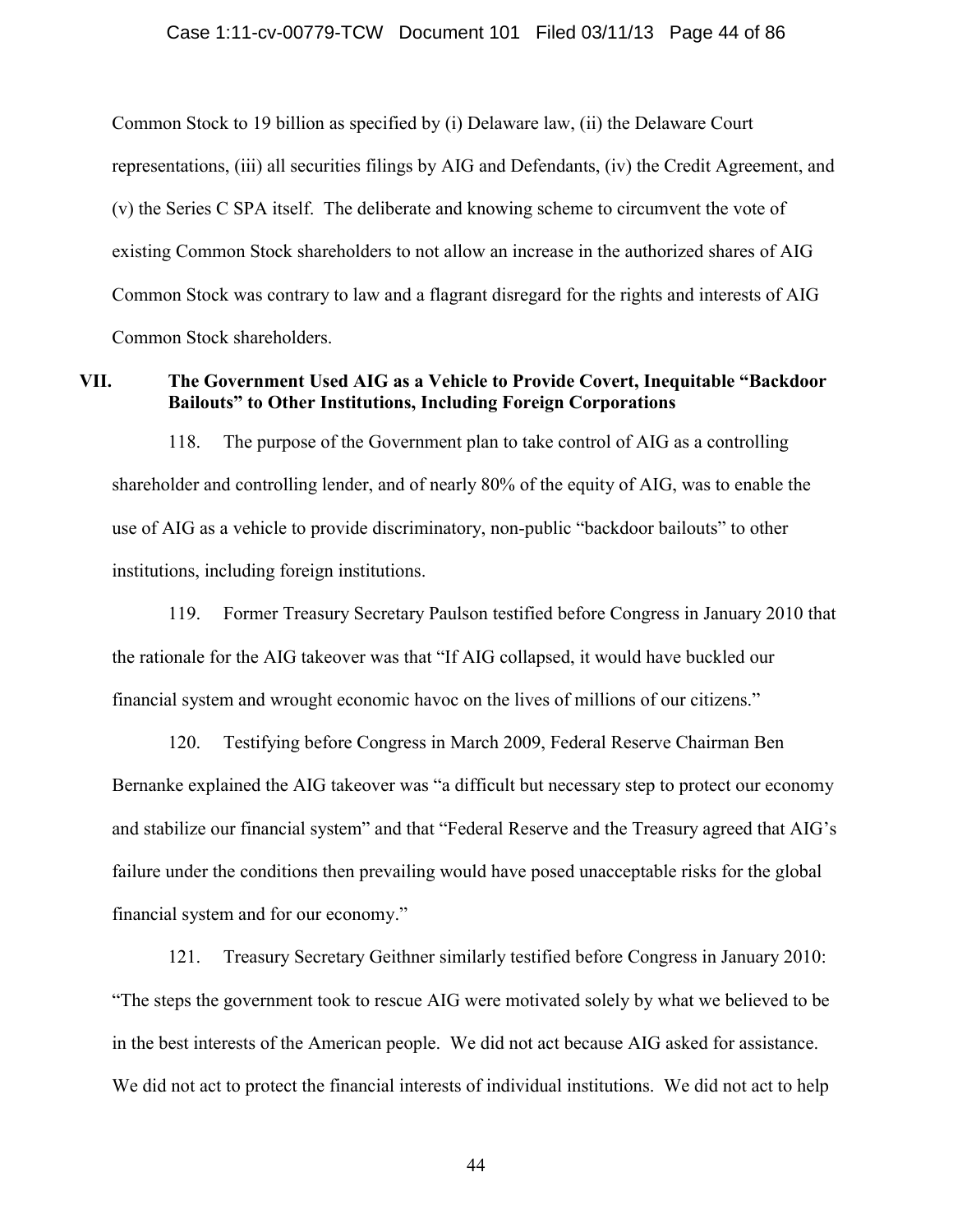# Case 1:11-cv-00779-TCW Document 101 Filed 03/11/13 Page 45 of 86

foreign banks. We acted because the consequences of AIG failing at that time, in those circumstances, would have been catastrophic for our economy and for American families and businesses."

122. Mr. Liddy testified in Congress on March 18, 2009, that "the U.S. Government determined that a collapse of AIG and the consequent blows to our counterparties and customers around the world posed too great a risk to the global economy, particularly in the context of the near or actual failure of other financial institutions." An Addendum to his testimony states: "Because of its size and substantial interconnection with financial markets and institutions around the world, the federal government and financial industry immediately recognized that an uncontrolled failure of AIG would have had severe ramifications. In addition to being the world's largest insurer, AIG was providing more than \$400 billion of credit protection to banks and other clients around the world through its credit default swap business. AIG also provides credit support to municipal transit systems and is a major participant in foreign exchange and interest rate markets."

123. Even if the Government's takeover of AIG was pursuant to a "public purpose," it is now clear that the Government took control over AIG to use AIG as a vehicle to undertake covert, "backdoor bailouts" to various other favored institutions on terms that were disproportionately, inequitably, and unjustly more favorable to those institutions, including various foreign companies, and without just compensation to AIG or its shareholders.

124. Like AIG, the AIGFP counterparties were also experiencing increasing collateral calls that were materially impacting their financial condition and further negatively impacting global credit markets.

125. In the fall of 2008, FRBNY decided to create a special purpose vehicle ("SPV")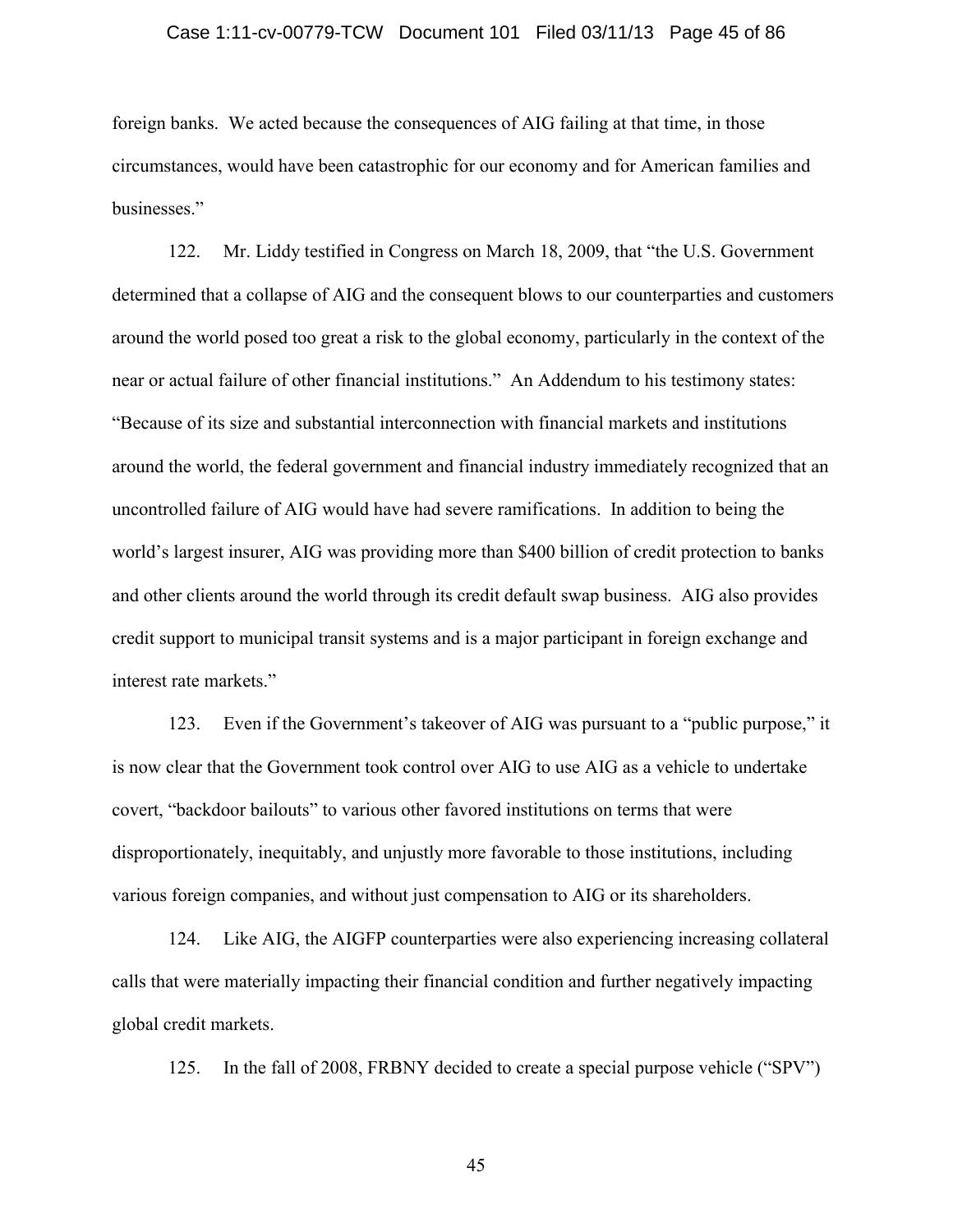# Case 1:11-cv-00779-TCW Document 101 Filed 03/11/13 Page 46 of 86

designated Maiden Lane III ("ML III") ostensibly to resolve AIG's obligations to CDS counterparties. FRBNY shared its decision with AIG only after consulting and previously reviewing its proposal with the Federal Reserve Board and the Department of the Treasury.

126. The significance of the facts regarding ML III to Plaintiffs' claims against Defendant is that they further (a) show the purpose for the Government's taking of the control and equity of AIG; and (b) show the discriminatory nature of the punitive terms the Government imposed on AIG and its shareholders and the extent to which those terms and their consequences were contrary to the reasonable expectations of investors. These facts also establish the claims under the Equal Protection, Due Process, and Takings Clauses of the United States Constitution for which Defendant would be liable if, contrary to FRBNY's assertions, it is established at or prior to trial that FRBNY was acting in a governmental capacity or at the direction of the Department of the Treasury.

# **A. Creation of Maiden Lane III**

127. On November 25, 2008, Maiden Lane III LLC ("ML III") was utilized to purchase from AIG's counterparties approximately \$46.1 billion in notional CDO assets. On December 18 and 22, 2008, ML III engaged in a second round of CDO asset purchases totaling approximately \$16 billion in notional value.

128. Prior to the formation of ML III, AIG had posted a total of approximately \$35 billion in cash collateral to secure the obligations later terminated in connection with the CDO purchases by ML III. At the time ML III was formed, AIG was required to make an additional \$5 billion equity investment. Based on AIG's equity contribution of \$40 billion, FRBNY agreed to lend up to \$30 billion to ML III. Later, ML III returned approximately \$2.5 billion in posted cash collateral to AIG under the "Shortfall Agreement", reducing AIG's posted collateral to approximately \$32.5 billion.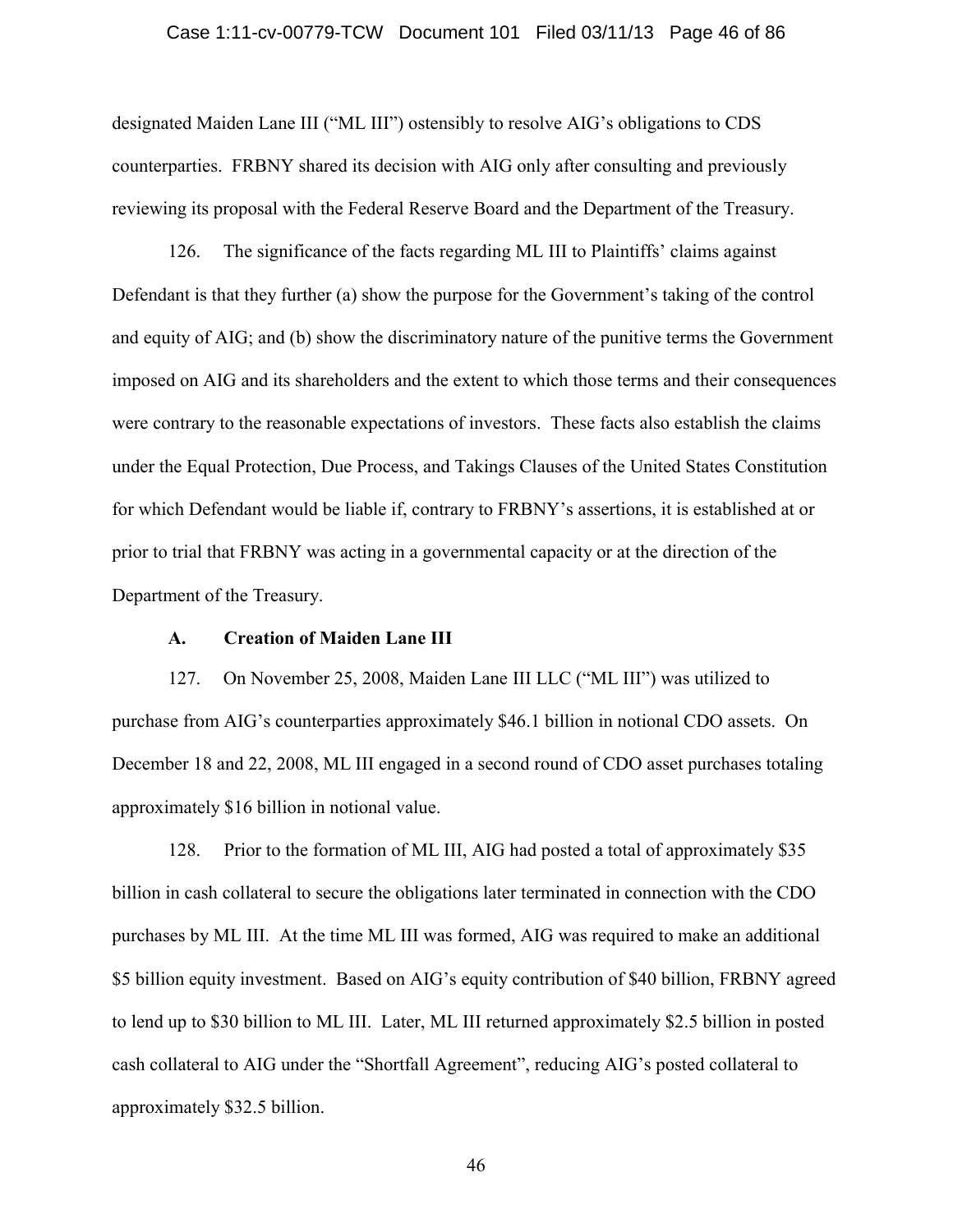# Case 1:11-cv-00779-TCW Document 101 Filed 03/11/13 Page 47 of 86

129. Although AIG was the only party contributing material equity to ML III, FRBNY is the controlling party and managing member of ML III. Through its control over AIG, FRBNY required AIG to use this vehicle to fund the purchase of CDOs from the counterparties.

130. ML III ultimately borrowed approximately \$24.3 billion from FRBNY, which together with an equity funding of \$5.0 billion provided by AIG and the approximately \$32.5 billion in cash collateral contributed by AIG, were used by ML III to purchase from certain thirdparty counterparties of AIGFP certain U.S. dollar denominated CDOs.

# **B. FRBNY Permitted the AIGFP Counterparties to Retain the Entire \$32.5 Billion in Cash Collateral AIG Posted Prior to ML III, Which Together with What Was Paid by ML III Resulted in the AIGFP Counterparties Receiving Par Value, Which Was Far Higher than Market Value for Those Assets**

131. Under ML III, the AIGFP counterparties received essentially par value – that is, the notional, or face, value – for their CDOs (or close to par value after certain expenses) through a combination of receiving payments from ML III plus retaining cash collateral AIG had previously posted to collateralize its CDS contracts. In return, the counterparties agreed to cancel their CDS contracts with AIG.

132. The purchase payments the counterparties received from ML III, together with the prior cash collateral provided by AIG, paid the AIGFP counterparties approximately \$62 billion, even though AIG's obligations could have been compromised for substantially less.

# **C. FRBNY's Self-Dealing Appropriated Two-Thirds of the Value of the Collateral Posted by AIG to FRBNY**

133. Under the priority of payments (also known as the payment "waterfall") in the ML III transaction, the proceeds ML III received –either in the form of cash from the liquidation of CDOs or the principal and interest payments from retained CDOs – after payment of ML III's fees and expenses were paid first and exclusively to satisfy FRBNY's \$24.3 billion loan to ML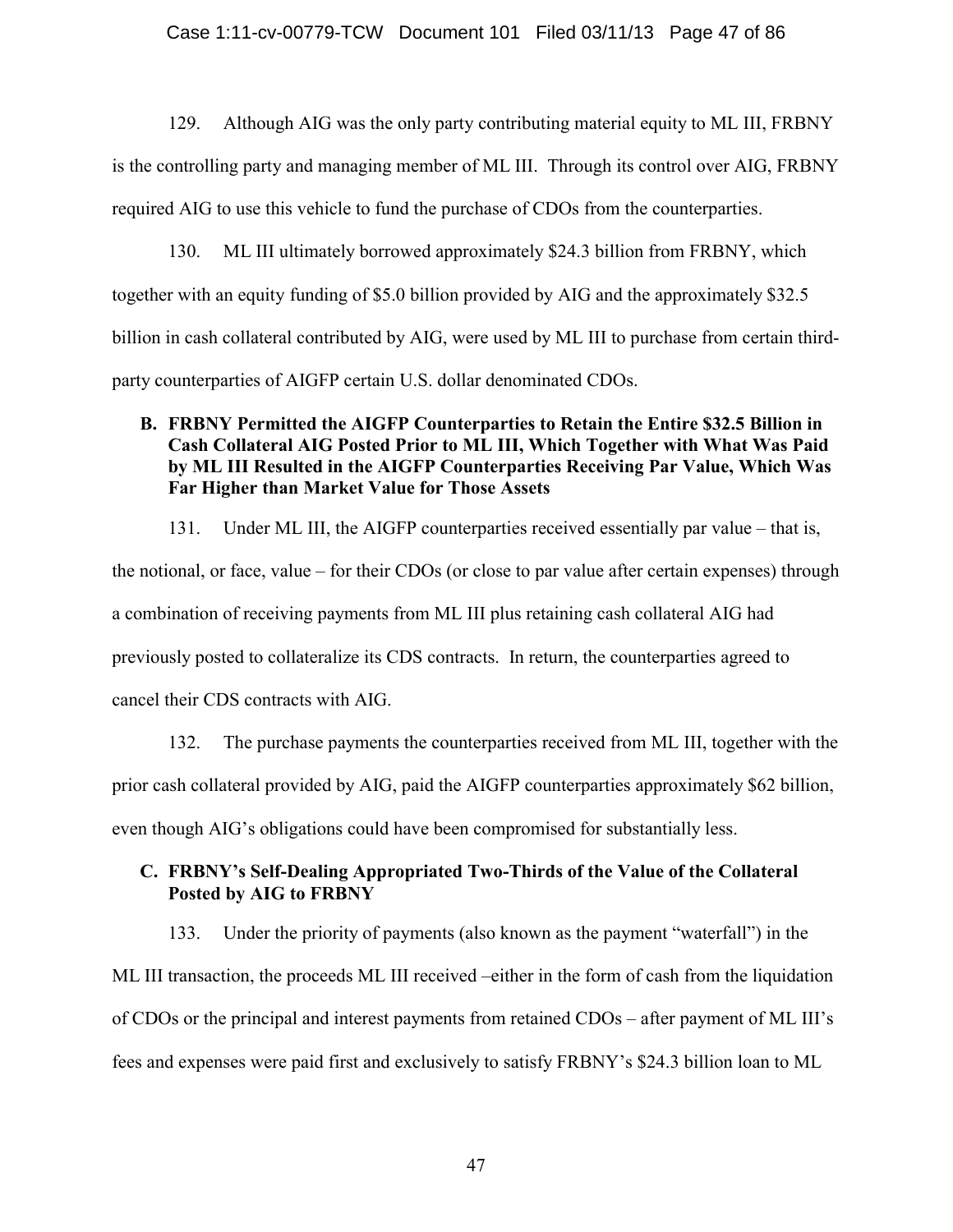#### Case 1:11-cv-00779-TCW Document 101 Filed 03/11/13 Page 48 of 86

III. Any proceeds remaining after FRBNY's loan was satisfied would then be used to redeem AIG's equity contribution in ML III.

134. Any ML III proceeds remaining after FRBNY's loan and AIG's equity contribution were satisfied are known as "residual interests" and, under the terms of ML III, split between FRBNY, which receives approximately two-thirds of the residual interests, and AIG, which receives approximately one-third of the interests. This was so even though by definition FRBNY had already received back its entire contribution with interest and even though the "residual interests" were funded entirely by the collateral that AIG alone had furnished.

135. Not only did FRBNY's self-dealing appropriate two-thirds of those residual interests despite having virtually no risk in the ML III transaction after its loan was paid off, but FRBNY also refused to use any residual interest proceeds to pay down AIG's outstanding balance under the Credit Agreement.

136. First, FRBNY forced AIG to fund approximately 60% of the par value purchase price (\$5 billon in new equity, plus \$32.5 billion in previously posted cash collateral compared to FRBNY's last-in-first-out loan of \$24.3 billion), which price far exceeded the market value. Second, and without justification, FRBNY appropriated the majority of the returns resulting from the collateral AIG had posted, and without a reduction in AIG's debt to Defendant.

# **D. FRBNY Paid the ML III Counterparties Par Value Despite the Expectation** –**by Even Some of the Counterparties** –**that FRBNY Would Obtain Discounts from Those Counterparties**

137. At the time ML III was formed, it was expected that concessions, or discounts, would be obtained on the par value of AIGFP counterparties' CDOs purchased for the ML III portfolio.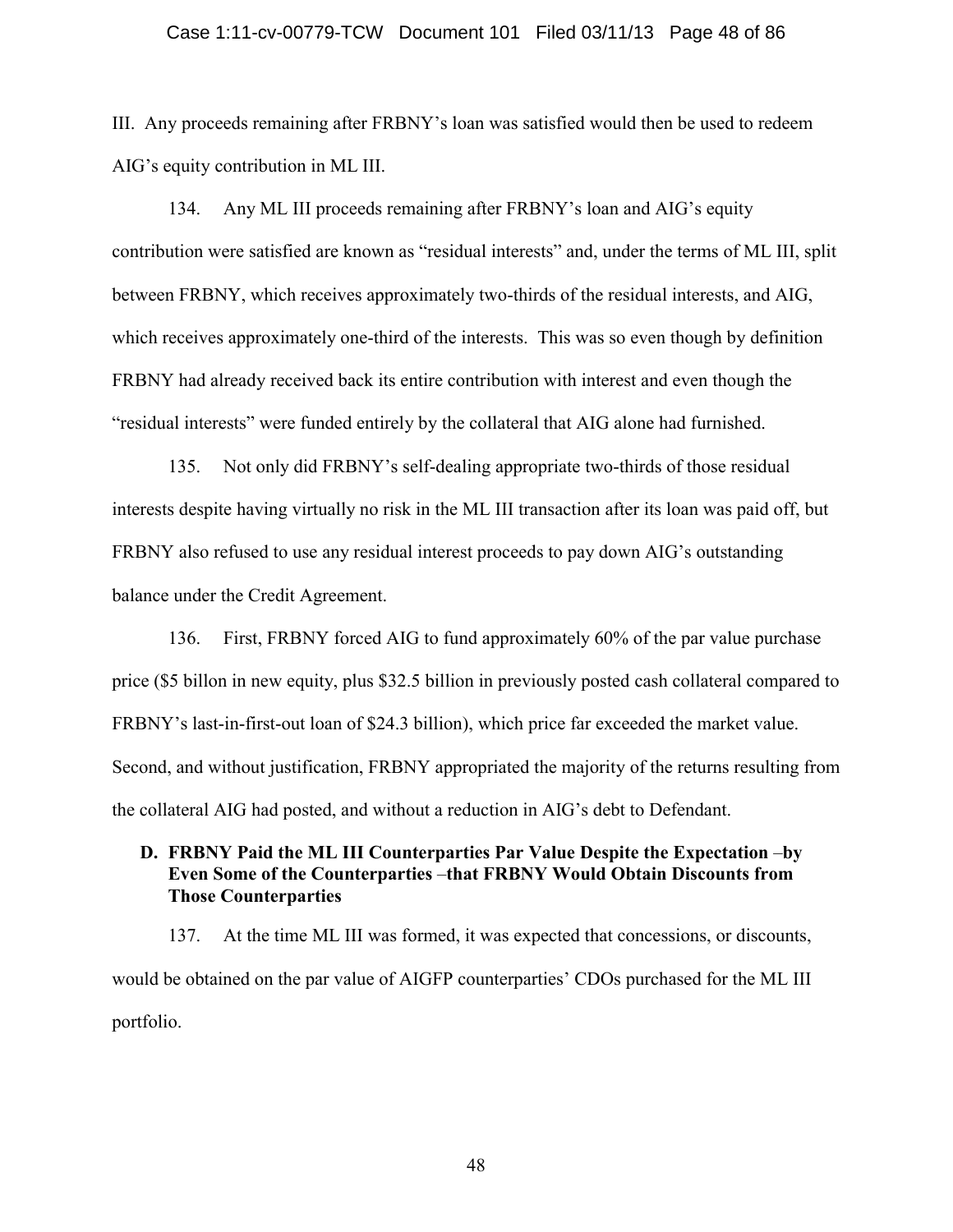#### Case 1:11-cv-00779-TCW Document 101 Filed 03/11/13 Page 49 of 86

138. Securing such concessions or discounts would have provided more loan security to FRBNY in connection with the Credit Agreement and lowered the size of Defendant's overall lending commitment to AIG. Both AIG and FRBNY would have benefited.

139. Nevertheless, FRBNY made no effort to demand or negotiate concessions and only limited, inconsistent efforts to give counterparties the opportunity to volunteer concessions.

140. Of the 16 AIGFP counterparties involved in ML III, FRBNY apparently contacted only 8 of them regarding concessions or discounts. Moreover, those contacts were made on or around November 5 and 6, 2008, and FRBNY only gave those counterparties until the close of business Friday, November 7, 2008, to make an offer with respect to concessions or discounts.

141. If FRBNY had diligently sought concessions, FRBNY would have been able to compromise AIG's obligations for billions of dollars less than what ML III paid.

142. Despite FRBNY's failure to diligently seek concessions, at least one counterparty expressed a willingness to accept concessions or discounts. Another counterparty indicated to FRBNY it was considering a range of discounts. However, FRBNY indicated to those counterparties, and to other counterparties, that it had decided against concessions and that FRBNY would instead pay all counterparties essentially 100 cents on the dollar, literally turning away counterparties' offers of concessions.

143. Not pursuing (and even refusing to accept) concessions from AIG's CDS counterparties damaged AIG and its shareholders –and reduced the Government's security for its loans to AIG.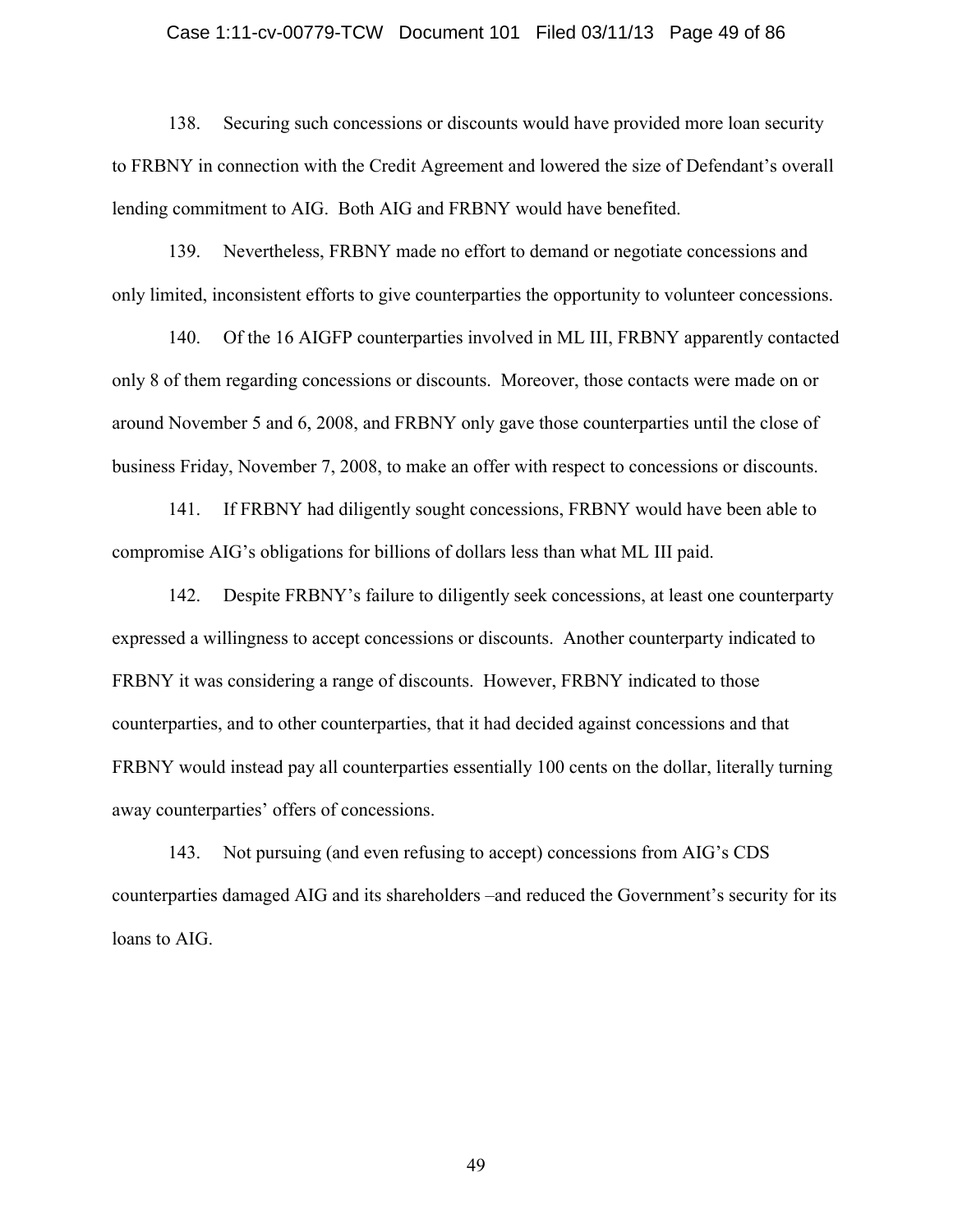# **E. Not Only Did FRBNY Require that the Counterparties Receive Par Value, It Also Required that They Receive a Release of All Claims that AIG Could Have Asserted Against Them Relating to the CDOs Purchased by ML III**

144. Even though the counterparties were already receiving 100 cents on the dollar, FRBNY also required AIG to execute releases waiving all claims (known or unknown) against

the counterparties arising out of the credit default swaps that were canceled through ML III.

145. FRBNY used ML III to secure the cancellation of the CDS contracts by immediately paying to the counterparties, through cash payments and by granting the counterparties ownership rights over collateral, everything they could conceivably have received in the event that all of the securities covered by the swaps ever defaulted. Those terms were already generous enough to the counterparties and damaging enough to AIG; FRBNY had no rational economic or policy reason to, in addition, require AIG to provide releases on possible claims concerning AIG's effectively selling insurance on the CDOs. Doing so again harmed AIG and its shareholders and adversely affected the Government's security for its loans to AIG.

# **F. Paying the ML III Counterparties Par Value on Assets Worth Far Less Effectuated a "Backdoor Bailout" of AIG's Counterparties at AIG's Expense**

146. Even though it is filled with, and to a large extent based on, the self-serving assertions of FRBNY and other participants in the process, a November 17, 2009 report by the Office of the Special Inspector General for TARP ("SIG-TARP") entitled *Factors Affecting Efforts to Limit Payments to AIG Counterparties* (the "SIG-TARP Report") acknowledged that FRBNY may have effectuated a "backdoor bailout" of ML III counterparties and that "by providing AIG with the capital to make these payments, Federal Reserve officials provided AIG's counterparties with tens of billions of dollars they likely would have not otherwise received had AIG gone into bankruptcy." The SIG-TARP Report also concluded that "the structure and effect of FRBNY's assistance to AIG, both initially through loans to AIG, and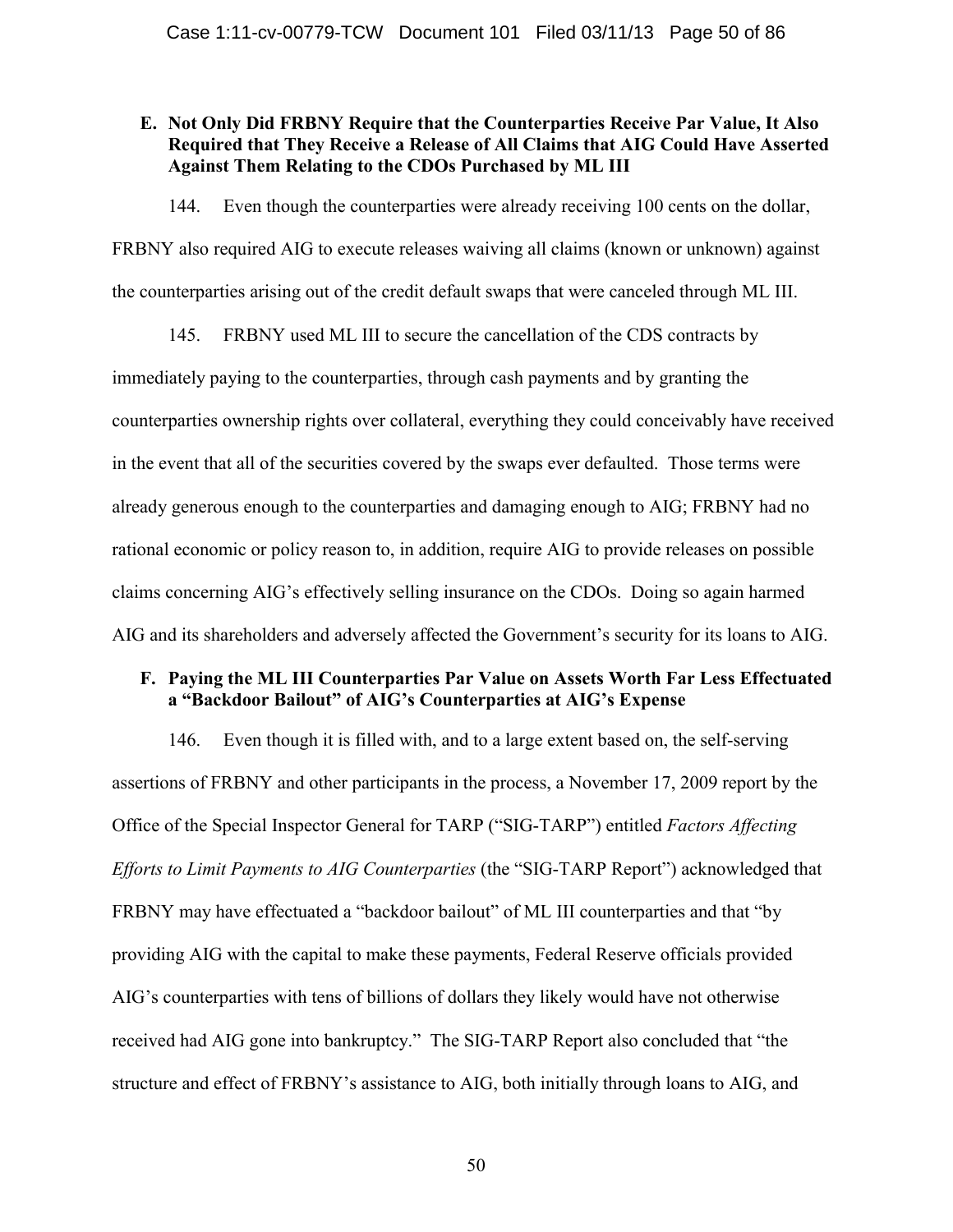# Case 1:11-cv-00779-TCW Document 101 Filed 03/11/13 Page 51 of 86

through asset purchases in connection with Maiden Lane III effectively transferred tens of billions of dollars of cash from the Government to AIG's counterparties, even though senior policy makers contend that assistance to AIG's counterparties was not a relevant consideration in fashioning the assistance to AIG."

147. A January 25, 2010 Report issued by the U.S. House of Representatives Committee on Oversight and Government Reform likewise suggested that FRBNY had engaged in a "backdoor bailout of AIG's counterparties" through AIG and then attempted to cover it up. The Report reached this conclusion despite again relying on assertions supplied by FRBNY and other participants in the process. The Special United States Treasury Department Inspector General later stated that the secrecy surrounding the deal was "unwarranted" and that his investigation into FRBNY's cover-up could result in criminal or civil charges.

# **G. The Failure to Disclose and the Misrepresentations Concerning the "Backdoor Bailouts" Undertaken at the Expense, and to the Detriment of, AIG Shareholders**

148. In a September 2011 Report entitled *Review of Federal Reserve System Financial Assistance to American International Group, Inc.*, the GAO found that the Government's explanations as to why it could not secure concessions from AIG's CDS counterparties were both inconsistent and misleading.

149. The GAO Report found that despite FRBNY's representation to the GAO and Congress that it approached 8 of the 16 counterparties about concessions, most of the counterparties the GAO spoke to "indicated that FRBNY did not seek concessions from them."

150. The GAO Report found that although FRBNY officials stated that the counterparties initially had a negative response to FRBNY's request for concessions, the counterparties the GAO spoke to "provided a different account of FRBNY's effort to obtain concessions."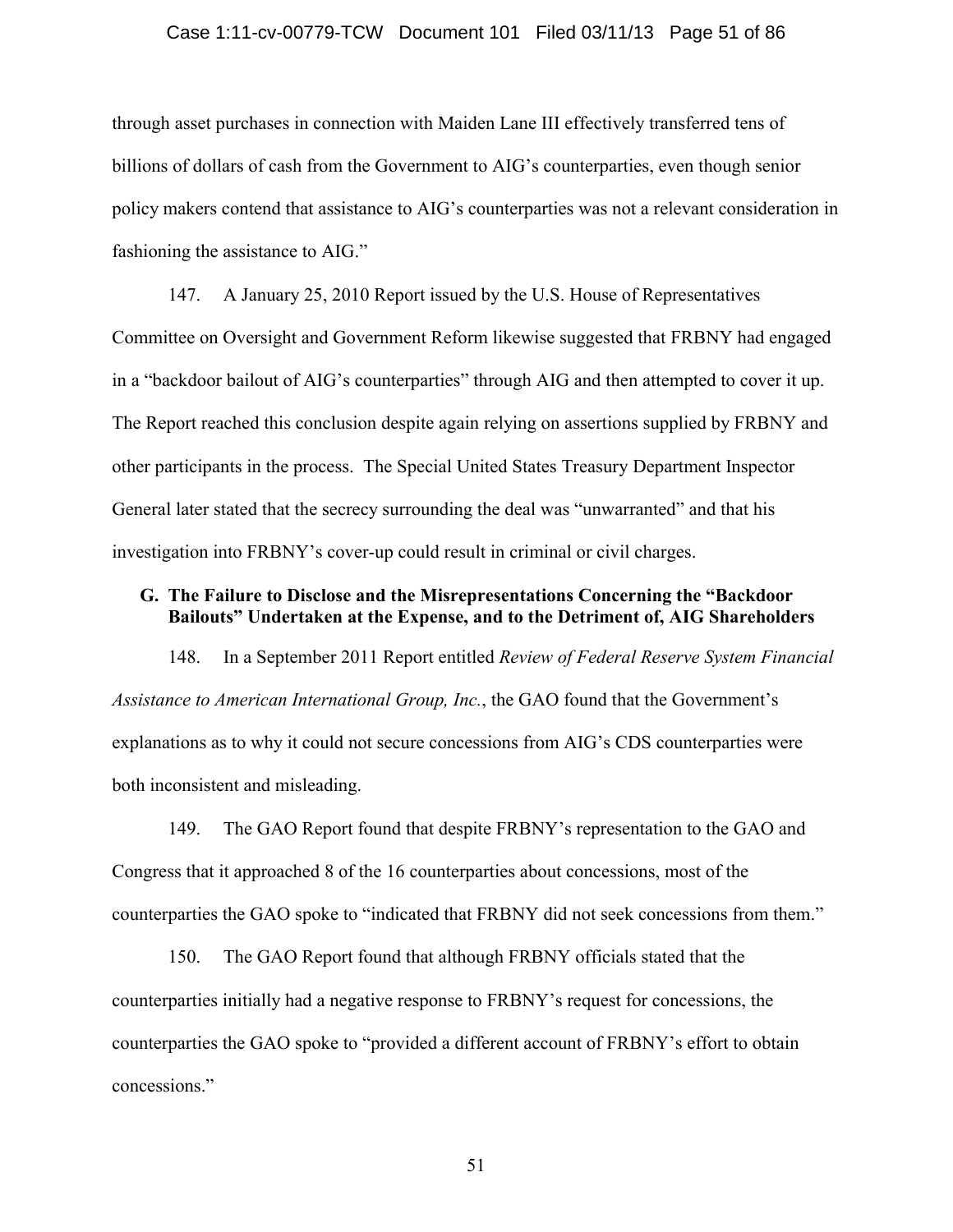# Case 1:11-cv-00779-TCW Document 101 Filed 03/11/13 Page 52 of 86

151. The GAO Report found that counterparties FRBNY approached for concessions only agreed to par value after "FRBNY dropped the request for a discount."

152. The GAO Report found that although FRBNY officials indicated to the GAO and Congress that, with respect to the French AIGFP counterparties, the French banking regulator "unequivocally told FRBNY that under French law . . . the French institutions were prohibited from voluntarily agreeing to accept less than par value," a French banking official the GAO spoke to "offered a different view."

153. The GAO Report found that despite the claims by FRBNY officials that the "French opposition effectively prevented concessions," Mr. Geithner, then President of FRBNY, testified to Congress that legal issues faced by French institutions were not the deciding factor.

154. As described more fully in paragraph 146, the SIG-TARP Report further details the "backdoor bailout."

155. As noted above, a January 25, 2010 Report issued by the U.S. House of Representatives Committee on Oversight and Government Reform likewise suggested the Government had engaged in a "backdoor bailout of AIG's counterparties" through AIG and then attempted to cover it up.

156. The Government undertook extensive efforts to conceal the fact that it was using the takeover of AIG as a vehicle to provide covert, backdoor bailouts to other entities.

157. For instance, in December 2008 and following consultation with FRBNY, AIG filed two Form 8-K statements with SEC related to ML III. At FRBNY's request, AIG omitted the sentence (which AIG had included in its draft) disclosing that: "As a result of this transaction, the AIGFP counterparties received 100 percent of the par value of the Multi-Sector CDOs sold and the related CDS have been terminated."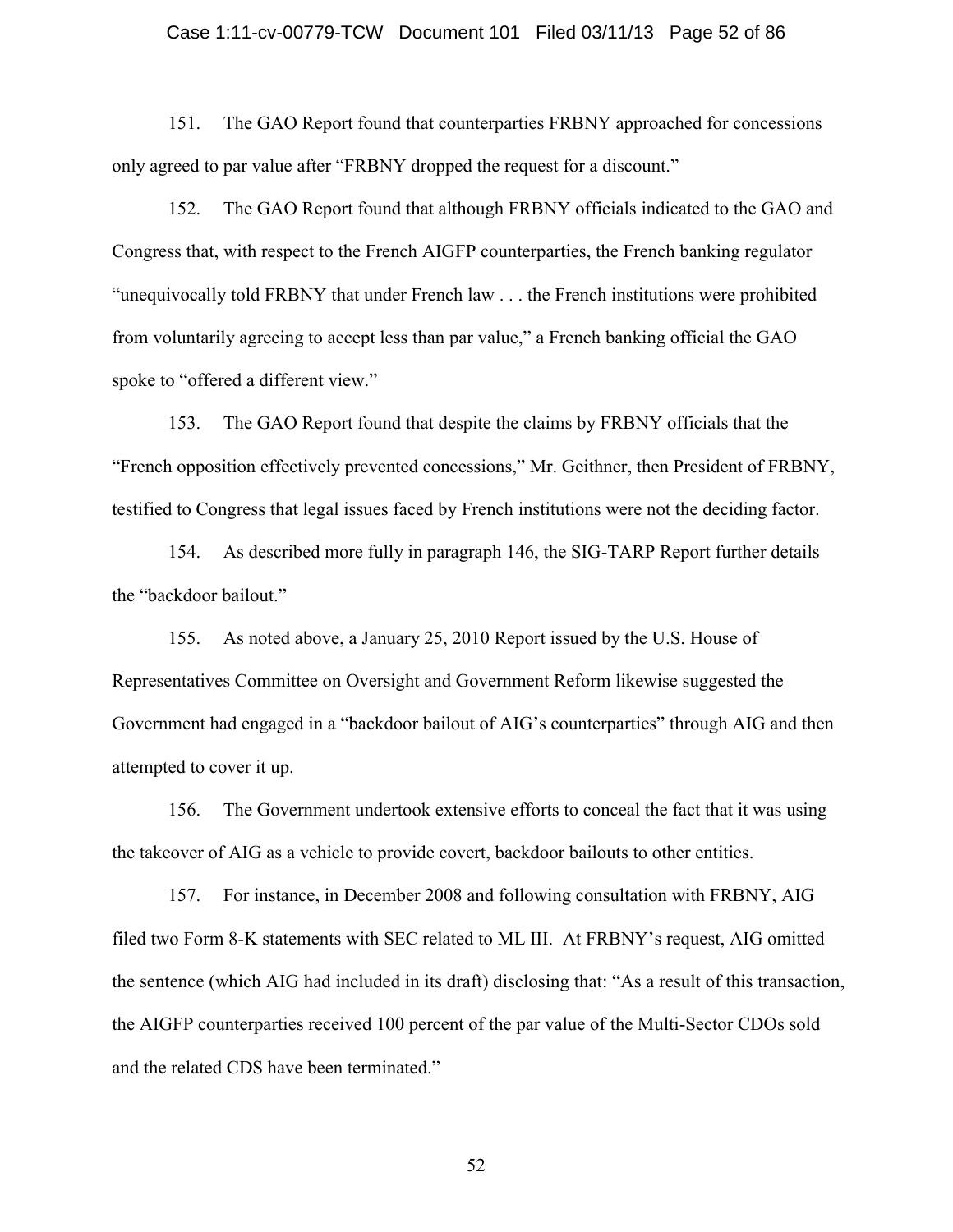#### Case 1:11-cv-00779-TCW Document 101 Filed 03/11/13 Page 53 of 86

158. Also, at FRBNY's insistence, the actual filings did not include Schedule A to the Shortfall Agreement, which set forth information regarding the ML III counterparties and the breakdown of payments funneled to those institutions.

159. Shortly after the filing, the SEC noted the Schedule A omission and told AIG that under agency rules, it must include the schedule for public disclosure or request confidential treatment.

160. In response, AIG, in consultation with FRBNY, filed two confidential treatment requests with the SEC on January 14, 2009 to conceal from the public the information in Schedule A.

161. AIG officers were also advised that they could not address with members of Congress or others matters concerning the "backdoor bailout," purportedly because any such disclosures would violate a "temporary moratorium" on what were defined as "federal lobbying activities" contained in a "Policy on Lobbying, Government Ethics, and Political Activity" at AIG. This direction was without basis and was intended to conceal from the public information regarding the "backdoor bailout."

162. Although AIG and FRBNY refused to make Schedule A public, continued pressure from government agencies and Congress prompted AIG to ultimately disclose certain CDS counterparty information in a March 15, 2009 press release.

163. According to that press release, the following amounts were paid to the following AIGFP counterparties, including the ML III counterparties, in connection with CDO purchases and collateral postings relating to the CDSs (in (\$ bn)):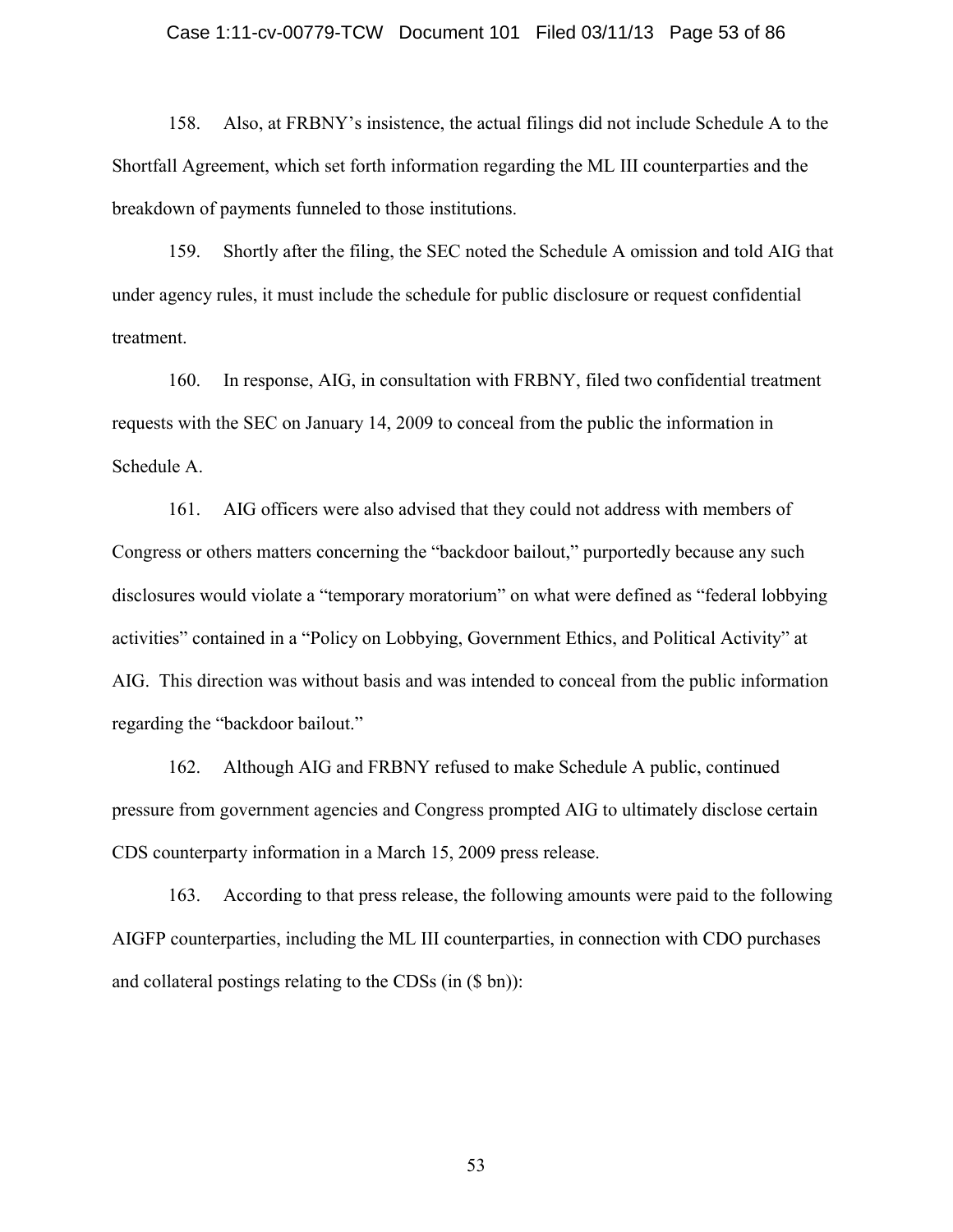|                               | <b>ML III</b>                    | <b>Collateral</b> |              |
|-------------------------------|----------------------------------|-------------------|--------------|
| <b>Counterparty</b>           | <b>Posted</b><br><b>Payments</b> |                   | <b>Total</b> |
|                               | as of                            | <u>as of</u>      |              |
|                               | 12/31/08                         | 12/31/08          |              |
| Societe Generale              | 6.9                              | 4.1               | 11.0         |
| Deutsche Bank                 | 2.8                              | 2.6               | 5.4          |
| Goldman Sachs                 | 5.6                              | 2.5               | 8.1          |
| Merrill Lynch                 | 3.1                              | 1.8               | 4.9          |
| Calyon                        | 1.2                              | 1.1               | 2.3          |
| <b>Barclays</b>               | 0.6                              | 0.9               | 1.5          |
| <b>UBS</b>                    | 2.5                              | 0.8               | 3.3          |
| DZ Bank                       | 1.0                              | 0.7               | 1.7          |
| Wachovia                      | 0.8                              | 0.7               | 1.5          |
| Rabobank                      | 0.3                              | 0.5               | 0.8          |
| <b>KFW</b>                    | 0.0                              | 0.5               | 0.5          |
| J.P. Morgan                   | 0.0                              | 0.4               | 0.4          |
| <b>Banco Santander</b>        | 0.0                              | 0.3               | 0.3          |
| Danske                        | 0.0                              | 0.2               | 0.2          |
| <b>Reconstruction Finance</b> | 0.0                              | 0.2               | 0.2          |
| Corp                          |                                  |                   |              |
| <b>HSBC</b> Bank              | $0.0*$                           | 0.2               | 0.2          |
| Morgan Stanley                | 0.0                              | 0.2               | 0.2          |
| <b>Bank of America</b>        | 0.5                              | 0.2               | 0.7          |
| <b>Bank of Montreal</b>       | 0.9                              | 0.2               | 1.1          |
| Royal Bank of Scotland        | 0.5                              | 0.2               | 0.7          |
| Landesbank Baden-             | 0.1                              | 0.0               | 0.1          |
| Wuerttemberg                  |                                  |                   |              |
| Dresdner Bank AG              | 0.4                              | 0.0               | 0.4          |
| Other                         | 0.0                              | 4.1               | 4.1          |
| <b>Totals</b>                 | \$27.2                           | \$22.4            | 49.6         |

\* Amount rounded down to \$0.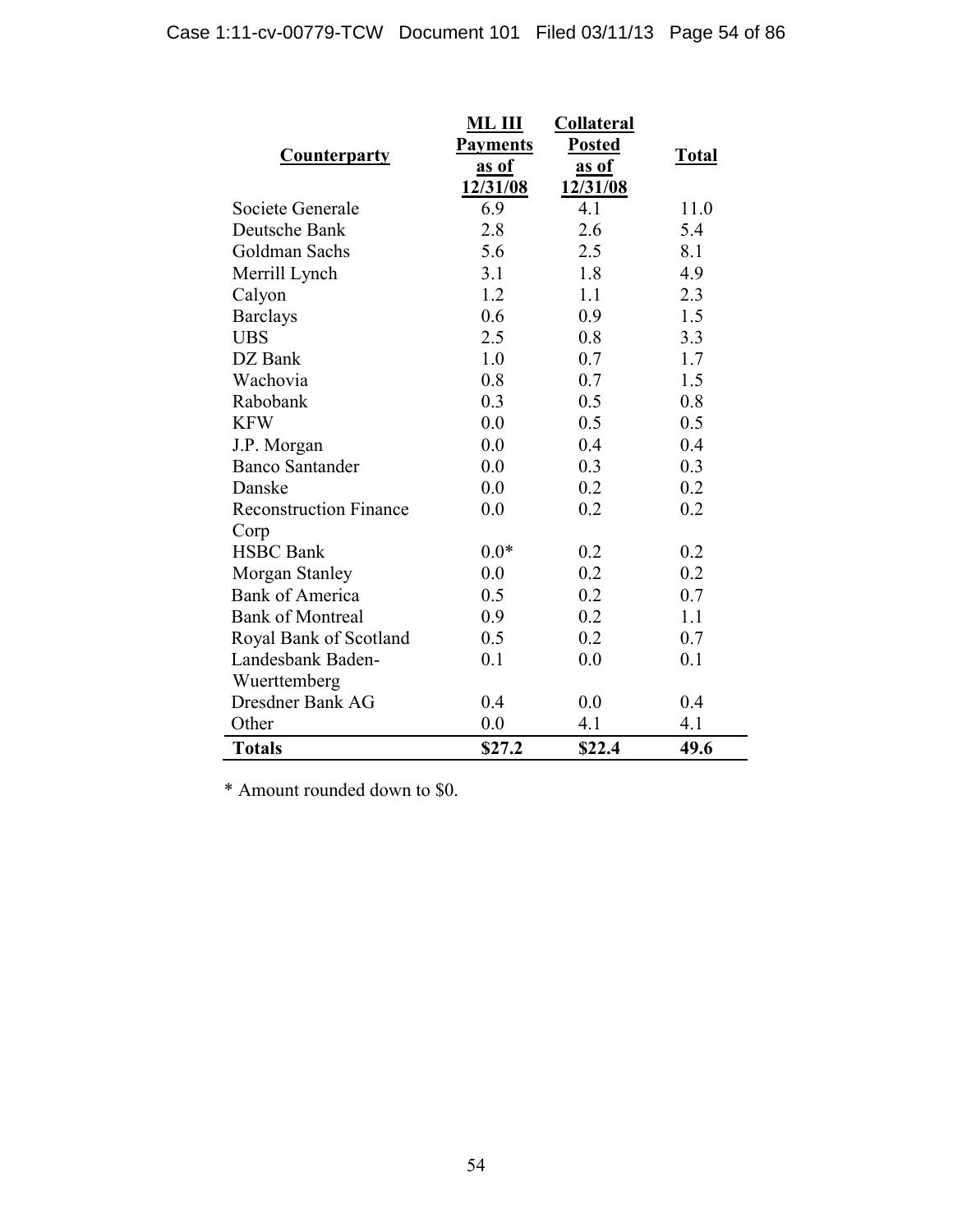164. According to the SIG-TARP Report, based on Schedule A (which ultimately became public on January 29, 2010, when AIG filed an 8K/A disclosing Schedule A in its entirety) and other documents, the total amounts paid to AIGFP's counterparties were actually as follows  $(in (§ bn))$ :

| <b>AIG Counterparty</b> | ML III<br><b>Payment</b> | <b>Collateral</b><br>Posted (as of<br>11/7/08 | <b>Total</b> |
|-------------------------|--------------------------|-----------------------------------------------|--------------|
| Societe Generale        | 6.9                      | 9.6                                           | 16.5         |
| Goldman Sachs           | 5.6                      | 8.4                                           | 14.0         |
| Merrill Lynch           | 3.1                      | 3.1                                           | 6.2          |
| Deutsche Bank           | 2.8                      | 5.7                                           | 8.5          |
| <b>UBS</b>              | 2.5                      | 1.3                                           | 3.8          |
| Calyon                  | 1.2                      | 3.1                                           | 4.3          |
| Deutsche Zentral-       | 1.0                      | 0.8                                           | 1.8          |
| Genossenschaftsbank     |                          |                                               |              |
| <b>Bank of Montreal</b> | 0.9                      | 0.5                                           | 1.4          |
| Wachovia                | 0.8                      | 0.2                                           | 1.0          |
| <b>Barclays</b>         | 0.6                      | 0.9                                           | 1.5          |
| <b>Bank of America</b>  | 0.5                      | 0.3                                           | 0.8          |
| The Royal Bank of       | 0.5                      | 0.6                                           | 1.1          |
| Scotland                |                          |                                               |              |
| Dresdner Bank AG        | 0.4                      | 0.0                                           | 0.4          |
| Rabobank                | 0.3                      | 0.3                                           | 0.6          |
| Landesbank Baden-       | 0.1                      | 0.0                                           | 0.1          |
| Wuerttemberg            |                          |                                               |              |
| HSBC Bank, USA          | $0.0^*$                  | 0.2                                           | 0.2          |
| <b>Totals</b>           | \$27.1                   | \$35.0                                        | \$62.1       |

\* Amount rounded down to \$0.

165. The Government's takeover and appropriation of AIG to use it as a vehicle to provide "backdoor bailouts" to these other entities, on disparately more favorable terms, was in violation of the Constitutional rights of AIG Common Stock shareholders.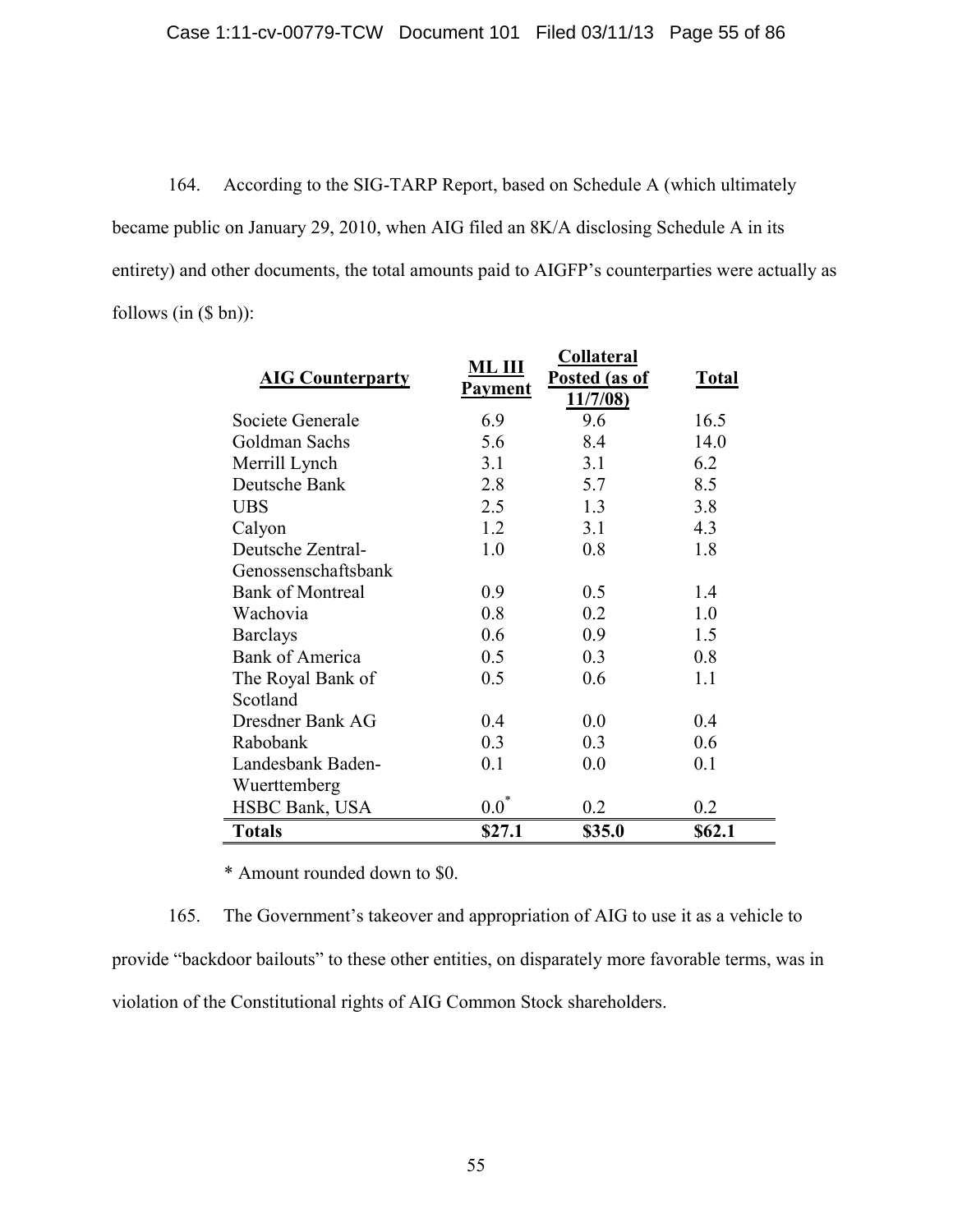# **VIII. Class and Derivative Allegations**

# **A. Class Allegations**

166. Pursuant to Rule 23, Plaintiff brings this action on behalf of: (1) all persons or entities who held shares of AIG Common Stock on or before September 16, 2008 and who owned those shares as of September 22, 2008, excluding Defendant, any directors, officers, political appointees, and affiliates thereof, as well as members of the immediate families of Jill M. Considine, Chester B. Feldberg, Douglas L. Foshee, and Peter A. Langerman ("The Credit Agreement Class"); and (2) all persons or entities who owned shares of AIG Common Stock on June 30, 2009 and were eligible to vote those shares at the annual shareholder meeting held on that date, excluding Defendant, any directors, officers, political appointees, and affiliates thereof, as well as members of the immediate families of Jill M. Considine, Chester B. Feldberg, Douglas L. Foshee, and Peter A. Langerman ("The Stock Split Class").

167. The requirements of Rule 23(a) are satisfied.

168. Members of the Class are so numerous that joinder of all members is impracticable. As of September 2008, AIG had issued almost 3 billion shares of common stock owned by thousands of Class members. The exact number of Class members is unknown to Plaintiff at this time and can only be ascertained from books and records maintained by Defendant, AIG, or their agents.

169. Common questions of law and fact exist as to all Class members. These questions predominate over any questions unique to any individual shareholder and include, without limitation:

- (a) Whether the Government had any legal basis to appropriate Class members' property;
- (b) Whether the Government appropriated Class members' property without just compensation in violation of the United States Constitution;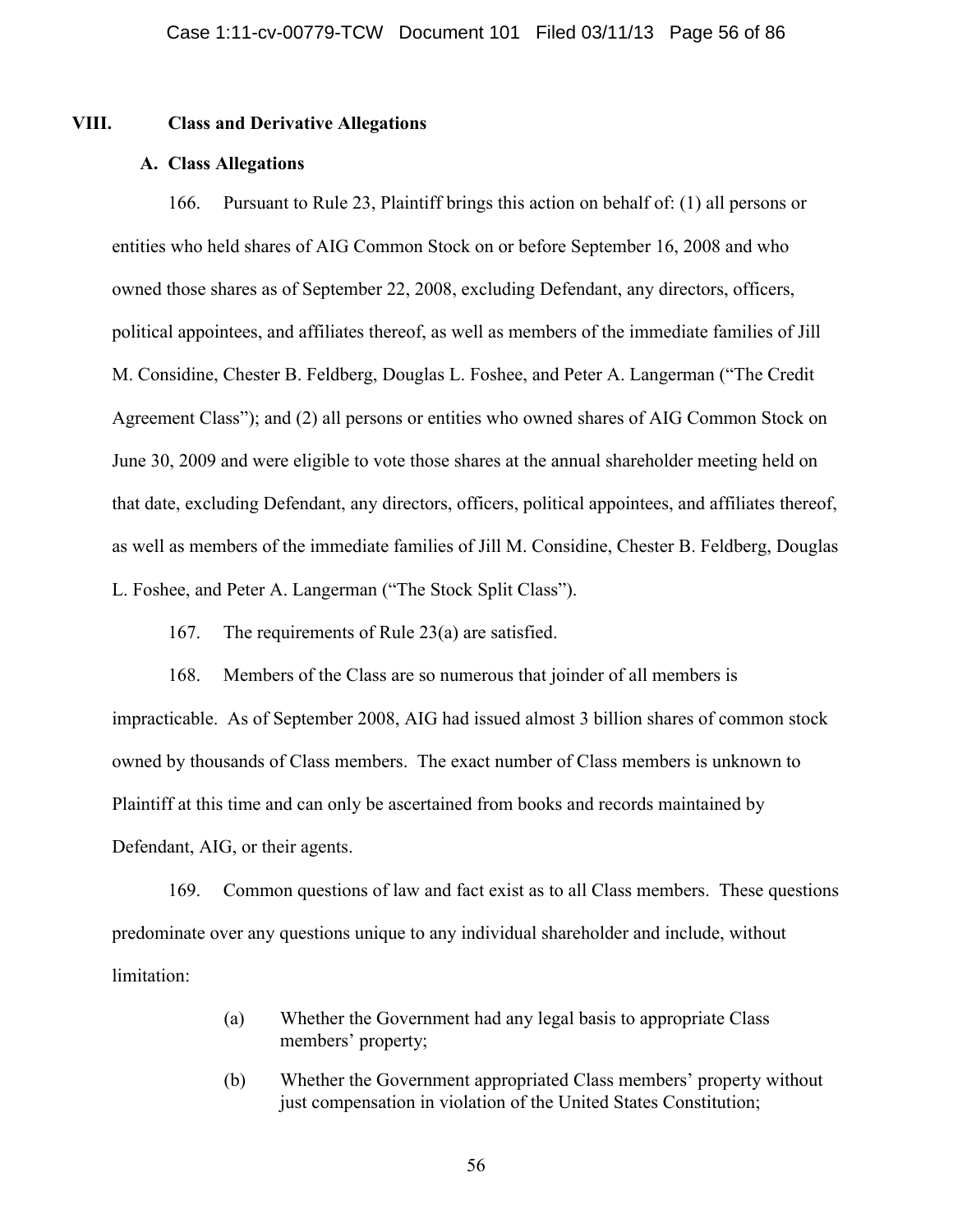- (c) Whether the Government illegally exacted Class members' property;
- (d) Whether the Government's appropriation and subsequent control of AIG was exercised in a manner that deprived Class members of Due Process and Equal Protection of law in violation of the United States Constitution; and
- (e) Whether the Government's actions had a discriminatory or disparate impact on Class members compared to shareholders in similarly situated companies.

170. Plaintiff's claims are typical of those of other Class members. The Government's actions alleged herein have impacted Class members equally because such actions have been directed at the Common Stock shareholders as a whole. Accordingly, Plaintiff's claims against the Government based on the conduct alleged herein would be identical to the claims of other Class members.

171. Plaintiff will fairly and adequately protect the interests of Class members. During the time of the conduct at issue, Plaintiff was one of the largest shareholders of the Common Stock of AIG and is uniquely positioned to fairly and adequately protect the interests of the Class.

172. Plaintiff is committed to prosecuting this action to a final resolution and, in furtherance thereof, has retained experienced and competent class counsel.

173. Plaintiff seeks class certification under Rule 23(b)(3) because as described above, common questions of fact and law predominate over any individual issues and a class action is superior to other methods of adjudicating the controversy.

# **B. Derivative and Demand Futility Allegations**

174. Plaintiff brings Claim II as a shareholder's derivative action pursuant to Rule 23.1.

175. Plaintiff brings this action derivatively in the right and for the benefit of AIG to redress injuries suffered, and to be suffered, by AIG as a direct result of the violations described herein. AIG is named as a nominal defendant solely in a derivative capacity.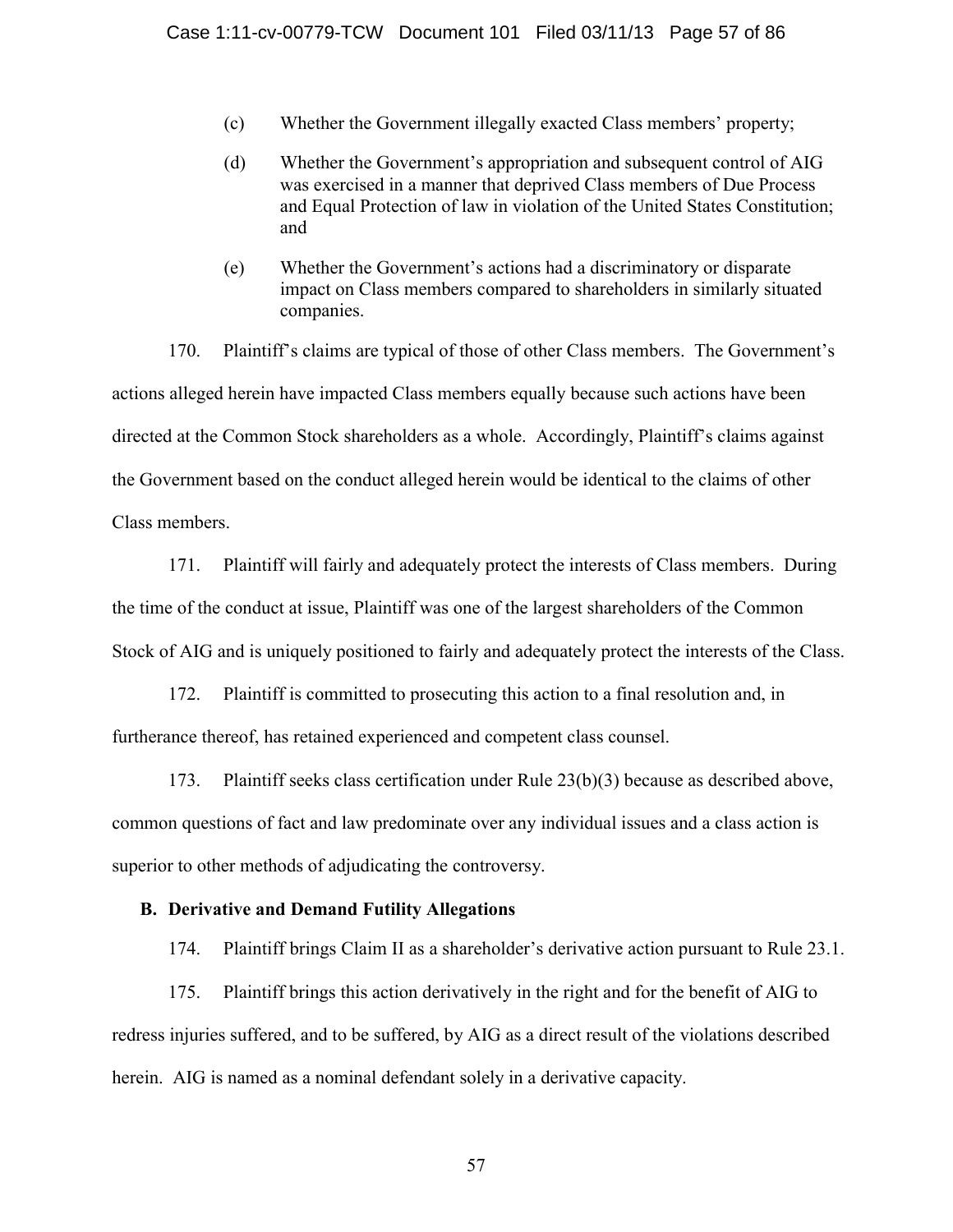# Case 1:11-cv-00779-TCW Document 101 Filed 03/11/13 Page 58 of 86

176. Plaintiff will adequately and fairly represent the interests of AIG and its shareholders in enforcing and prosecuting its rights.

177. This is not a collusive action to confer jurisdiction on this Court that it would not otherwise have.

178. Plaintiff was a shareholder of AIG at the time of the actions complained of herein and remains a shareholder.

179. At the time this action was commenced, any demand on AIG and/or its Board to pursue this action would have been futile.

180. The actions of AIG, its directors, and the Government subsequent to the commencement of this action have confirmed the futility of making any demand on AIG or its Board.

181. Moreover, to the extent any demand was required or appropriate the events, conduct, and knowledge of AIG and its Board, including since a demand was made, demonstrate that such demand was wrongfully ignored and refused.

182. Since the facts concerning Defendant's actions began to be revealed, Plaintiff repeatedly inquired of AIG representatives whether AIG would institute proceedings against the Defendant and its affiliates to recover for the wrongs alleged in this Complaint. Those inquiries demonstrated that any demand on the AIG Board of Directors would be futile.

183. At the time of the initial complaint in this action was filed, the Department of Treasury, holding a majority of AIG's voting shares had, on May 11, 2011, elected all 12 members of the current Board. Further, 8 of these 12 members were first elected to the Board by the Trustees of the Government's Trust exercising their voting control to elect members of the Board to act "in or not opposed to the best interests of the Treasury" and an additional board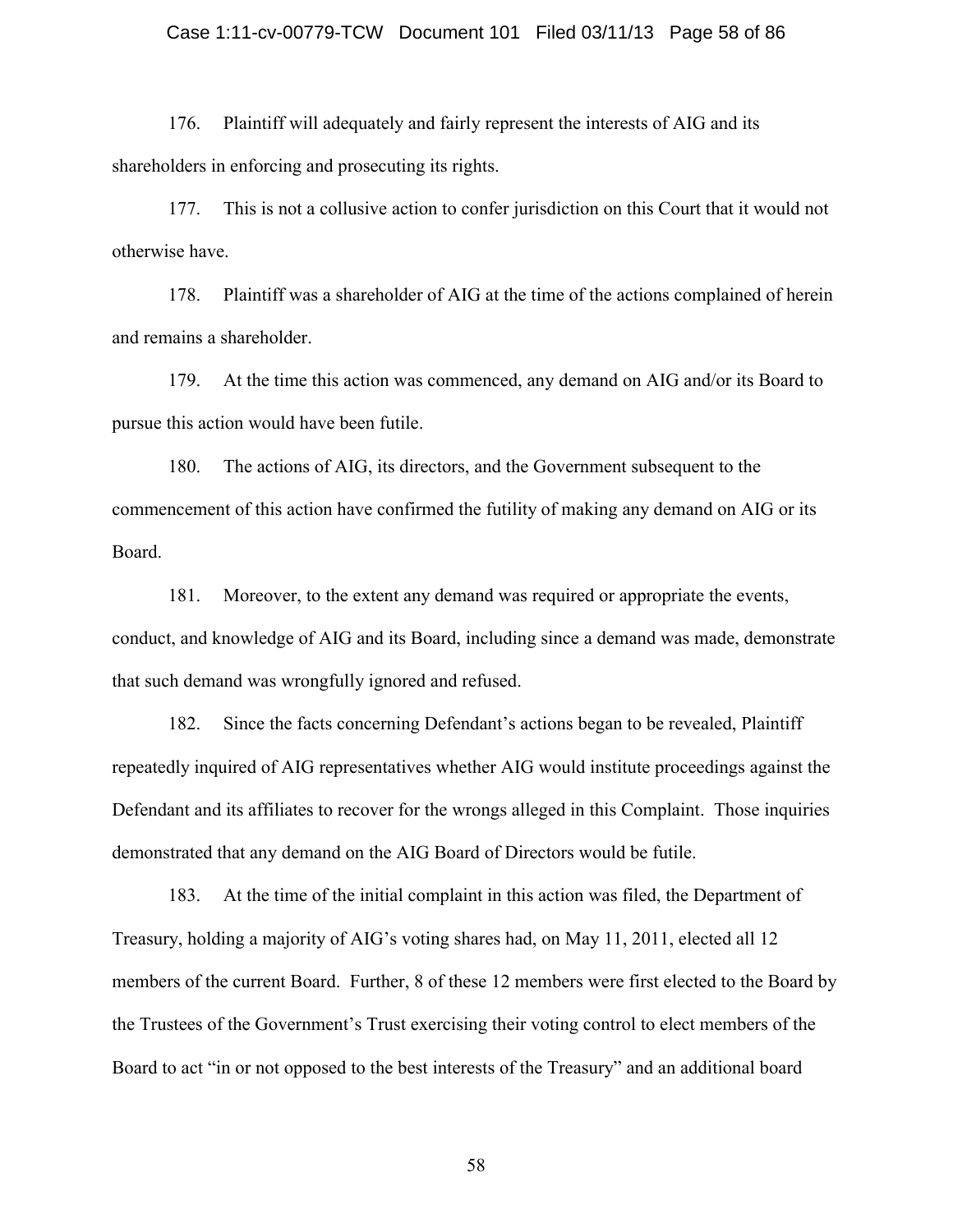# Case 1:11-cv-00779-TCW Document 101 Filed 03/11/13 Page 59 of 86

member was appointed directly by the Treasury. The other three board members were holdovers at the time of the Government takeover and continued on the Board thereafter. All of these members of the Board participated in the decision to reject Starr's demand and could not be expected to pass objective judgment on their own action and inaction.

184. Because the Trust was run by former Government officials, under the Government's advice and instructions, and for the Government's best interests, the Trust was not independent of the Government and in fact functioned as an agent of the Government.

185. The Trustees were not independent. Two of the three Trustees had long-standing ties to FRBNY. Prior to 2010, as the Trustees themselves admitted in Congressional testimony, the Trust had no financial advisors to advise them on their majority stake in a multi-billion dollar company but rather relied on FRBNY and on FRBNY's on-site staff and consultants for information gathering and assistance. The Trustees did not attend AIG Board meetings. In contrast, AIG's CEO Edward Liddy admitted in Congressional testimony, FRBNY representatives were "observers and overseers at every board meeting, every committee meeting, every strategy meeting, every discussion. . . ."

186. The terms of the Trust itself immediately pitted the interests of the Government against the fiduciary duties owed by the Trust to AIG.

187. In fact, under the applicable "Standard of Care" set forth in section 3.03(a) of the January 16, 2009 Trust Agreement, the trustees could only take actions that are "in or not opposed to the best interests of the Treasury". Section 2.04(d) in turn provides that the Trustees "shall exercise all such Voting and other similar rights with respect to the Trust Stock in accordance with the Applicable Standard of Care (as defined in Section 3.03(a) hereof)." The Trustees were therefore duty bound to elect only Board members who similarly will act only "in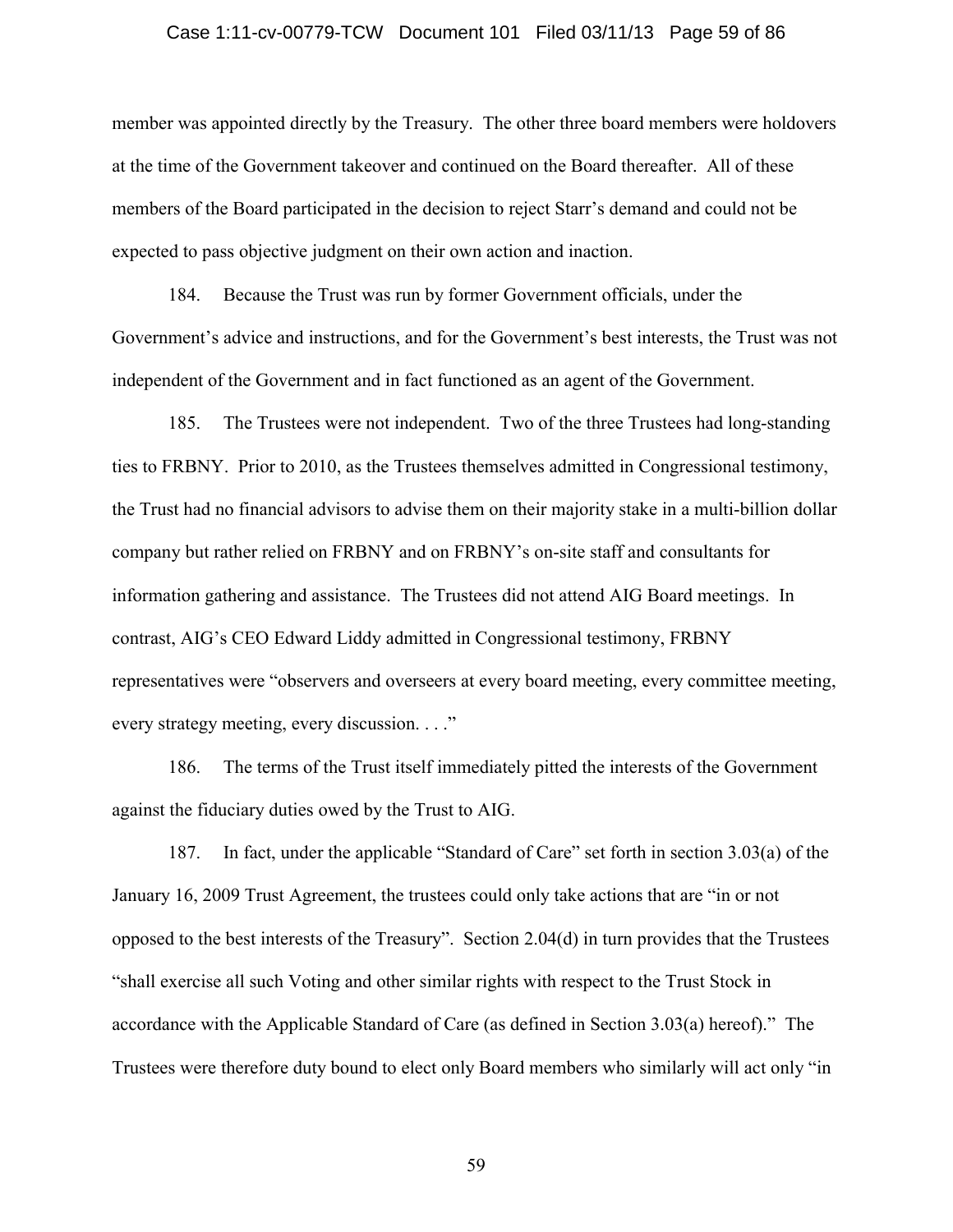# Case 1:11-cv-00779-TCW Document 101 Filed 03/11/13 Page 60 of 86

or not opposed to the best interests of the Treasury." At the time this action commenced and continuing through at least the filing of this Second Amended Complaint, all the directors of AIG had been elected when the Government controlled a majority equity interest in AIG.

188. At the time it filed its November 21, 2011 Complaint, Starr properly alleged demand futility based, among other things, on the fact that the AIG Board could not be expected to authorize a lawsuit against the Government at a time when the Government owned a majority interest in AIG, and when all of the members of the AIG Board had been elected by the Government, including by the Trustees of the Trust holding a super-majority of AIG's stock who had agreed not to act contrary to the Government's interest.

189. Defendant United States also revealed for the first time in January 2013 that AIG's permitting these derivative claims to proceed would violate a "promise" that AIG had made to the Government. That "promise" alone evidences demand futility.

190. After the Court held that Starr's allegations, including its derivative claims, stated a claim pursuant to Rule 12, Starr agreed to make a demand on AIG to join the action against the Government subject to a stipulation with AIG on September 5, 2012 that provided that Plaintiff could still assert that "the demand was wrongfully refused and/or not required as a matter of law".

191. Since Plaintiff's demand letter, the process followed in considering the demand as well as other actions by the Government and by AIG and its Board confirm that demand was, and would continue to be, futile; that the demand that was made was wrongfully refused; and that the Board did not objectively and disinterestedly exercise its business judgment or due care in considering the demand.

192. The AIG Board's wrongful refusal of Starr's demand is evidenced by the strength of Starr's case, including among other things, evidence developed thus far in discovery that the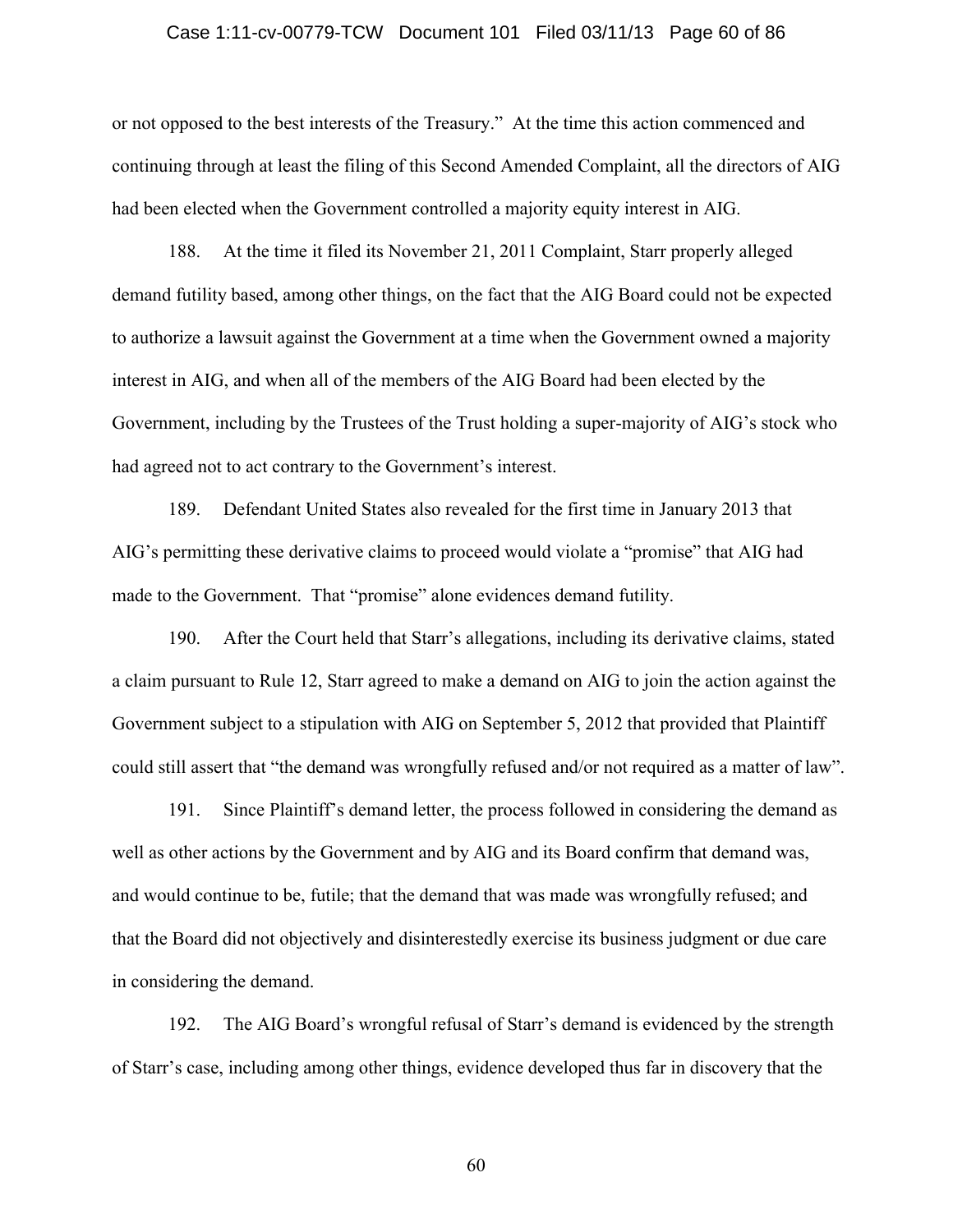# Case 1:11-cv-00779-TCW Document 101 Filed 03/11/13 Page 61 of 86

AIG Board was aware of on January 9, 2013. Such evidence includes undisputed facts and admissions of the Government set forth in this Complaint, including as examples the facts and admissions listed below. In addition to what is contained in this Complaint, the AIG Board had additional evidence of the strength of the derivative claims asserted herein including from presentations made by Starr and AIG officers, employees, and agents, as well as AIG's knowledge of the Government's conduct during the period commencing in 2008 and continuing through the filing of this Complaint.

193. The Government has now admitted that AIG suffered from a temporary liquidity problem but had sufficient assets to be viable in the long run.

- a. The Government's  $30(b)(6)$  witness testified that it was the understanding of the United States, in agreement with former Secretary of the Treasury Henry Paulson, that "the Fed felt it could make a loan to help AIG because we were dealing with a liquidity, not a capital, problem."
- b. As contemporaneous FRBNY internal documents observed, "AIG as a whole appears solvent and lending could provide 'bridge finance' to implement strategic plan (e.g. longer term asset sales, capital infusions, etc.) and bolster market confidence in the broader plan with appropriate safeguards."
- c. AIG "may have 'good' assets that may be underperforming at the moment—rather than sell them for a loss in order to meet liquidity demands, they can instead borrow from the Fed to meet liquidity needs."
- d. Former Secretary Paulson would later write, "The Fed believed that it could secure a loan with AIG's insurance subsidiaries, which could be sold off to repay any borrowing, and not run the risk of losing money. These subsidiaries were also more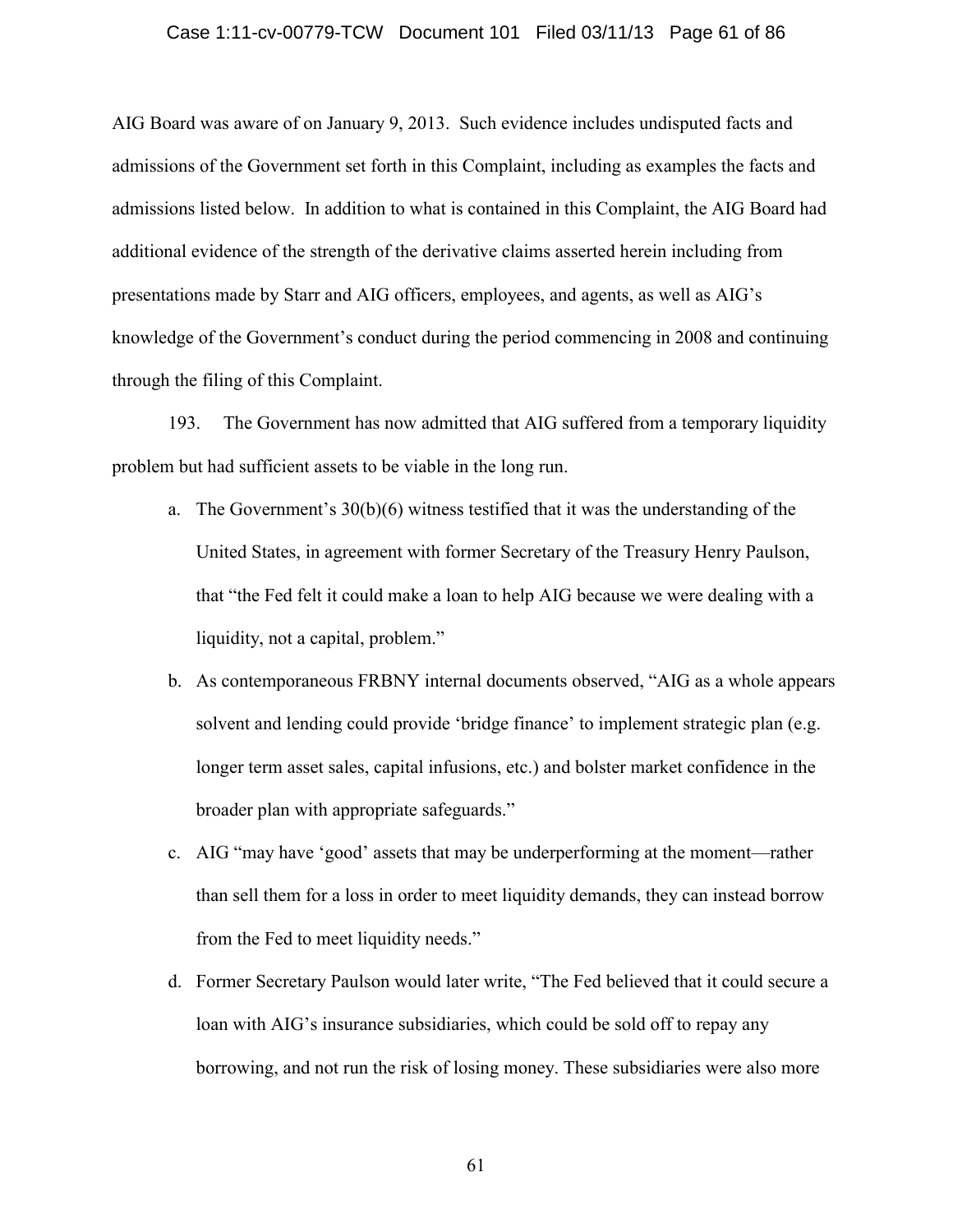stable because of the strength of their businesses and their stand-alone credit ratings, which were separate from the AIG holding company's ratings and troubles."

194. The Government has now admitted that AIG sought different means of obtaining assistance to no avail but was instead presented with the Government's eleventh-hour, take-it-orleave-it deal.

- a. In the last week of August, AIG assembled private equity investors, strategic buyers, and sovereign wealth funds to discuss investment options. The Government discouraged AIG from pursuing foreign sources of capital.
- b. The weekend of September 13 and 14, 2008, Mr. Willumstad also separately dispatched AIG vice chairman Jacob Frenkel to seek emergency loans from FRBNY or Treasury, indicating that AIG would run out of liquidity in five to ten days. Government officials would make no commitments at that point, however, and were more concerned with the impending failure of Lehman.
- c. The Government could have also provided short-term financial assistance to AIG but also rejected this less harmful alternative. FRBNY understood that the Government could have provided AIG with a short-term loan extending only for a few months, while AIG arranged for longer term private financing. Yet, at the same time, the Government told AIG it was "very reluctant" to extend any aid to the company.
- d. The Government has admitted in this litigation that, in a September, 16, 2008 telephone conversation, Mr. Geithner told Mr. Willumstad "that the Term Sheet was the only proposal for liquidity assistance that FRBNY would make to AIG." The Government has admitted further that "AIG was urged to decide whether it would accept the Term Sheet later that day."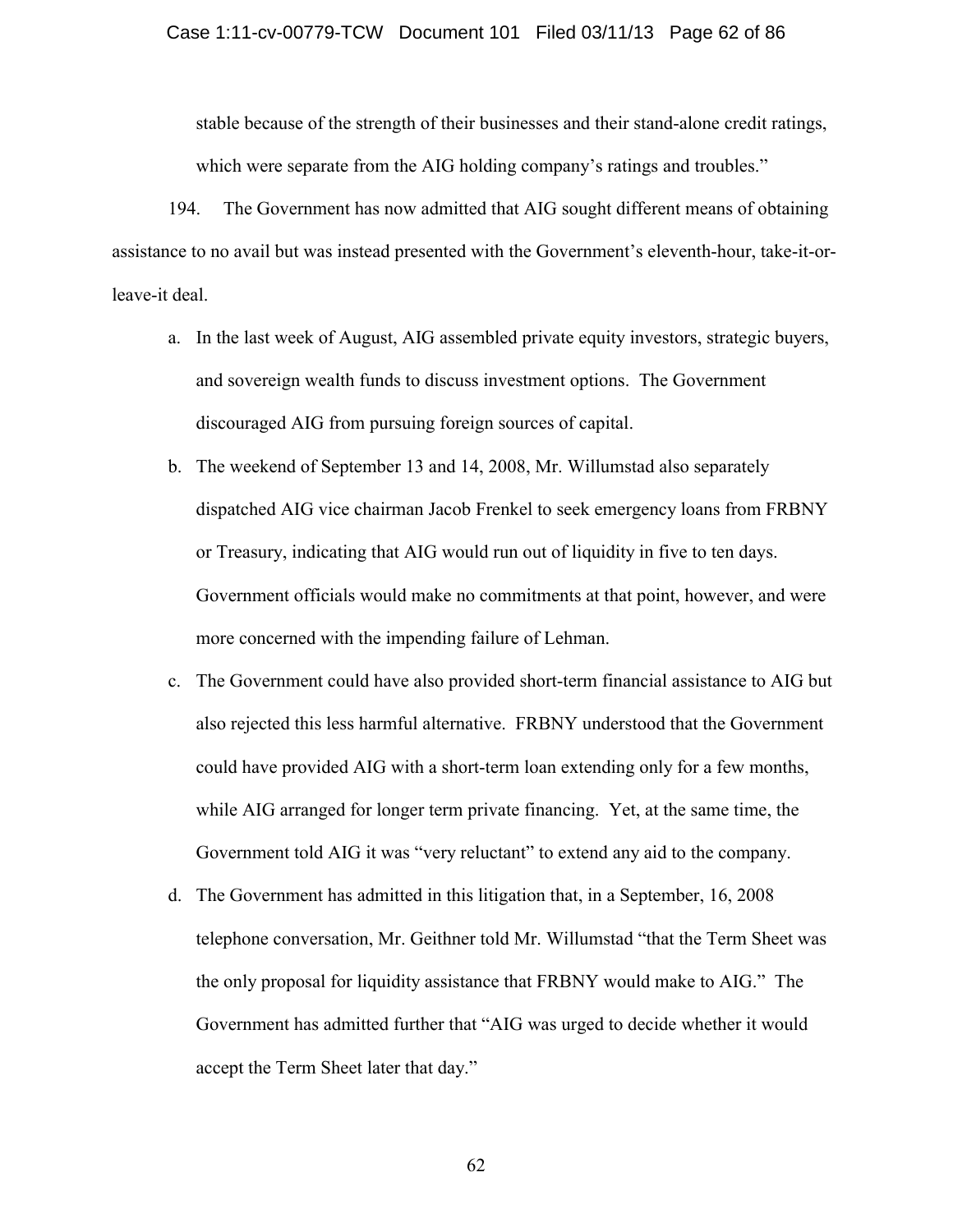- **e.** In responses to Requests for Admission, the Government has admitted that "in a September, 16, 2008 telephone conversation, Mr. Willumstad asked Mr. Geithner if the Government's terms were negotiable." The Government has likewise admitted that Mr. Geithner told Mr. Willumstad "that the Term Sheet was the only proposal for liquidity assistance that FRBNY would make to AIG," and that "AIG was urged to decide whether it would accept the Term Sheet later that day."
- f. As FRBNY's contemporaneous internal communications acknowledge, the "bankruptcy option" was "very attractive for the firm" because AIG was "very solvent" and had "lots of capital." This was a "problem" for FRBNY, which recognized that the viability of an AIG bankruptcy meant that AIG was not "likely" to accept "any offer other than [a] bankruptcy option." FRBNY employees thus posited that "It might be useful to communicate to [Eric] Dinallo [then Superintendent of Insurance for New York State] that he should find a way of communicating to AIG that bankruptcy will be more complicated than they might imagine."
- g. As reported by the U.S. Government Accountability Office: "The AIG Board's view was that the terms of the government's offer were unacceptable, given a high interest rate and the large stake in the company—79.9 percent—the government would take at the expense of current shareholders. FRBNY officials, however, said the terms were nonnegotiable."

195. The Government took control of AIG on September 16, 2008.

a. The Government admits that it unilaterally fired AIG's former CEO Robert Willumstad and replaced him with Edward Liddy without the consent or advice of the AIG Board or executives.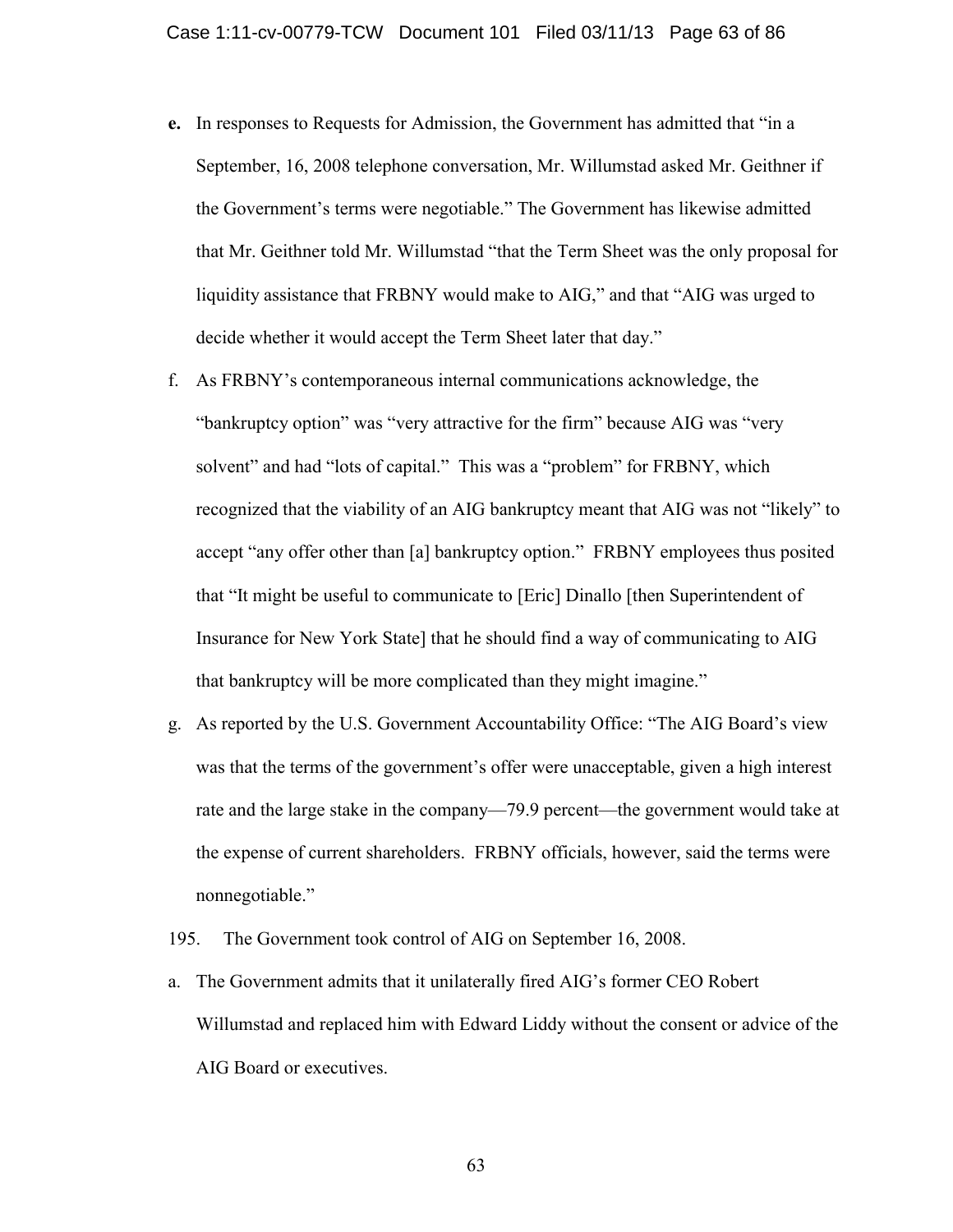- i. The United States testified in a Rule 30(b)(6) deposition that it was Mr. Paulson's decision that Mr. Willumstad had to be replaced. Mr. Paulson made the decision to fire Mr. Willumstad without consultation of the AIG Board.
- ii. The United States has also admitted that the Government offered Mr. Liddy the position of CEO of AIG without the approval of, or even any consultation with, the AIG Board or any AIG Board member.
- b. The Government admits that it immediately installed an on-site monitoring team and began reviewing and approving all major decisions at AIG.
	- i. Vice Chairman of the Federal Reserve Board of Governors Donald Kohn testified before a Congressional committee that the "Federal Reserve was deeply involved in interacting with AIG" and "became very deeply involved in the overall strategy of the company."
	- ii. Sarah Dahlgren, then a Senior Vice President at FRBNY and head of FRBNY's AIG Monitoring Team, stated in her April 30, 2010 Financial Crisis Inquiry Commission interview that when she first arrived at AIG on September 16, 2008, she "had a meeting with all of the senior managers basically [to give the message] that we [the NY Fed] are here, you're going to cooperate" (brackets in original).
	- iii. The House Committee on Oversight and Government Reform noted in its report that "Throughout the fall of 2008 and the spring of 2009, the FRBNY and its lawyers at Davis Polk reviewed and approved all of AIG's draft SEC filings." As the Government admitted in 30(b)(6) testimony: "Starting in October 2008, the Federal Reserve Bank and Davis Polk reviewed and edited all of AIG's draft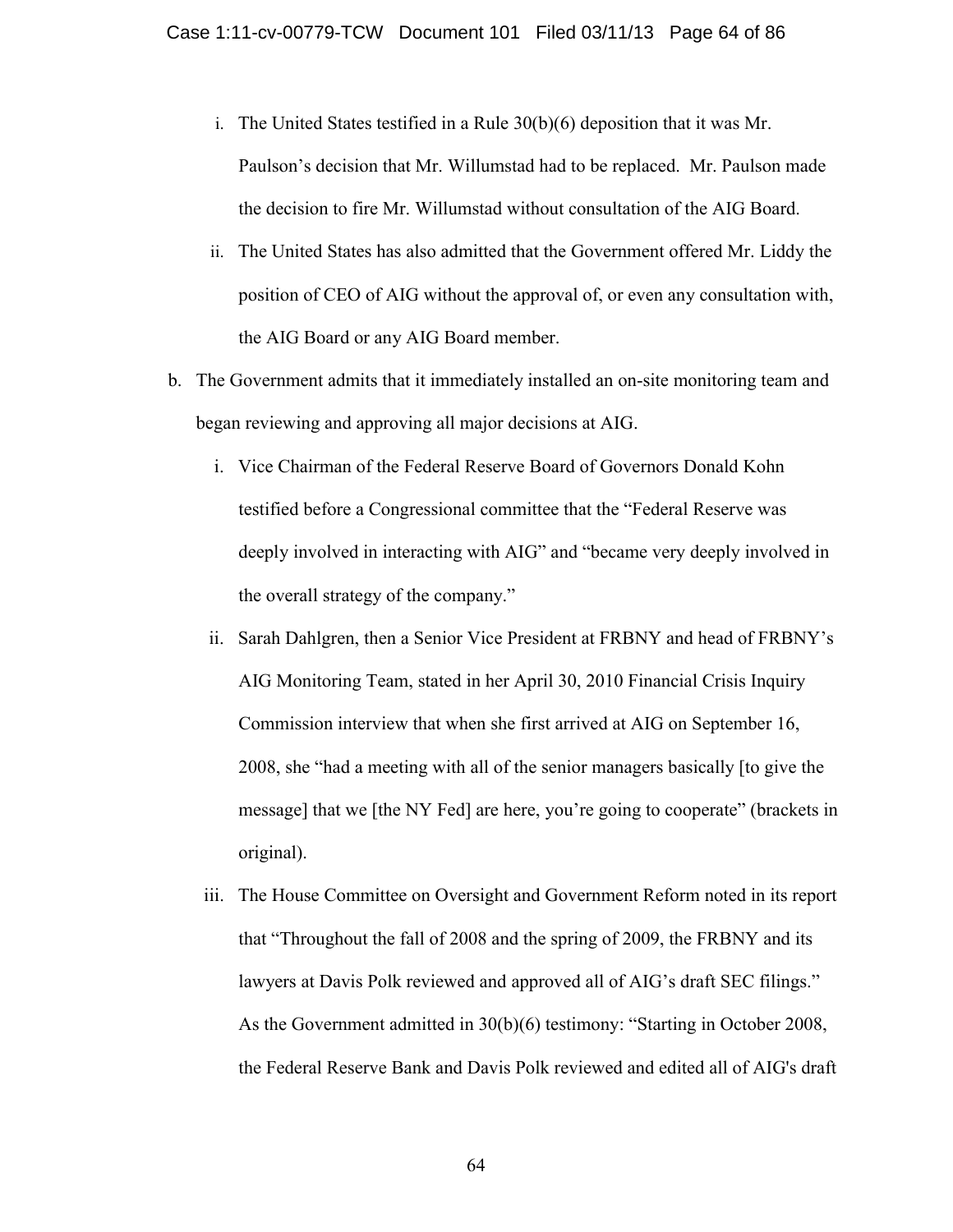SEC filings -- including its regular quarterly and annual financial reports, its shareholder meeting announcements, and its reports on executive compensation changes and major contracts."

- iv. Similarly, the Congressional Oversight Panel reported that "Together with the trustees of the Series C Trust, the Federal Reserve, FRBNY and Treasury have worked with AIG to recruit a substantially new board of directors".
- v. Internal communications reveal that the Government attended AIG Board meetings and was intimately involved in all of AIG's strategic decision-making.
- vi. Internal FRBNY communications also reveal that FRBNY even controlled AIG's corporate communications, including preparing talking points for the newly installed, handpicked CEO and reviewing press releases.
- vii. As AIG CEO Edward Liddy summarized the Government's control of AIG in Congressional testimony: "We do not do a single thing of strategic import without making certain that we have talked to the Federal Reserve about it and we have given them an opportunity to weigh in on it."
- c. The Government admits it sought to liquidate the company selling assets at "fire-sale" prices, significantly below their value.
	- i. On September 21, 2008, Treasury Secretary Henry Paulson announced on the television program "Meet the Press" that the credit facility was designed "to allow the government to liquidate this company." Confirming that liquidation of the company was one of the Government's goals, one of the Defendant's Rule 30(b)(6) witness admitted that one of the purposes of the Government's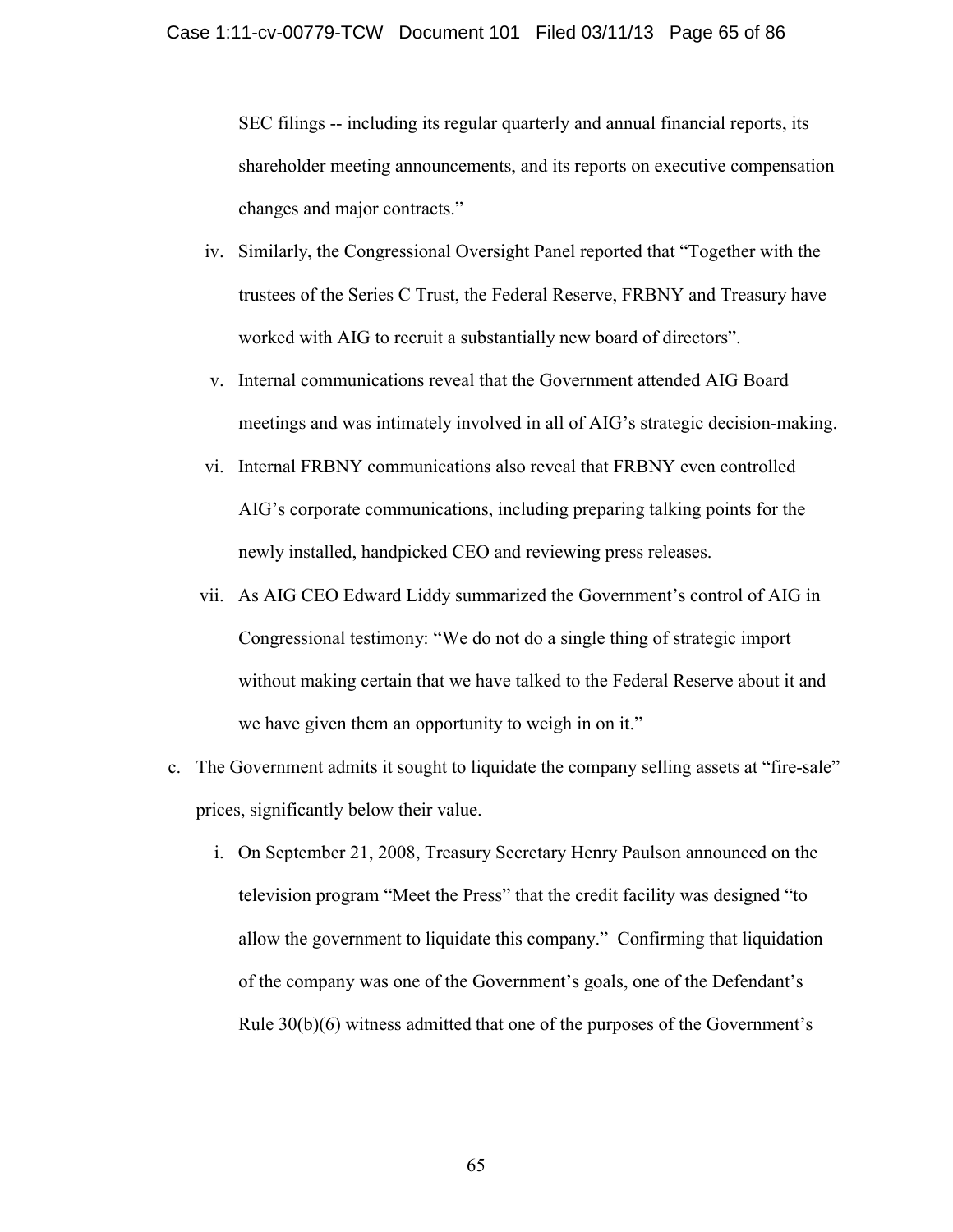on-site monitoring team installed as a condition of the loan was to monitor the progress that AIG was making in selling assets.

- ii. The Government's Rule 30(b)(6) witness admitted that the Government "massively downsized AIG" even though the Government "didn't downsize any of the other firms or insist on them reducing complexity."
- iii. The Government commenced this fire-sale despite possessing convincing information of its likely deleterious effects on AIG's shareholders. On September 19, 2008, FRBNY officials forwarded amongst themselves and an outside advisor a valuation JP Morgan prepared of certain AIG business units. Using average industry comparables, JP Morgan valued these units at approximately \$136 billion, with a net operating income of \$1.83 billion. However, JP Morgan's calculations indicated that a sale of these business units would only provide between \$47.9 to \$68.7 billion.
- iv. Among the assets ultimately sold were: AIA (AIG's flagship Asian insurance company), Philamlife (the crown jewel life insurance company in the Philippines), ALICO, Transatlantic Reinsurance Co., Nan Shan, Hartford Steam Boiler, several of AIG's commercial real estate investments around the world, and AIG's investments in the Blackstone Group and International Lease Finance Corporation. The Wall Street Journal referred to some of the sales as reflecting a "giant neon 'fire sale' sign" given the low prices. AIG's 70 Pine Street building in New York was bought by Korean investors in 2009 for \$150 million and flipped less than two years later for \$205 million. Hartford Steam Boiler was bought by AIG in 1999 for \$1.2 billion and sold in 2008 for \$782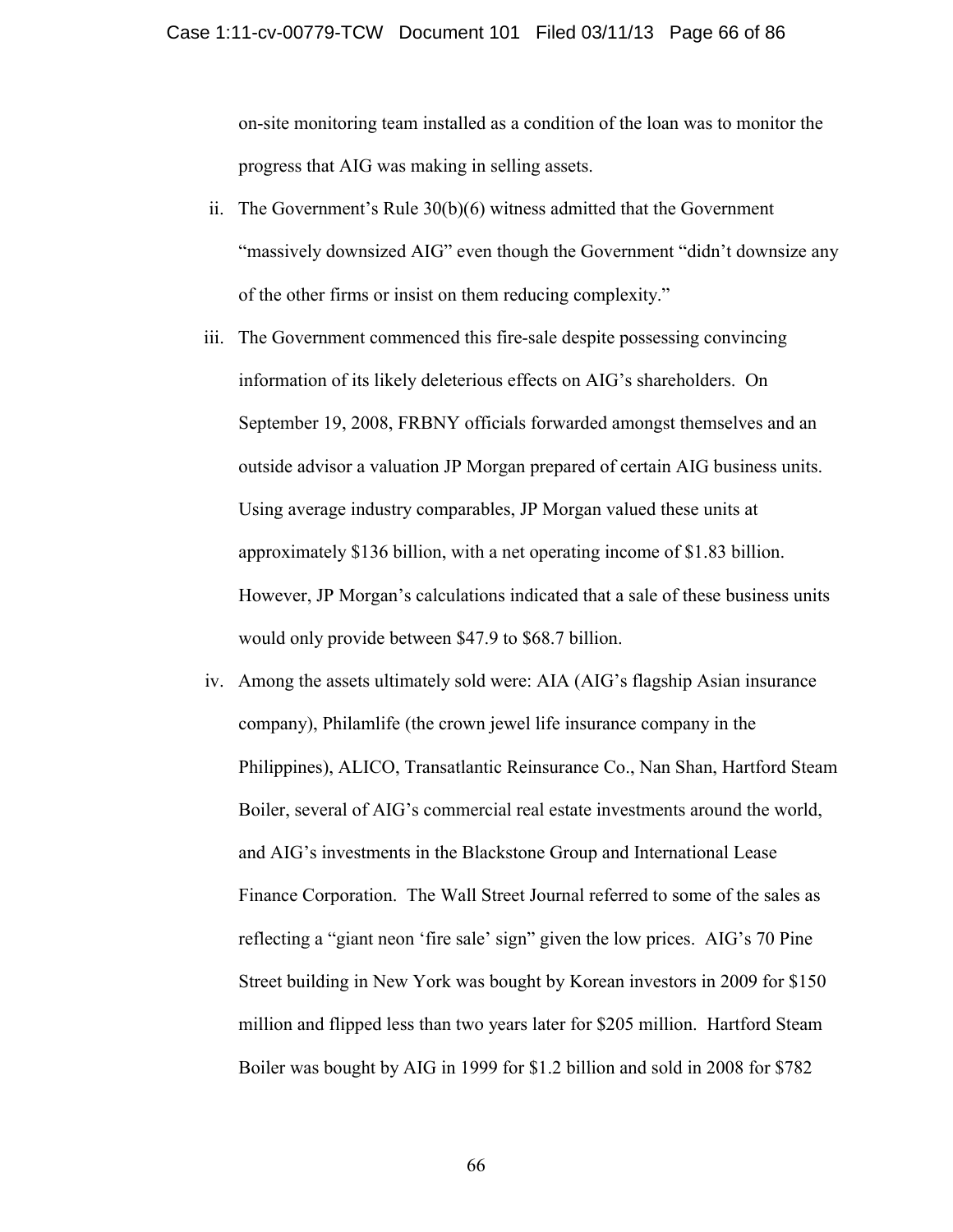million. The buyers of AIG's Tokyo building told Mr. Greenberg that they received an unbelievable bargain when they purchased it from AIG.

d. Secretary Paulson announced the decision of "the Government to liquidate this company" on September 21, 2008 (the day before the Credit Agreement was executed) without the approval of, or even consultation with, the AIG Board or any member of it (with the possible exception of the Government's unilaterally selected CEO).

196. The Government has now admitted that the loan was otherwise fully secured without the taking and/or illegal exaction of 79.9% of AIG's equity.

- a. The Government's Rule 30(b)(6) witness admitted that "our committed credit to AIG on September 16, 2008, was fully secured by good collateral." Furthermore, he testified that Federal Reserve President Timothy Geithner told the Board of Governors that "he believed the collateral for the loan was adequate. It was to the satisfaction of the Reserve Bank."
- b. The Government has also admitted that "at the time that the initial \$14 billion loan from the \$85 billion credit facility was made available to AIG, FRBNY believed that the collateral that AIG had available was sufficient to satisfy the collateral requirements of Section 13(3)."
- c. In addition, it was "the understanding of the United States in September of 2008 that the loan referred to in the September 16th term sheet was secured by collateral that had value in excess of the loan amount."

197. The Government has now admitted that neither the Federal Reserve nor Treasury had any statutory or budgetary authority to acquire equity in a corporation.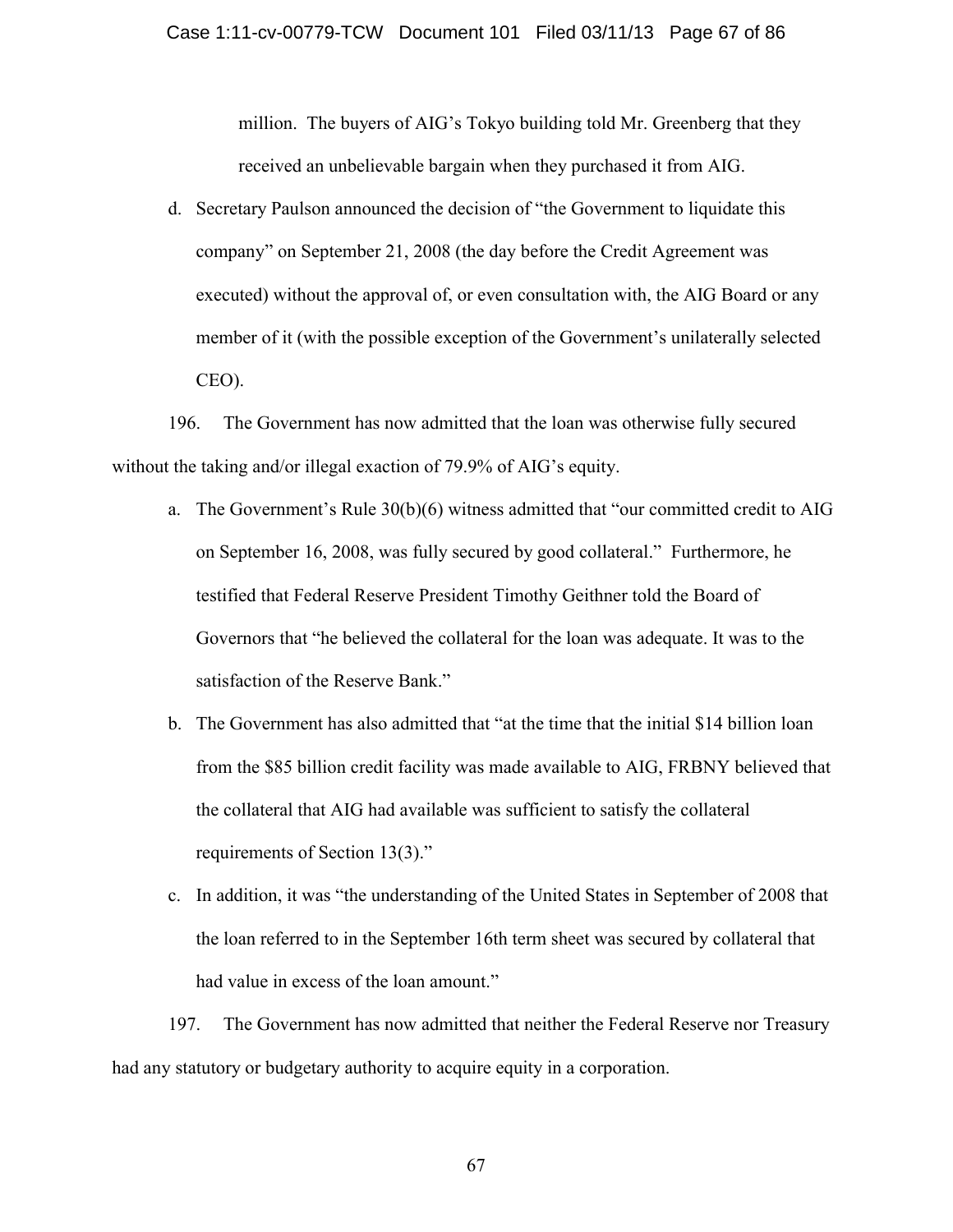- a. In a series of responses to Requests for Admission, the Government has conceded:
	- i. "No federal reserve bank has required any company other than AIG to provide equity in that company to any person or entity (including but not limited to the U.S. Treasury, the Trust, or any government agency) as a condition for the extension of credit under Section 13(3)."
	- ii. "No statute explicitly granted authority to FRBNY" to "acquire stock on its own account in exchange for agreeing to discount a loan."
	- iii. "No regulation explicitly granted authority to FRBNY" to "acquire stock on its own account in exchange for agreeing to discount a loan."
	- iv. "No statute explicitly granted authority to FRBNY" to "acquire additional consideration on its own account in exchange for agreeing to discount a loan."
- b. The day before the execution of the Credit Agreement, the General Counsel for the Federal Reserve Board stated that "ownership of stock along the lines in this term sheet will not work for the Fed—trust or no trust."
- c. The former Chief Restructuring Officer for the Treasury Department, James Millstein, testified on behalf of the United States as a Rule 30(b)(6) witness that "the Treasury Department as of September of 2008 had no budgetary authority to invest in equities, securities, any financial institution. . . . to the best of my knowledge there was no specific conversation with regard to AIG because the general rule was well understood that we didn't have the budgetary authority to invest in equities, securities of financial institution as of September 2008."

198. The Government has admitted that it did not have any legal right to the 79.9% equity until the September 22, 2008 Credit Agreement.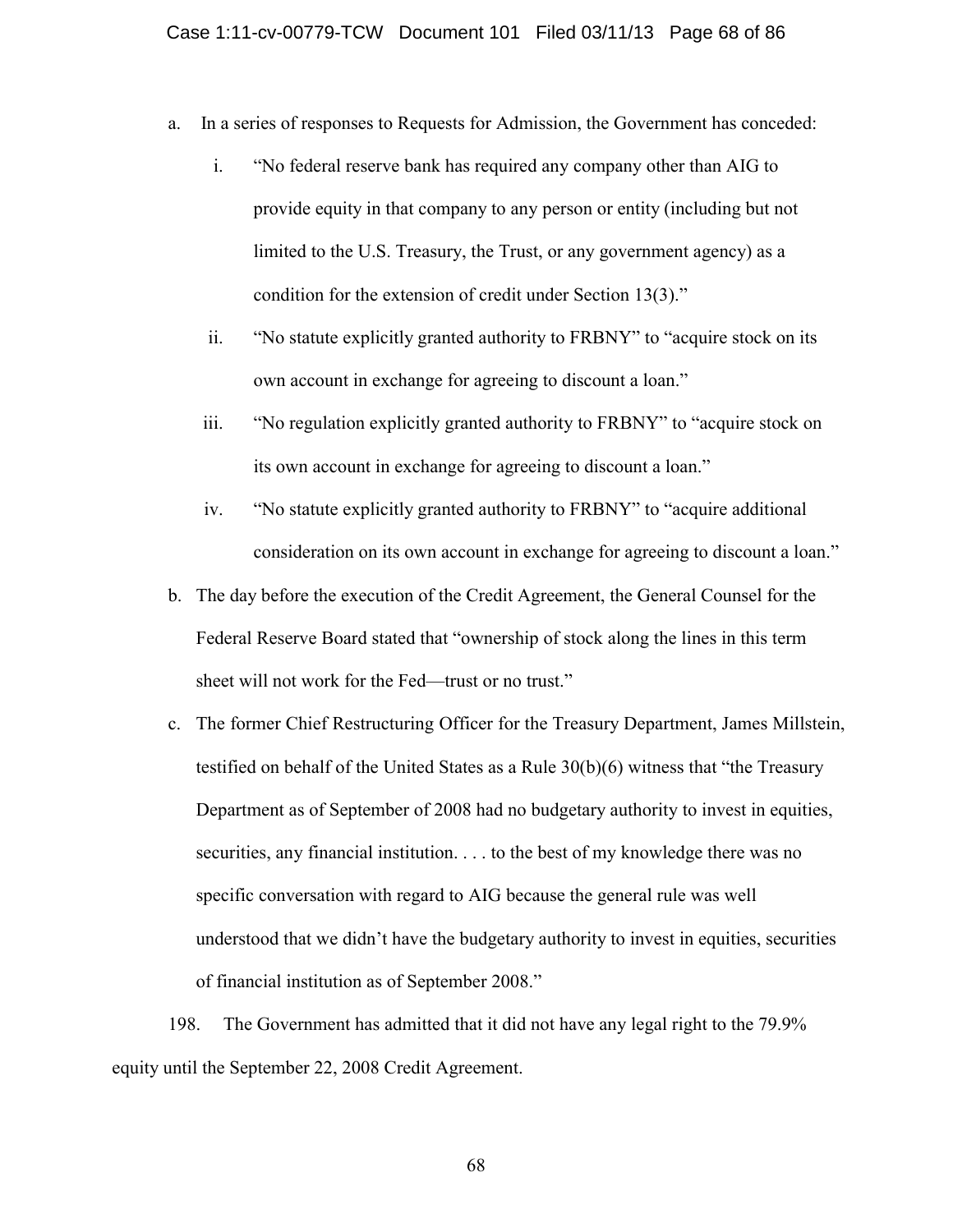- a. The Government's Rule 30(b)(6) witness admitted that "the first time that AIG was under a contractual obligation to abide by the terms of the term sheet" was "when the actual contract was signed, September 22nd," because the term sheet did not "reflect a contractual obligation by AIG".
- b. Accordingly, the 79.9% equity was taken by the Government in an agreement signed by the Government's unilaterally chosen CEO at a time when the Government was firmly in control of AIG and had internally declared "We own AIG, essentially".

199. It is now clear that the Federal Reserve held a super-majority interest in AIG in contravention to statutory requirements.

- a. A Senior Vice President and a Vice President of FRBNY respectively internally noted after the Term Sheet was signed that "The Federal Reserve is now the largest shareholder in the company."
- b. As summarized by the Congressional Research Service in its recently released report, *Government Assistance for AIG: Summary and Cost*, the purpose of the restructuring that ultimately permitted the Government to sell shares was to transfer the equity held by FRBNY. "The essence of this restructuring was to (1) end the Fed's direct involvement with AIG through loan repayment and transfer of the Fed's equity interests to the Treasury and (2) convert the government's preferred shares into common shares, which could then be more easily sold."

200. Contemporaneous FRBNY documents make clear that the Government knew the Maiden Lane III structure was not advantageous to AIG, but ignored any alternative structures that would have permitted AIG to benefit from the transaction.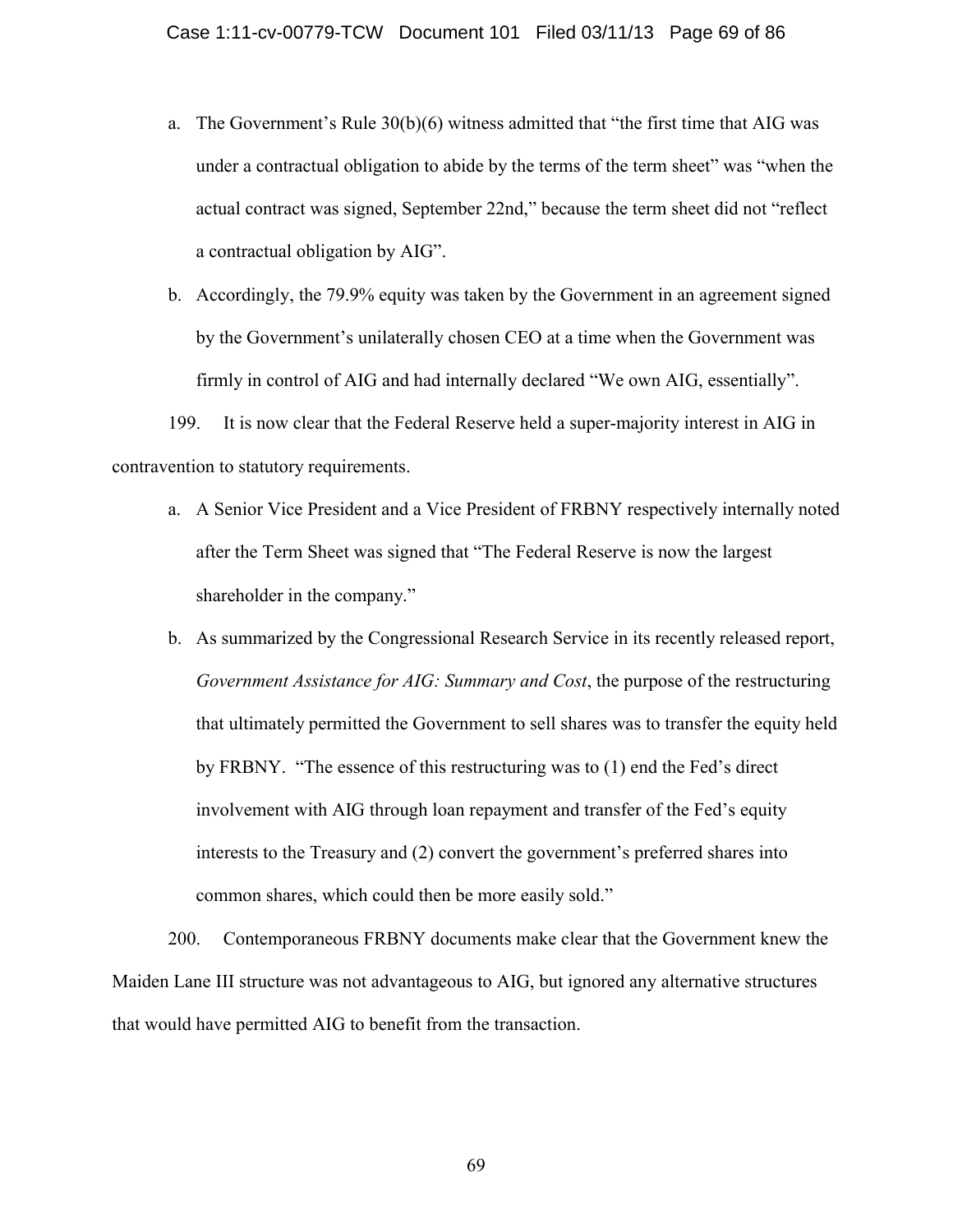- a. At the time of the Maiden Lane III structuring, FRBNY circulated data internally that revealed that ML III "would sacrifice significant upside to AIG", showing growth without the Maiden Lane II and III transactions being between \$62 and \$110 billion, with a base case of \$81.78 billion and with the two transactions as being between \$5.9 and \$15 billion, with a base case of \$11.21 billion. Yet, the Government pursued ML III for the benefit of AIG counterparties instead of AIG.
- b. Had the Government fully discussed and considered concessions to the counterparties, there would have been significant upside for AIG, its shareholders, and the Government as its controlling shareholder and lender. For every 10% "haircut" that could have been negotiated by FRBNY in the settlement with counterparties, AIG would have received an additional \$6.2 billion as return of its collateral.
- c. Finally, the two-thirds/one-third split rendered the alleged "residual interests" of \$9.9 billion illusory. ML III actually lost \$22.6 billion, if the \$32.5 billion of collateral previously posted by AIG is taken into account. The \$9.9 billion residual interest (\$6.6 billion of which was paid to the Government) ignored AIG's collateral contribution of \$32.5 billion. Had AIG's capital contributions been considered, the "residual interests" would have gone to AIG in its entirety to offset ML III's total loss of \$22.6 billion.

201. Contemporaneous documents and recent testimony confirm that the Government negotiated the Maiden Lane III transaction without AIG's advanced approval or involvement and attempted to keep secret the terms of the transaction.

a. FRBNY internal communications reveal that FRBNY used its outside counsel, Davis Polk & Wardwell LLP, to prepare the master agreement for the transaction. As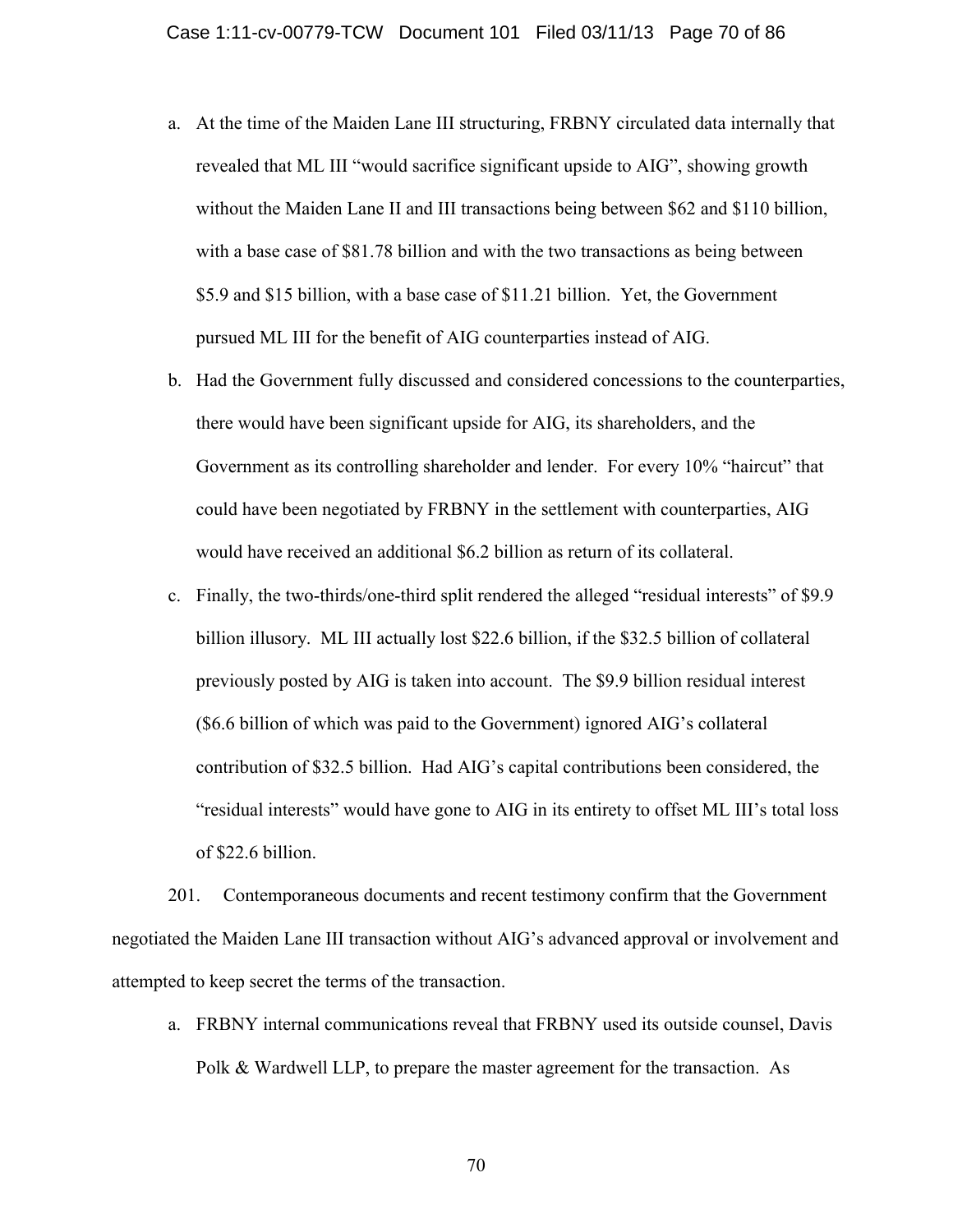Defendant admitted in its Rule  $30(b)(6)$  testimony, it was only after the negotiations were complete that FRBNY informed AIG of its decisions.

- b. As Defendant admitted in its Rule 30(b)(6) testimony, the Government advised AIG to "stand down" during negotiations with ML III counterparties. "Over two days, between November 6 and 7, 2008, the Federal Reserve Bank of New York 'negotiated' with AIG's counterparties to determine the price that would be paid for the underlying assets that ML3 would acquire from the counterparties."
- c. The Government concedes in that same testimony that FRBNY "directly intervened with the SEC to prevent information about the AIG counterparties from becoming public from the SEC." This occurred despite the fact that AIG was "leery of not disclosing everything."
- d. A January 25, 2010 Report issued by the U.S. House of Representatives Committee on Oversight and Government Reform likewise suggested FRBNY had engaged in a "backdoor bailout of AIG's counterparties" through AIG and then attempted to cover it up. The Report reached this conclusion despite again relying on assertions supplied by FRBNY and other participants in the process. The Special United States Treasury Department Inspector General later stated that the secrecy surrounding the deal was "unwarranted" and that his investigation into FRBNY's cover-up could result in criminal or civil charges.

202. The Board was also aware since the commencement of this litigation that FRBNY has taken the position that it is acting as an agent of the United States in its management of AIG, confirming the Defendant's liability for the actions of the FRBNY that represented uncompensated takings and/or illegal exactions.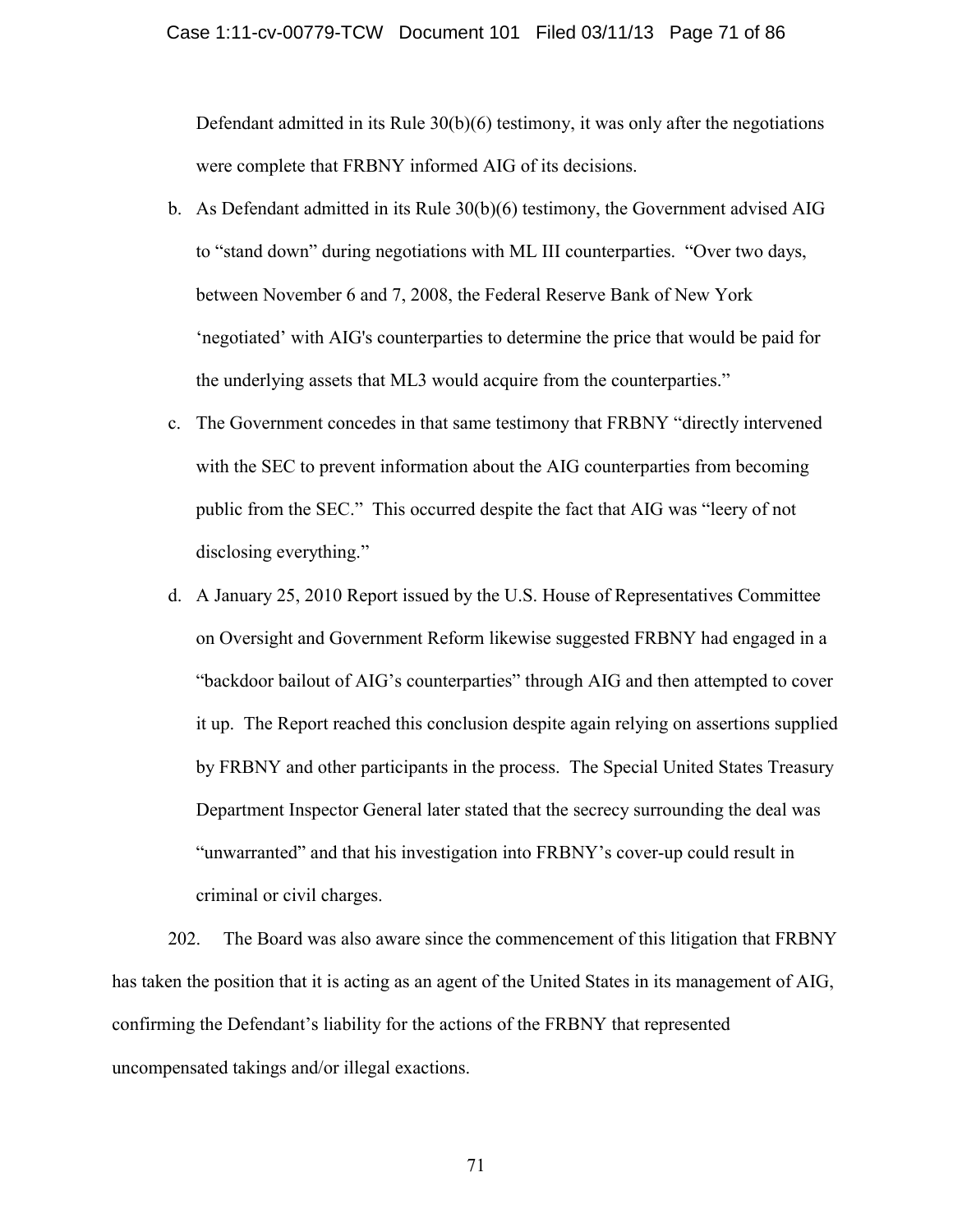# Case 1:11-cv-00779-TCW Document 101 Filed 03/11/13 Page 72 of 86

203. The Board was also aware that the uncompensated releases that the Government had given to counterparties without the authorization and participation of AIG Board were very valuable. The value of the AIG releases to the counterparties is underscored by the fact that AIG is pursuing fraud claims against banks that created and/or sold securities packaged in the CDOs to AIG that were held by another special purpose vehicle called Maiden Lane II. Those fraud claims have been valued at \$7 billion.

- a. In the Maiden Lane II case litigations pending in New York and California, it was recently revealed that FRBNY received \$43 million from Bank of America's Countrywide unit in exchange for the ML II releases and an agreement to testify against AIG over the fraud claims. The conflict of interest between FRBNY, as the controlling shareholder and lender in AIG, making a side agreement with Bank of America to release AIG's legal claims and to testify against AIG is apparent.
- b. But for the gratuitous releases required by FRBNY in the ML III transactions, AIG would have been able to bring similar claims.

204. The Government has now admitted that it undertook the taking and/or illegal exaction for an expressly punitive purpose.

a. Ben Bernanke, Chairman of the Federal Reserve, testified before the Joint Economic Commission on September 24, 2008, summarizing the Government's actions towards AIG as follows: "To mitigate concerns that this action would exacerbate moral hazard and encourage inappropriate risk-taking in the future, the Federal Reserve ensured that the terms of the credit extended to AIG imposed significant costs and constraints on the firm's owners, managers, and creditors." Mr. Bernanke also observed that in addition to its unprecedentedly high interest rate "the U.S. government will receive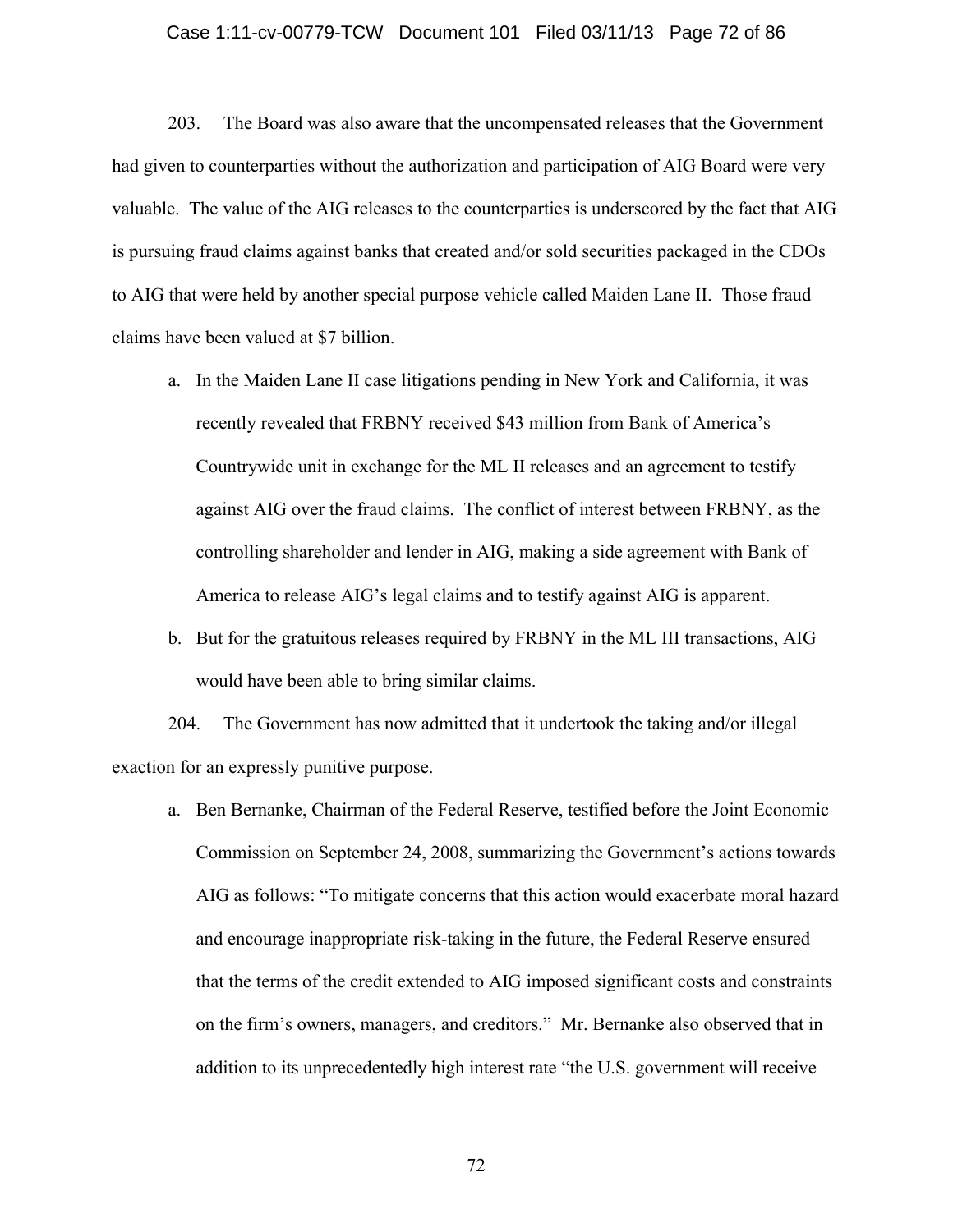equity participation rights corresponding to a 79.9 percent equity interest in AIG and has the right to veto the payment of dividends to common and preferred shareholders, among other things."

- b. The Defendant's Rule 30(b)(6) witness admitted that the extortionate interest rate charged to AIG resulted from the "concern that charging an interest rate that would be less than what the private sector was seeking would increase moral hazard and create a perception among others that it was beneficial to try to seek credit from the Federal Reserve rather than seeking credit from private parties, and that would erode discipline among management."
- c. The Defendant's Rule 30(b)(6) witness also admitted the United States believed that charging a punitive interest rate "would have been consistent with the policy of not creating a precedent that would encourage people to borrow—to so mismanage their business as to have no alternative but to borrow from the Federal Reserve Bank." Moreover, the Government so acted even though it recognized that by insisting on a punitively high interest rate, it "increased uncertainty" in the "LIBOR, credit space," because "If the Fed, who now run the company and can influence its outcome deem that taxpayers deserve 850 bp over libor to lend to a solvent institution with liquidity gaps, then why would any bank worldwide argue with their pricing?" By doing so, the Government sent the "message" that "if you have capital, then buy the competition, don't lend to it."
- d. The Government conceded in Rule  $30(b)(6)$  testimony that its taking of 79.9% equity in AIG was also in part punitive in nature. The witness admitted that the Government is not "a speculative investor", the purpose of the 79.9% equity was not additional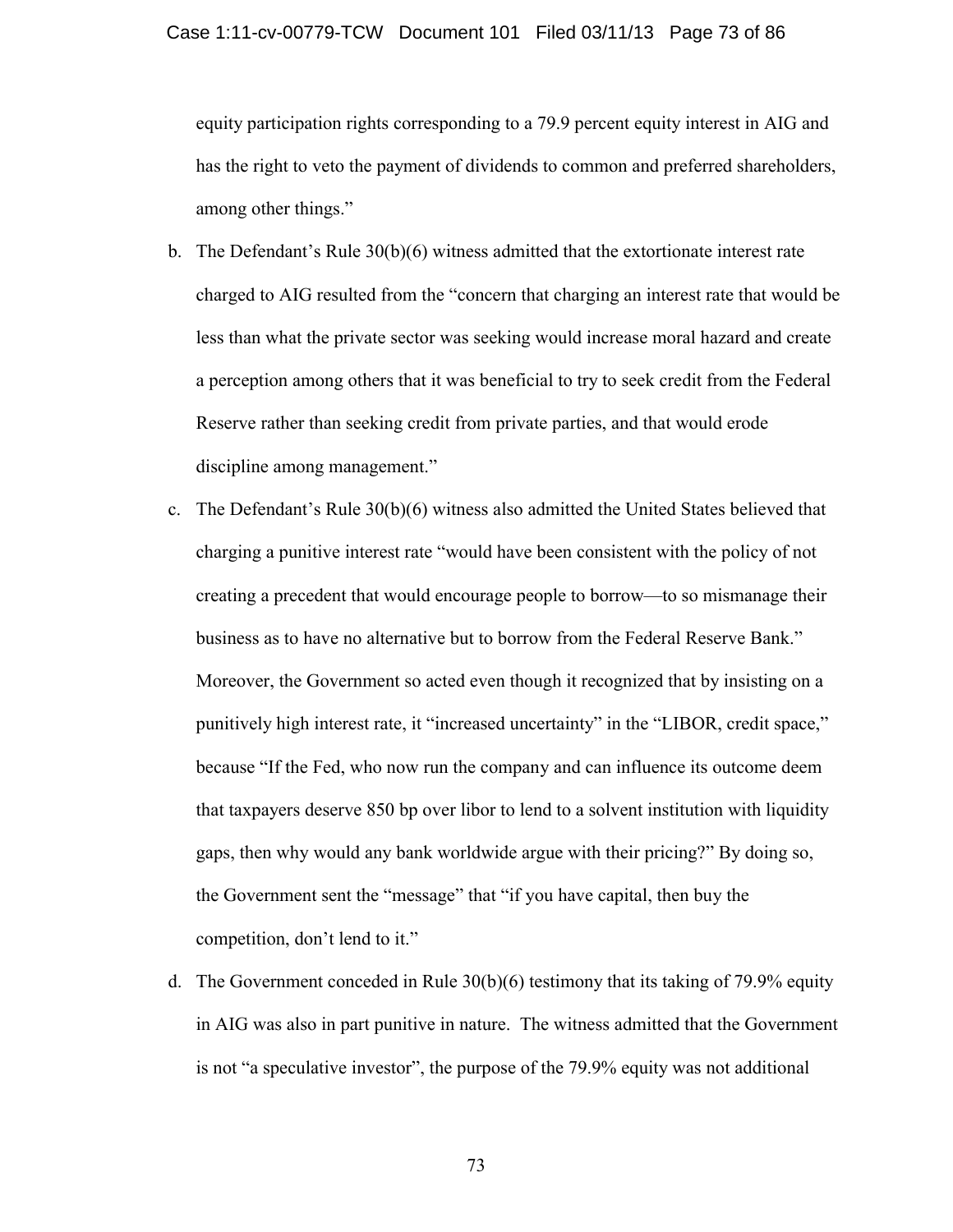consideration for the fully secured loan the Government was making. As the Government's witness has also admitted, even if the Government wanted to assume its control of AIG, voting control would have been sufficient without requiring shareholders to surrender their economic interest.

- e. Another Government's Rule  $30(b)(6)$  witness also admitted that the 79.9% equity interest was designed "to ensure that the shareholders of AIG didn't receive too much of a windfall from the assistance the federal government was providing to AIG at this time."
- f. The Government's own officials recognized at the time, however, that by "extending a loan equal [to] about 8% of [AIG's] total assets, . . . secured by a senior claim on 100% of the assets," and taking a "minimal risk, huge reward" approach to AIG's aid, the Government was "exacerbating distressed market pricing at a vulnerable time when we should be trying to stabilize market prices." The Government's focus on punishing AIG and its shareholders was so strong that the Government was prepared to undermine the very macroeconomic objectives it purported to serve to accomplish its punitive objective.

205. The law firm charged with advising the Board and managing the process including, as AIG's explanation of its decision reflects, selecting the opinions it received from others and answering the Board's questions—was the same firm that had advised the Board in connection with the Government takeover in September 2008 that is challenged in this action. A second law firm that had advised AIG in connection with the ML III transaction was also intimately involved in the demand process relating to that transaction. A Board that truly was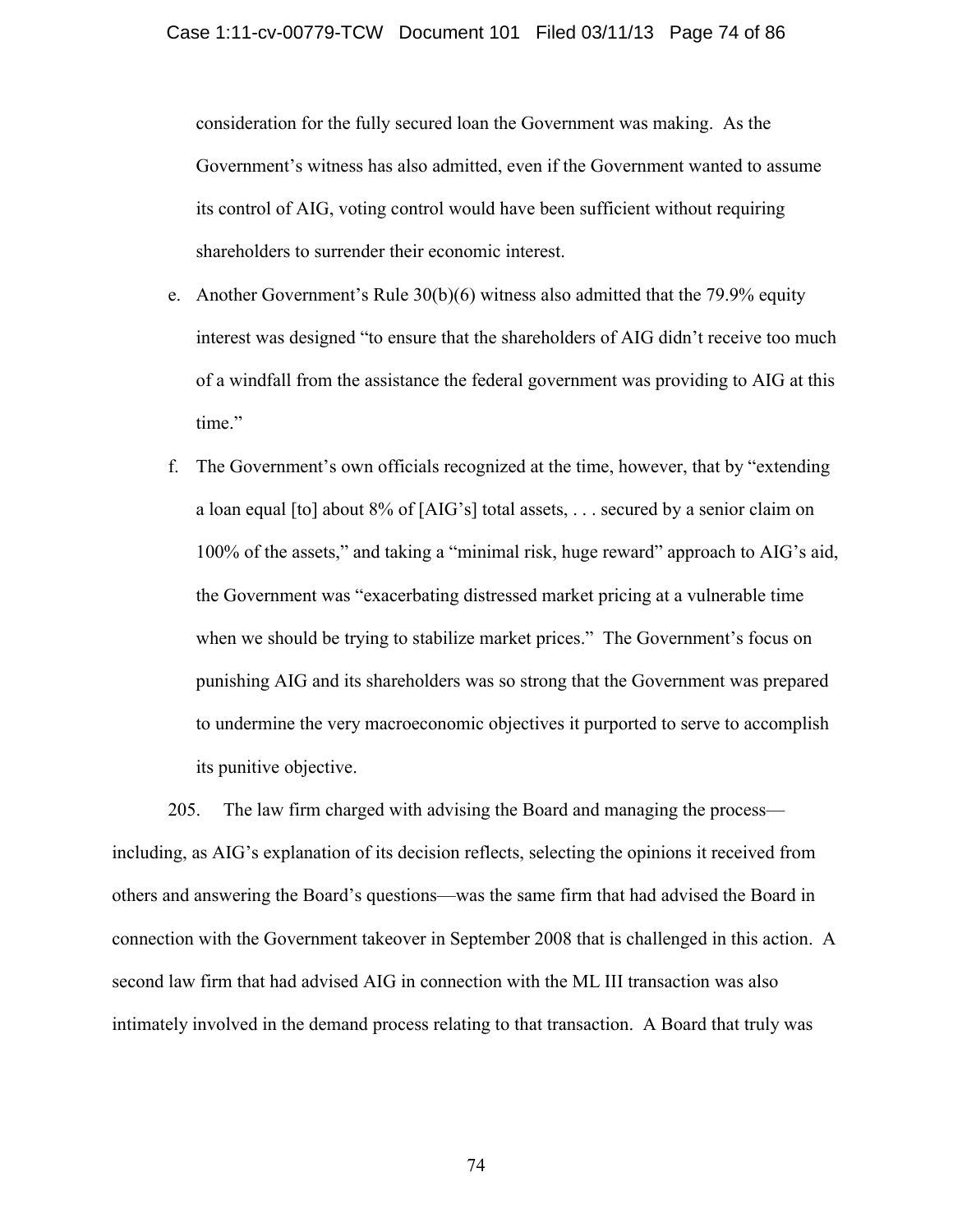## Case 1:11-cv-00779-TCW Document 101 Filed 03/11/13 Page 75 of 86

interested in exercising due care would not have allowed the very advisers who had advised in favor of the challenged transactions to advise them on whether to challenge the transactions.

206. Directors who participated in the September 2008 takeover and the ML III backdoor bailout, and who have a personal interest in defending conduct attacked in this litigation, participated in the Board's deliberations.

207. The AIG Board of Directors had all been elected to act "in or not opposed to the best interests of the Treasury", had served in Government, did business with the Government, and/or substantially benefitted from the Government's taking control of AIG. Wholly apart from the merits of the lawsuit or what was in the best interest of the U.S. Treasury, the personal and reputational interest of such individuals could not allow them to vote in favor of the lawsuit under these circumstances. This was particularly true when the process was being managed by a law firm with a vested interest in providing the Board with *post hoc* rationalizations for past actions.

208. The Government also threatened the AIG Board with the purpose and effect of intimidating AIG and its directors into acting to halt this litigation. The United States indicated it would wage a negative public relations campaign against AIG and its directors, terminate any cooperative relationship with AIG, and heavily scrutinize AIG's SEC, tax, and other filings from the 2008 to 2010 period when Defendant controlled AIG.

209. Government officials mounted a campaign, including in the days immediately preceding the Board meeting to consider Plaintiff's demand, to intimidate the AIG Board that condemned the AIG Board for even considering, much less accepting, the demand.

210. The failure of independence and due care is further reflected in the Board's failure to give any weight to the fact that this Court denied the Government's motion to dismiss. The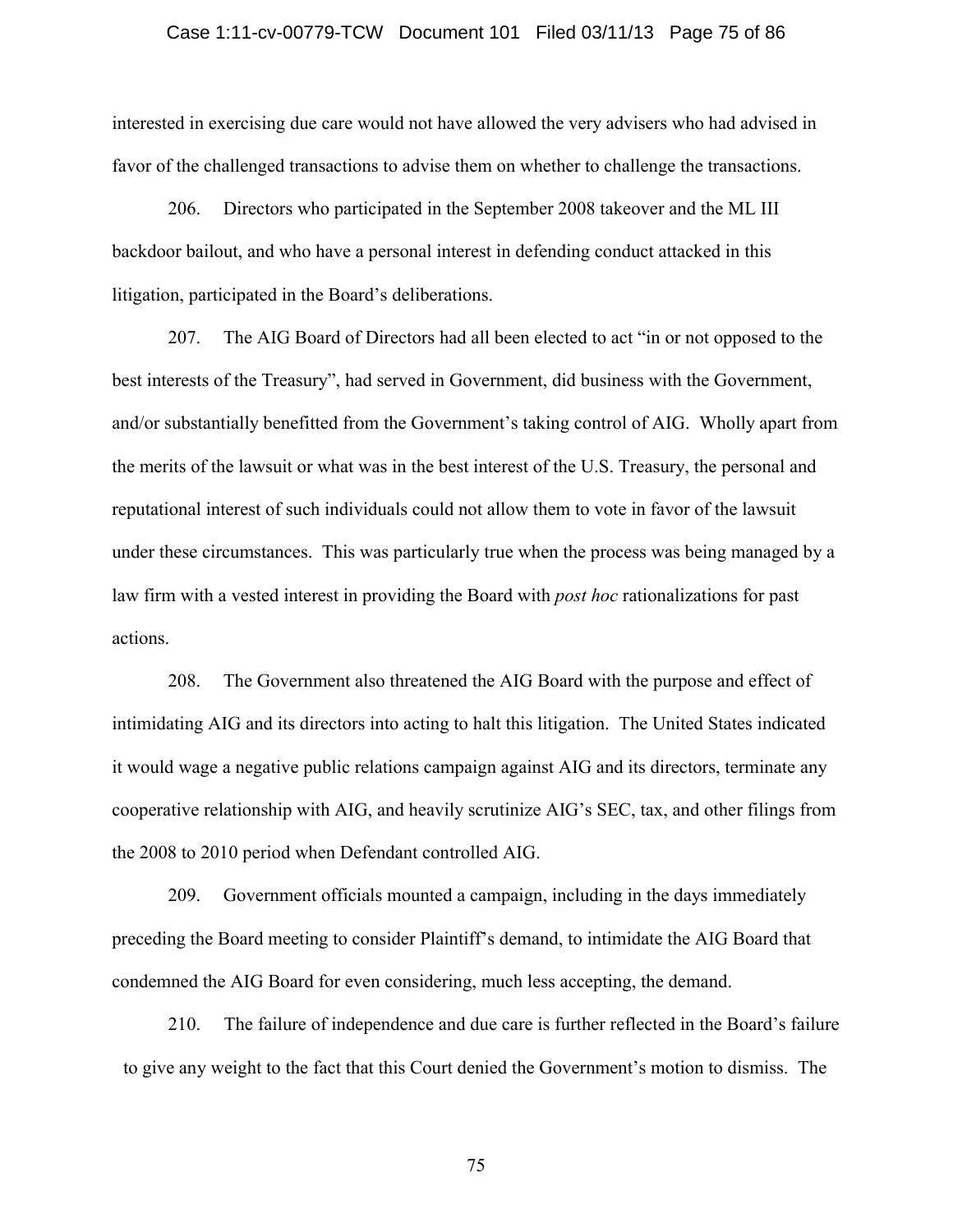### Case 1:11-cv-00779-TCW Document 101 Filed 03/11/13 Page 76 of 86

survival of a motion to dismiss placed the consideration of demand in this instance in a unique position relative to demand considerations in other cases. Yet, this Court's denial of a motion to dismiss on the Constitutional and Maiden Lane III claims was rejected by the Board in favor of the categorical but unsupported statement of Treasury counsel that this Court's "decision was simply wrong".

211. Absent from AIG's Board minutes, letters concerning demand, and other documents in this case is any deference to the legal decisions already made in this case. In addition, it is readily apparent from the January 23, 2013 letter from AIG counsel summarizing the Board's consideration that much of the information received by the Board was filtered by its conflicted legal counsel.

212. AIG, moreover, cannot justify its decision based on the applicable standard of review at the motion to dismiss stage because the portion of this Court's Opinion addressing Starr's illegal exactions claim was based on facts that the Government's own admissions in this litigation have proven to be undisputed. In addition to the indisputable facts that formed the basis for the Court's Opinion (such as the terms of the deal), the Board also gave no weight to findings in the Inspector General and Congressional reports and key Government admissions in Rule 30(b)(6) deposition testimony and responses to Starr's Requests for Admission.

213. The Board also ignored evidence as to damages. AIG's contemporaneous \$23 billion valuation of the equity interest taken in September 2008 (reflected in AIG's 10-Q filed with the SEC on November 10, 2008) was rejected in favor of an economist's summary conclusion that the value was "far below the value claimed by Starr" (but without providing any range or approximation as to what the value was). The failure of the Board and those who were advising it to give any meaningful consideration to the Court's Opinion and the available and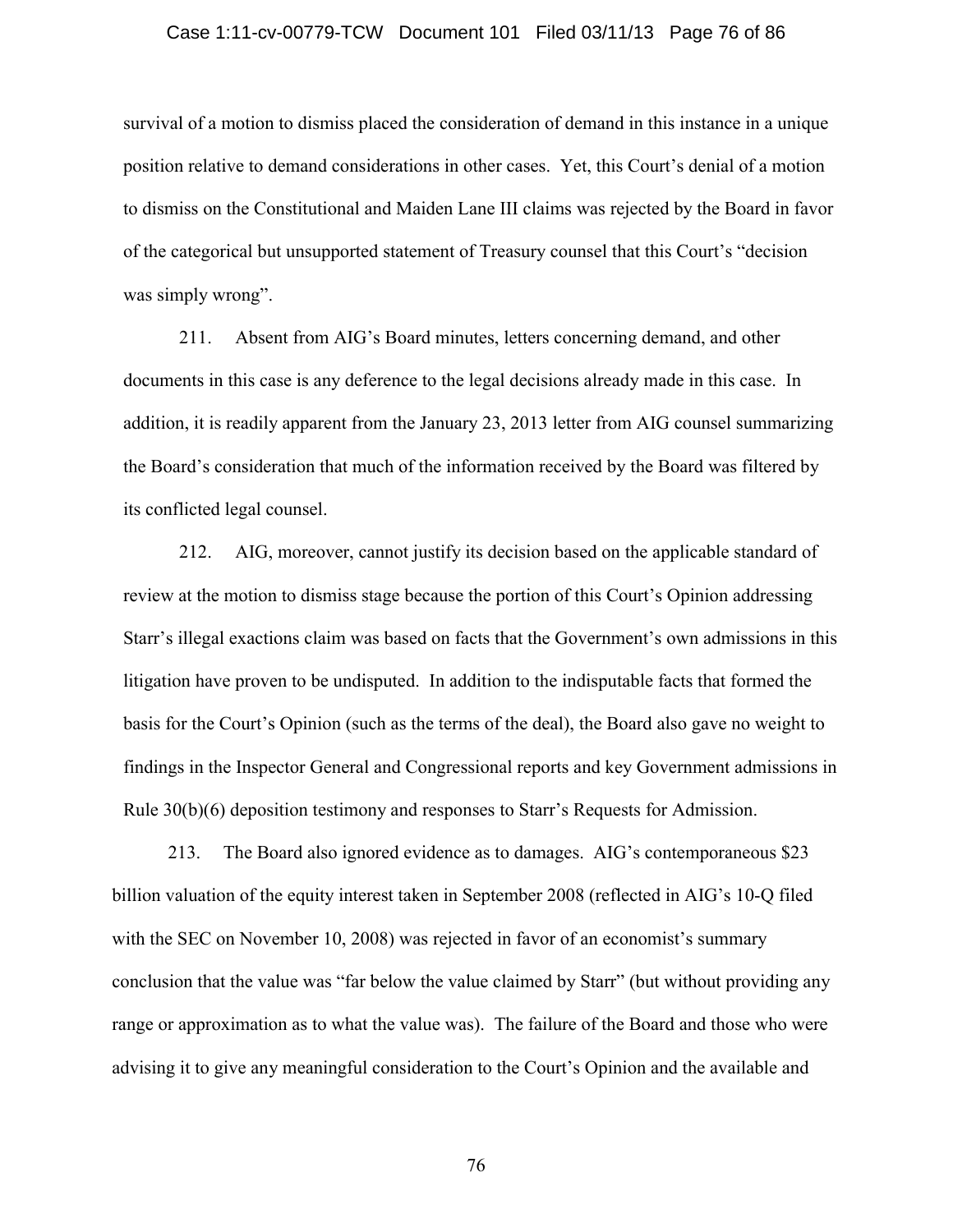### Case 1:11-cv-00779-TCW Document 101 Filed 03/11/13 Page 77 of 86

undisputed documentary and testimonial evidence provided further demonstrates the absence of due care and independence that went into the Board's consideration of Starr's demand.

214. The AIG Board also never undertook the analysis nor reached the legal and factual conclusions necessary to determine the value of the Company's claims that would be lost if this derivative litigation were killed. Nor did the Board identify or value the harm, if any, that would result from simply permitting this litigation to proceed.

215. The AIG Board also improperly accepted the Defendant's inaccurate legal conclusion (contrary to the Board's own past practices) that AIG was required to either affirmatively support or act to terminate this derivative litigation and could not simply permit the litigation to proceed without AIG supporting or opposing the claims, as the AIG Board has done in a derivative litigation in the recent past.

216. As a result of the various factors that had compromised the independence and due care of the demand process, the AIG Board did not take the several weeks it had stated to this Court it would take to make a considered decision following the presentations to it on January 9, 2013, but rather rejected the demand the same day, less than three hours after those presentations ended. The AIG Board had in fact made its decision to reject Starr's demand even before the presentations were made.

217. AIG is a publicly traded company with millions of shares outstanding and thousands of shareholders. Making demand on such a number of shareholders would be impossible for Plaintiff, which has no way of finding out the names, addresses or phone numbers of shareholders. Moreover, making a demand on all shareholders would force Plaintiff to incur huge expenses, even assuming all shareholders could be individually identified.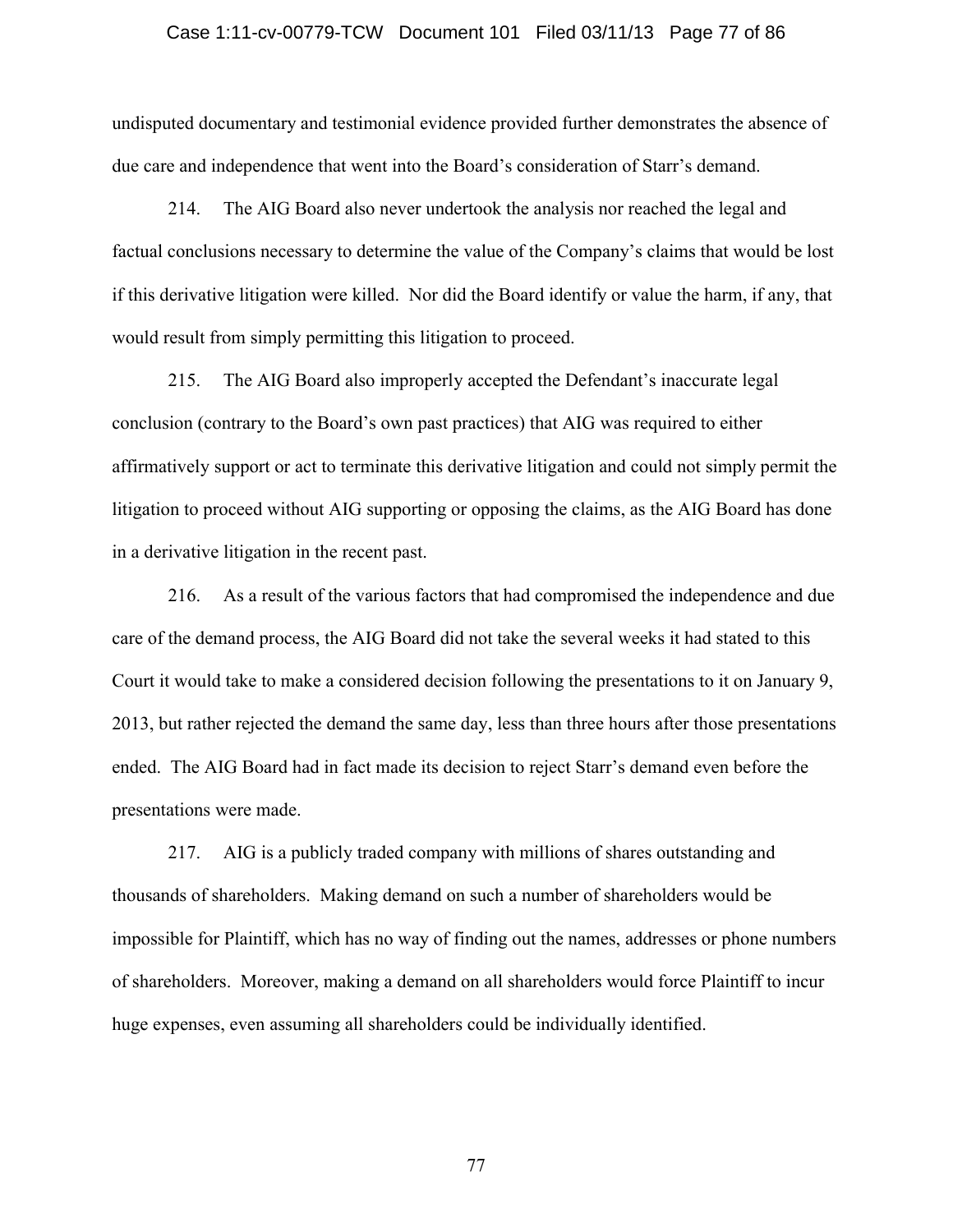## Case 1:11-cv-00779-TCW Document 101 Filed 03/11/13 Page 78 of 86

218. Following the demand process and for all the aforementioned reasons, there is insufficient evidence subsequent to a good faith review to support the fact that the AIG Board acted independently, disinterestedly, or with due care in response to the demand.

219. Because at all times Plaintiff and AIG stipulated that Plaintiff reserved all rights concerning demand, and because AIG and AIG's Board have not been independent from Defendant and/or fear reprisals by Defendant, the Board could not conduct a full and independent review of the demand. As a result, demand upon AIG was futile and should be excused. In the alternative, the Court should find that demand was wrongfully refused.

## **IX. Claims for Relief**

## **A. Claim I – Constitutional Claims (Direct)**

220. Plaintiff incorporates by reference and realleges each and every allegation contained in ¶¶ 1-213, as though fully set forth herein.

221. With respect to the unprecedented takeover of AIG and in taking and/or illegally exacting 562,868,096 shares of the Common Stock of AIG without just compensation, the Government destroyed the value of the Common Stock held by Plaintiff and the Class, nullified their reasonable, investment-backed expectations, and violated fundamental principles of the Due Process, Takings and Equal Protection Clauses of the United States Constitution.

222. The Government is required, in taking private property, to adhere to due process of law and to respect the legal rights of affected parties.

223. The Government violated the statutory, contractual, and Constitutional rights of Plaintiff and the Class in taking and/or illegally exacting 562,868,096 shares of the Common Stock of AIG worth over \$25 billion without just compensation. Section 13(3) of the Federal Reserve Act did not authorize the Government to take over AIG as controlling shareholder and controlling lender and to take 79.9% of the Common Stock of AIG.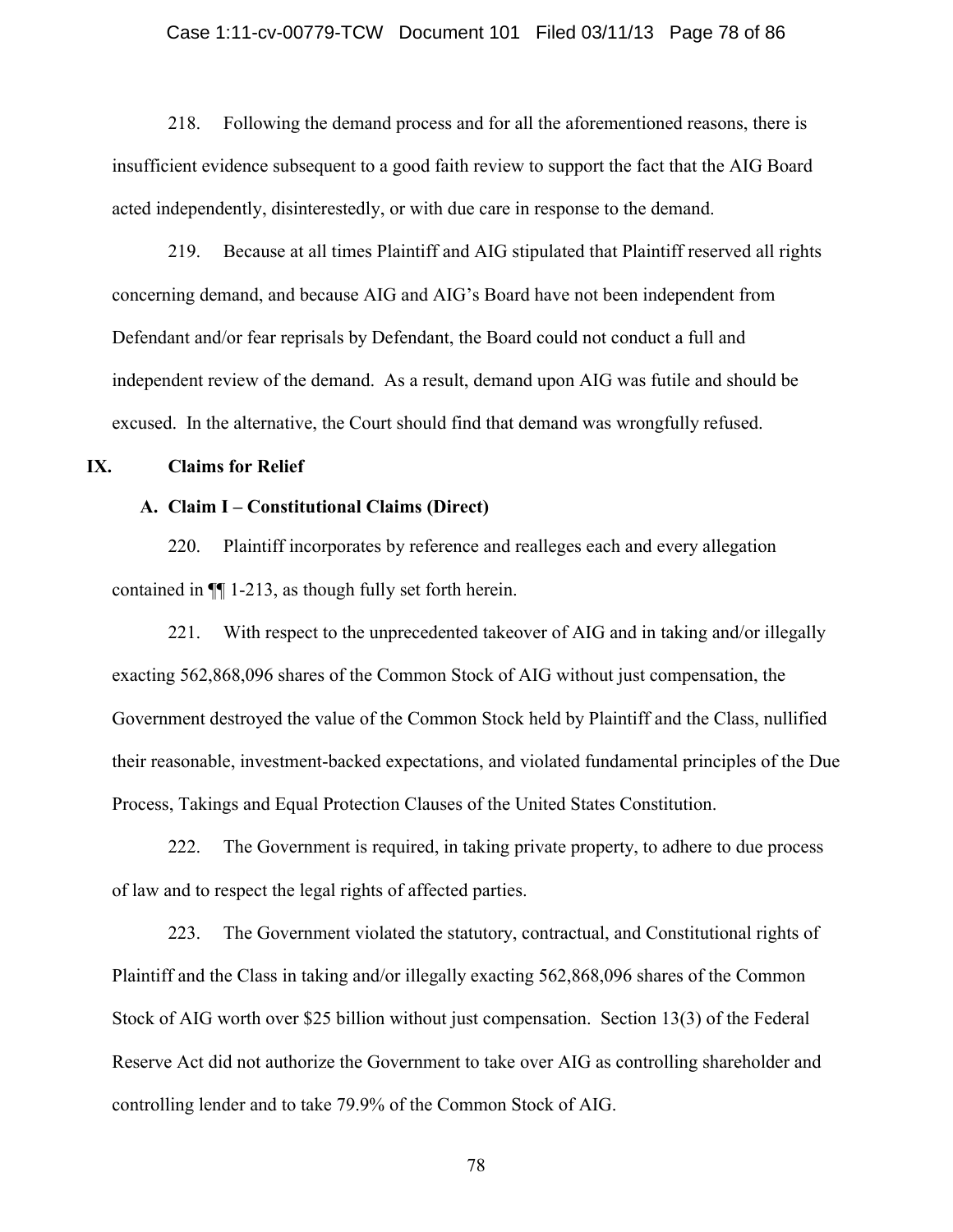### Case 1:11-cv-00779-TCW Document 101 Filed 03/11/13 Page 79 of 86

224. Moreover, the Government, in undertaking a "backdoor" exchange of the Series C Preferred Stock for 562,868,096 shares of AIG of the Common Stock of AIG, violated (i) the requirements of Delaware law, (ii) the Consent Order of the Delaware Court–based on AIG's representations–protecting the rights of AIG common shareholders, (iii) the repeated representations by AIG and the Government in required securities filings, (iv) the Credit Agreement, and (v) the governing provisions of the Series C SPA. The Government's interest in the Common Stock of AIG was obtained in violation of due process of law and in violation of the Due Process rights of the common shareholders of AIG.

225. As evidenced by the "backdoor bailout" use of AIG assets, the Government took and/or exacted the property and property rights of AIG and its shareholders to improperly and impermissibly benefit private parties and interests.

226. Even where private property is taken and/or illegally exacted by the Government to serve public purposes, the Constitution requires the payment of "just compensation."

227. The Government did not pay just compensation to AIG Common Stock shareholders for the taking and/or illegal exaction of 79.9% interest in AIG that was exchanged first for AIG's Series C Preferred Stock and ultimately for 562,868,096 shares of the Common Stock of AIG. In fact, the Government received approximately \$23 billion in profits (the exact value of the unlawful taking and/or illegal exaction that occurred in 2008). The actions of the Government triggered an obligation for Defendant to pay just compensation to Plaintiff and the Class under the Takings Clause of the United States Constitution.

228. The Equal Protection, Due Process, and Takings Clauses of the United States Constitution protect companies and shareholders from having their property and property rights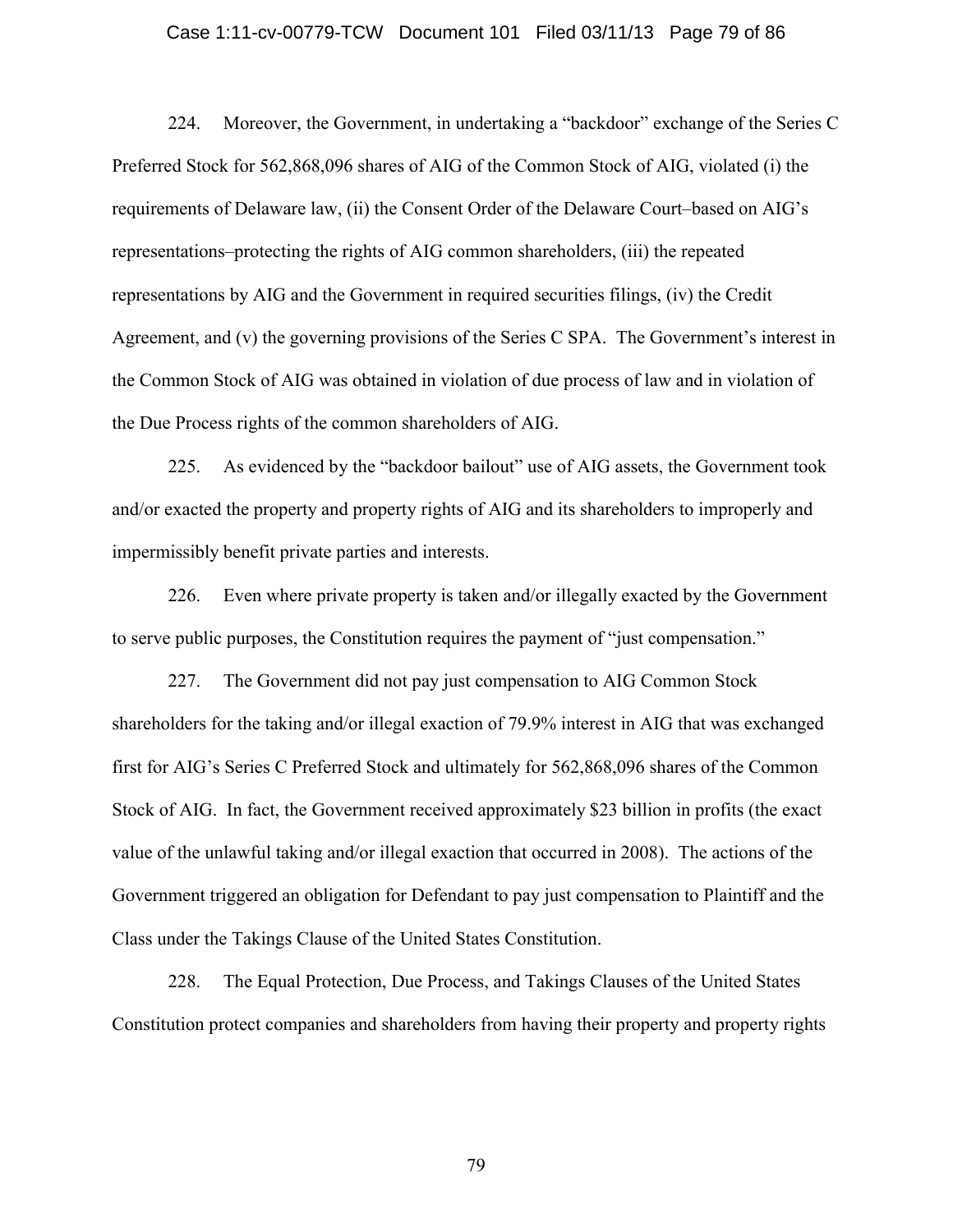## Case 1:11-cv-00779-TCW Document 101 Filed 03/11/13 Page 80 of 86

taken and/or illegally exacted by the Government, in a discriminatory manner, without due process or without just compensation.

229. The Government's taking of control over AIG and of AIG equity was deliberately disparate and discriminatory to the Government's treatment of others similarly situated. In addition, after obtaining control of AIG as a controlling shareholder and controlling lender, the Government used AIG as a vehicle to funnel funds to other institutions and to provide "backdoor bailouts" on disparate terms far more favorable to those institutions, including foreign companies. By deliberately and systematically treating the Common Stock shareholders differently from others similarly situated without a rational basis for the difference in treatment, the Government also acted in violation of the Equal Protection rights of AIG Common Stock shareholders. The "backdoor bailouts" executed by the Government also constituted the taking and/or illegal exaction of the property of AIG Common Stock shareholders without just compensation and without due process in violation of the Constitution.

230. As a direct result of the Government's violations of the United States Constitution, Plaintiff and the Class suffered harm, including monetary damage, as a direct and proximate cause of the Government's taking and/or illegal exaction of billions of dollars of property interests and voting rights relating to their holdings of AIG Common Stock. Defendant is liable to Plaintiff and the Class, and they are entitled to relief.

231. The harm suffered by Plaintiff and the Class is separate and distinct from the harm suffered by AIG.

## **B. Claim II – Constitutional Claims (Derivative)**

232. Plaintiff incorporates by reference and realleges each and every allegation contained in ¶¶ 1-219, as though fully set forth herein.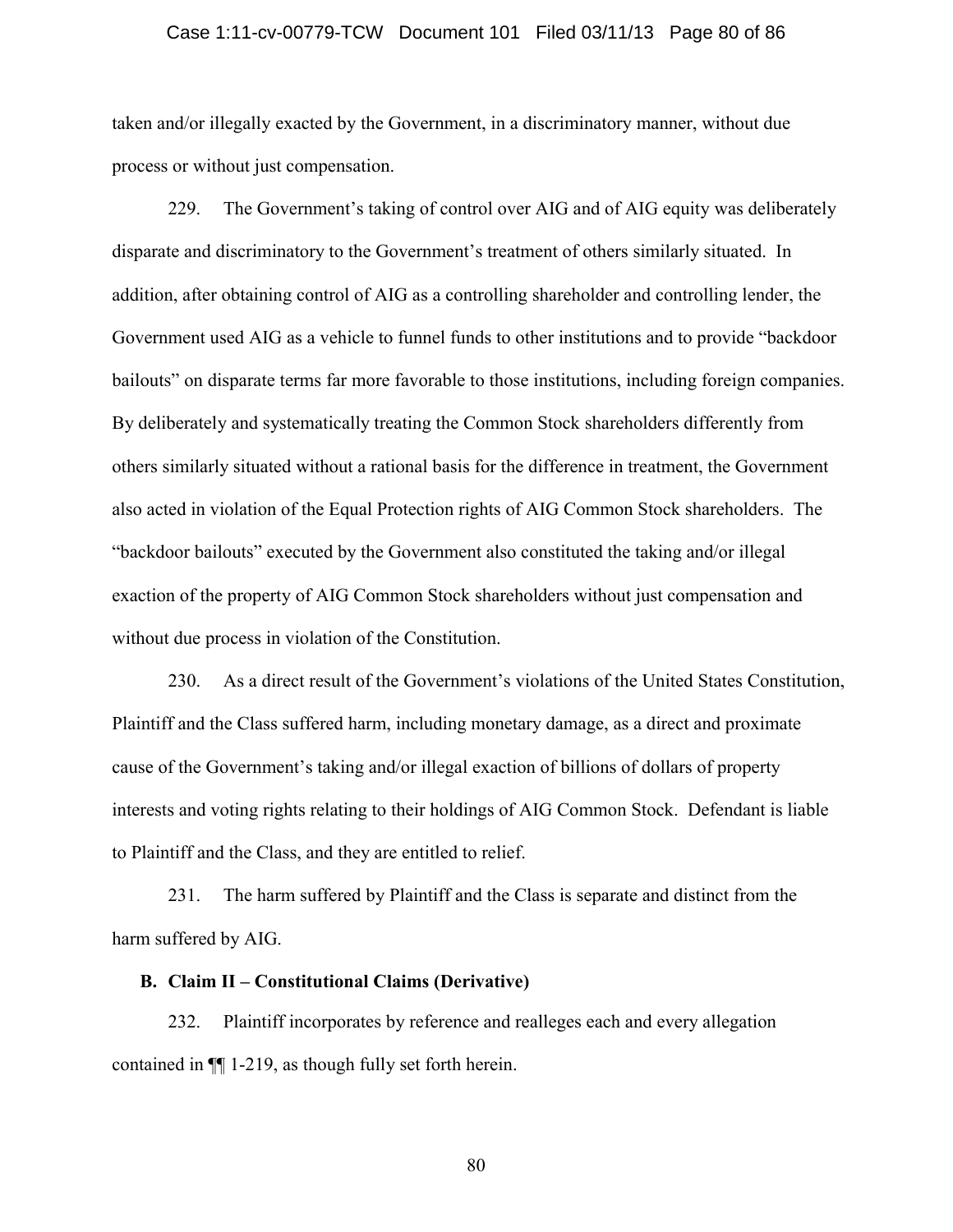## Case 1:11-cv-00779-TCW Document 101 Filed 03/11/13 Page 81 of 86

233. AIG was harmed by the conduct of FRBNY and its agents beginning September 16, 2008 after FRBNY assumed control over AIG as a controlling shareholder and controlling lender.

234. FRBNY has asserted that in exercising its control over, and acting on behalf of, AIG as it has since at least September 16, 2008, it did not act in an official, governmental capacity or at the direction of the United States Treasury.

235. Without any budgetary, regulatory, or other authority, FRBNY and its agents took or illegally exacted 79.9% equity and voting interest from AIG in September 2008, gave away AIG's legal rights and \$32.5 billion of its collateral through the Maiden Lane III transaction to AIG counterparties in November 2008.

236. To the extent the proof at or prior to trial shows that FRBNY and its agents did in fact act in a governmental capacity or at the direction of the United States Treasury, the improper conduct described above constitutes the discriminatory takings and/or illegal exactions of the property and property rights of AIG without due process or just compensation.

237. AIG has suffered injury as a direct and proximate result of such takings and/or illegal exactions, including but not limited to monetary damage. As a result of the conduct alleged herein, Defendant is liable to AIG and AIG is entitled to relief.

## **C. Prayer For Relief**

WHEREFORE, Plaintiff Starr International demands judgment in its favor, and in favor of the Class, against Defendant United States of America as follows:

A. Finding that Plaintiff may maintain this action on behalf of AIG and that Plaintiff is an adequate representative of AIG;

B. Finding that the Defendant has taken and/or illegally exacted the property of AIG and Plaintiff in violation of the Due Process, Equal Protection, and Takings Clauses of the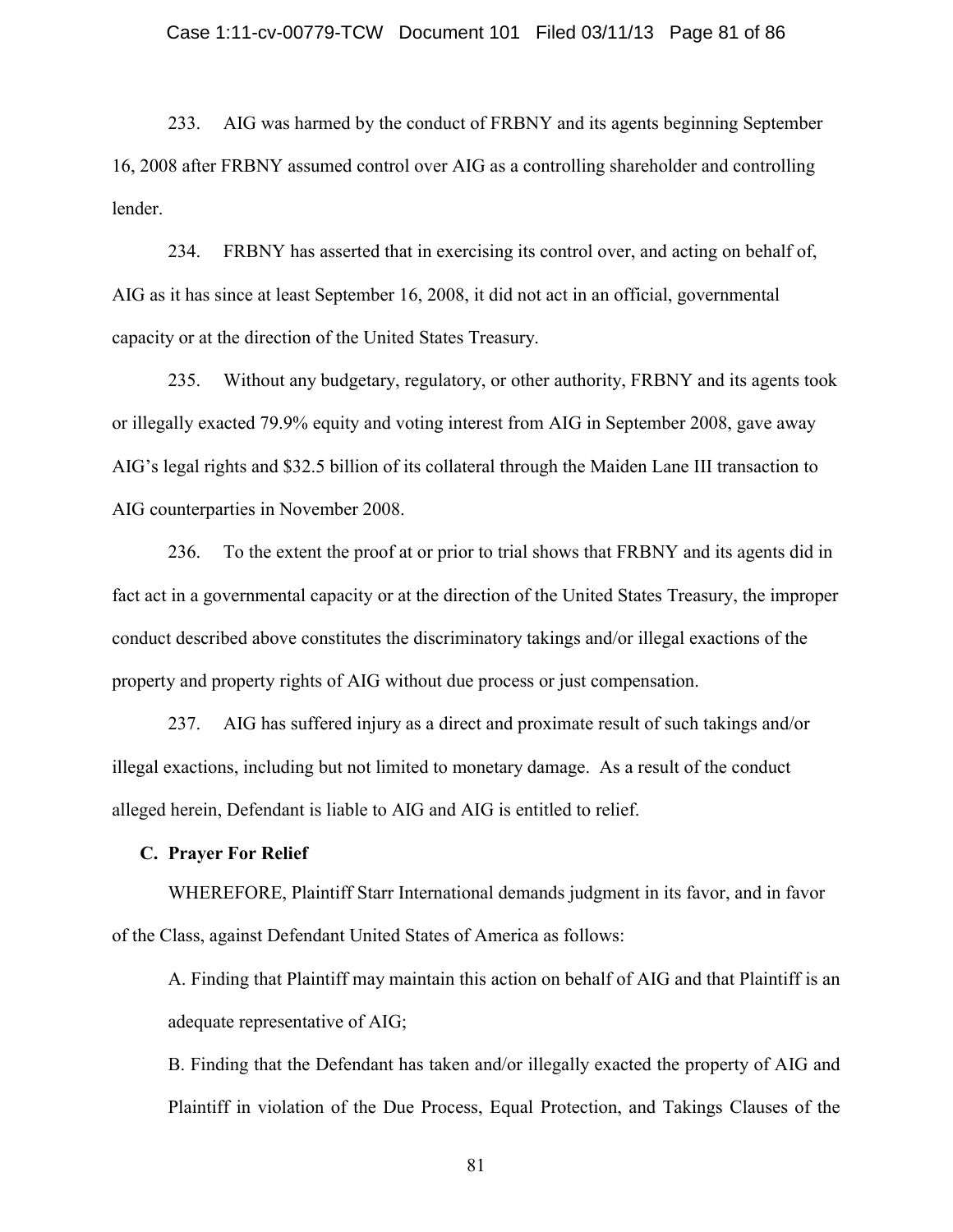United States Constitution;

C. Determining and awarding to AIG the damages sustained by it as a result of the violations set forth above from Defendant;

D. Awarding AIG the costs and disbursements of this action attributable to the claims brought on behalf of AIG, including reasonable attorneys' and experts' fees, costs and expenses;

E. Determining that this action may be maintained as a class action;

F. Finding that Plaintiff has met the requirements of a class representative and may maintain this action as a representative of the Class;

G. Certifying a Class of: (1) all persons or entities who held shares of AIG Common Stock on or before September 16, 2008 and who owned those shares as of September 22, 2008, excluding Defendant, any directors, officers, political appointees, and affiliates thereof, as well as members of the immediate families of Jill M. Considine, Chester B. Feldberg, Douglas L. Foshee, and Peter A. Langerman ("The Credit Agreement Class"); and (2) all persons or entities who owned shares of AIG Common Stock on June 30, 2009 and were eligible to vote those shares at the annual shareholder meeting held on that date, excluding Defendant, any directors, officers, political appointees, and affiliates thereof, as well as members of the immediate families of Jill M. Considine, Chester B. Feldberg, Douglas L. Foshee, and Peter A. Langerman ("The Stock Split Class");

H. Determining that demand was excused or in the alternative wrongfully refused by the AIG Board;

I. Awarding damages to Plaintiff and the Class in an amount to be determined at trial, for the damages they sustained as a result of the 79.9% interest in AIG taken and/or illegally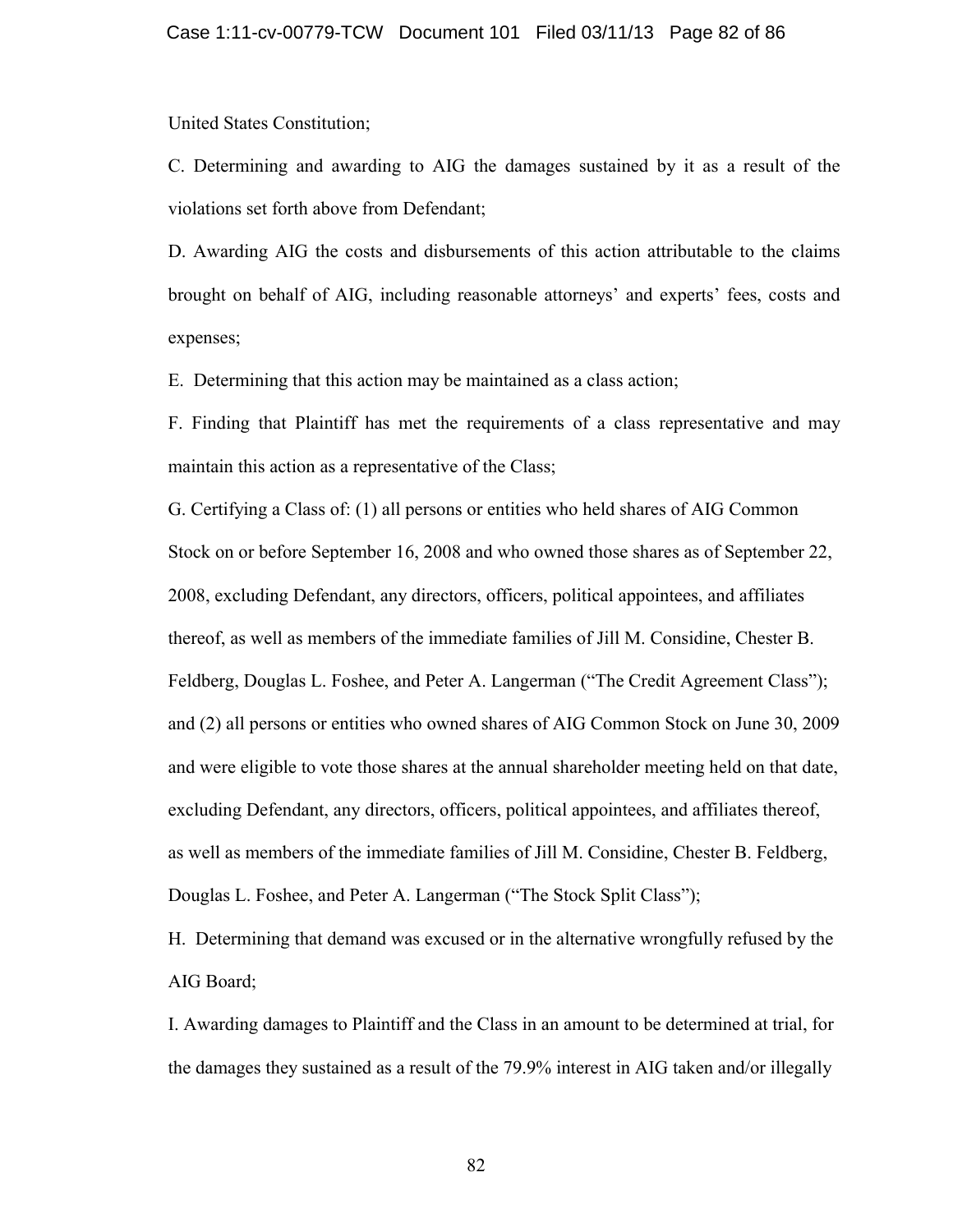exacted in September 2008 and subsequently exchanged for 562,868,096 shares of

Common Stock the Government received, pursuant to the exchange of the Series C

Preferred Stock, as well as damages related to the Maiden Lane III transaction and the

June 2009 Reverse Stock Split;

J. Pre-judgment and post-judgment interest, together with any and all further costs, disbursements and reasonable attorney's and expert fees;

K. Granting such other relief, including equitable and injunctive relief, as this Court may deem just and proper.

Dated: Washington, D.C. March 11, 2013

> By s/ David Boies David Boies Attorney of Record BOIES, SCHILLER & FLEXNER LLP 333 Main Street Armonk, NY 10504 Tel. (914) 749-8200 Fax (914) 749-8300 Email: dboies@bsfllp.com

OF COUNSEL:

## BOIES, SCHILLER & FLEXNER LLP

Robert J. Dwyer Nicholas A. Gravante Jr. Alanna C. Rutherford Julia C. Hamilton 575 Lexington Avenue New York, NY 10022 Telephone: (212) 446-2300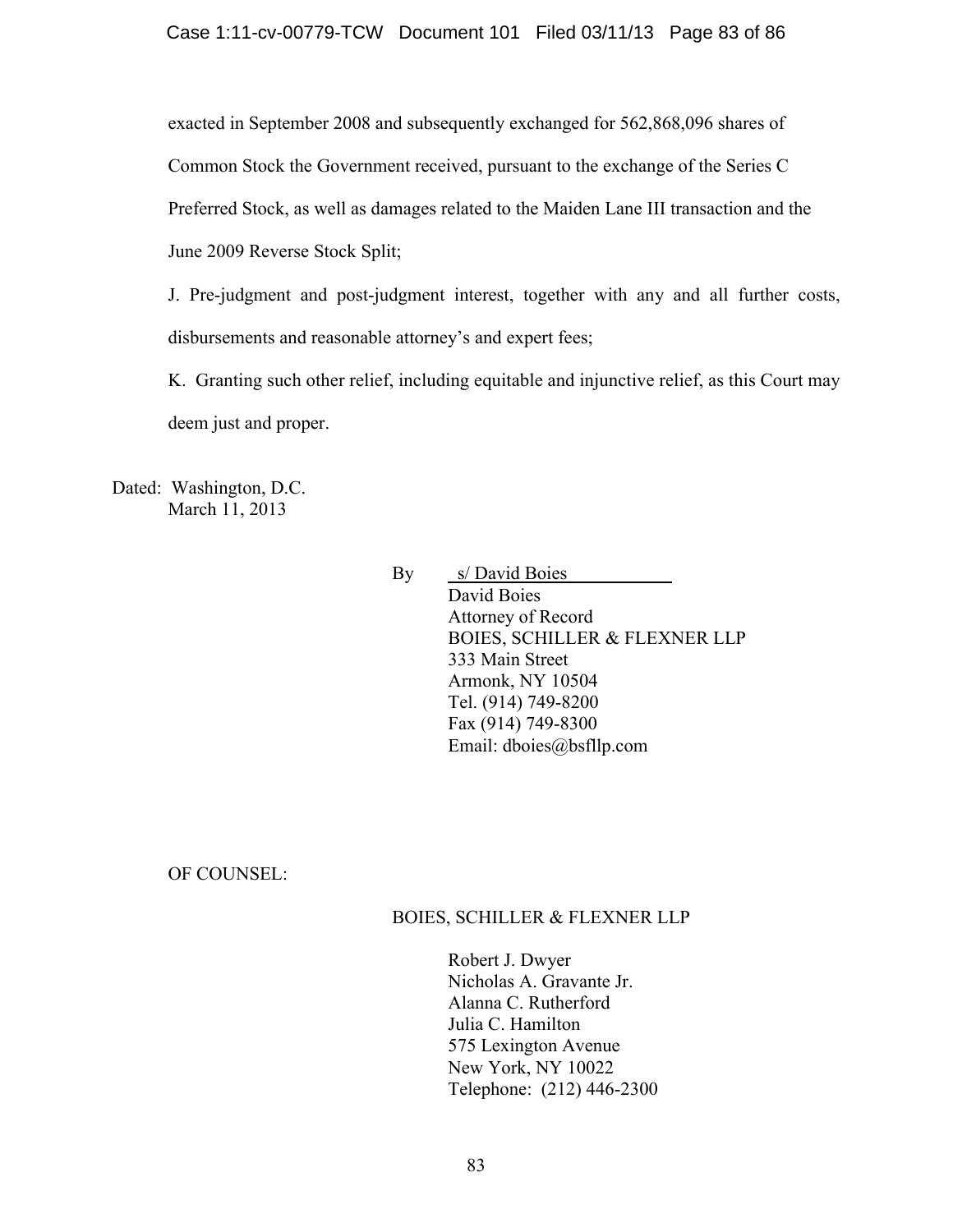Hamish P. M. Hume Samuel C. Kaplan 5301 Wisconsin Avenue, NW Washington, DC 20015 Telephone: (202) 237-2727

# SKADDEN, ARPS, SLATE, MEAGHER & FLOM LLP

John L. Gardiner Four Times Square New York, NY 10036 Telephone: (212) 735-3000

*Attorneys for Plaintiff Starr International Company, Inc.*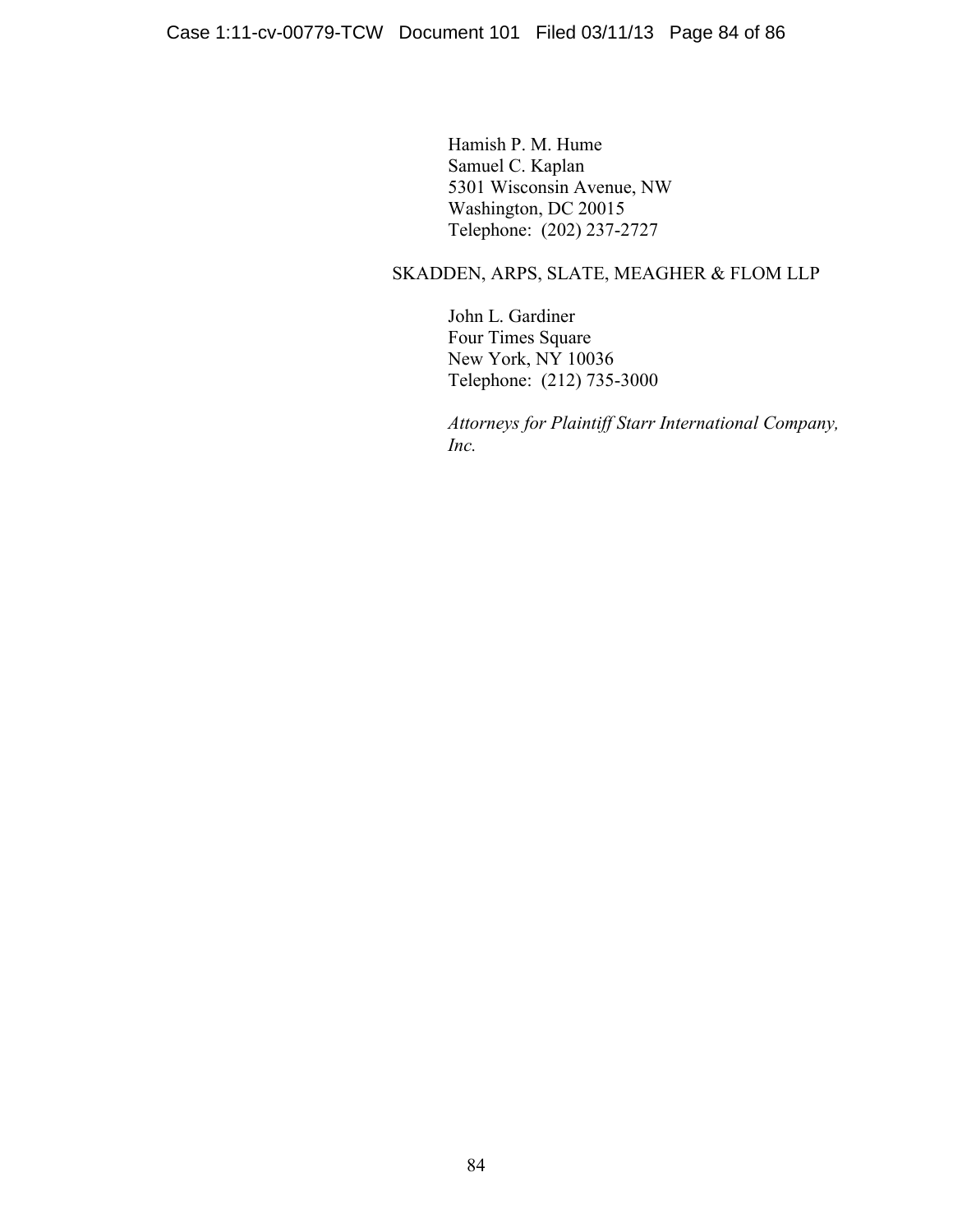#### **VERIFICATION**

I. Edward E. Matthews, hereby verify as follows:

 $1.$ I am a Director of Starr International Company, Inc. ("Starr"). I make this Verification in connection with the filing of the foregoing amended complaint.

I am authorized to make this Verification on Starr's behalf.  $2.$ 

3. Starr currently holds shares of American International Group, Inc. and has held such shares continuously at all times relevant to the amended complaint.

I have reviewed the amended complaint and know the contents thereof. I 4. verify that the allegations as to Starr and allegations as to which I have personal knowledge are true. With respect to the remaining allegations, I am familiar with the factual basis for those allegations and verify them to be true to the best of my knowledge, information, and belief.

Pursuant to 28 U.S.C. § 1746, I declare under penalty of perjury under the  $5<sub>1</sub>$ laws of the United States of America that the foregoing is true and correct.

Executed this 11th day of March 2013 at New York, New York.

Edward E. Matthew

 $\sim 10^{11}$  km  $^{-1}$ 

**Contract** 

SHERYL ANN HEYWARD Notary Public, State of New York No. 01HE6074855 Qualified in Bronx County Certificate filed in New York County Commission Expires May 27, 20.